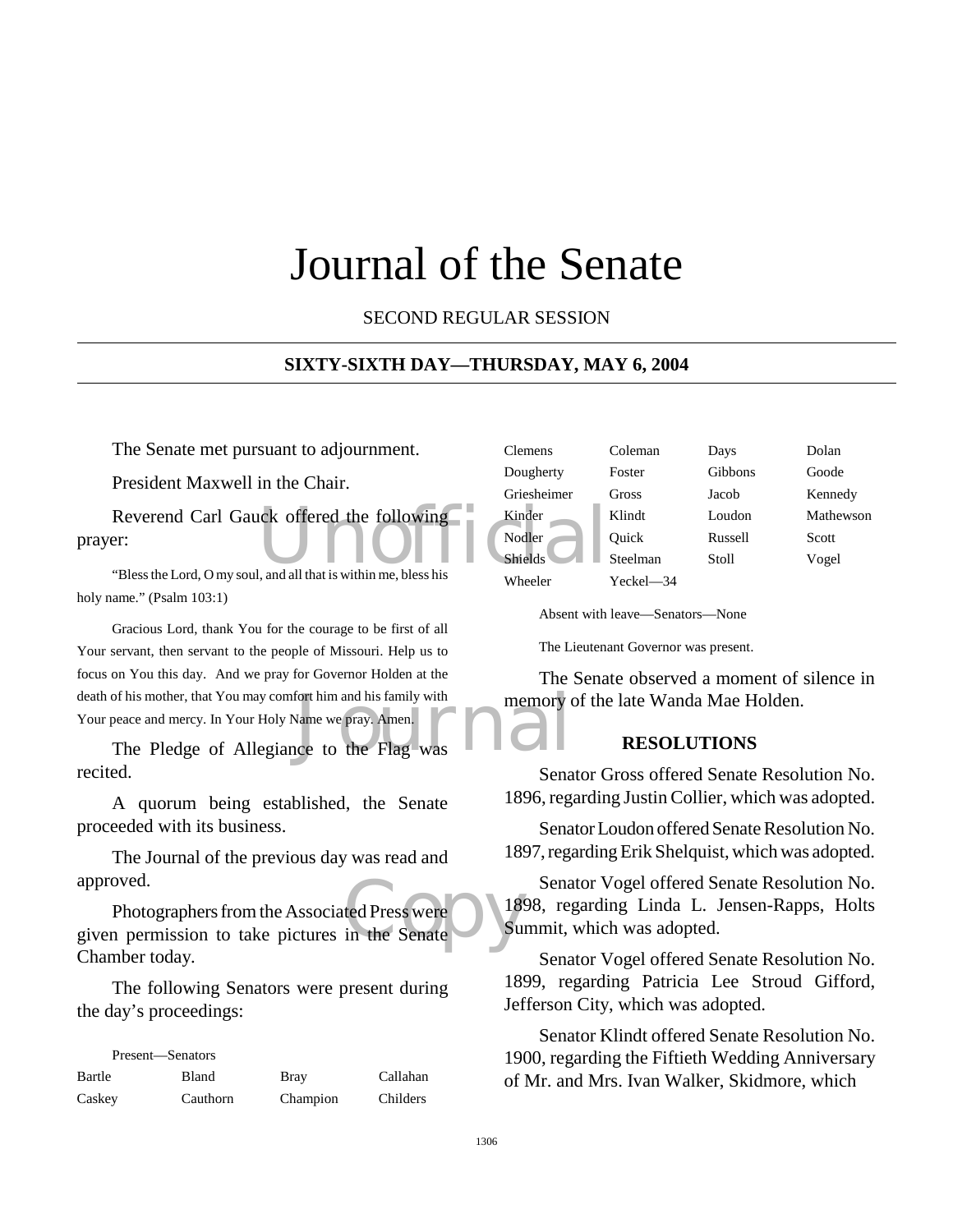was adopted.

Senator Klindt offered Senate Resolution No. 1901, regarding Jacob Michael Weaver, Princeton, which was adopted.

President Pro Tem Kinder assumed the Chair.

## **REPORTS OF STANDING COMMITTEES**

Senator Shields, Chairman of the Committee on Aging, Families, Mental and Public Health, submitted the following reports:

Mr. President: Your Committee on Aging, Families, Mental and Public Health, to which was referred **HS** for **HCS** for **HJRs 39**, **38**, **42** and **47** begs leave to report that it has considered the same and recommends that the joint resolution do pass.

Also,

Mr. President: Your Committee on Aging, a pass.<br>
ilies, Mental and Public Health, to which was<br>
red HCS for HB 1093, begs leave to report<br>
it has considered the same and recommends Families, Mental and Public Health, to which was referred **HCS** for **HB 1093**, begs leave to report that it has considered the same and recommends that the bill do pass.

Senator Yeckel, Chairman of the Committee on Financial and Governmental Organization, Veterans' Affairs and Elections, submitted the following reports:

pass.<br>
Mr. President: Your Committee on Financial<br>
and Governmental Organization, Veterans' Affairs<br>
Comparison Mr. President: Your Committee on Financial and Elections, to which was referred **HS** for **HCS** for **HB 1195**, begs leave to report that it has considered the same and recommends that the Senate Committee Substitute, hereto attached, do pass.

Also,

e on Financial Neu Mr. President: Your Committee on Financial and Governmental Organization, Veterans' Affairs and Elections, to which was referred **HCS** for **HB 955**, begs leave to report that it has considered the same and recommends that the bill do pass.

Also,

Mr. President: Your Committee on Financial and Governmental Organization, Veterans' Affairs and Elections, to which was referred **HB 1665**, begs leave to report that it has considered the same and recommends that the Senate Committee Substitute, hereto attached, do pass.

Senator Steelman, Chairman of the Committee on Commerce and the Environment, submitted the following reports:

Mr. President: Your Committee on Commerce and the Environment, to which was referred **HB 841**, begs leave to report that it has considered the same and recommends that the Senate Committee Substitute, hereto attached, do pass.

Also,

Also,

pass.

Mr. President: Your Committee on Commerce and the Environment, to which was referred **HCS** for **HB 1277**, begs leave to report that it has considered the same and recommends that the Senate Committee Substitute, hereto attached, do

Mr. President: Your Committee on Commerce and the Environment, to which was referred **HCS** for **HBs 1286** and **1175**, begs leave to report that it has considered the same and recommends that the Senate Committee Substitute, hereto attached, do pass.

Senator Klindt, Chairman of the Committee on Agriculture, Conservation, Parks and Natural Resources, submitted the following report:

Mr. President: Your Committee on Agriculture, Conservation, Parks and Natural Resources, to which was referred **HB 956**, begs leave to report that it has considered the same and recommends that the bill do pass.

Senator Scott, Chairman of the Committee on Pensions and General Laws, submitted the following reports:

Mr. President: Your Committee on Pensions and General Laws, to which was referred **HCS** for **HBs 1098** and **949**, begs leave to report that it has considered the same and recommends that the bill do pass.

Also,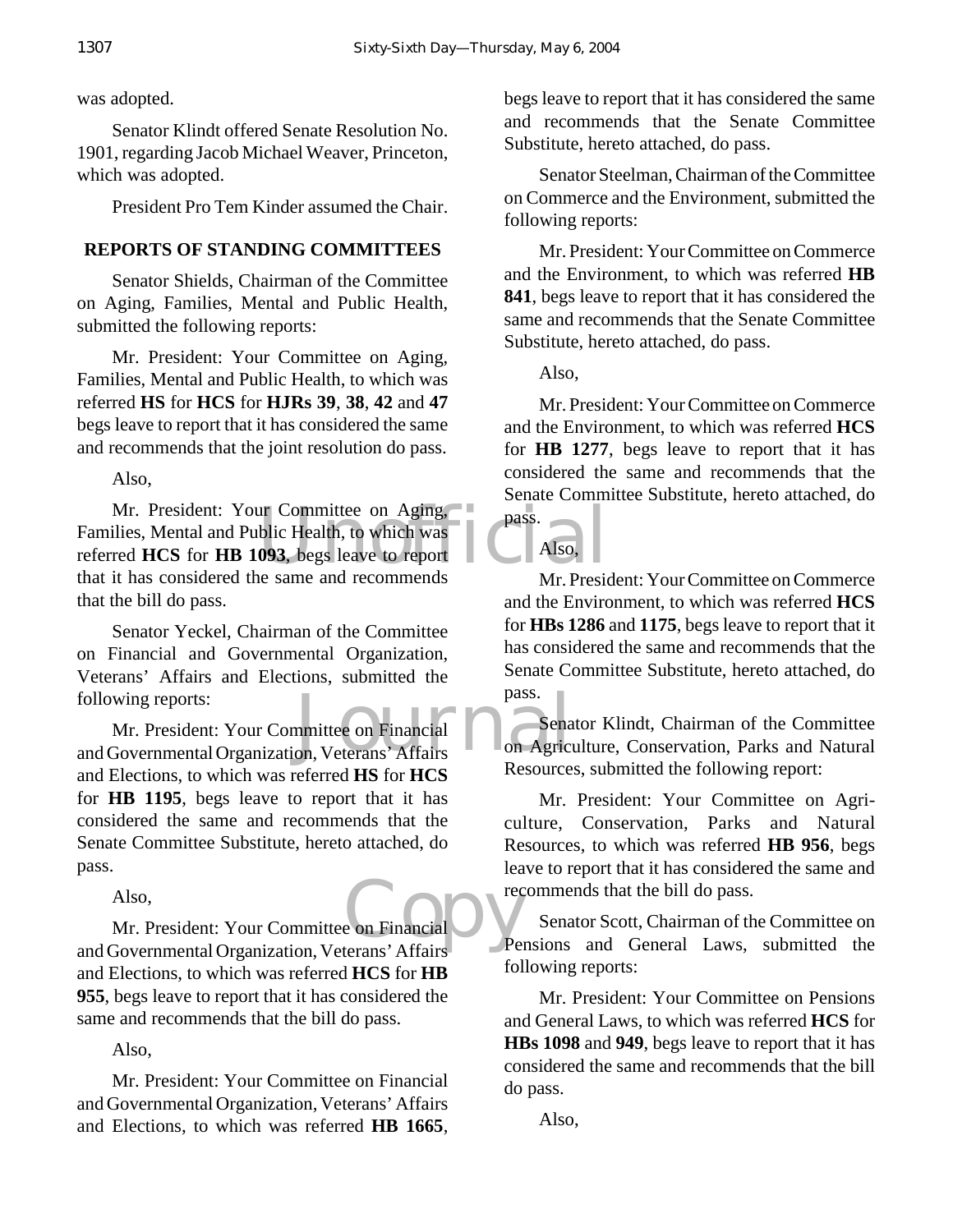Mr. President: Your Committee on Pensions and General Laws, to which was referred **HS** for **HB 1599**, begs leave to report that it has considered the same and recommends that the Senate Committee Substitute, hereto attached, do pass.

Also,

Mr. President: Your Committee on Pensions and General Laws, to which was referred **HS** for **HCS** for **HB 1150**, begs leave to report that it has considered the same and recommends that the Senate Committee Substitute, hereto attached, do pass.

Senator Childers, Chairman of the Committee on Economic Development, Tourism and Local Government, submitted the following report:

Development, Tourism and Local Government, to<br>
which was referred **HS** for HCS for HB 1433, begs<br>
leave to report that it has considered the same and<br>
Committee of Mr. President: Your Committee on Economic which was referred **HS** for **HCS** for **HB 1433**, begs leave to report that it has considered the same and recommends that the bill do pass.

Senator Shields assumed the Chair.

Senator Kinder, Chairman of the Committee on Gubernatorial Appointments, submitted the following reports:

ommittee on Guber-<br>
Sich were referred the<br>
Letter the Walt Mr. President: Your Committee on Gubernatorial Appointments, to which were referred the following appointments and reappointments, begs leave to report that it has considered the same and recommends that the Senate do give its advice and consent to the following:

Missouri Agricultural and Small Business<br>Development Authority;<br>Also, Kenneth D. Minton, as a member of the Development Authority;

Also,

Paul Thomas Mechsner, as a member of the Missouri State Board of Accountancy;

Also,

Roger Obermeier, as a member of the Missouri Board of Examiners for Hearing Instrument Specialists;

Also,

Annie R. Dixon, as a member of the State Board of Barber Examiners;

Also,

James D. Hill, as a member of the Missouri Development Finance Board;

Also,

Judith M. Landvatter, as a member of the State Advisory Council on Emergency Medical Services;

Also,

Donna Ostercamp, as a member of the Consolidated Health Care Plan Board of Trustees;

Also,

David P. Ballenger, as public member of the Peace Officer Standards and Training Commission;

Also,

Robert Estes, as a member of the State Committee of Marital and Family Therapists;

Also,

Jennifer Hill Nixon, as a member of the Central Missouri State University Board of Governors;

Also,

Walter Foster, Jr., as a member of the Corrections Officer Certification Commission;

Also,

Robert G. Hughs, as student representative of the Missouri Western State College Board of Regents;

Also,

Amanda Beth Skaggs, as a member of the Missouri State Board of Nursing;

Also,

Charles "Denny" Fitterling, as a member of the Board of Therapeutic Massage;

Also,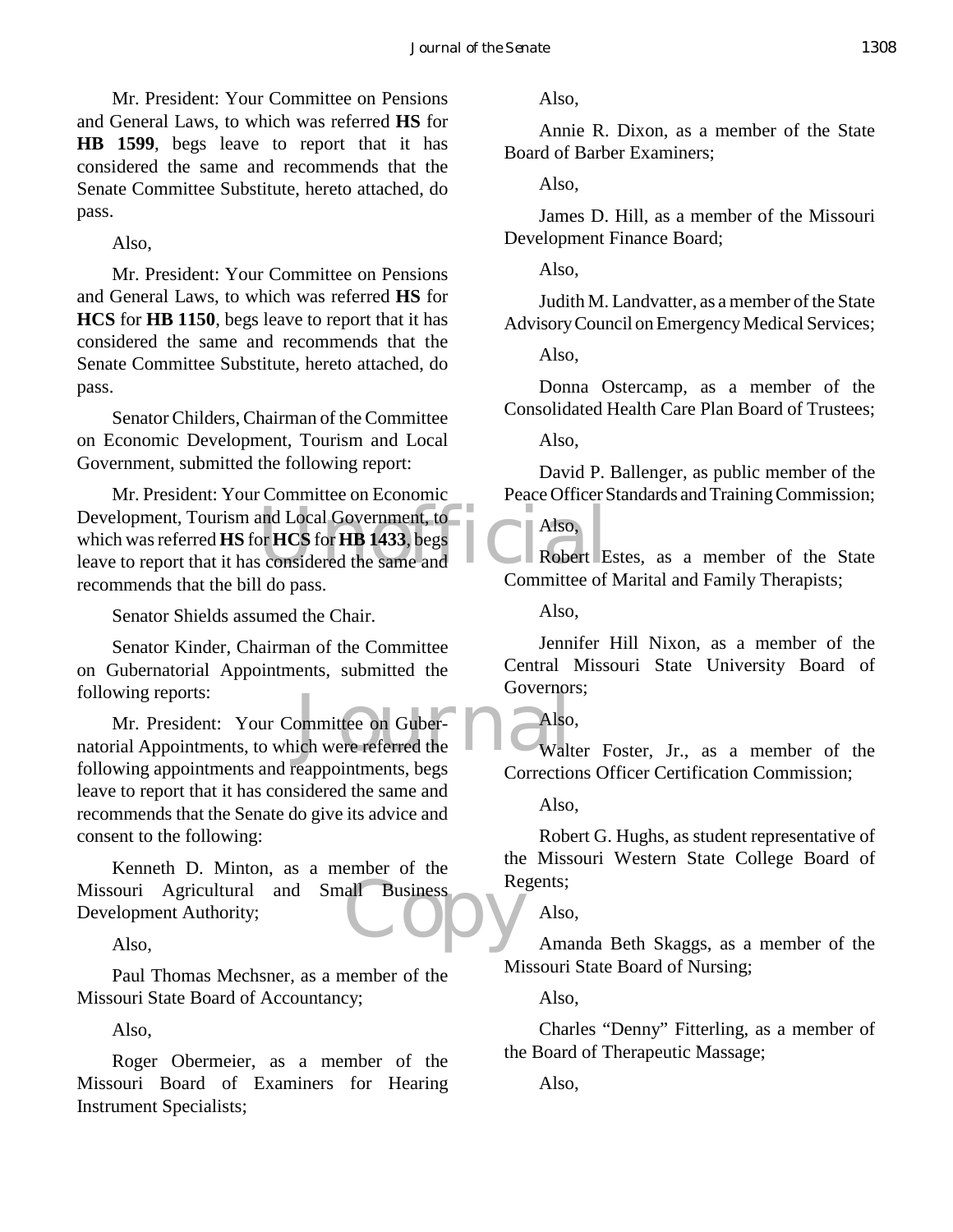Robert L. Simpson and Michael E. Dunard, as members of the Missouri Ethics Commission;

Also,

Michael Foresman, as a member of the Air Conservation Commission of the State of Missouri;

Also,

Willie J. Ellis, Jr., Kenneth C. Hensley, as members and Muriel A. Brison, as public member of the Public Defender Commission;

Also,

H. Bruce Nethington and Catherine Loraine Davis, as members of the Missouri Health Facilities Review Committee;

Also,

the Missouri Women's Collection Collection and Missouri Collection and Missouri Collection and Missouri Collection and Missouri Collection and Missouri Collection and Missouri Collection and Missouri Collection and Missour Lori J. Smith Patterson and Karen Jeanne Jones, as members of the Missouri Women's Council;

Also,

Floyd O. Bartch, as a member of the Missouri Gaming Commission;

Also,

Stephen M. Mahfood, as a member of the Second State Capitol Commission;

Also,

md State Capitol Commission;<br>
Also,<br>
William H. Worley, D.V.M., as a member of advice an the Environmental Improvement and Energy Resources Authority;

Also,

sion; OD Ho Cleatus S. Stanfill, as a member of the Mississippi River Parkway Commission;

Also,

Fernando A. McGregor, as a member of the Missouri Board for Respiratory Care;

Also,

Carolyn V. Atkins, Ph.D., and Laurie Barrow, as members of the Child Abuse and Neglect Review Board;

Also,

Joyce Murphy, as a member of the Missouri State Public Employees Deferred Compensation Commission;

Also,

Donald E. Thompson, as a member of the Health and Educational Facilities Authority of the State of Missouri;

Also,

Peter T. Ewell, Ph.D., as an out of state member of the Truman State University Board of Governors;

Also,

Jack D. Atterberry, as a member of the Workers' Compensation Determinations Review Board;

Also,

Hugh C. Jenkins, as a member of the Land Reclamation Commission.

Senator Kinder requested unanimous consent of the Senate to vote on the above reports in one motion. There being no objection, the request was granted.

Senator Kinder moved that the committee reports be adopted, and the Senate do give its advice and consent to the above appointments and reappointments, which motion prevailed.

President Maxwell assumed the Chair.

# **MESSAGES FROM THE HOUSE**

The following message was received from the House of Representatives through its Chief Clerk:

Mr. President: I am instructed by the House of Representatives to inform the Senate that the Speaker has appointed the following conferees to act with a like committee from the Senate on **HS** for **HCS** for **SS** for **SCS** for **SB 1099**, as amended. Representatives: Dempsey, Cooper (120), Pearce, Curls and Hoskins.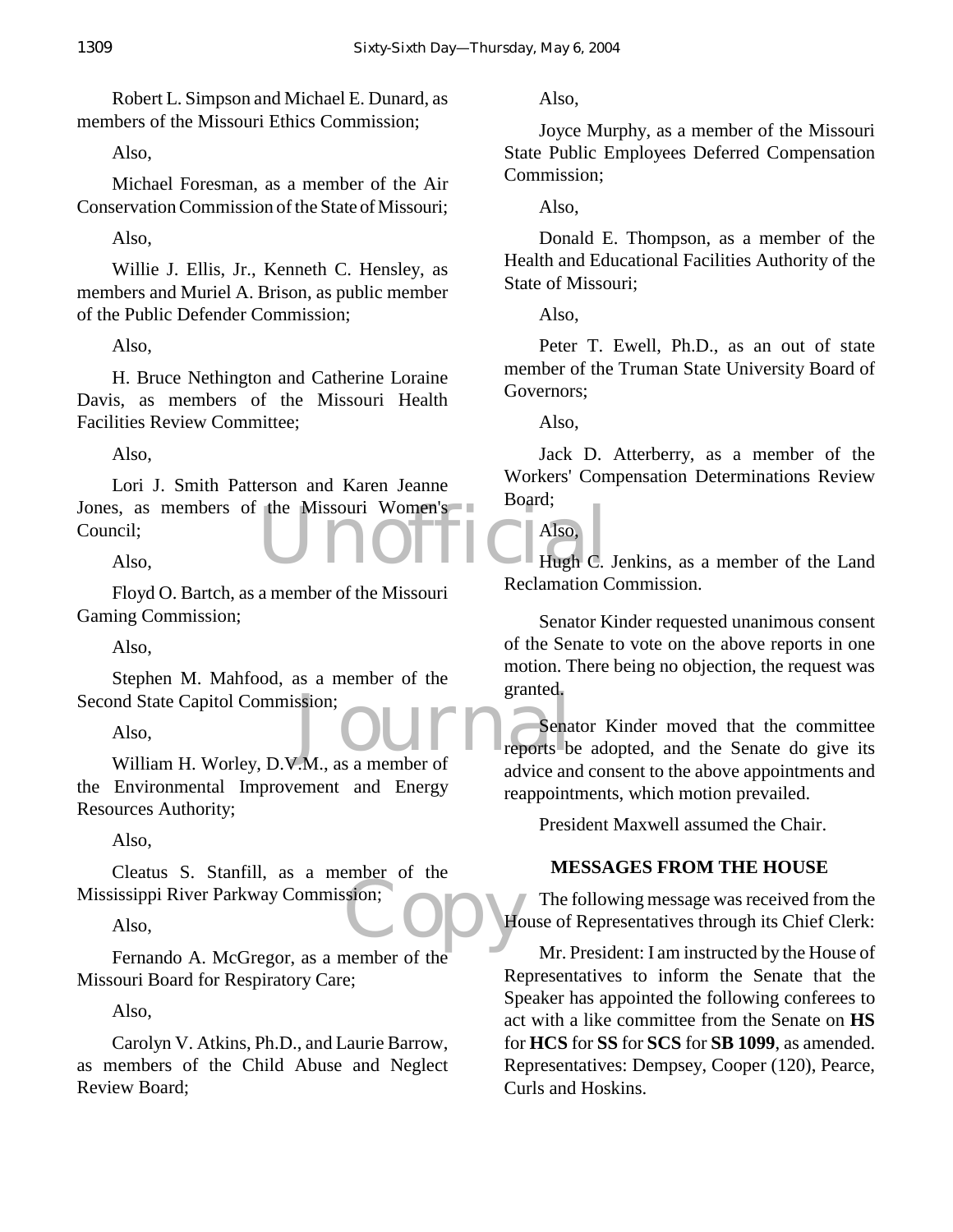#### **PRIVILEGED MOTIONS**

Senator Nodler moved that **SB 769**, with **HCS**, be taken up for 3rd reading and final passage, which motion prevailed.

**HCS** for **SB 769**, entitled:

## HOUSE COMMITTEE SUBSTITUTE FOR SENATE BILL NO. 769

An Act to repeal section 233.295, RSMo, and to enact in lieu thereof one new section relating to dissolution of certain road districts, with an emergency clause.

Was taken up.

Senator Nodler moved that **HCS** for **SB 769** be adopted, which motion prevailed by the following vote:



## YEAS—Senators Bartle Bland Bray Callahan Caskey Cauthorn Champion Childers Clemens Days Dougherty Foster Gibbons Goode Griesheimer Gross Jacob Kennedy Kinder Klindt Loudon Mathewson Nodler Quick Russell Scott Shields Steelman Stoll Vogel Wheeler Yeckel—32

NAYS—Senators—None

```
Absent—Senators
Coleman Dolan—2
```
Absent with leave—Senators—None

The President declared the bill passed.

The emergency clause was adopted by the following vote:

| YEAS—Senators |          |             |                |
|---------------|----------|-------------|----------------|
| Bartle        | Bland    | <b>Bray</b> | Callahan       |
| Caskev        | Cauthorn | Champion    | Childers       |
| Clemens       | Days     | Dolan       | Dougherty      |
| Foster        | Gibbons  | Goode       | Griesheimer    |
| Gross         | Jacob    | Kennedy     | Kinder         |
| Klindt        | Loudon   | Mathewson   | Nodler         |
| Ouick         | Russell  | Scott       | <b>Shields</b> |
| Steelman      | Stoll    | Vogel       | Wheeler        |
|               |          |             |                |

On motion of Senator Nodler, title to the bill

Senator Nodler moved that the vote by which

Senator Gibbons moved that motion lay on the

Senator Nodler moved that **SCS** for **SBs 942**, **850** and **841**, with **HCS**, be taken up for 3rd reading and final passage, which motion prevailed.

**HCS** for **SCS** for **SBs 942**, **850** and **841**, entitled:

# HOUSE COMMITTEE SUBSTITUTE FOR SENATE COMMITTEE SUBSTITUTE FOR SENATE BILLS NOS. 942, 850 and 841

An Act to authorize the governor to convey certain tracts of state property, with an emergency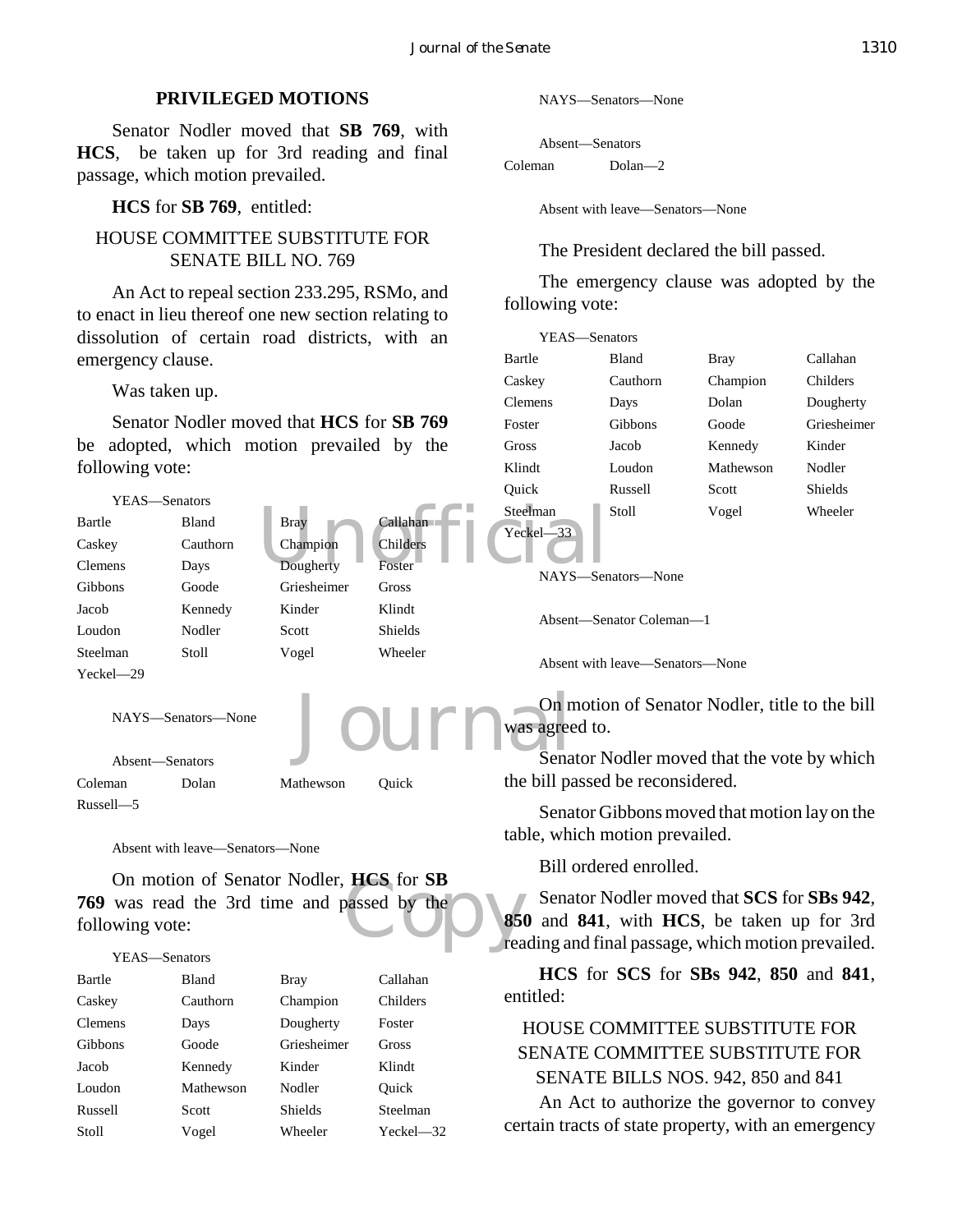clause for certain sections.

Was taken up.

Senator Nodler moved that **HCS** for **SCS** for **SBs 942**, **850** and **841** be adopted, which motion prevailed by the following vote:

```
YEAS—Senators
Bartle Bland Bray Callahan
Caskey Cauthorn Champion Childers
Clemens Coleman Days Dolan
Dougherty Foster Gibbons Goode
Griesheimer Gross Jacob Kennedy
Kinder Klindt Loudon Mathewson
Nodler Quick Russell Scott
Shields Steelman Stoll Vogel
Wheeler Yeckel—34
```
NAYS—Senators—None

Absent—Senators—None

Absent with leave-Senators

On motion of Senator Nodler, **HCS** for **SCS** for **SBs 942**, **850** and **841** was read the 3rd time and passed by the following vote:

YEAS—Senators

|             |           |          |           | read<br>3rd  |
|-------------|-----------|----------|-----------|--------------|
| Bartle      | Bland     | Bray     | Callahan  |              |
| Caskey      | Cauthorn  | Champion | Childers  | prevailed    |
| Clemens     | Coleman   | Days     | Dolan     | <b>HCS</b>   |
| Dougherty   | Foster    | Gibbons  | Goode     | $1257$ , ent |
| Griesheimer | Gross     | Jacob    | Kennedy   | <b>HOUS</b>  |
| Kinder      | Klindt    | Loudon   | Mathewson |              |
| Nodler      | Ouick     | Russell  | Scott     | <b>SENAT</b> |
| Shields     | Steelman  | Stoll    | Vogel     |              |
| Wheeler     | Yeckel—34 |          |           |              |

NAYS—Senators—None

Absent—Senators—None

Absent with leave—Senators—None

The President declared the bill passed.

The emergency clause was adopted by the following vote:

| YEAS-Senators  |           |             |           |
|----------------|-----------|-------------|-----------|
| Bartle         | Bland     | <b>Bray</b> | Callahan  |
| Caskey         | Cauthorn  | Champion    | Childers  |
| <b>Clemens</b> | Coleman   | Days        | Dolan     |
| Dougherty      | Foster    | Gibbons     | Goode     |
| Griesheimer    | Gross     | Jacob       | Kennedy   |
| Kinder         | Klindt    | Loudon      | Mathewson |
| Nodler         | Ouick     | Russell     | Scott     |
| <b>Shields</b> | Steelman  | Stoll       | Vogel     |
| Wheeler        | Yeckel—34 |             |           |

NAYS—Senators—None

Absent—Senators—None

Absent with leave—Senators—None

On motion of Senator Nodler, title to the bill was agreed to.

Unofficial Desertor Senator Nodler moved that the vote by which the bill passed be reconsidered.

Senator Gibbons moved that motion lay on the table, which motion prevailed.

Bill ordered enrolled.

Senator Gibbons moved that **SCS** for **SB 945**, **SB 803** and **SB 1257**, with **HCS**, be taken up for 3rd reading and final passage, which motion prevailed.

**HCS** for **SCS** for **SB 945**, **SB 803** and **SB 1257**, entitled:

# HOUSE COMMITTEE SUBSTITUTE FOR SENATE COMMITTEE SUBSTITUTE FOR SENATE BILL NO. 945 SENATE BILL NO. 803 AND SENATE BILL NO. 1257

Copy An Act to repeal sections 160.261, 210.145, and 211.031, RSMo, and to enact in lieu thereof four new sections relating to school-age children, with penalty provisions and an emergency clause for a certain section.

Was taken up.

Senator Gibbons moved that **HCS** for **SCS** for **SB 945**, **SB 803** and **SB 1257** be adopted, which motion prevailed by the following vote: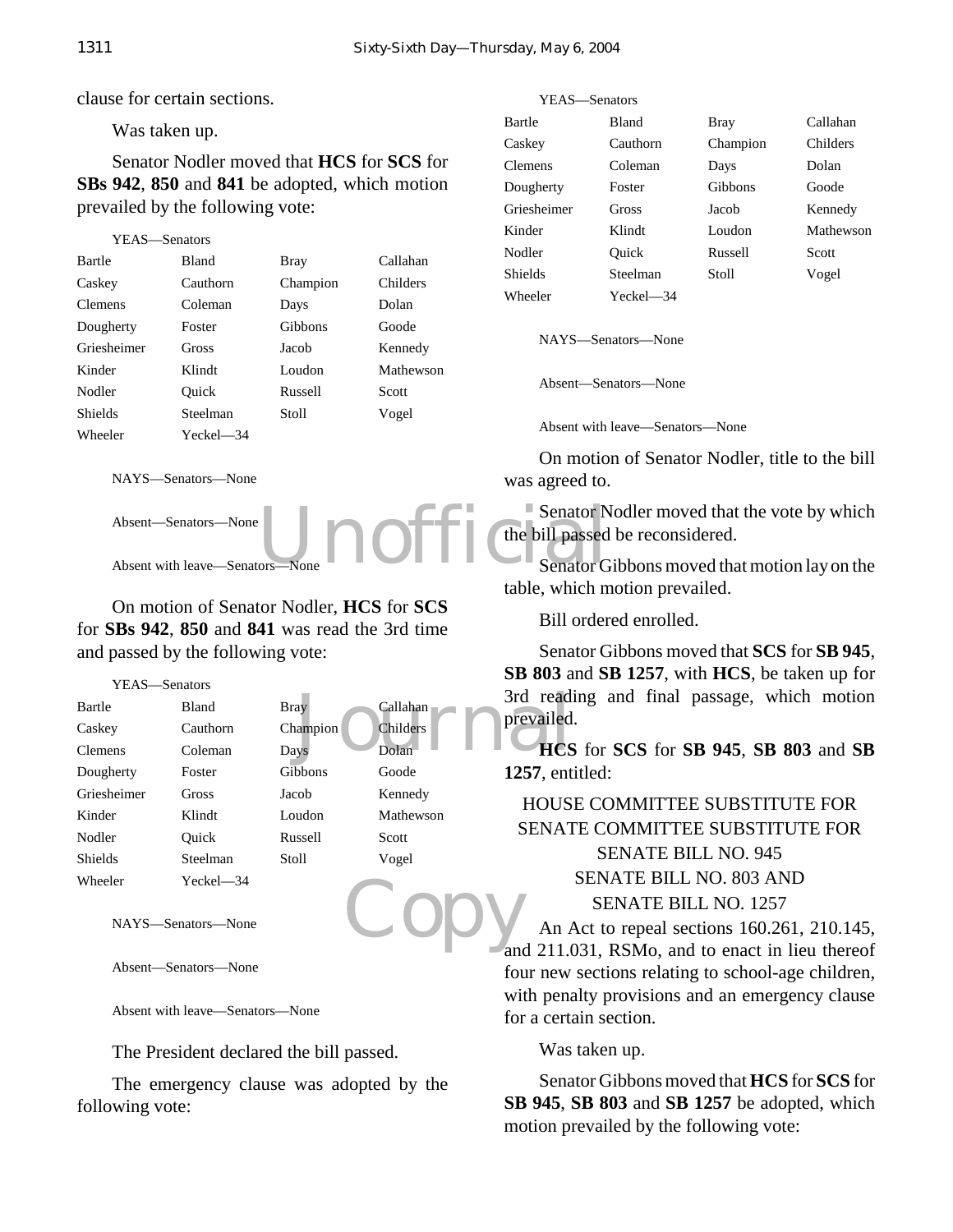| YEAS—Senators |                |           |
|---------------|----------------|-----------|
| Callahan      | Caskey         | Cauthorn  |
| Childers      | <b>Clemens</b> | Coleman   |
| Dolan         | Dougherty      | Foster    |
| Goode         | Griesheimer    | Gross     |
| Kennedy       | Kinder         | Klindt    |
| Mathewson     | Nodler         | Ouick     |
| Scott         | <b>Shields</b> | Steelman  |
| Vogel         | Wheeler        | Yeckel—32 |
|               |                |           |

NAYS—Senators—None

Absent—Senators Bartle Bland—2

Absent with leave—Senators—None

On motion of Senator Gibbons, **HCS** for **SCS** for **SB 945**, **SB 803** and **SB 1257** was read the 3rd time and passed by the following vote:

|               |                | time and passed by the following vote: |                | Senator SI             |
|---------------|----------------|----------------------------------------|----------------|------------------------|
|               |                |                                        |                | concur in HCS          |
| YEAS—Senators |                |                                        |                | House to reced         |
| Bartle        | <b>Bland</b>   | <b>Bray</b>                            | Callahan       | grant the Sena         |
| Caskey        | Cauthorn       | Champion                               | <b>Clemens</b> | that the Senate        |
| Coleman       | Days           | Dolan                                  | Dougherty      | differences on         |
| Foster        | <b>Gibbons</b> | Goode                                  | Griesheimer    |                        |
| Gross         | Jacob          | Kennedy                                | Kinder         | <b>HOUSE B</b>         |
| Klindt        | Loudon         | Mathewson                              | Nodler         |                        |
| Ouick         | Russell        | Scott <sup>-</sup>                     | Shields        | HS for H               |
| Steelman      | <b>Stoll</b>   | Vogel                                  | Wheeler        | <b>SCS</b> , entitled: |
| $Yeckel - 33$ |                |                                        |                | An Act to              |
|               |                |                                        |                |                        |

NAYS—Senators—None

Absent—Senator Childers—1

Absent with leave—Senators—None

The President declared the bill passed.

EDESERVIRILIANCE SCRIBSTON CORRECTED FOR EXAMPLE THE President declared the bill passed.<br>The emergency clause was adopted by the tak following vote:

YEAS—Senators

| Bartle  | <b>Bland</b> | Bray      | Callahan       |
|---------|--------------|-----------|----------------|
| Caskey  | Cauthorn     | Champion  | <b>Clemens</b> |
| Coleman | Days         | Dolan     | Dougherty      |
| Foster  | Gibbons      | Goode     | Griesheimer    |
| Gross   | Jacob        | Kennedy   | Kinder         |
| Klindt  | Loudon       | Mathewson | Nodler         |

| Ouick         | Russell            | Scott | Shields |
|---------------|--------------------|-------|---------|
| Steelman      | Stoll              | Vogel | Wheeler |
| $Yeckel - 33$ |                    |       |         |
|               | NAYS—Senators—None |       |         |

Absent—Senator Childers—1

Absent with leave—Senators—None

On motion of Senator Gibbons, title to the bill was agreed to.

Senator Gibbons moved that the vote by which the bill passed be reconsidered.

Senator Kinder moved that motion lay on the table, which motion prevailed.

Bill ordered enrolled.

Senator Shields moved that the Senate refuse to concur in **HCS** for **SCS** for **SB 1106** and request the House to recede from its position or failing to do so grant the Senate a conference thereon; and further that the Senate conferees be allowed to exceed the differences on the bill, which motion prevailed.

#### **HOUSE BILLS ON THIRD READING**

**HS** for **HCS** for **HBs 1268** and **1211**, with **SCS**, entitled:

An Act to repeal sections 285.300, 288.030, 288.036, 288.038, 288.040, 288.050, 288.060, 288.110, 288.121, 288.128, 288.270, 288.290, 288.310, and 288.330, RSMo, and to enact in lieu thereof nineteen new sections relating to employees, with penalty provisions and an emergency clause.

Was called from the Informal Calendar and taken up by Senator Loudon.

**SCS** for **HS** for **HCS** for **HBs 1268** and **1211**, entitled:

SENATE COMMITTEE SUBSTITUTE FOR HOUSE SUBSTITUTE FOR HOUSE COMMITTEE SUBSTITUTE FOR HOUSE BILLS NOS. 1268 and 1211

An Act to repeal sections 285.300, 288.030,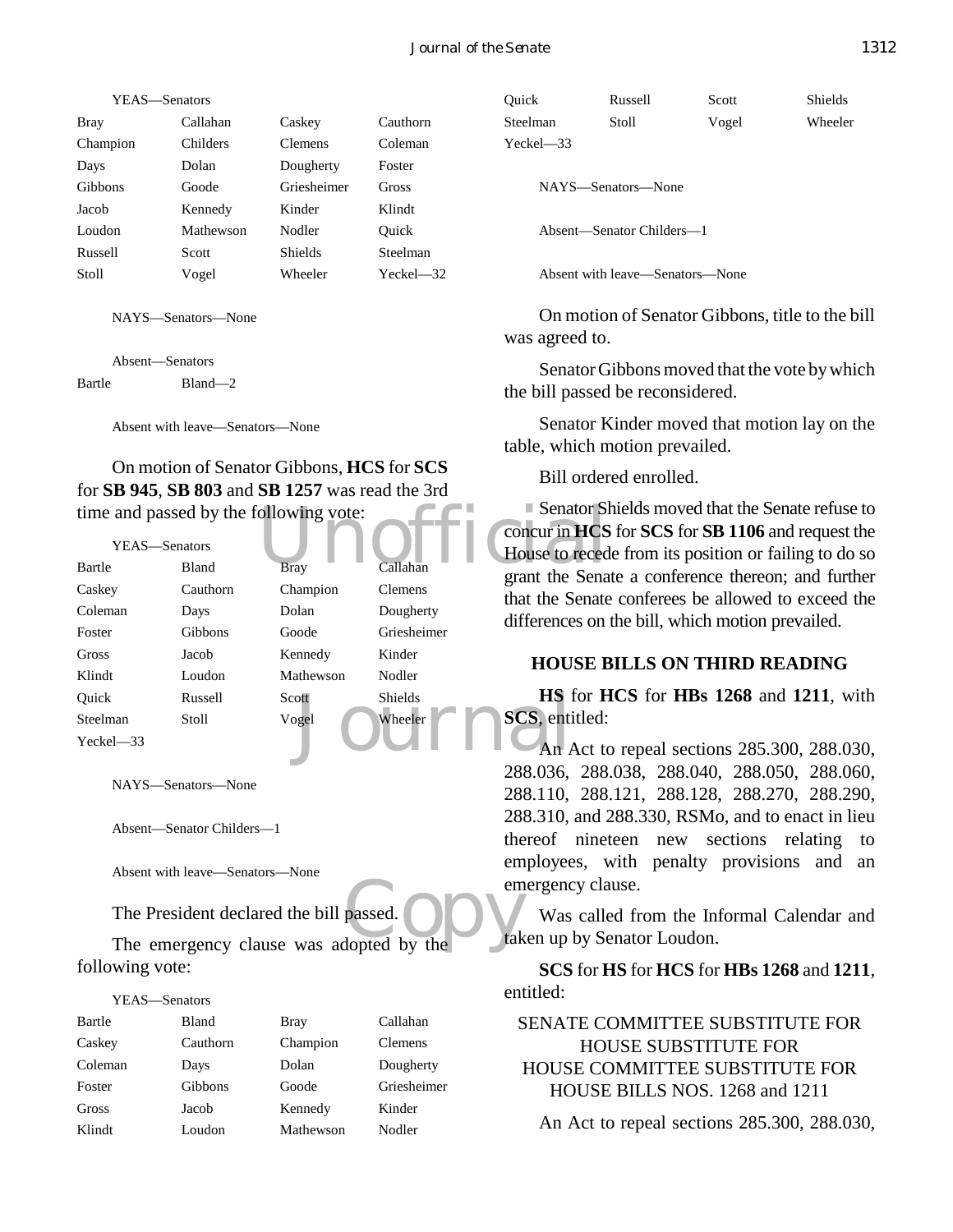288.036, 288.038, 288.040, 288.050, 288.060, 288.110, 288.121, 288.128, 288.270, 288.290, 288.310, and 288.330, RSMo, and to enact in lieu thereof nineteen new sections relating to employees, with penalty provisions and an emergency clause.

Was taken up.

Senator Loudon moved that **SCS** for **HS** for **HCS** for **HBs 1268** and **1211** be adopted.

Senator Cauthorn offered **SS** for **SCS** for **HS** for **HCS** for **HBs 1268** and **1211**, entitled:

SENATE SUBSTITUTE FOR SENATE COMMITTEE SUBSTITUTE FOR HOUSE SUBSTITUTE FOR HOUSE COMMITTEE SUBSTITUTE FOR HOUSE BILLS NOS. 1268 AND 1211

An Act to repeal sections 285.300, 288.030,<br>036, 288.038, 288.040, 288.050, 288.060, Mr. President<br>110, 288.128, 288.270, 288.310, and 288.330, Representative<br>Io. and to enact in lieu thereof fourteen new House refuses 288.036, 288.038, 288.040, 288.050, 288.060, 288.110, 288.128, 288.270, 288.310, and 288.330,

RSMo, and to enact in lieu thereof fourteen new sections relating to employees, with penalty provisions.

Senator Cauthorn moved that **SS** for **SCS** for **HS** for **HCS** for **HBs 1268** and **1211** be adopted.

Senator Foster offered **SS** for **SS** for **SCS** for **Mr. I**<br>
For **HCS** for **HBs 1268** and **1211**, entitled: **CONFIGURER FOR**<br>
SENATE SUBSTITUTE FOR **HS** for **HCS** for **HBs 1268** and **1211**, entitled: SENATE SUBSTITUTE FOR SENATE SUBSTITUTE FOR SENATE COMMITTEE SUBSTITUTE FOR HOUSE SUBSTITUTE FOR HOUSE COMMITTEE SUBSTITUTE FOR HOUSE BILLS NOS. 1268 and 1211

HOUSE BILLS NOS. 1268 and 1211<br>
An Act to repeal sections 285.300, 286.001,<br>
286.005, 286.110, 288.030, 288.032, 288.034, An Act to repeal sections 285.300, 286.001, 288.036, 288.038, 288.040, 288.050, 288.060, 288.090, 288.100, 288.110, 288.121, 288.122, 288.190, 288.240, 288.245, 288.290, and 288.380, RSMo, and to enact in lieu thereof twenty-five new sections relating to employment, with penalty provisions.

Senator Foster moved that **SS** for **SS** for **SCS** for **HS** for **HCS** for **HBs 1268** and **1211** be adopted.

At the request of Senator Loudon, **HS** for **HCS** for **HBs 1268** and **1211**, with **SCS**, **SS** for **SCS** and **SS** for **SS** for **SCS** (pending), was placed on the Informal Calendar.

#### **MESSAGES FROM THE HOUSE**

The following messages were received from the House of Representatives through its Chief Clerk:

Mr. President: I am instructed by the House of Representatives to inform the Senate that the Speaker has appointed the following conferees to act with a like committee from the Senate on **SCS** for **HCS** for **HB 959**, as amended. Representatives: Luetkemeyer, Parker, Richard, Vogt and Spreng.

Also,

Mr. President: I am instructed by the House of Representatives to inform the Senate that the House refuses to concur in **SSA 1** for **SA 1** to **HCS** for **HB 1617** and request the Senate to recede from its position and failing to do so grant the House a conference thereon.

Also,

Mr. President: I am instructed by the House of Representatives to inform the Senate that the House refuses to adopt **SCS** for **HCS** for **HBs 1074** and **1129** and requests the Senate to recede from its position and failing to do so grant the House a conference thereon.

Also,

Mr. President: I am instructed by the House of Representatives to inform the Senate that the House has taken up and passed **HS** for **SB 932**, entitled:

An Act to repeal sections 286.020, 287.020, 287.067, 287.120, 287.128, 287.140, 287.190, 287.240, 287.390, 287.510, 287.560, 287.610, 287.800, 287.957, and 288.060, RSMo, and to enact in lieu thereof eighteen new sections relating to employment, with penalty provisions.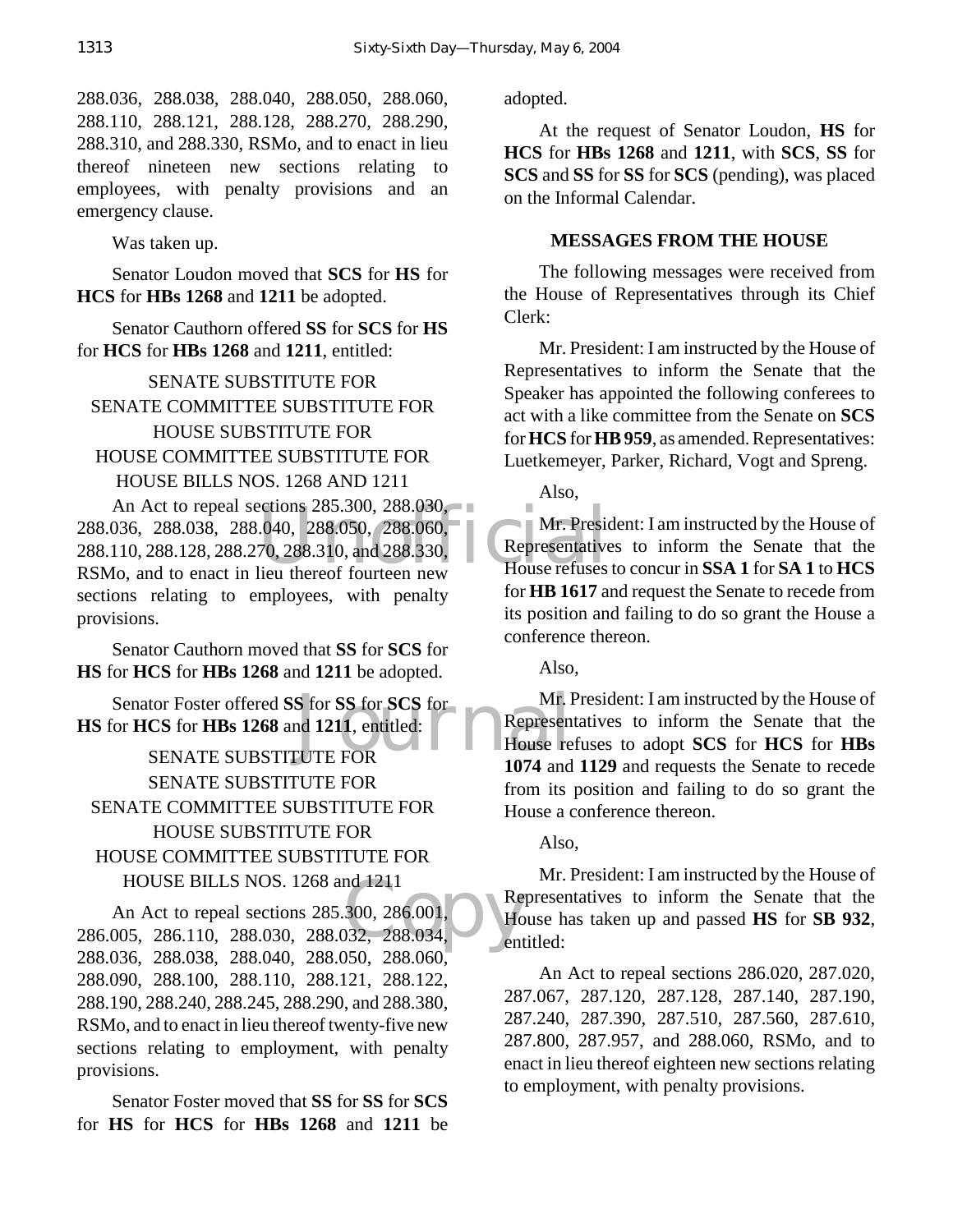With House Amendment No. 1 to House Substitute Amendment No. 1 for House Amendment No. 1, House Substitute Amendment No. 1 for House Amendment No. 1, as amended, House Amendments Nos. 2, 3, 4, 5 and 6.

## HOUSE AMENDMENT NO. 1 TO HOUSE SUBSTITUTE AMENDMENT NO. 1 FOR HOUSE AMENDMENT NO. 1

Amend House Substitute Amendment No. 1 for House Amendment No. 1 for House Substitute for Senate Bill No. 932, Page 6, Section 288.050, Line 8 of said page, by inserting after the word "**work.**" the following:

including the policy in an employee handbook,<br>
or by a statement of such policy in a collective<br>
bargaining agreement governing employment of<br>
the employee. The policy shall state that a<br>
the employee. Il not be deemed to<br>with work for the<br>notation one wear "**The employer shall have notified the employee of the employer's controlled substance and alcohol workplace policy by conspicuously posting the policy in the workplace, by or by a statement of such policy in a collective bargaining agreement governing employment of the employee. The policy shall state that a positive test result shall be deemed misconduct and may result in suspension or termination of employment. Use of a controlled substance as defined under section 195.010, RSMo, under, and in conformity with the lawful order of a healthcare practitioner shall not be deemed to be misconduct connected with work for the purposes of this section.**"; and

Further amend said title, enacting clause and intersectional references accordingly.

# HOUSE SUBSTITUTE AMENDMENT NO. 1 FOR HOUSE AMENDMENT NO. 1

enate Bill No.<br>
Line 25, by<br>
lowing: Amend House Substitute for Senate Bill No. 932, Page 55, Section 287.957, Line 25, by inserting after all of said line the following:

"288.050. 1. Notwithstanding the other provisions of this law, a claimant shall be disqualified for waiting week credit or benefits until after the claimant has earned wages for work insured pursuant to the unemployment compensation laws of any state equal to ten times the claimant's weekly benefit amount if the deputy finds:

(1) That the claimant has left work voluntarily without good cause attributable to such work or to the claimant's employer; except that the claimant shall not be disqualified:

(a) If the deputy finds the claimant quit such work for the purpose of accepting a more remunerative job which the claimant did accept and earn some wages therein;

(b) If the claimant quit temporary work to return to such claimant's regular employer; or

(c) If the deputy finds the individual quit work, which would have been determined not suitable in accordance with paragraphs (a) and (b) of subdivision (3) of this subsection, within twenty-eight calendar days of the first day worked; or

(d) As to initial claims filed after December 31, 1988, if the claimant presents evidence supported by competent medical proof that she was forced to leave her work because of pregnancy, notified her employer of such necessity as soon as practical under the circumstances, and returned to that employer and offered her services to that employer as soon as she was physically able to return to work, as certified by a licensed and practicing physician, but in no event later than ninety days after the termination of the pregnancy. An employee shall have been employed for at least one year with the same employer before she may be provided benefits pursuant to the provisions of this paragraph;

(2) That the claimant has retired pursuant to the terms of a labor agreement between the claimant's employer and a union duly elected by the employees as their official representative or in accordance with an established policy of the claimant's employer; or

(3) That the claimant failed without good cause either to apply for available suitable work when so directed by the deputy, or to accept suitable work when offered the claimant, either through the division or directly by an employer by whom the individual was formerly employed, or to return to the individual's customary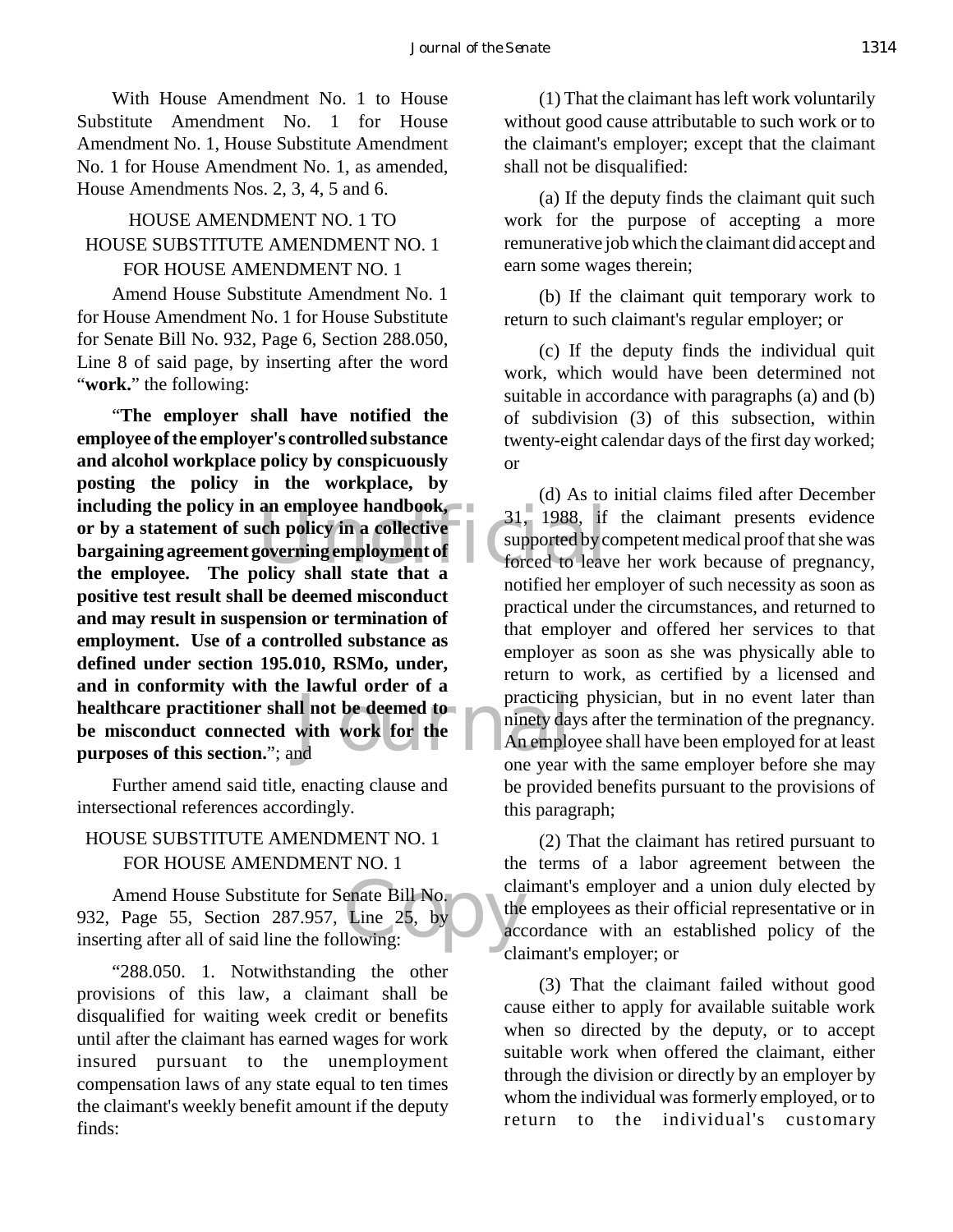self-employment, if any, when so directed by the deputy.

where there is less probability of the individual's<br>
employment at such individual's usual type of work<br>
and which is more distant from or otherwise less<br>
any other state The substantially<br>
similar work in such<br>
individual is<br>
wages prevailing for<br>
the individual is<br>
wages prevailing for (a) In determining whether or not any work is suitable for an individual, the division shall consider, among other factors and in addition to those enumerated in paragraph (b) of this subdivision, the degree of risk involved to the individual's health, safety and morals, the individual's physical fitness and prior training, the individual's experience and prior earnings, the individual's length of unemployment, the individual's prospects for securing work in the individual's customary occupation, the distance of available work from the individual's residence and the individual's prospect of obtaining local work; except that, if an individual has moved from the locality in which the individual actually resided when such individual was last employed to a place employment at such individual's usual type of work and which is more distant from or otherwise less accessible to the community in which the individual was last employed, work offered by the individual's most recent employer if similar to that which such individual performed in such individual's last employment and at wages, hours, and working conditions which are substantially similar to those prevailing for similar work in such community, or any work which the individual is capable of performing at the wages prevailing for such work in the locality to which the individual has moved, if not hazardous to such individual's health, safety or morals, shall be deemed suitable for the individual;

provisions of we<br>d suitable and<br>t to this law to the window of refusing to (b) Notwithstanding any other provisions of this law, no work shall be deemed suitable and benefits shall not be denied pursuant to this law to any otherwise eligible individual for refusing to accept new work under any of the following conditions:

a. If the position offered is vacant due directly to a strike, lockout, or other labor dispute;

b. If the wages, hours, or other conditions of the work offered are substantially less favorable to the individual than those prevailing for similar

work in the locality;

c. If as a condition of being employed the individual would be required to join a company union or to resign from or refrain from joining any bona fide labor organization.

2. **[**Notwithstanding the other provisions of this law,**]** If a deputy finds that a claimant has been discharged for misconduct connected with the claimant's work, such claimant**[**, depending upon the seriousness of the misconduct as determined by the deputy according to the circumstances in each case,**]** shall be disqualified for waiting week credit or benefits **[**for not less than four nor more than sixteen weeks for which the claimant claims benefits and is otherwise eligible**], and no benefits shall be paid nor shall the cost of any benefits be charged against any employer for any period of employment within the base period until the claimant has earned wages for work insured under the unemployment laws of this state or any other state as prescribed in this section**. In addition to the disqualification for benefits pursuant to this provision the division may in the more aggravated cases of misconduct, cancel all or any part of the individual's wage credits, which were established through the individual's employment by the employer who discharged such individual, according to the seriousness of the misconduct. A disqualification provided for pursuant to this subsection shall not apply to any week which occurs after the claimant has earned wages for work insured pursuant to the unemployment compensation laws of any state in an amount equal to eight times the claimant's weekly benefit amount. **Should a claimant be disqualified on a second or subsequent occasion within the base period or subsequent to the base period the claimant shall be required to earn wages in an amount equal to or in excess of eight times the claimant's weekly benefit amount for each disqualification, such additionally required wages shall run consecutively. For the purpose of this chapter, a professionally administered and documented positive chemical test result for a controlled substance as defined under section 195.010,**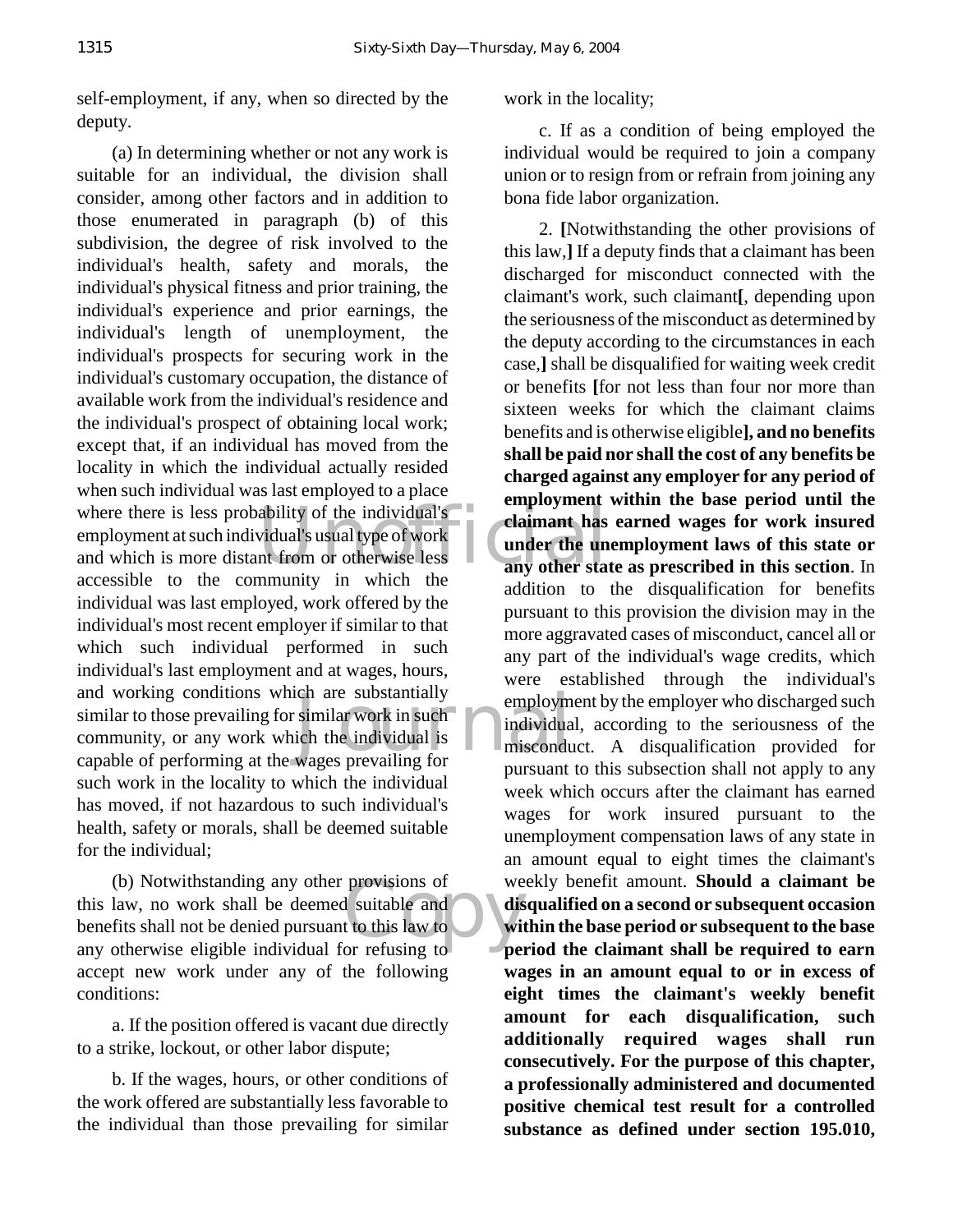## **RSMo, or for blood alcohol content of eighthundredths of one percent or more by weight of alcohol in the claimant's blood shall be deemed misconduct connected with work.**

3. **[**A pattern of**]** Absenteeism or tardiness may constitute misconduct regardless of whether the last incident alone **[**which results**] resulting** in the discharge constitutes misconduct.

substantially equal or higher skill level than the<br>
worker's past adversely affected employment, and<br>
wages for such work at not less than eighty percent<br>
Amend H 4. Notwithstanding the provisions of subsection 1 of this section, a claimant may not be determined to be disqualified for benefits because the claimant is in training approved pursuant to section 236 of the Trade Act of 1974, as amended, (19 U.S.C.A. Sec. 2296, as amended), or because the claimant left work which was not "suitable employment" to enter such training. For the purposes of this subsection "suitable employment" means, with respect to a worker, work of a worker's past adversely affected employment, and wages for such work at not less than eighty percent of the worker's average weekly wage as determined for the purposes of the Trade Act of 1974."; and

Further amend said title, enacting clause and intersectional references accordingly.

#### HOUSE AMENDMENT NO. 2

ENT NO. 2 council).<br>
E for Senate Bill No.<br>
28, Line 11 of said<br> **EXECUTE:** Amend House Substitute for Senate Bill No. 932, Page 20, Section 287.128, Line 11 of said page, by inserting after all of said line the following:

subsection shall be guilty of a class **D** felony.";<br>and<br>Further amend said title, enacting clause and "**(11) Knowingly organize, plan, or in any way participate in staged workplace accidents. Any person who violates the provisions of this** and

Further amend said title, enacting clause and intersectional references accordingly.

#### HOUSE AMENDMENT NO. 3

Amend House Substitute for Senate Bill No. 932, Page 9, Section 287.020, Line 7 of said page, by inserting after all of said line the following:

"**17. "Objective relevant medical findings"**

**in support of medical evidence are verifiable indications of injury or disease that may include, but are not limited to, limitation of range of motion, atrophy, muscle strength, and palpable muscle spasm. Objective relevant medical findings do not include physical findings or subjective responses to physical examinations that are not reproducible, measurable, or observable by diagnostic testing or examination. Objective relevant medical findings are those findings which cannot solely come under the voluntary control of the patient. Medical opinions addressing compensability and permanent impairment must be stated within a reasonable degree of medical certainty.**"; and renumber remaining subsections accordingly; and

Further amend said title, enacting clause and intersectional references accordingly.

#### HOUSE AMENDMENT NO. 4

Amend House Substitute for Senate Bill No. 932, Page 58, Line 18, by inserting at the end of said line the following:

 "**288.525. 1. There is hereby created a "Missouri State Unemployment Council" (the council). The council shall consist of nine appointed voting members and two appointed nonvoting members. All appointees shall be persons whose training and experience qualify them to deal with the problems of unemployment compensation, particularly legal, accounting, actuarial, economic, and social aspects of unemployment compensation.**

**2. (1) Three voting members shall be appointed to the council by the governor. One voting member shall be appointed on account of his or her vocation, employment, or affiliations being classed as representative of employers. One voting member shall be appointed on account of his or her vocation, employment, or affiliations being classed as representative of employees. One voting member shall be appointed to represent the public interest separate from employee or employer representation.**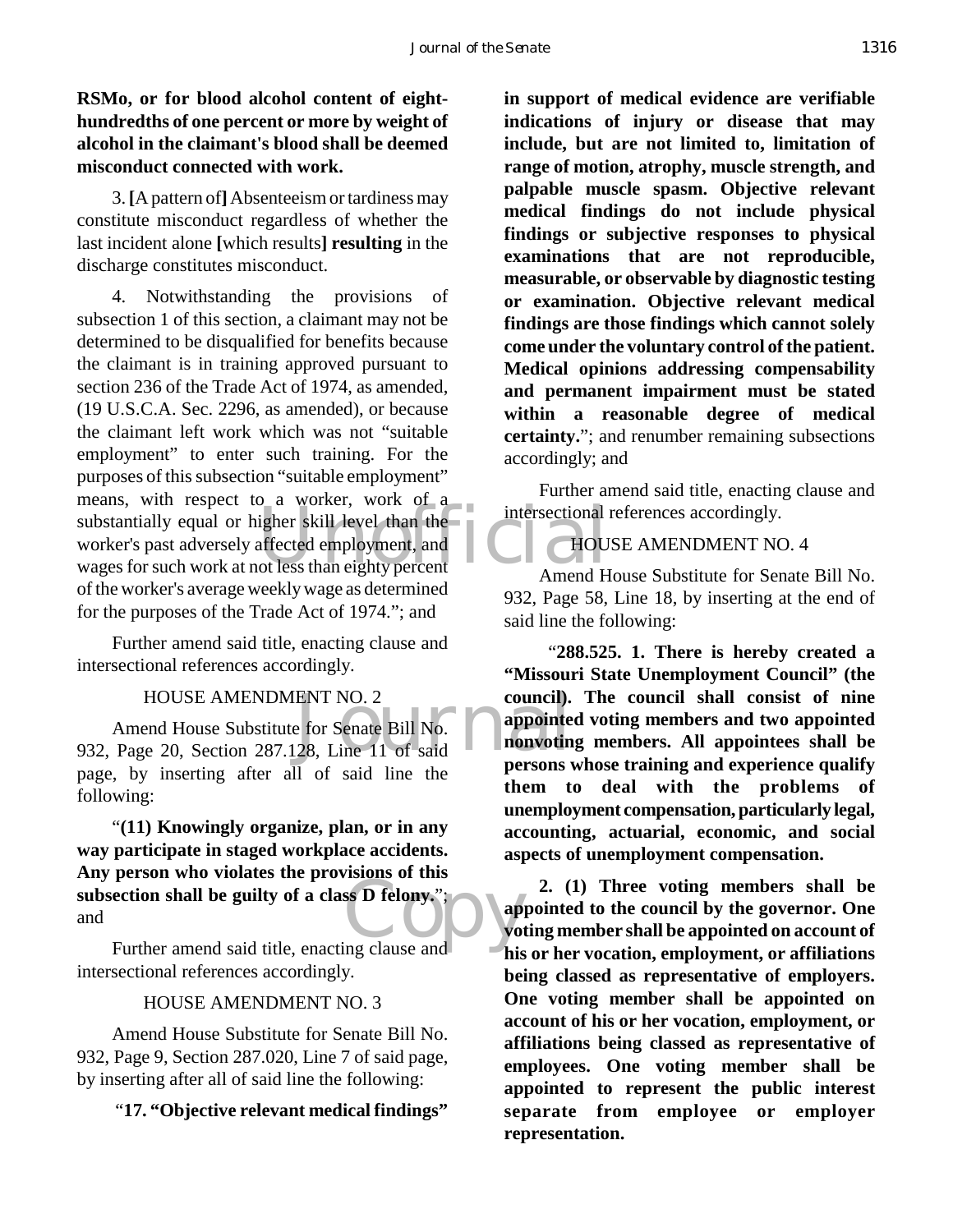**(2) Three voting members and one nonvoting member shall be appointed to the council by the speaker of the house of representatives. One voting member shall be appointed on account of his or her vocation, employment, or affiliations being classed as representative of employers that employ twenty or fewer employees. One voting member shall be appointed on account of his or her vocation, employment, or affiliations being classed as representative of employees. One voting member shall be appointed to represent the public interest separate from employee or employer representation. One nonvoting member shall be appointed from the house of representatives.**

council by the president pro tem of the senate. **Council by the president pro tem of the council of the count of his or her vocation, employment, or however, he of filiations heing closed as representative of terms evaluat** d to represent the fifteenth<br>from employee or assembly<br>from the senate. **(3) Three voting members and one nonvoting member shall be appointed to the One voting member shall be appointed on account of his or her vocation, employment, or affiliations being classed as representative of employers. One voting member shall be appointed on account of his or her vocation, employment, or affiliations being classed as representative of employees. One voting member shall be appointed to represent the public interest separate from employee or employer representation. One nonvoting member shall be appointed from the senate.**

e affirmative<br>
n four times<br>
l shall serve **2. The council shall organize itself and select a chairperson or co-chairpersons and other officers from the nine voting members. Six voting members shall constitute a quorum and the council shall act only upon the affirmative vote of at least five of the voting members. The council shall meet no fewer than four times yearly. Members of the council shall serve without compensation, but are to be reimbursed the amount of actual expenses. Actual expenses shall be paid from the special employment security fund under section 288.310.**

**3. The division shall provide professional and clerical assistance as needed for regularly** 

**scheduled meetings.**

**4. Each nonvoting member shall serve for a term of four years or until he or she is no longer a member of the general assembly whichever occurs first. A nonvoting member's term shall be a maximum of four years. Each voting member shall serve for a term of three years. For the initial appointment, the governorappointed employer representative, the speaker of the house-appointed employee representative, and the president pro tem of the senateappointed public interest representative shall serve an initial term of one year. For the initial appointment, the governor-appointed employee representative, the speaker of the houseappointed public interest representative, and the president pro tem of the senate-appointed employer representative shall serve an initial term of two years. At the end of a voting member's term he or she may be reappointed; however, he or she shall serve no more than two terms excluding the initial term for a maximum of eight years.**

**5. The council shall advise the division in carrying out the purposes of this chapter. The council shall submit annually by January fifteenth to the governor and the general assembly its recommendations regarding amendments of this chapter, the status of unemployment insurance, the projected maintenance of the solvency of unemployment insurance, and the adequacy of unemployment compensation.**

**6. The council shall present to the division every proposal of the council for changes in this chapter and shall seek the division's concurrence with the proposal. The division shall give careful consideration to every proposal submitted by the council for legislative or administrative action and shall review each legislative proposal for possible incorporation into department of labor and industrial relations recommendations.**

**7. The council shall have access to only the records of the division that are necessary for the**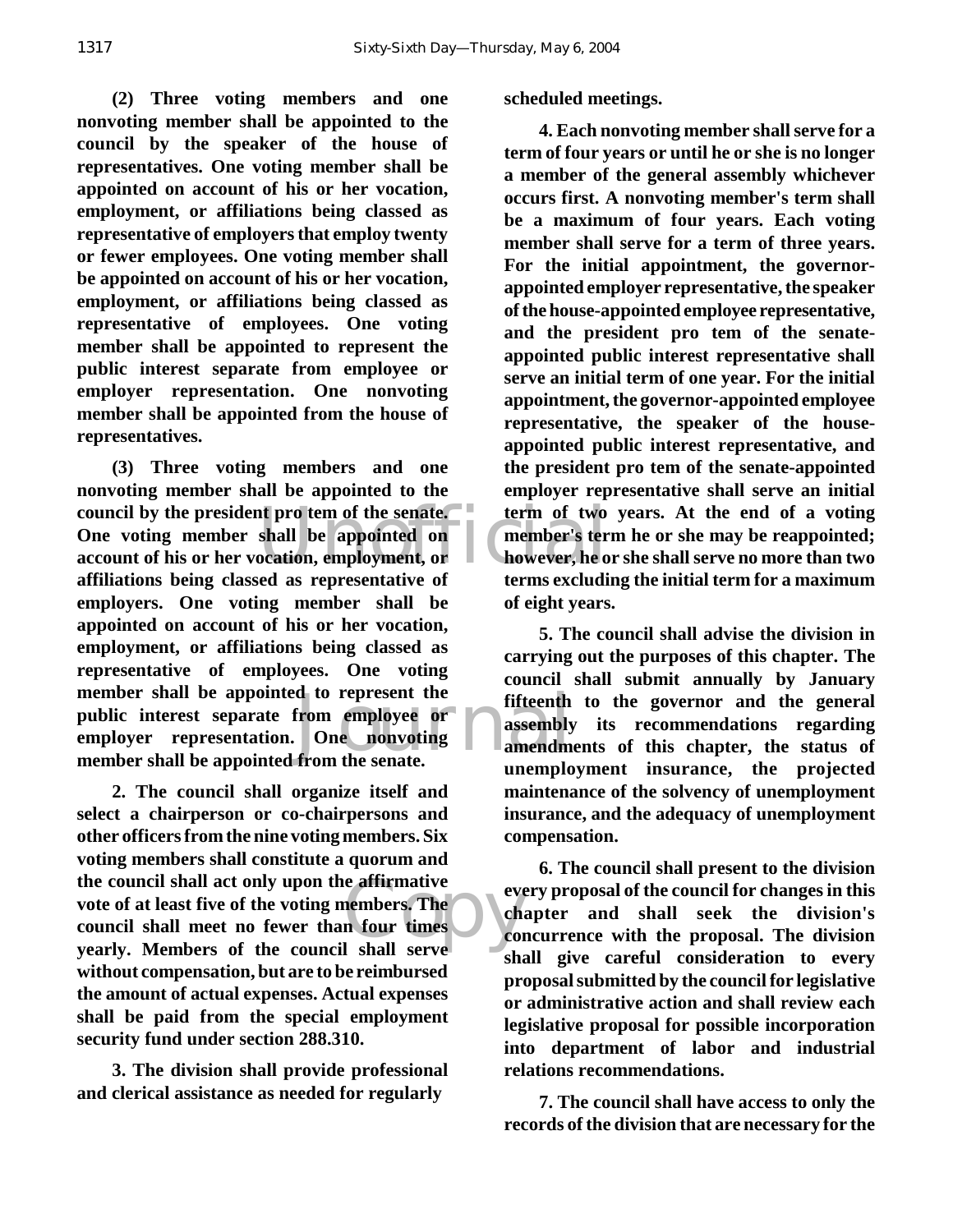**administration of this chapter and to the reasonable services of the employees of the division. It may request the director or any of the employees appointed by the director or any employee subject to this chapter, to appear before it and to testify relative to the functioning of this chapter and to other relevant matters. The council may conduct research of its own, make and publish reports, and recommend to the division needed changes in this chapter or in the rules of the division as it considers necessary.**

years, the first being<br>
2005. The study shall be<br>
perpendent of the distance of the distance of the distance of the distance of the distance of the distance of<br>
determination **8. The council, unless prohibited by a concurrent resolution of the general assembly, shall be authorized to commission an outside study of the solvency, adequacy, and staffing and operational efficiency of the Missouri unemployment system. The study shall be conducted every five years, the first being conducted in fiscal year 2005. The study shall be funded subject to appropriation from the special employment security fund under section 288.310.**".

#### HOUSE AMENDMENT NO. 5

Amend House Substitute For Senate Bill No. 932, Section 288.060, Page 58, Line 18, by inserting after said line the following:

appellant<br>given the distance of the star and decide<br>to bear and decide appear at "288.190. 1. The director shall designate an impartial referee or referees to hear and decide disputed determinations, claims referred pursuant to subsection 2 of section 288.070, and petitions for reassessment. No employee of the division shall participate on behalf of the division in any case in which the division employee is an interested party.

which the division employee is an interested party.<br>
2. The manner in which disputed<br>
determinations, referred claims, and petitions for with 2. The manner in which disputed reassessment shall be presented and the conduct of hearings shall be in accordance with regulations prescribed by the division for determining the rights of the parties, whether or not such regulations conform to common law or statutory rules of evidence and other technical rules of procedure. When the same or substantially similar evidence is relevant and material to the matters in

issue in claims by more than one individual or in claims by a single individual in respect to two or more weeks of unemployment, the same time and place for considering each such claim or claims may be fixed, hearings thereon jointly conducted, a single record of the proceedings made, and evidence introduced with respect to one proceeding considered as introduced in the others, if in the judgment of the appeals tribunal or the commission having jurisdiction of the proceeding such consolidation would not be prejudicial to any party. A full and complete record shall be kept of all proceedings in connection with a disputed determination, referred claim, or petition for reassessment. The appeals tribunal shall include in the record and consider as evidence all records of the division that are material to the issues. All testimony at any hearing shall be recorded but need not be transcribed unless the matter is further appealed.

3. Unless an appeal on a disputed determination or referred claim is withdrawn, an appeals tribunal, after affording the parties reasonable opportunity for fair hearing, shall affirm, modify, or reverse the determination of the deputy, or shall remand the matter to the deputy with directions. In addition, in any case wherein the appellant, after having been duly notified of the date, time, and place of the hearing, shall fail to appear at such hearing, the appeals tribunal may enter an order dismissing the appeal. The director may transfer to another appeals tribunal the proceedings on an appeal determination before an appeals tribunal. The parties shall be duly notified of an appeals tribunal's decision or order, together with its reason therefor, which shall be deemed to be the final decision or order of the division unless, within thirty days after the date of notification or mailing of such decision, further appeal is initiated pursuant to section 288.200; except that, within thirty days of either notification or mailing of the appeals tribunal's decision or order, the appeals tribunal, on its own motion, may reconsider any decision or order when it appears that such reconsideration is essential to the accomplishment of the object and purpose of this law.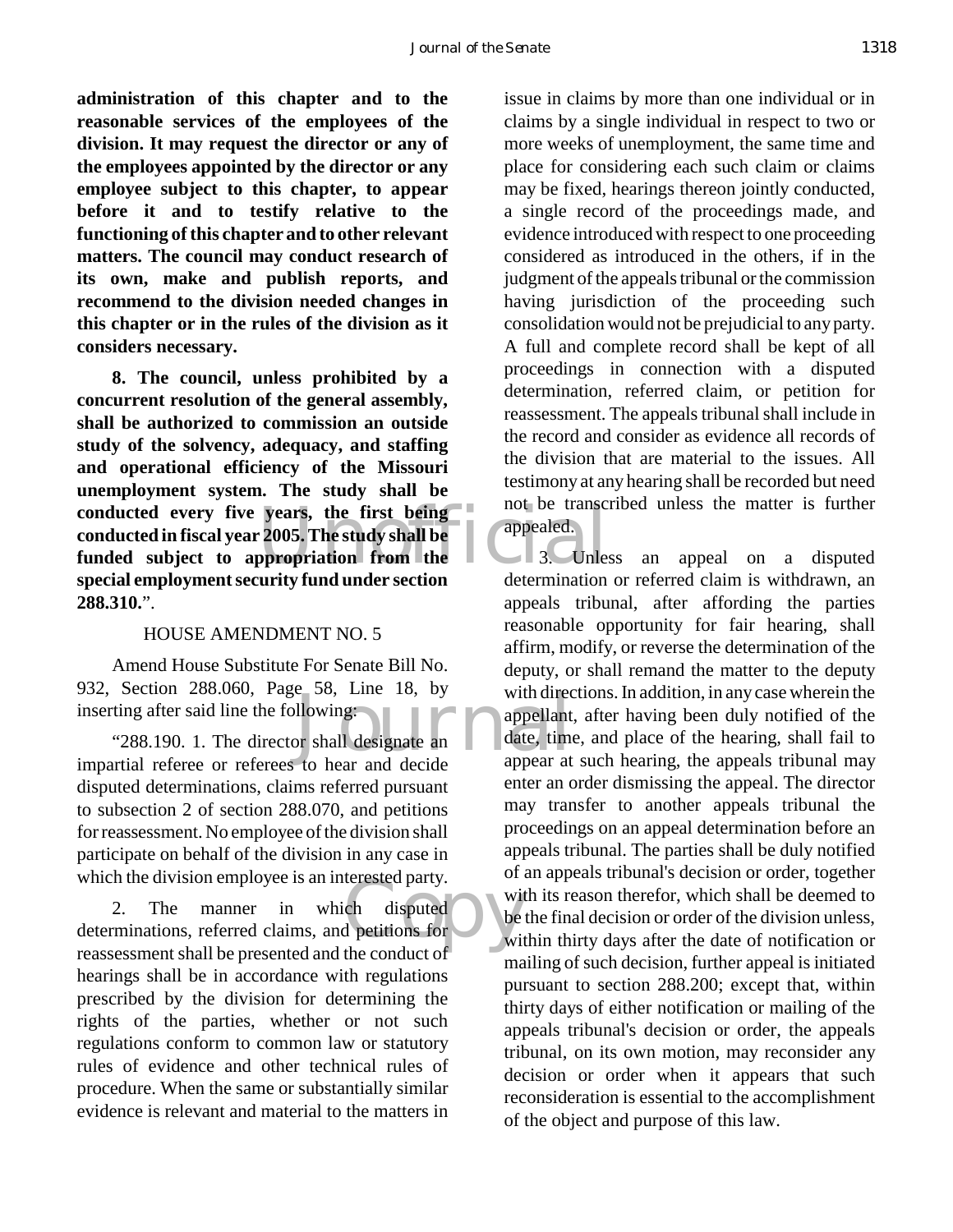The community of the two motion, may be a presential to the twith  $\frac{P}{R}$  and  $\frac{P}{R}$  and  $\frac{P}{R}$  and  $\frac{P}{R}$  and  $\frac{P}{R}$  and  $\frac{P}{R}$  and  $\frac{P}{R}$  and  $\frac{P}{R}$  and  $\frac{P}{R}$  and  $\frac{P}{R}$  and  $\frac{P}{R}$  and  $\$ 4. Unless a petition for reassessment is withdrawn or is allowed without a hearing, the petitioners shall be given a reasonable opportunity for a fair hearing before an appeals tribunal upon each such petition. The appeals tribunal shall promptly notify the interested parties of its decision upon such petition together with its reason therefor. In addition, in any case wherein the appellant, after having been duly notified of the date, time, and place of the hearing, shall fail to appear at such hearing, the appeals tribunal may enter an order dismissing the appeal. In the absence of the filing of an application for review of such decision, the decision, whether it results in a reassessment or otherwise, shall become final thirty days after the date of notification or mailing thereof; except that, within thirty days of either notification or mailing of the appeals tribunal's decision or order, the appeals tribunal, on its own motion, may reconsider any decision or order when it appears that such reconsideration is essential to the accomplishment of the object and purposes of this law.

ut not limited to, a<br>or human resource<br>the party at any<br>d prior to a hearing 5. Any party subject to any decision of an appeals tribunal pursuant to this chapter has a right to counsel **and the right to designate a representative, including but not limited to, a certified public accountant, or human resource professional to represent the party at any hearing** and shall be notified prior to a hearing conducted pursuant to this chapter that a decision of the appeals tribunal is presumptively conclusive for the purposes of this chapter as provided in section 288.200."; and

nding the title,<br>al references<br>Copyright of the contract of the contract of the contract of the contract of the contract of the contract of the contract of the contract of the contract of the contract of the contract of th Further amend said bill by amending the title, enacting clause, and intersectional references accordingly.

#### HOUSE AMENDMENT NO. 6

Amend House Substitute for Senate Bill No. 932, Page 32, Section 287.140, Line 8, by deleting the word **[**may**]** and inserting in lieu thereof the word "**shall**".

In which the concurrence of the Senate is respectfully requested.

#### **CONFERENCE COMMITTEE APPOINTMENTS**

President Pro Tem Kinder appointed the following conference committee to act with a like committee from the House on **SCS** for **HCS** for **HB 1305**, as amended: Senators Scott, Loudon, Cauthorn, Wheeler and Kennedy.

On motion of Senator Gibbons, the Senate recessed until 2:00 p.m.

#### **RECESS**

The time of recess having expired, the Senate was called to order by President Maxwell.

Photographers from KRCG-TV were given permission to take pictures in the Senate Chamber today.

#### **PRIVILEGED MOTIONS**

Senator Goode moved that **SCS** for **SB 901**, with **HCA 1**, be taken up for 3rd reading and final passage, which motion prevailed.

**HCA 1** was taken up.

Senator Goode moved that the above amendment be adopted, which motion prevailed by the following vote:

| YEAS—Senators |              |             |                |
|---------------|--------------|-------------|----------------|
| <b>Bartle</b> | <b>Bland</b> | Callahan    | Caskey         |
| Cauthorn      | Champion     | Childers    | <b>Clemens</b> |
| Coleman       | Days         | Dolan       | Foster         |
| Gibbons       | Goode        | Griesheimer | Gross          |
| Jacob         | Kennedy      | Klindt      | Loudon         |
| Mathewson     | Nodler       | Ouick       | Russell        |
| Scott         | Shields      | Steelman    | Stoll          |
| Vogel         | Wheeler      | Yeckel—31   |                |

NAYS—Senators—None

Absent—Senators

Bray Dougherty Kinder—3

Absent with leave—Senators—None

On motion of Senator Goode, **SCS** for **SB 901**, as amended, was read the 3rd time and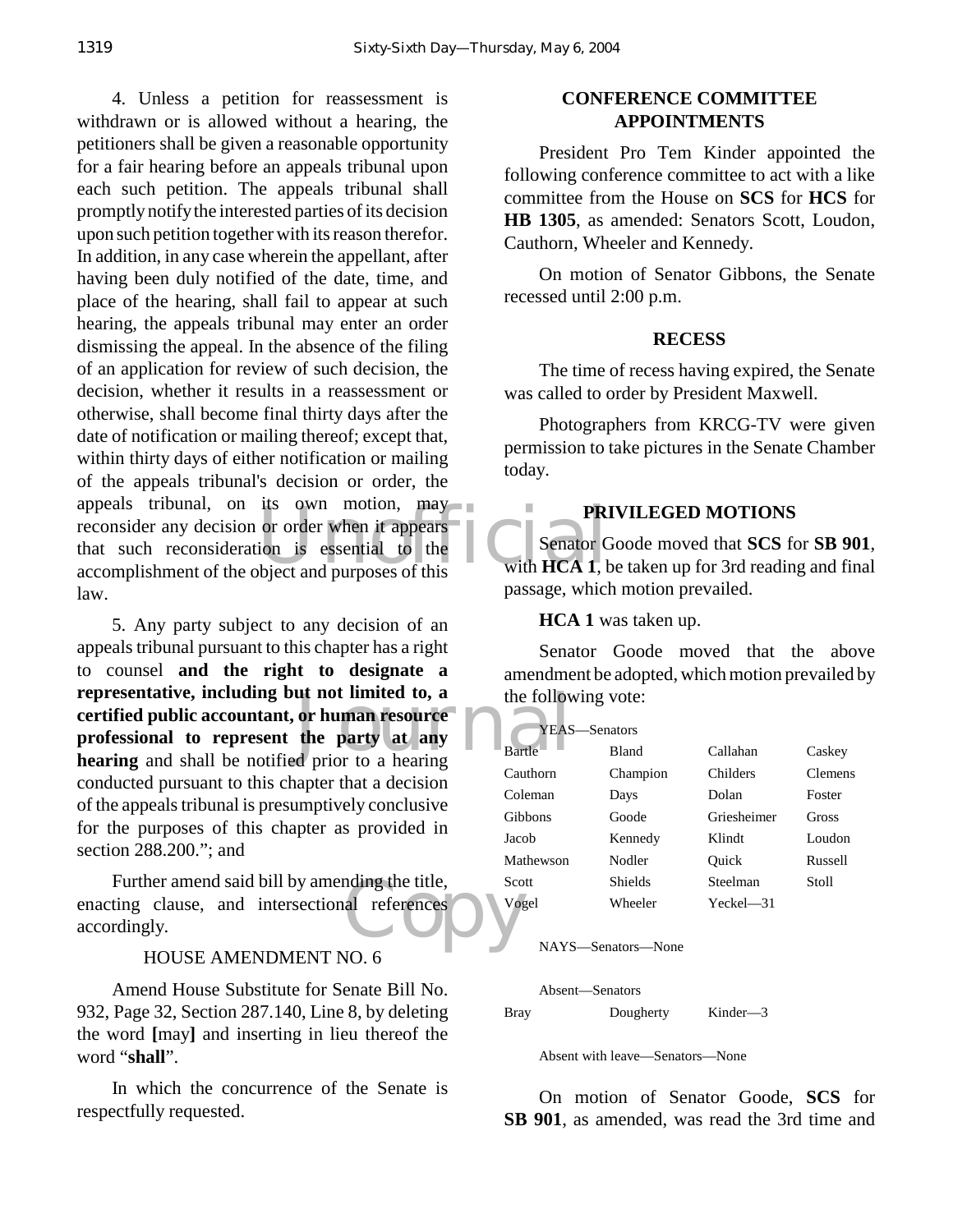#### passed by the following vote:

| YEAS—Senators  |              |                |               |
|----------------|--------------|----------------|---------------|
| Bartle         | <b>Bland</b> | Bray           | Callahan      |
| Caskey         | Cauthorn     | Champion       | Childers      |
| <b>Clemens</b> | Coleman      | Days           | Dolan         |
| Foster         | Gibbons      | Goode          | Griesheimer   |
| Gross          | Jacob        | Kennedy        | Klindt        |
| Loudon         | Mathewson    | Nodler         | Ouick         |
| Russell        | Scott        | <b>Shields</b> | Steelman      |
| Stoll          | Vogel        | Wheeler        | $Yeckel - 32$ |

NAYS—Senators—None

Absent—Senators Dougherty Kinder—2

Absent with leave—Senators—None

The President declared the bill passed.

Absent wind<br>tor Goode, title to the bill Connotion On motion of Senator Goode, title to the bill was agreed to.

Senator Goode moved that the vote by which the bill passed be reconsidered.

Senator Gibbons moved that motion lay on the table, which motion prevailed.

Bill ordered enrolled.

Dougherty<br>
CS for SCS No. 2 for<br>
Line Rinder Senator Champion moved that the Senate refuse to concur in **HS** for **HCS** for **SCS No. 2** for **SB 762**, as amended, and request the House to recede from its position or failing to do so grant the Senate a conference thereon, which motion prevailed.

1093, with HCS, be taken up for 3rd reading and<br>
final passage, which motion prevailed.<br> **HCS** for SCS for SB 1093, entitled: Senator Gibbons moved that **SCS** for **SB** final passage, which motion prevailed.

#### **HCS** for **SCS** for **SB 1093**, entitled:

## HOUSE COMMITTEE SUBSTITUTE FOR SENATE COMMITTEE SUBSTITUTE FOR SENATE BILL NO. 1093

An Act to amend chapters 67, 362, 369, and 370, RSMo, by adding thereto four new sections relating to investment of public funds.

Was taken up.

Senator Gibbons moved that **HCS** for **SCS** for **SB 1093** be adopted, which motion prevailed by the following vote:

| YEAS—Senators  |              |          |                 |
|----------------|--------------|----------|-----------------|
| Bartle         | <b>Bland</b> | Bray     | Callahan        |
| Caskey         | Cauthorn     | Champion | <b>Childers</b> |
| <b>Clemens</b> | Coleman      | Days     | Dolan           |
| Dougherty      | Foster       | Gibbons  | Goode           |
| Griesheimer    | Gross        | Jacob    | Kennedy         |
| Kinder         | Klindt       | Loudon   | Mathewson       |
| Nodler         | Ouick        | Russell  | Scott           |
| <b>Shields</b> | Steelman     | Stoll    | Vogel           |
| Wheeler        | Yeckel—34    |          |                 |

NAYS—Senators—None

Absent—Senators—None

Absent with leave—Senators—None

On motion of Senator Gibbons, **HCS** for **SCS** for **SB 1093** was read the 3rd time and passed by the following vote:

YEAS—Senators Wheeler Yeckel—34

Bartle Bland Bray Callahan Caskey Cauthorn Champion Childers Clemens Coleman Days Dolan Dougherty Foster Gibbons Goode Griesheimer Gross Jacob Kennedy Kinder Klindt Loudon Mathewson Nodler Quick Russell Scott Shields Steelman Stoll Vogel

NAYS—Senators—None

Absent—Senators—None

Absent with leave—Senators—None

The President declared the bill passed.

On motion of Senator Gibbons, title to the bill was agreed to.

Senator Gibbons moved that the vote by which the bill passed be reconsidered.

Senator Kinder moved that motion lay on the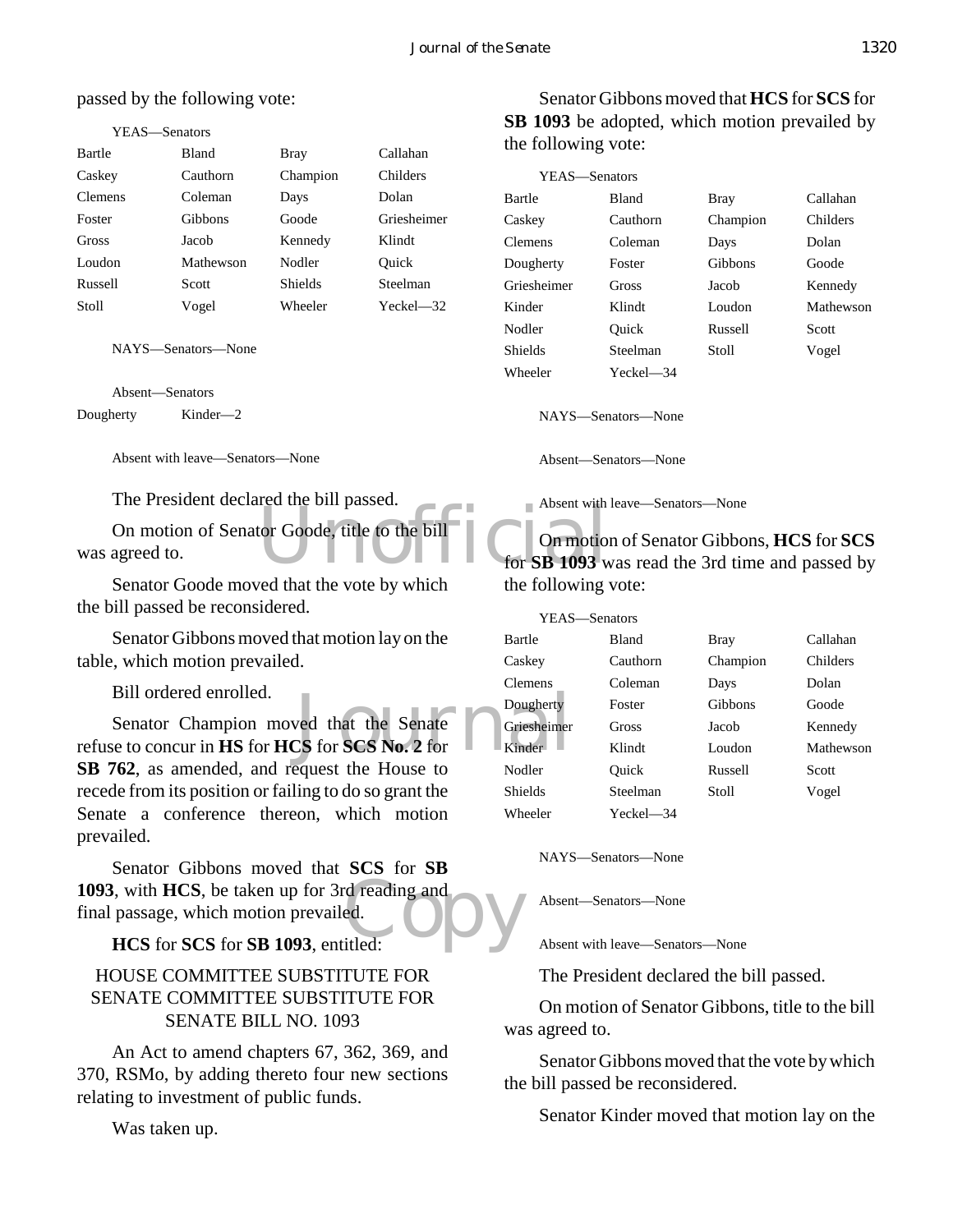table, which motion prevailed.

Bill ordered enrolled.

#### **HOUSE BILLS ON THIRD READING**

**HS** for **HCS** for **HB 1207**, introduced by Representative Icet, entitled:

An Act to repeal sections 245.015, 245.060, 245.095, and 246.305, RSMo, and to enact in lieu thereof four new sections relating to levee districts.

Was called from the Informal Calendar and taken up by Senator Loudon.

Senator Loudon offered **SS** for **HS** for **HCS** for **HB 1207**, entitled:

SENATE SUBSTITUTE FOR HOUSE SUBSTITUTE FOR HOUSE COMMITTEE SUBSTITUTE FOR HOUSE BILL NO. 1207

HOUSE BILL NO. 1207<br>
An Act to repeal sections 245.015, 245.060,<br>
245.095, and 246.305, RSMo, and to enact in lieu<br>
HCS for An Act to repeal sections 245.015, 245.060, thereof four new sections relating to levee districts.

Senator Loudon moved that **SS** for **HS** for **HCS** for **HB 1207** be adopted.

Senator Gross offered **SA 1**, which was read:

SENATE AMENDMENT NO. 1

ENT NO. 1<br>
For House Substitute<br>
the for House Bill No.<br>
taken up Amend Senate Substitute for House Substitute for House Committee Substitute for House Bill No. 1207, Page 3, Section 245.015, Line 18, by striking the word "tree" and inserting in lieu thereof the word "**three**".

Senator Gross moved that the above amendment be adopted, which motion prevailed.

on prevailed.<br>Six for HS for<br>dopted, which Senator Loudon moved that **SS** for **HS** for **HCS** for **HB 1207**, as amended, be adopted, which motion prevailed.

On motion of Senator Loudon, **SS** for **HS** for **HCS** for **HB 1207**, as amended, was read the 3rd time and passed by the following vote:

YEAS—Senators

| Bartle   | Bray     | Callahan | Caskey    |
|----------|----------|----------|-----------|
| Cauthorn | Champion | Childers | Clemens   |
| Coleman  | Days     | Dolan    | Dougherty |

| Foster  | Gibbons   | Griesheimer | Gross          |
|---------|-----------|-------------|----------------|
| Jacob   | Kennedy   | Kinder      | Klindt         |
| Loudon  | Mathewson | Nodler      | Quick          |
| Russell | Scott     | Shields     | Steelman       |
| Stoll   | Vogel     | Wheeler     | $Yeckel$ $-32$ |
|         |           |             |                |

NAYS—Senators—None

Absent—Senators Bland Goode—2

Absent with leave—Senators—None

The President declared the bill passed.

On motion of Senator Loudon, title to the bill was agreed to.

Senator Loudon moved that the vote by which the bill passed be reconsidered.

 $\circ$  Senator Gibbons moved that motion lay on the table, which motion prevailed.

#### **HCS** for **HB 1055**, entitled:

An Act to repeal sections 556.037, 566.083, 566.093, 566.095, 566.140, 566.141, 573.037, 573.040, 589.400 and 589.425, RSMo, and to enact in lieu thereof thirteen new sections relating to sexual offenses, with a penalty provision.

Was called from the Informal Calendar and taken up by Senator Vogel.

Senator Vogel offered **SS** for **HCS** for **HB 1055**, entitled:

# SENATE SUBSTITUTE FOR HOUSE COMMITTEE SUBSTITUTE FOR HOUSE BILL NO. 1055

An Act to repeal sections 565.082, 565.083, 556.037, 566.083, 566.140, 566.141, 573.037, 573.040, 589.400, 589.425, and 660.520, RSMo, and to enact in lieu thereof fourteen new sections relating to sexual offenses, with a penalty provision.

Senator Vogel moved that **SS** for **HCS** for **HB 1055** be adopted.

Senator Jacob offered **SA 1**: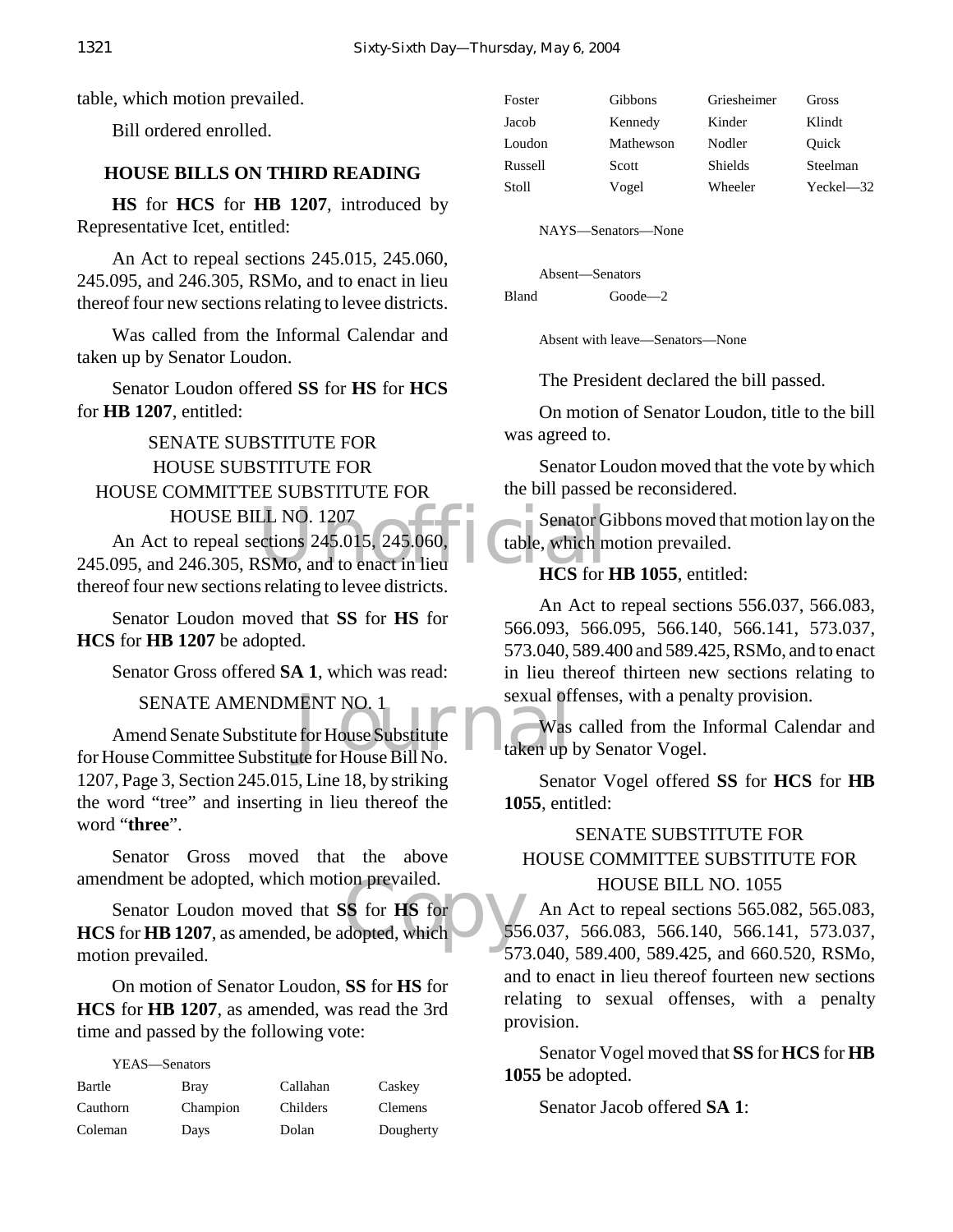#### SENATE AMENDMENT NO. 1

Amend Senate Substitute for House Committee Substitute for House Bill No. 1055, Page 7, Section 537.040, Line 29, of said page, by inserting after all of said line the following:

"537.046. 1. As used in this section, the following terms mean:

(1) "Childhood sexual abuse", any act committed by the defendant against the plaintiff which act occurred when the plaintiff was under the age of eighteen years and which act would have been a violation of section 566.030, 566.040, 566.050, 566.060, 566.070, 566.080, 566.090, 566.100, 566.110, or 566.120, RSMo, or section 568.020, RSMo;

A psychological injury or illness need not be<br>
accompanied by physical injury or illness.<br>
2. In any civil action for recovery of damages<br>
accompanies are the summer is train (2) "Injury" or "illness", either a physical injury or illness or a psychological injury or illness. accompanied by physical injury or illness.

Exercise or reasonably<br>the injury or illness<br>buse, whichever later and the subset of the subset of the subset of the subset of the subset of the subset of the subset of the subset of the subset of the subset of the subset 2. In any civil action for recovery of damages suffered as a result of childhood sexual abuse, **[**the time for commencement of the action shall be within five years**] the action shall be commenced within ten years** of the date the plaintiff attains the age of **[**eighteen**] twenty-one** or within three years of the date the plaintiff discovers or reasonably should have discovered that the injury or illness was caused by child sexual abuse, whichever later occurs.

3. This section shall apply to any action commenced on or after August 28, 1990, including any action which would have been barred by the application of the statute of limitation applicable prior to that date."; and

devanting clause Further amend the title and enacting clause accordingly.

Senator Jacob moved that the above amendment be adopted, which motion prevailed.

Senator Jacob offered **SA 2**:

#### SENATE AMENDMENT NO. 2

Amend Senate Substitute for House Committee Substitute for House Bill No. 1055, Page 1, Section 43.651, Line 10, of said page, by inserting after all of said line the following:

"337.500. As used in sections 337.500 to 337.540, unless the context clearly requires otherwise, the following words and phrases mean:

(1) "Committee", the committee for professional counselors;

(2) "Department", the Missouri department of economic development;

(3) "Director", the director of the division of professional registration in the department of economic development;

(4) "Division", the division of professional registration;

(5) "Licensed professional counselor", any person who offers to render professional counseling services to individuals, groups, organizations, institutions, corporations, government agencies or the general public for a fee, monetary or otherwise, implying that the person is trained, experienced, and licensed in counseling, and who holds a current, valid license to practice counseling;

(6) "Practice of professional counseling", rendering, offering to render, or supervising those who render to individuals, couples, groups, organizations, institutions, corporations, schools, government agencies, or the general public any counseling service involving the application of counseling procedures, and the principles and methods thereof, to assist in achieving more effective intrapersonal or interpersonal, marital, decisional, social, educational, vocational, developmental, or rehabilitative adjustments;

(7) "Professional counseling", includes, but is not limited to:

(a) The use of verbal or nonverbal counseling or both techniques, methods, or procedures based on principles for assessing, understanding, or influencing behavior (such as principles of learning, conditioning, perception, motivation, thinking, emotions, or social systems);

(b) Appraisal**, diagnosis,** or assessment, which means selecting, administering, scoring, or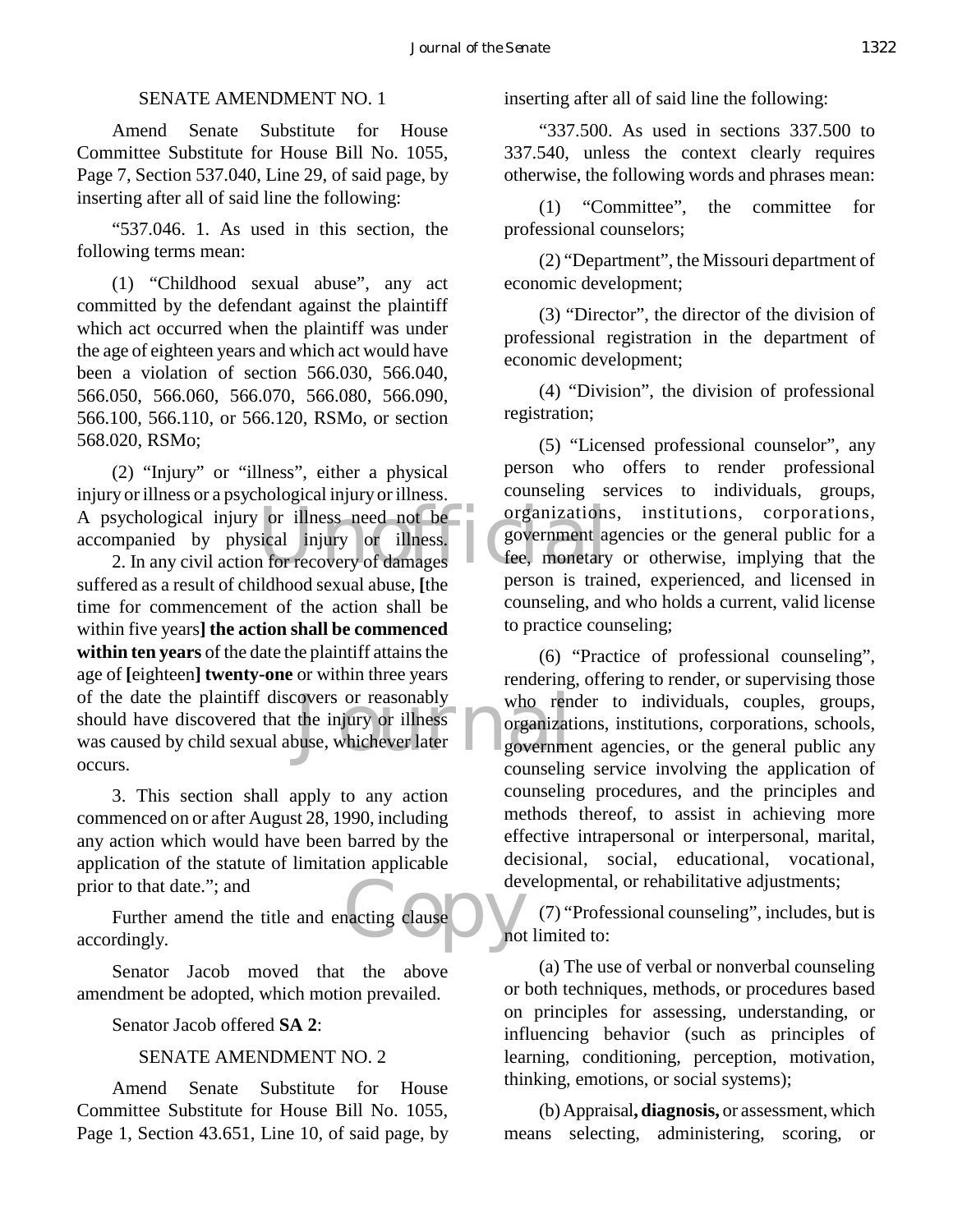interpreting instruments designed to assess a person's or group's aptitudes, intelligence, attitudes, abilities, achievement, interests, and personal characteristics **and the identification of mental, emotional, and behavioral disorders based upon assessment of the symptoms presented and observed characteristics**;

(c) The use of referral or placement techniques or both which serve to further the goals of counseling;

(d) Therapeutic vocational or personal or both rehabilitation in relation to coping with or adapting to physical disability, emotional disability, or intellectual disability or any combination of the three;

(e) Designing, conducting, and interpreting research;

methods or techniques to<br>mseling;<br>since the same such person: (f) The use of group methods or techniques to promote the goals of counseling;

(g) The use of informational and community resources for career, personal, or social development;

(h) Consultation on any item in paragraphs (a) through (g) above; and

third persections 337.500 to<br>375, RSMo, shall be to cause a<br>set to cause the contract of the contract of the contract of the contract of the contract of the contract of the contract of the contract of the contract of the c (i) No provision of sections 337.500 to 337.540, or of chapter 354 or 375, RSMo, shall be construed to mandate benefits or third-party reimbursement for services of professional counselors in the policies or contracts of any insurance company, health services corporation or other third-party payer;

professional a<br>
raduate of an pre (8) "Provisional licensed professional counselor", any person who is a graduate of an acceptable educational institution, as defined by division rules, with at least a master's degree with a major in counseling, or its equivalent, and meets all requirements of a licensed professional counselor, other than the supervised counseling experience prescribed by subdivision (1) of section 337.510, and who is supervised by a person who is qualified for the practice of professional counseling."; and

Further amend the title and enacting clause accordingly.

Senator Jacob moved that the above amendment be adopted.

Senator Shields raised the point of order that **SA 2** is out of order as it goes beyond the scope, purpose and title of the bill.

The point of order was referred to the President Pro Tem who ruled it well taken.

Senator Jacob offered **SA 3**:

SENATE AMENDMENT NO. 3

Amend Senate Substitute for House Committee Substitute for House Bill No. 1055, Page 5, Section 566.083, Line 1, by inserting after said line the following:

"566.093. 1. A person commits the crime of sexual misconduct in the second degree if **[**he**] such person**:

(1) Exposes his **or her** genitals under circumstances in which he **or she** knows that his **or her** conduct is likely to cause affront or alarm; **[**or**]**

(2) Has sexual contact in the presence of a third person or persons under circumstances in which he **or she** knows that such conduct is likely to cause affront or alarm**; or**

## **(3) Has sexual intercourse or deviate sexual intercourse in a public place in the presence of a third person**.

2. Sexual misconduct in the second degree is a class B misdemeanor unless the actor has previously been convicted of an offense under this chapter, in which case it is a class A misdemeanor."; and

Further amend page 5, section 566.140, line 2, by inserting immediately after the section identifier "566.140." the following subsection identifier "**1.**"; and

Further amend page 5, section 566.140, lines 16-18, by striking the words "**Any person**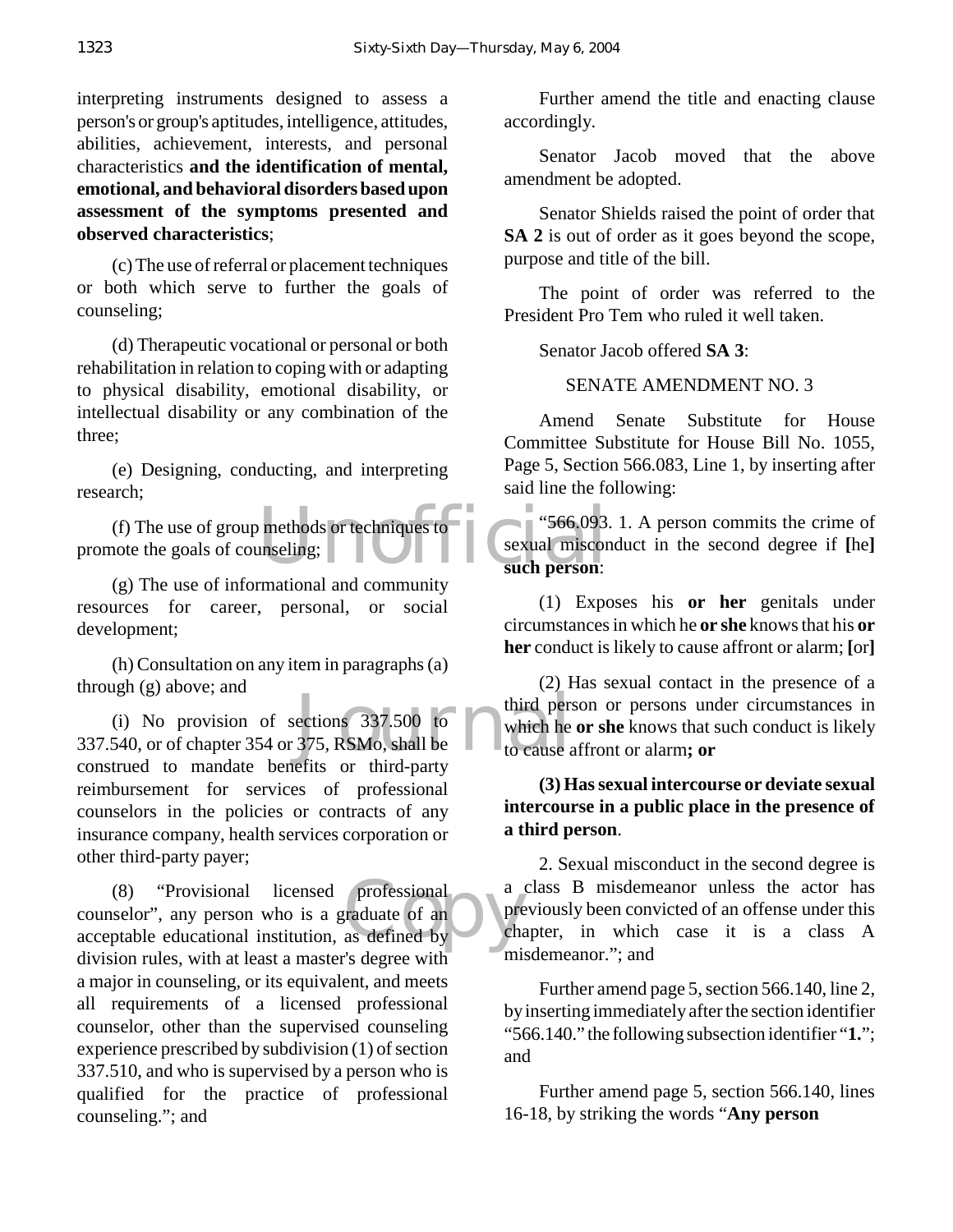**involved in such a program shall be required to follow all directives of the treatment program provider.**"; and

Further amend same page, same section, line 18, by inserting after the end of said line the following:

or rehabilitation or any<br>her direct or indirect, in<br>h provides the counseling<br>589.400 to 5 "**2. No person who provides assessment services or who makes a report, finding, or recommendation for any probationer to attend any counseling or program of treatment, education or rehabilitation as a condition or requirement of probation, following the probationer's plea of guilty to or a finding of guilty of violating any provision of this chapter or chapter 565, RSMo, may be related within the third degree of consanguinity or affinity to any person who has a financial interest, whether direct or indirect, in the counseling or program of treatment, education or rehabilitation or any financial interest, whether direct or indirect, in any private entity which provides the counseling or program of treatment, education or rehabilitation. Any person who violates this subsection shall thereafter:**

From providing the subsequently of the providing subsequently of the subsequently of  $\frac{1}{2}$ . **(1) Immediately remit to the state of Missouri any financial income gained as a direct or indirect result of the action constituting the violation;**

any financial **(2) Be prohibited from providing assessment or counseling services or any program of treatment, education or rehabilitation to, for, on behalf of, at the direction of, or in contract with the state board of probation and parole or any office thereof; and**

**(3) Be prohibited from having any financial interest, whether direct or indirect, in any private entity which provides assessment or counseling services or any program of treatment, education or rehabilitation to, for, on behalf of, at the direction of, or in contract with the state board of probation and parole or any office thereof.**"; and

Further amend page 9, section 589.400, line 6,

by inserting immediately after the word "state" the following "**, foreign country,**"; and

Further amend same page, same section, line 6, by inserting immediately after the word "federal" the following "**or military**".

Senator Jacob moved that the above amendment be adopted, which motion prevailed.

Senator Childers assumed the Chair.

Senator Gibbons offered **SA 4**:

## SENATE AMENDMENT NO. 4

Amend Senate Substitute for House Committee Substitute for House Bill No. 1055, Page 11, Section 589.425, Line 8, by deleting all of said section and inserting in lieu thereof the following:

 "589.425. 1. Any person who is required to register pursuant to sections 589.400 to 589.425 and does not meet all requirements of sections 589.400 to 589.425 is guilty of a class A misdemeanor**, unless the person has been convicted pursuant to chapter 566 of an unclassified felony, class A felony, class B felony, or any felony involving a child under the age of fourteen, in which case the person is guilty of a class D felony**.

2. Any person who commits a second or subsequent violation of subsection 1 of this section is guilty of a class D felony**, unless the person has been convicted pursuant to chapter 566 of an unclassified felony, class A felony, class B felony, or any felony involving a child under the age of fourteen, in which case the person is guilty of a class C felony**."; and

Further amend the title and enacting clause accordingly.

Senator Gibbons moved that the above amendment be adopted, which motion prevailed.

Senator Shields offered **SA 5**:

#### SENATE AMENDMENT NO. 5

Amend Senate Substitute for House Committee Substitute for House Bill No. 1055,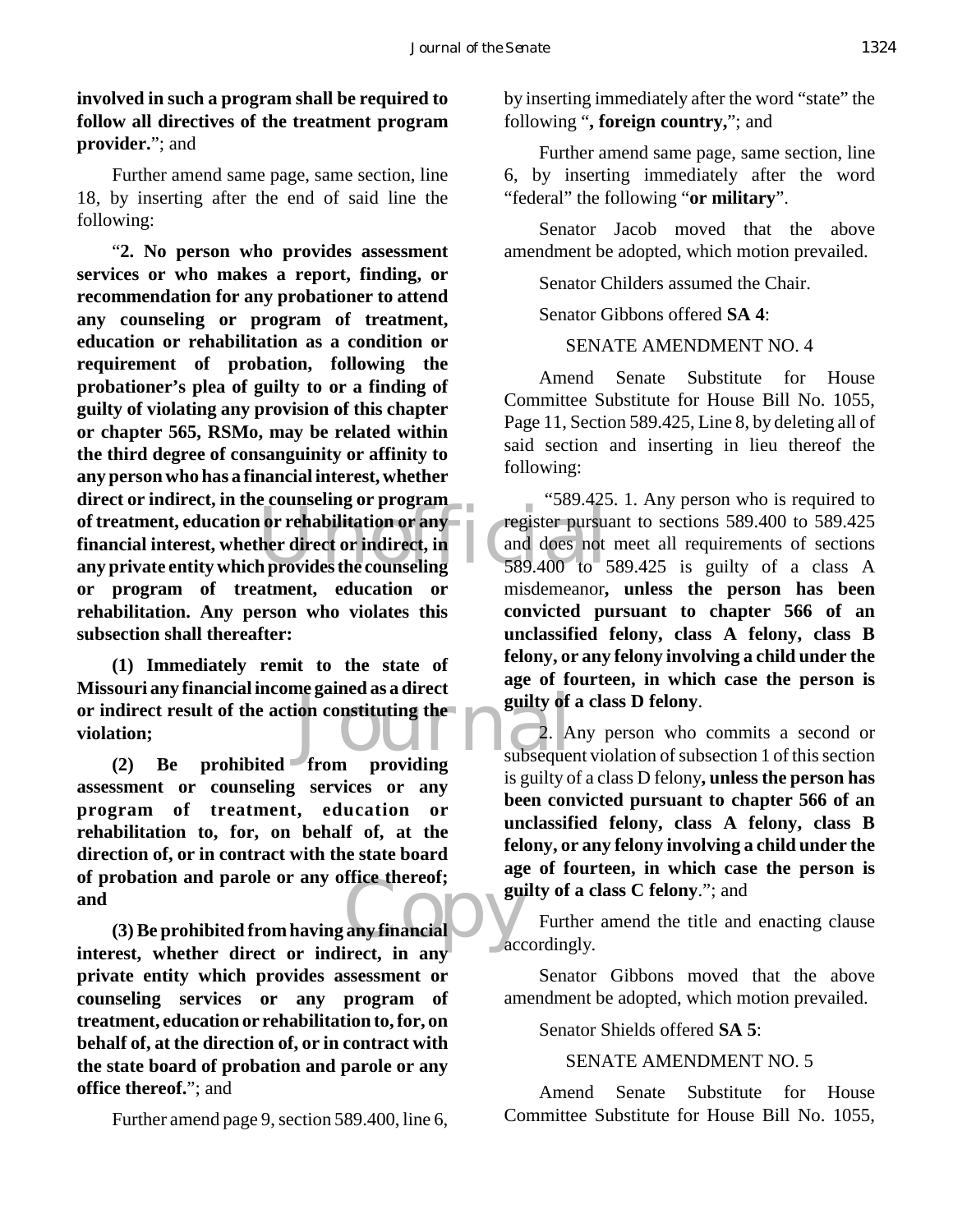Page 1, Section 43.651, Line 10, by inserting immediately after said line the following:

 "**144.1050. Sections 144.1050 to 144.1064 shall be known and may be cited as the "Adult Entertainment Tax Act".**

**144.1052. As used in sections 144.1050 to 144.1064, the following terms shall mean:**

**(1) "Adult entertainment products and services", shall include all of the following:**

**(a) Any matter that includes actual sexually explicit conduct and is subject to the requirements of Section 2257 of Title 18 of the United States Code; and**

**(b) Any live performance, characterized by the display of complete nudity, that may include the performance of actual or simulated sexual activities;**

activities;<br>
(2) "Actual sexually explicit conduct", any<br>
of the following actual, but not simulated<br>
anduct as defined in Section 2257 of Title 18 of<br>
144.1054 with **(2) "Actual sexually explicit conduct", any conduct as defined in Section 2257 of Title 18 of the United States Code:**

**(a) Sexual intercourse, including genitalgenital, oral-genital, anal-genital, or oral-anal, whether between persons of the same or opposite sex;**

- **(b) Beastiality;**
- **(c) Masturbation;**

**(d) Sadistic or masochistic abuse; or**

**(e) Lascivious exhibition of the genitals of pubic area of any person;**

the statement<br>ection 2257 of<br>Copyright of the contract of **(3) "Disclosure statement", the statement required under subsection (e) of Section 2257 of Title 18 of the United States Code.**

**144.1054. In addition to any tax imposed pursuant to this chapter, for the privilege of selling adult entertainment products or services at retail, a tax is hereby imposed upon all retailers at the rate of five percent of the gross receipts from the retail sale in this state on or after January 1, 2005, of all adult entertainment products and services. In the case of any place**

**of business that offers any live performance as described in paragraph (b) of subdivision (1) of section 144.1052, gross receipts of all adult entertainment products or services include all gross receipts of the retailer at that place of business.**

**144.1056. 1. In addition to any tax imposed pursuant to this chapter, an excise tax is hereby imposed on the storage, use, or other consumption in this state of adult entertainment products and services purchased from any retailer on or after July 1, 2004, for the storage, use, or other consumption in this state, at the rate of five percent of the sales price of those products and services.**

**2. The tax provided for in this section shall not be imposed upon the storage, use, or other consumption of any adult entertainment product or service that was purchased from a retailer that paid the tax imposed by section 144.1054 with respect to the retail sale of that product or service.**

Journal 144.1050 **144.1058. The tax imposed by sections 144.1050 to 144.1064 shall not be imposed upon any Internet service provider or commercial online service provider carrying or transmitting messages or images described in sections 144.1050 to 144.1064 or performing related activities in providing on-line services.**

> **144.1060. Retailers shall collect the tax required pursuant to sections 144.1054 and 144.1056 on any adult entertainment products or services described in subdivision (1) of section 144.1052 that include or bear the disclosure statement defined in subdivision (3) of section 144.1052.**

> **144.1062. To the extent feasible or practicable, the provisions of this chapter, shall govern determinations, collections of tax, overpayments and refunds, and administration pursuant to this section.**

> **144.1064. The department of revenue shall enforce the provisions of sections 144.1050 to 144.1062 and may promulgate rules and**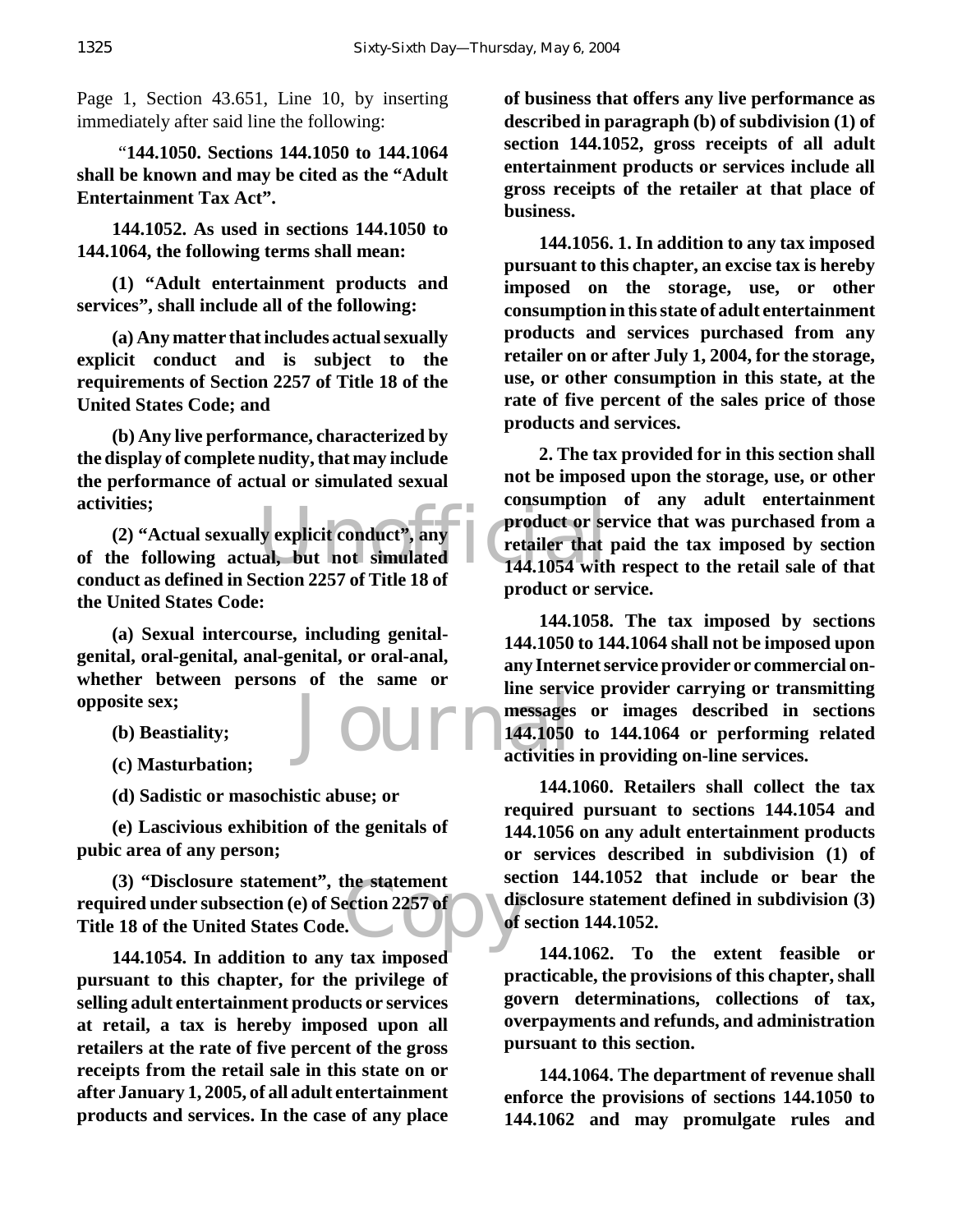**regulations relating to the administration and enforcement of sections 144.1050 to 144.1062. Any rule or portion of a rule, as that term is defined in section 536.010, RSMo, that is created under the authority delegated in this section shall become effective only if it complies with and is subject to all of the provisions of chapter 536, RSMo, and, if applicable, section 536.028, RSMo. This section and chapter 536, RSMo, are nonseverable and if any of the powers vested with the general assembly pursuant to chapter 536, RSMo, to review, to delay the effective date, or to disapprove and annul a rule are subsequently held unconstitutional, then the grant of rulemaking authority and any rule proposed or adopted after August 28, 2004, shall be invalid and void.**"; and

Further amend the title and enacting clause that failure that failure that failure the discrete of the substantial box of the senator Shields moved that the above accordingly.

Senator Shields moved that the above amendment be adopted.

Senator Jacob raised the point of order that **SA 5** is out of order as it exceeds the scope and purpose of the original bill.

The point of order was referred to the<br>
Ident Pro Tem who ruled it well taken.<br>
Senator Bartle offered SA 6, which was read:<br>
informat President Pro Tem who ruled it well taken.

Senator Bartle offered **SA 6**, which was read:

#### SENATE AMENDMENT NO. 6

the title and organization Amend Senate Substitute for House Committee Substitute for House Bill No. 1055, Page 1, Section 43.651, Lines 7-10, by removing said section and further amend the title and enacting clause accordingly.

Senator Bartle moved that the above amendment be adopted, which motion prevailed.

President Maxwell assumed the Chair.

Senator Bray offered **SA 7**:

#### SENATE AMENDMENT NO. 7

Amend Senate Substitute for House Committee Substitute for House Bill No. 1055, Page 6, Section 566.147, Line 26, by inserting immediately after all of said line the following:

"**566.200. As used in sections 566.200 to 566.221, the following terms shall mean:**

**(1) "Basic rights information", information applicable to a noncitizen, including information about human rights, immigration, and emergency assistance and resources;**

**(2) "Client", a person who is a resident of the United States and the state of Missouri and who contracts with an international matchmaking organization to meet recruits;**

**(3) "Coercion",**

**(a) Threats of substantial bodily harm to or physical restraint against any person;**

**(b) Any scheme, plan, or pattern of behavior intended to cause a person to believe that failure to perform an act will result in substantial bodily harm to or physical restraint against any person; or**

**(c) The abuse or threatened abuse of the legal process;**

**(4) "Commercial sex act", any sex act on account of which anything of value is given to or received by any person;**

**(5) "Criminal history record information", criminal history record information, including information provided in a criminal background check, obtained from the Missouri state highway patrol and the Federal Bureau of Investigation;**

**(6) "International matchmaking organization", a corporation, partnership, or other legal entity, whether or not organized pursuant to the laws of the United States or any state, that does business in the United States and for-profit offers to residents of Missouri, dating, matrimonial, or social referral services involving citizens of a foreign country or countries who are not residing in the United States. Such business shall include, but is not limited to, the exchange of names, telephone numbers, addresses, or statistics, the selection of photographs, and creating a social environment**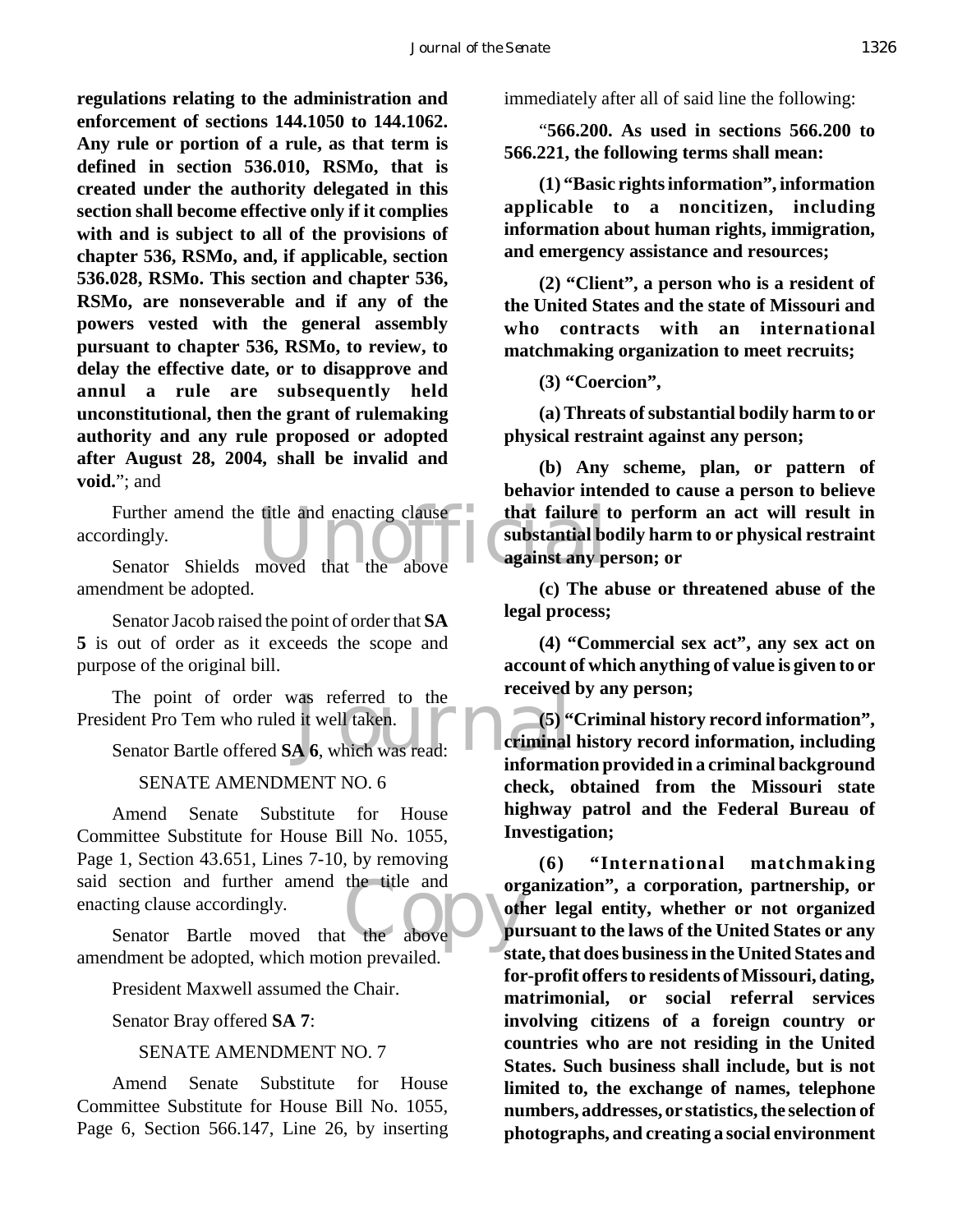**provided by the organization in a country other than the United States. Such business shall not include a traditional matchmaking organization of a religious nature that otherwise operates in compliance with the laws of the countries of the recruits by such organization and the laws of the United States, or an organization that does not charge a fee to any party for the services provided;**

**(7) "Involuntary servitude", a condition of servitude induced by means of:**

**(a) Any scheme, plan, or pattern of behavior intended to cause a person to believe that, if the person does not enter into or continue the servitude, such person or another person will suffer substantial bodily harm or physical restraint; or**

(b) The abuse or threatened abuse of the peonage, or for peorage, or for peorage, or for peorage, or for peorage, or for peorage, or for peorage, or for peorage, or for peorage, or for peorage, or for peorage, or for peora **(b) The abuse or threatened abuse of the legal process;**

**declaration of the person's current marital status, the number of times the person has previously been married, and whether any previous marriages occurred as a result of service from an international matchmaking organization;**

organization;<br>
(9) "Recruit", a non-citizen, non-resident, **a subset of the control of the control of the control of the control of the control of the control of the control of the control of the control of the control of (9) "Recruit", a non-citizen, non-resident, organization for the purpose of providing dating, matrimonial, or social referral services.**

**566.203. 1. A person commits the crime of abusing an individual through forced labor by knowingly providing or obtaining the labor or services of a person:**

of<br>
m or physical<br>
other person: **(1) By threats of serious harm or physical restraint against such person or another person;**

**(2) By means of any scheme, plan, or pattern of behavior intended to cause such person to believe that, if the person does not perform the labor services, the person or another person will suffer substantial bodily harm or physical restraint; or**

**(3) By means of the abuse or threatened**

**abuse of the law or the legal process.**

**2. A person who pleads guilty to or is found guilty of the crime of abuse through forced labor shall not be required to register as a sexual offender pursuant to the provisions of section 589.400, RSMo.**

**3. The crime of abuse through forced labor is a class B felony.**

**566.206. 1. A person commits the crime of trafficking for the purposes of slavery, involuntary servitude, peonage, or forced labor if a person knowingly recruits, harbors, transports, provides, or obtains by any means, another person for labor or services.**

**2. A person who pleads guilty to or is found guilty of the crime of trafficking for the purposes of slavery, involuntary servitude, peonage, or forced labor shall not be required to register as a sexual offender pursuant to the provisions of section 589.400, RSMo.**

**3. The crime of trafficking for the purposes of slavery, involuntary servitude, peonage, or forced labor is a class B felony.**

**566.209. 1. A person commits the crime of trafficking for the purposes of sexual exploitation if a person knowingly recruits, transports, provides, or obtains by any means, another person for the use or employment of such person in sexual conduct as defined in section 556.061, RSMo, without his or her consent.**

**2. The crime of trafficking for the purposes of sexual exploitation is a class B felony.**

**566.212. 1. A person commits the crime of sexual trafficking of a child if the individual knowingly:**

**(1) Recruits, entices, harbors, transports, provides, or obtains by any means a person under the age of eighteen to participate in a commercial sex act or benefits, financially or by receiving anything of value, from participation in such activities; or**

**(2) Causes a person under the age of**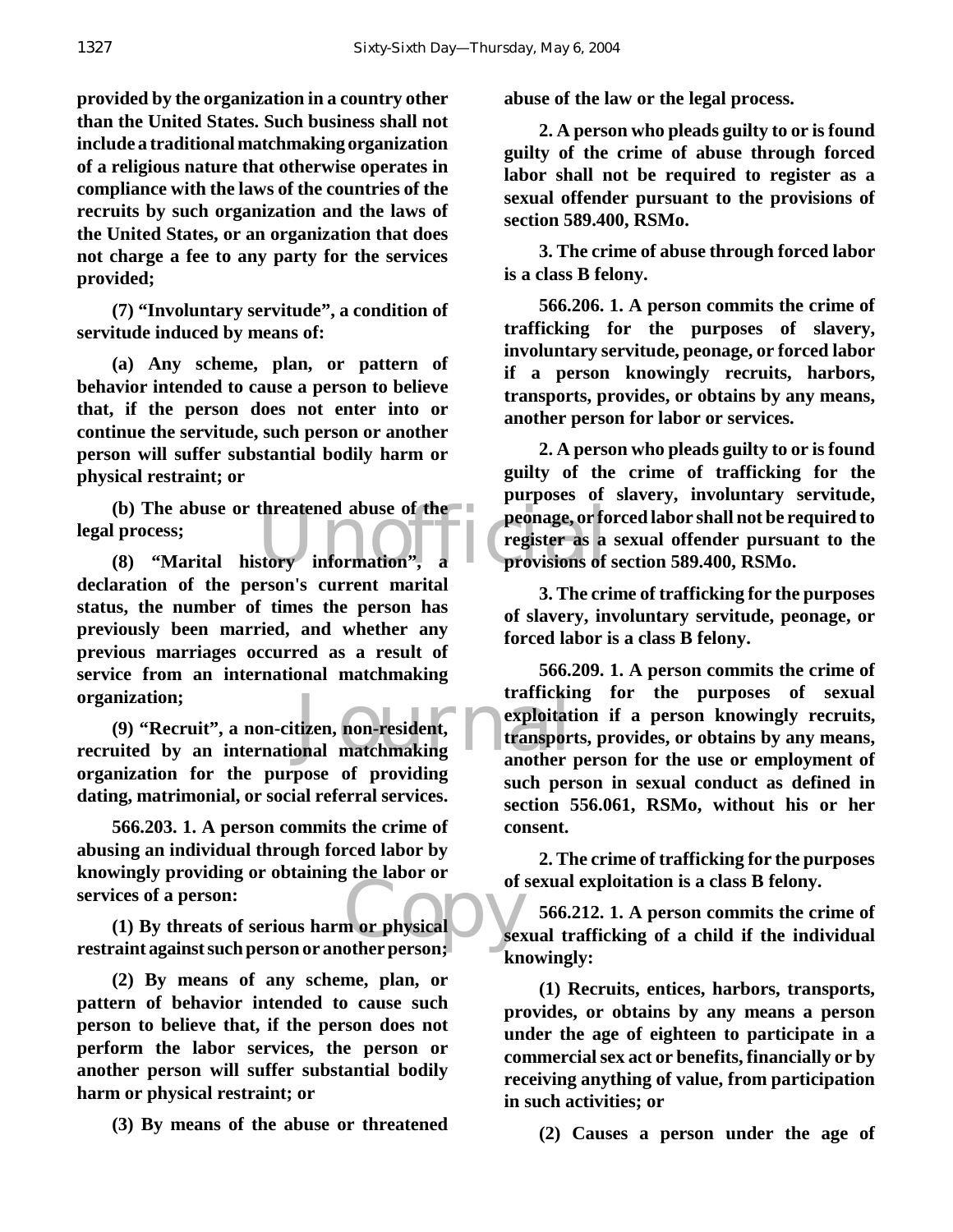**eighteen to engage in a commercial sex act.**

**2. It shall not be an affirmative defense that the defendant believed that the person was eighteen years of age or older.**

**3. The crime of sexual trafficking of a child is a class A felony if the child is under the age of eighteen.**

**566.215. 1. A person commits the crime of contributing to human trafficking through the misuse of documentation when the individual knowingly:**

**(1) Destroys, conceals, removes, confiscates, or possesses a valid or purportedly valid passport, government identification document, or other immigration document of another person while committing crimes or with the intent to commit crimes, pursuant to sections 566.200 to 566.221; or**

566.200 to 566.221; or<br>
(2) Prevents, restricts, or attempts to<br>
prevent or restrict, without lawful authority, a<br>
organization **(2) Prevents, restricts, or attempts to person's ability to move or travel by restricting the proper use of identification, in order to maintain the labor or services of a person, who is the victim of a crime committed pursuant to sections 566.200 to 566.221.**

guilty to or is found<br>
ributing to human<br>
the misuse of matchma **2. A person who pleads guilty to or is found guilty of the crime of contributing to human trafficking through the misuse of documentation shall not be required to register as a sexual offender pursuant to the provisions of section 589.400, RSMo.**

Ficking through the misuse of<br>
imentation is a class D felony.<br>
566.218. A court sentencing an offender<br>
for **3. The crime of contributing to human trafficking through the misuse of documentation is a class D felony.**

**convicted of violating the provisions of sections 566.203, 566.206, 566.209, 566.212, and 566.215, shall order the offender to pay restitution to the victim of the offense.**

**566.221. 1. An international matchmaking organization shall provide notice to each recruit that the criminal history record information and marital history information of clients and**

**basic rights information are available. The notice of the availability of such information must be in a conspicuous location, in the recruit's native language, in lettering that is at least one-quarter of an inch in height, and presented in a manner that separates the different types of information available.**

**2. An international matchmaking organization shall disseminate to a recruit the criminal history record information and marital history information of a client and basic rights information no later than thirty days after the date the international matchmaking organization receives the criminal history record information and the marital history information on the client. Such information must be provided in the recruit's native language and the organization shall pay the costs incurred to translate the information.**

**3. A client of an international matchmaking organization shall:**

**(1) Obtain a copy of his or her own criminal history record information;**

**(2) Provide the criminal history record information to the international matchmaking organization; and**

**(3) Provide to the international matchmaking organization his or her own marital history information.**

**4. An international matchmaking organization shall require the client to affirm that the marital history information is complete and accurate and includes information regarding marriages, annulments, and dissolutions that occurred in another state or foreign country.**

**5. An international matchmaking organization shall not provide any further services to the client or the recruit until the organization has obtained the requested criminal history record information and marital history information and provided the information to the recruit.**

**6. An international matchmaking**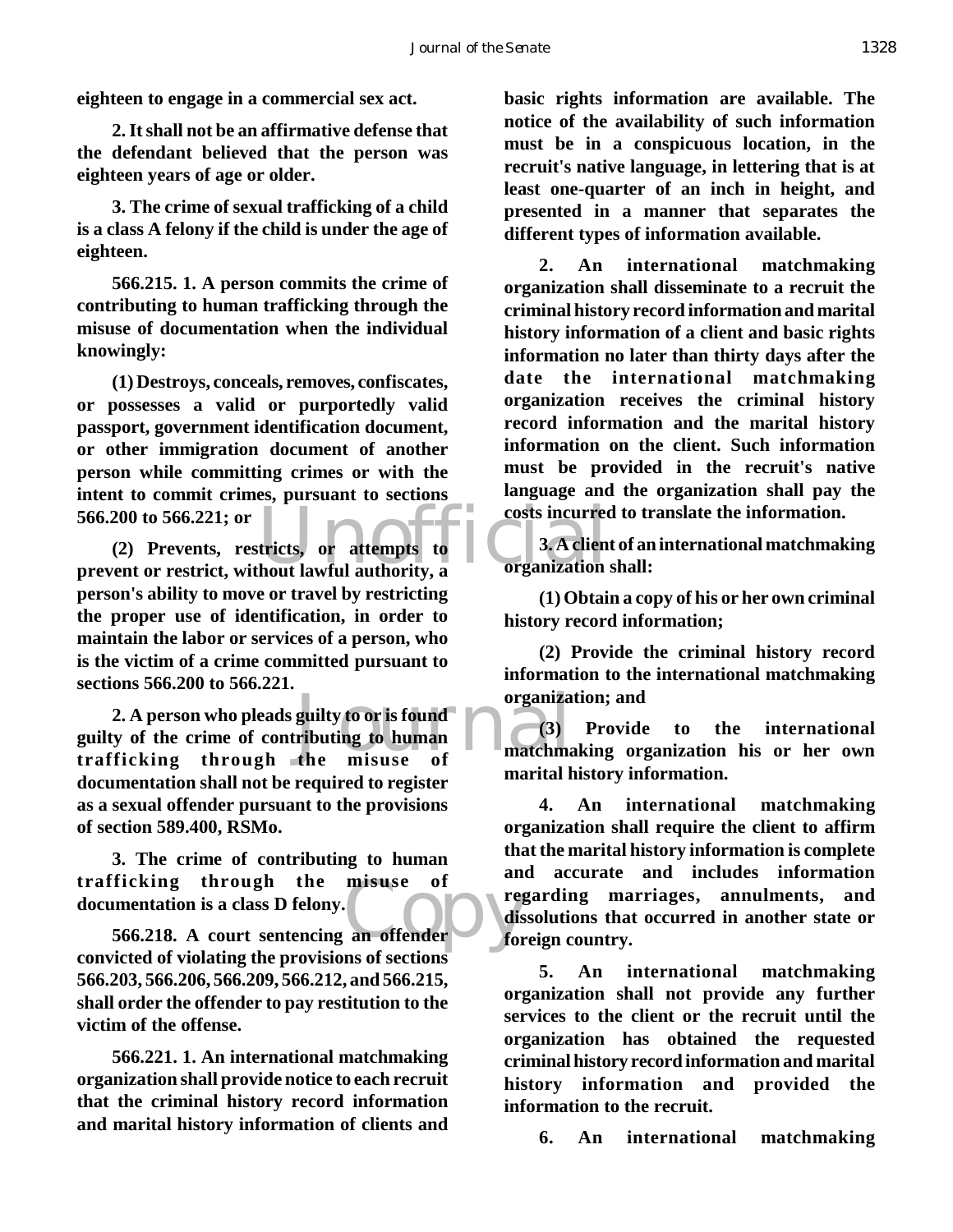**organization shall be deemed to be doing business in Missouri if it contracts for matchmaking services with a Missouri resident or is considered to be doing business pursuant to other laws of the state.**

**7. A person who pleads guilty to or is found guilty of violating the provisions of this section shall not be required to register as a sexual offender pursuant to the provisions of section 589.400, RSMo.**

**8. It shall be a class D felony to wilfully provide incomplete or false information pursuant to this section.**

**9. Failure to provide the information and notice required pursuant to this section shall be a class D felony.**

566.200 to 566.221 has<br>
or her person, shall be the cost of holding circu<br>
protections provided in holding circu **566.223. Any individual who is alleging that a violation of sections 566.200 to 566.221 has occurred against his or her person, shall be afforded the rights and protections provided in the federal Trafficking Victims Protection Act of 2000, Public Law 106-386, as amended.**

567.030. 1. A person commits the crime of patronizing prostitution if he patronizes prostitution.

mative defense that<br>the person he or she<br>was eighteen years<br>was eighteen years 2. **It shall not be an affirmative defense that the defendant believed that the person he or she patronized for prostitution was eighteen years of age or older.**

F fourteen, in<br>
on is a class A bri **3.** Patronizing prostitution is a class B misdemeanor**, unless the individual who the person is patronizing is under the age of eighteen but older than the age of fourteen, in which case patronizing prostitution is a class A misdemeanor.**

**4. Patronizing prostitution is a class D felony if the individual who the person patronizes is fourteen years of age or younger**."; and

Further amend the title and enacting clause accordingly.

Senator Bray moved that the above amendment be adopted, which motion prevailed.

Senator Childers offered **SA 8**:

## SENATE AMENDMENT NO. 8

Amend Senate Substitute for House Committee Substitute for House Bill No. 1055, Page 1, Section 43.651, Line 10, of said page, by inserting after all of said line the following:

"50.550. **1.** The annual budget shall present a complete financial plan for the ensuing budget year. It shall set forth all proposed expenditures for the administration, operation and maintenance of all offices, departments, commissions, courts and institutions; the actual or estimated operating deficits or surpluses from prior years; all interest and debt redemption charges during the year and expenditures for capital projects.

2. The budget shall contain adequate provisions for the expenditures necessary for the care of insane pauper patients in state hospitals, for the cost of holding elections and for the costs of holding circuit court in the county that are chargeable against the county, for the repair and upkeep of bridges other than on state highways and not in any special road district, and for the salaries, office expenses and deputy and clerical hire of all county officers and agencies.

**3.** In addition, the budget shall set forth in detail the anticipated income and other means of financing the proposed expenditures.

**4.** All receipts of the county for operation and maintenance shall be credited to the general fund, and all expenditures for these purposes shall be charged to this fund; except, that receipts from the special tax levy for roads and bridges shall be kept in a special fund and expenditures for roads and bridges may be charged to the special fund.

**5.** All receipts from the sale of bonds for any purpose shall be credited to the bond fund created for the purpose, and all expenditures for this purpose shall be charged to the fund. All receipts for the retirement of any bond issue shall be credited to a retirement fund for the issue, and all payments to retire the issue shall be charged to the fund. All receipts for interest on outstanding bonds and all premiums and accrued interest on bonds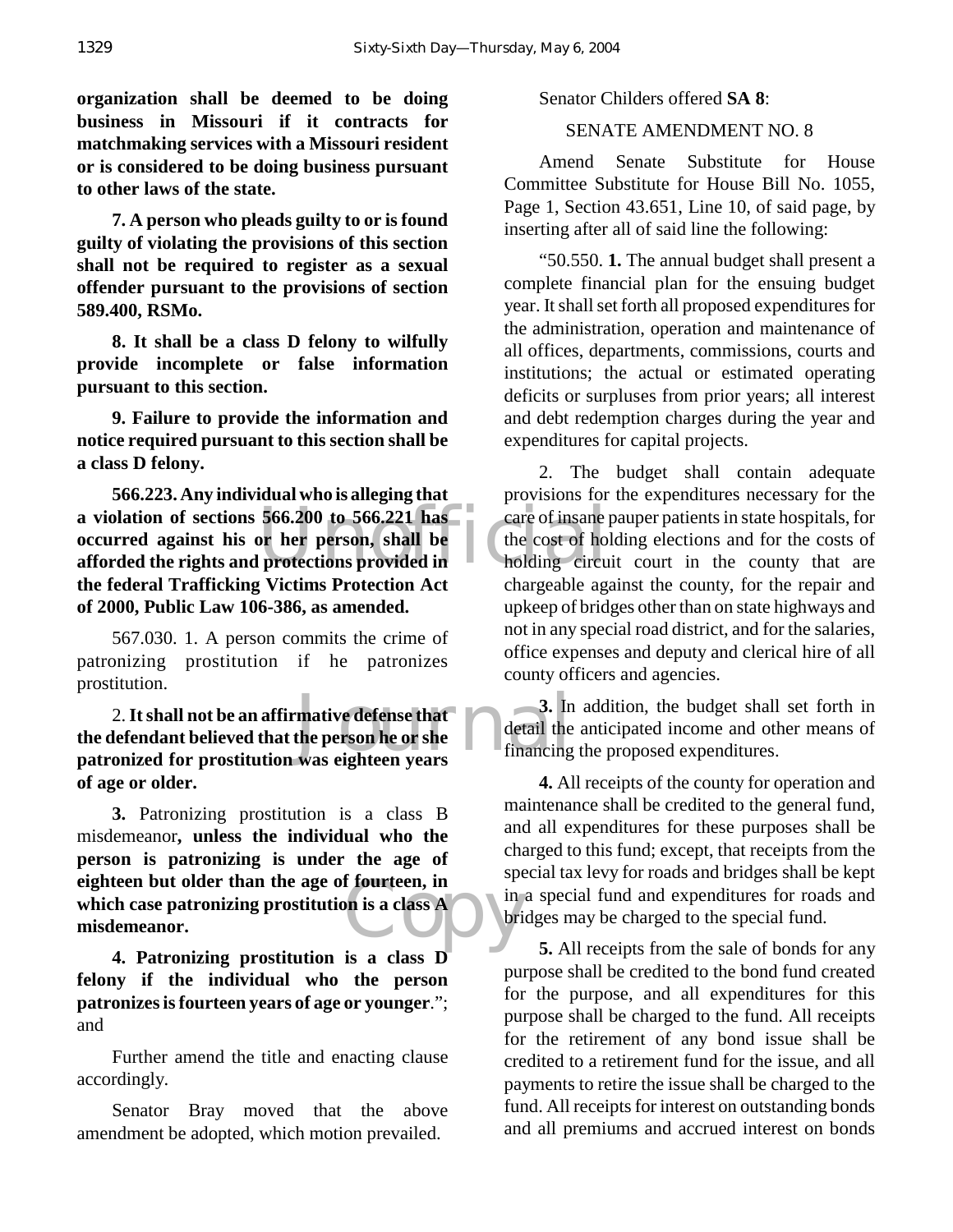sold shall be credited to the interest fund, and all payments of interest on the bonds shall be charged to the interest fund.

**6. Subject to the provisions of section 50.565 the county commission may create a fund to be known as "The County Law Enforcement Restitution Fund".**

**7.** The county commission may create other funds as are necessary from time to time.

ling commissioner of the  $\sim$  5. Count<br>the county appointed by funds shall b<br>y, and one citizen of the funds. Examiner, the county<br>citizen to the board<br>example and payr<br>may excess the board **50.565. 1. A county commission may establish by ordinance or order a fund whose proceeds may be expended only for the purposes provided for in subsection 3 of this section. The fund shall be designated as a county law enforcement restitution fund and shall be under the supervision of a board of trustees consisting of two citizens of the county appointed by the presiding commissioner of the county, two citizens of the county appointed by the sheriff of the county, and one citizen of the county appointed by the county coroner or medical examiner. The citizens so appointed shall not be current or former employees of the sheriff's department, the office of the prosecuting attorney for the county, or the county treasurer's office. If a county does not have a coroner or medical examiner, the county treasurer shall appoint one citizen to the board of trustees.**

**2. Money from the county law enforcement restitution fund shall only be expended upon the approval of a majority of the members of the county law enforcement restitution fund's board of trustees and only for the purposes provided for by subsection 3 of this section.**

enforcement **3. Money from the county law enforcement restitution fund shall only be expended for the following purposes:**

**(1) Narcotics investigation, prevention, and intervention;**

**(2) Purchase of law enforcement related equipment and supplies for the sheriff's office;**

**(3) Matching funds for federal or state law enforcement grants;**

**(4) Funding for the reporting of all state and federal crime statistics or information; and**

**(5) Any law enforcement related expense, including those of the prosecuting attorney, approved by the board of trustees for the county law enforcement restitution fund that is reasonably related to investigation, charging, preparation, trial, and disposition of criminal cases before the courts of the state of Missouri.**

**4. The county commission may not reduce any law enforcement agency's budget as a result of funds the law enforcement agency receives from the county law enforcement restitution fund. The restitution fund is to be used only as a supplement to the law enforcement agency's funding received from other county, state, or federal funds.**

**5. County law enforcement restitution funds shall be audited as are all other county funds.**

**6. No court may order the assessment and payment authorized by this section if the plea of guilty or the finding of guilt is to the charge of speeding, careless and imprudent driving, any charge of violating a traffic control signal or sign, or any charge which is a class C misdemeanor or an infraction. No assessment and payment ordered pursuant to this section may exceed three hundred dollars for any charged offense.**"; and

Further amend said bill, page 2, section 556.037, line 2, by inserting after all of said line the following:

"558.019. 1. This section shall not be construed to affect the powers of the governor under article IV, section 7, of the Missouri Constitution. This statute shall not affect those provisions of section 565.020, RSMo, section 558.018 or section 571.015, RSMo, which set minimum terms of sentences, or the provisions of section 559.115, RSMo, relating to probation.

2. The provisions of subsections 2 to 5 of this section shall be applicable to all classes of felonies except those set forth in chapter 195, RSMo, and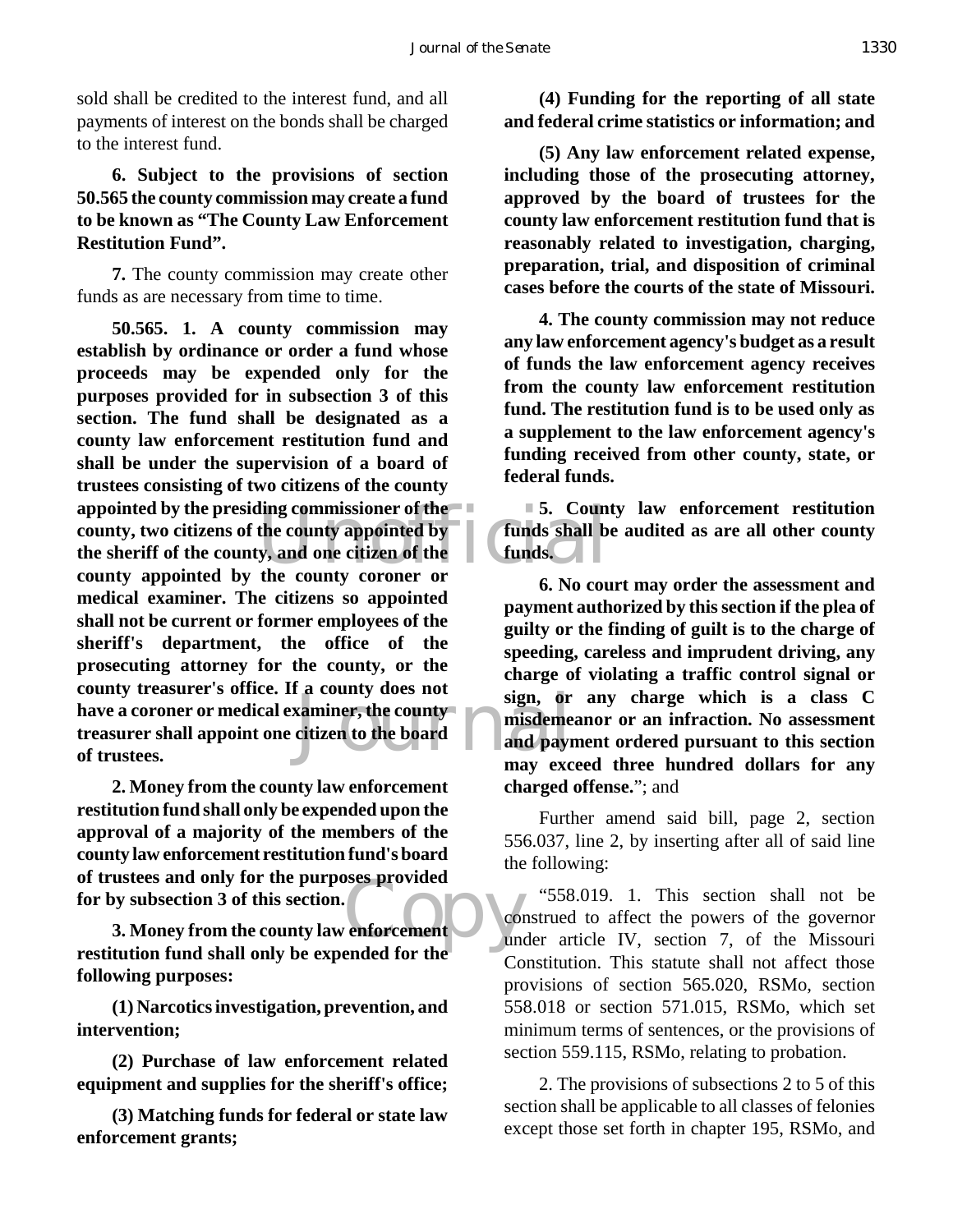those otherwise excluded in subsection 1 of this section. For the purposes of this section, "prison commitment" means and is the receipt by the department of corrections of an offender after sentencing. For purposes of this section, prior prison commitments to the department of corrections shall not include commitment to a regimented discipline program established pursuant to section 217.378, RSMo. Other provisions of the law to the contrary notwithstanding, any offender who has pleaded guilty to or has been found guilty of a felony other than a dangerous felony as defined in section 556.061, RSMo, and is committed to the department of corrections shall be required to serve the following minimum prison terms:

The total prison term which the total to be served to be served to be served to be served to be served to be served to be served to be served to be served to be served to be served at least thirty remeant (1) If the offender has one previous prison commitment to the department of corrections for a felony offense, the minimum prison term which the offender must serve shall be forty percent of his or her sentence or until the offender attains seventy years of age, and has served at least thirty percent of the sentence imposed, whichever occurs first;

h the offender must<br>his or her sentence or<br>the bearing when the property years of age, and<br>the contract of the sense of the sense of the sense of the sense of the sense of the sense of the sense of the sense of the sense o (2) If the offender has two previous prison commitments to the department of corrections for felonies unrelated to the present offense, the minimum prison term which the offender must serve shall be fifty percent of his or her sentence or until the offender attains seventy years of age, and has served at least forty percent of the sentence imposed, whichever occurs first;

offense, the minimum prison term which the<br>
offender must serve shall be eighty percent of his<br>
or her sentence or until the offender attains seventy (3) If the offender has three or more previous prison commitments to the department of corrections for felonies unrelated to the present offender must serve shall be eighty percent of his or her sentence or until the offender attains seventy years of age, and has served at least forty percent of the sentence imposed, whichever occurs first.

3. Other provisions of the law to the contrary notwithstanding, any offender who has pleaded guilty to or has been found guilty of a dangerous felony as defined in section 556.061, RSMo, and is committed to the department of corrections shall be

required to serve a minimum prison term of eighty-five percent of the sentence imposed by the court or until the offender attains seventy years of age, and has served at least forty percent of the sentence imposed, whichever occurs first.

4. For the purpose of determining the minimum prison term to be served, the following calculations shall apply:

(1) A sentence of life shall be calculated to be thirty years;

(2) Any sentence either alone or in the aggregate with other consecutive sentences for crimes committed at or near the same time which is over seventy-five years shall be calculated to be seventy-five years.

5. For purposes of this section, the term "minimum prison term" shall mean time required to be served by the offender before he or she is eligible for parole, conditional release or other early release by the department of corrections. Except that the board of probation and parole, in the case of consecutive sentences imposed at the same time pursuant to a course of conduct constituting a common scheme or plan, shall be authorized to convert consecutive sentences to concurrent sentences, when the board finds, after hearing with notice to the prosecuting or circuit attorney, that the sum of the terms results in an unreasonably excessive total term, taking into consideration all factors related to the crime or crimes committed and the sentences received by others similarly situated.

6. (1) A sentencing advisory commission is hereby created to consist of eleven members. One member shall be appointed by the speaker of the house. One member shall be appointed by the president pro tem of the senate. One member shall be the director of the department of corrections. Six members shall be appointed by and serve at the pleasure of the governor from among the following: the public defender commission; private citizens; a private member of the Missouri Bar; the board of probation and parole; and a prosecutor. Two members shall be appointed by the supreme court, one from a metropolitan area and one from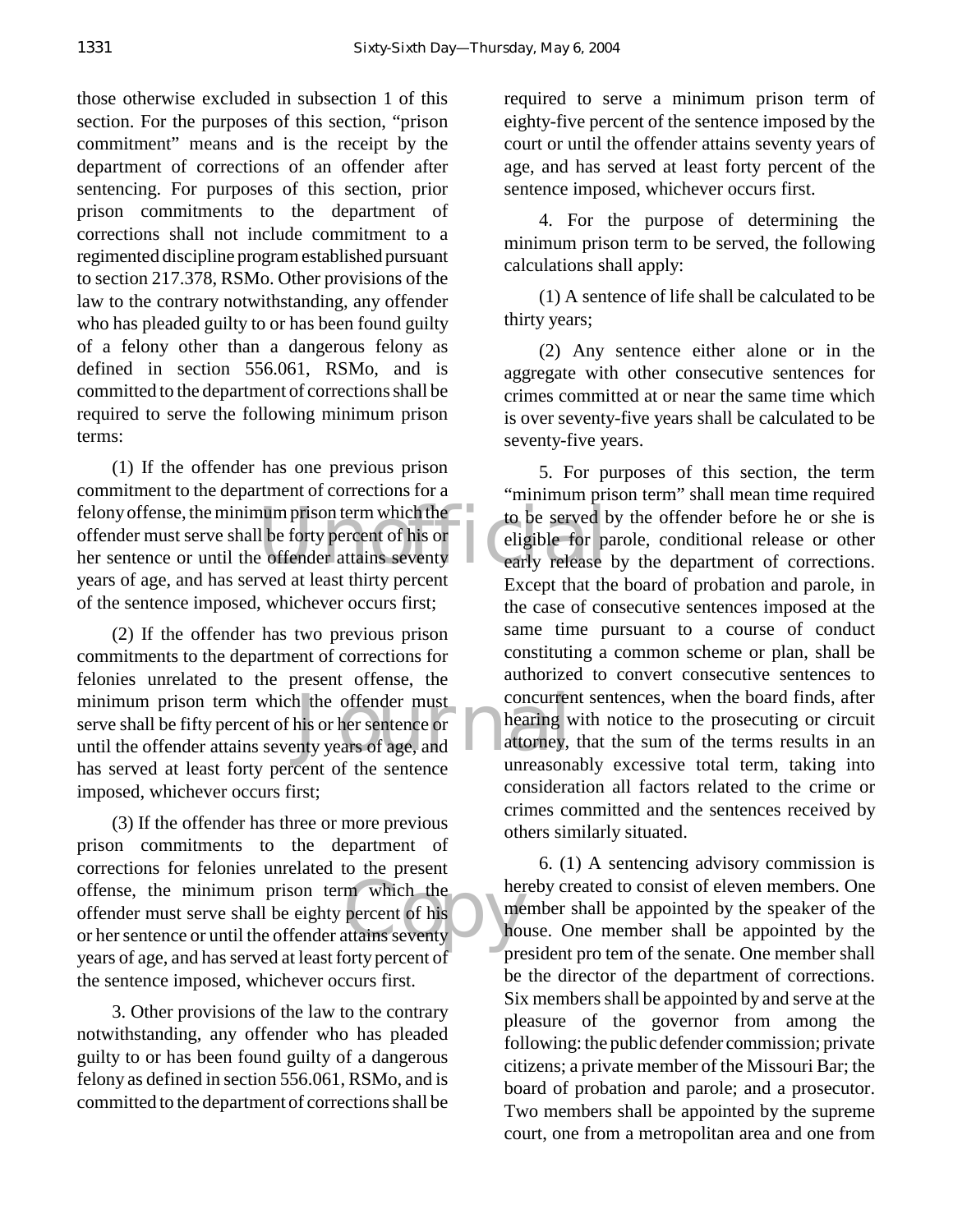a rural area. All members shall be appointed to a four-year term. All members of the sentencing commission appointed prior to August 28, 1994, shall continue to serve on the sentencing advisory commission at the pleasure of the governor.

sentence is appropriate, and the rate of  $(7)$  The m<br>rehabilitation based on sentence. It shall compile<br>statistics, examine cases, draw conclusions, and<br>necessary experience the duties male with the measure and the necess (2) The commission shall study sentencing practices in the circuit courts throughout the state for the purpose of determining whether and to what extent disparities exist among the various circuit courts with respect to the length of sentences imposed and the use of probation for offenders convicted of the same or similar crimes and with similar criminal histories. The commission shall also study and examine whether and to what extent sentencing disparity among economic and social classes exists in relation to the sentence of death and if so, the reasons therefor sentences are comparable to other states, if the length of the rehabilitation based on sentence. It shall compile statistics, examine cases, draw conclusions, and perform other duties relevant to the research and investigation of disparities in death penalty sentencing among economic and social classes.

minimum and maximum sentences provided by<br>
law for each felony committed under the laws of<br>
this state. This system of recommended sentences (3) The commission shall establish a system of recommended sentences, within the statutory law for each felony committed under the laws of this state. This system of recommended sentences shall be distributed to all sentencing courts within the state of Missouri. The recommended sentence for each crime shall take into account, but not be limited to, the following factors:

(a) The nature and severity of each offense;

enses by the (b) The record of prior offenses by the offender;

(c) The data gathered by the commission showing the duration and nature of sentences imposed for each crime; and

(d) The resources of the department of corrections and other authorities to carry out the punishments that are imposed.

(4) The commission shall study alternative sentences, prison work programs, work release, home-based incarceration, probation and parole options, and any other programs and report the feasibility of these options in Missouri.

(5) The commission shall publish and distribute its recommendations on or before July 1, 2004. The commission shall study the implementation and use of the recommendations until July 1, 2005, and return a report to the governor, the speaker of the house of representatives, and the president pro tem of the senate. Following the July 1, 2005, report, the commission shall revise the recommended sentences every two years.

(6) The governor shall select a chairperson who shall call meetings of the commission as required or permitted pursuant to the purpose of the sentencing commission.

 $(7)$  The members of the commission shall not receive compensation for their duties on the commission, but shall be reimbursed for actual and necessary expenses incurred in the performance of these duties and for which they are not reimbursed by reason of their other paid positions.

(8) The circuit and associate circuit courts of this state, the office of the state courts administrator, the department of public safety, and the department of corrections shall cooperate with the commission by providing information or access to information needed by the commission. The office of the state courts administrator will provide needed staffing resources.

7. Courts shall retain discretion to lower or exceed the sentence recommended by the commission as otherwise allowable by law, and to order restorative justice methods, when applicable.

8. If the imposition or execution of a sentence is suspended, the court may order any or all of the following restorative justice methods, or any other method that the court finds just or appropriate:

(1) Restitution to any victim **or a statutorily created fund** for costs incurred as a result of the offender's actions;

(2) Offender treatment programs;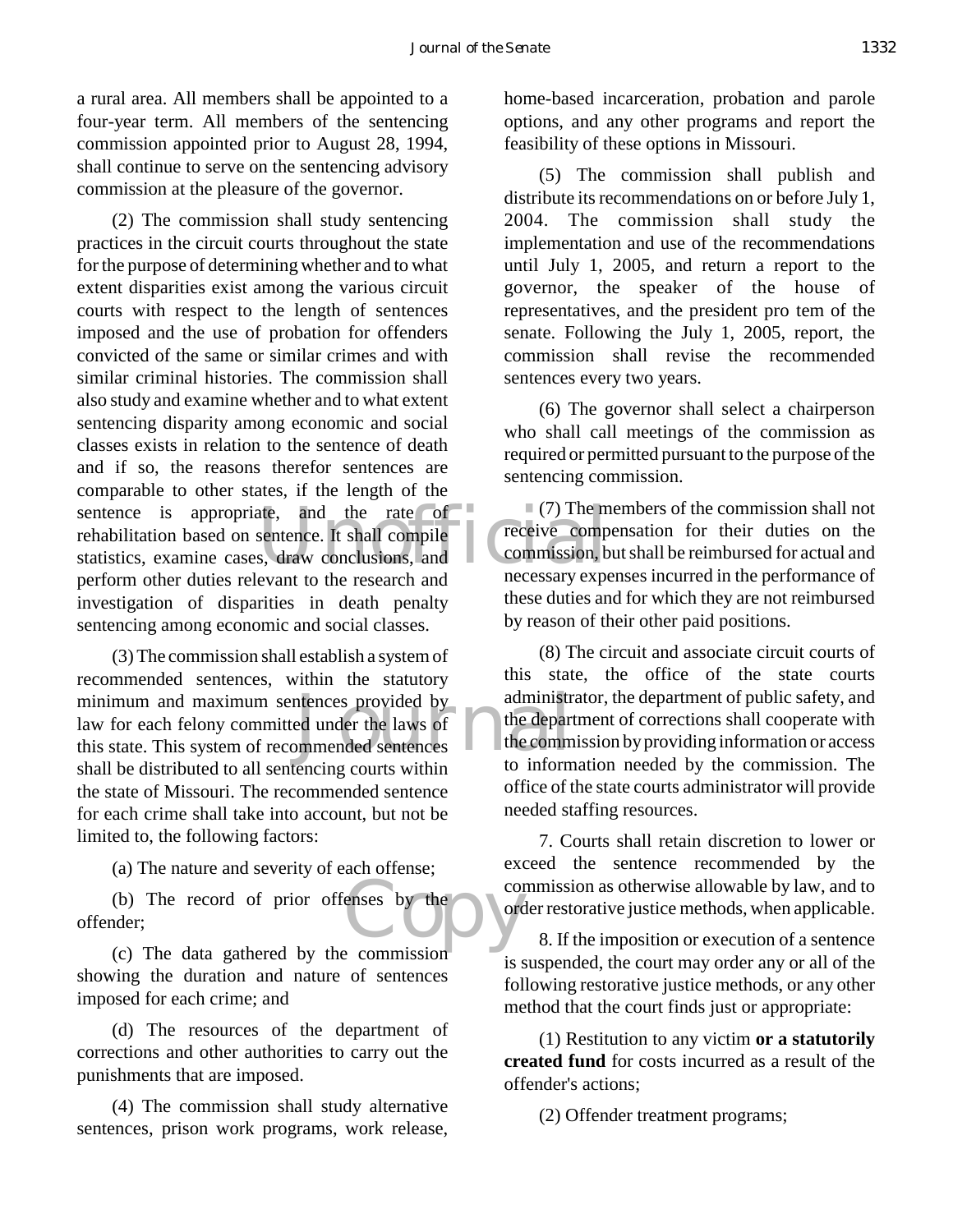(3) Mandatory community service;

(4) Work release programs in local facilities; and

(5) Community-based residential and nonresidential programs.

9. The provisions of this section shall apply only to offenses occurring on or after August 28, 2003.

the county law enforcement restitution fund<br>
pursuant to the provisions of section 50.565,<br>
Undge; [and] **10. Pursuant to subdivision (1) of subsection 8 of this section, the court may order the assessment and payment of a designated amount of restitution to a county law enforcement restitution fund established by the county commission pursuant to section 50.565, RSMo. Such contribution shall not exceed two hundred seventy-five dollars for any charged offense. Any restitution moneys deposited into the county law enforcement restitution fund pursuant to this section shall only be expended RSMo.**

judge shall not have any direct supervisory<br>authority or administrative control over any facilities;<br>fund to which the judge is ordering a defendant nonresid **11. A judge may order payment to a restitution fund only if such fund had been created by ordinance or resolution of a county of the state of Missouri prior to sentencing. A authority or administrative control over any fund to which the judge is ordering a defendant to make payment.**

example of the contract of the contract of the contract of the contract of the contract of the contract of the contract of the contract of the contract of the contract of the contract of the contract of the contract of the **12. A defendant who fails to make a payment to a county law enforcement restitution fund may not have his or her probation revoked solely for failing to make such payment unless the judge, after evidentiary hearing, makes a finding supported by a preponderance of the evidence that the defendant either willfully refused to make the payment or that the defendant willfully, intentionally, and purposefully failed to make sufficient bona fide efforts to acquire the resources to pay.**

559.021. 1. The conditions of probation shall be such as the court in its discretion deems reasonably necessary to ensure that the defendant

will not again violate the law. When a defendant is placed on probation he shall be given a certificate explicitly stating the conditions on which he is being released.

2. In addition to such other authority as exists to order conditions of probation, the court may order such conditions as the court believes will serve to compensate the victim, any dependent of the victim, **any statutorily created fund for costs incurred as a result of the offender's actions,** or society. Such conditions may include **restorative justice methods pursuant to section 217.777, RSMo, or any other method that the court finds just or appropriate including**, but **[**shall**]** not **[**be**]** limited to:

(1) Restitution to the victim or any dependent of the victim, **or statutorily created fund for costs incurred as a result of the offender's actions** in an amount to be determined by the judge; **[**and**]**

(2) The performance of a designated amount of free work for a public or charitable purpose, or purposes, as determined by the judge**;**

**(3) Offender treatment programs;**

**(4) Work release programs in local facilities; and**

**(5) Community-based residential and nonresidential programs**.

3. The defendant may refuse probation conditioned on the performance of free work. If he does so, the court shall decide the extent or duration of sentence or other disposition to be imposed and render judgment accordingly. Any county, city, person, organization, or agency, or employee of a county, city, organization or agency charged with the supervision of such free work or who benefits from its performance shall be immune from any suit by the defendant or any person deriving a cause of action from him if such cause of action arises from such supervision of performance, except for an intentional tort or gross negligence. The services performed by the defendant shall not be deemed employment within the meaning of the provisions of chapter 288,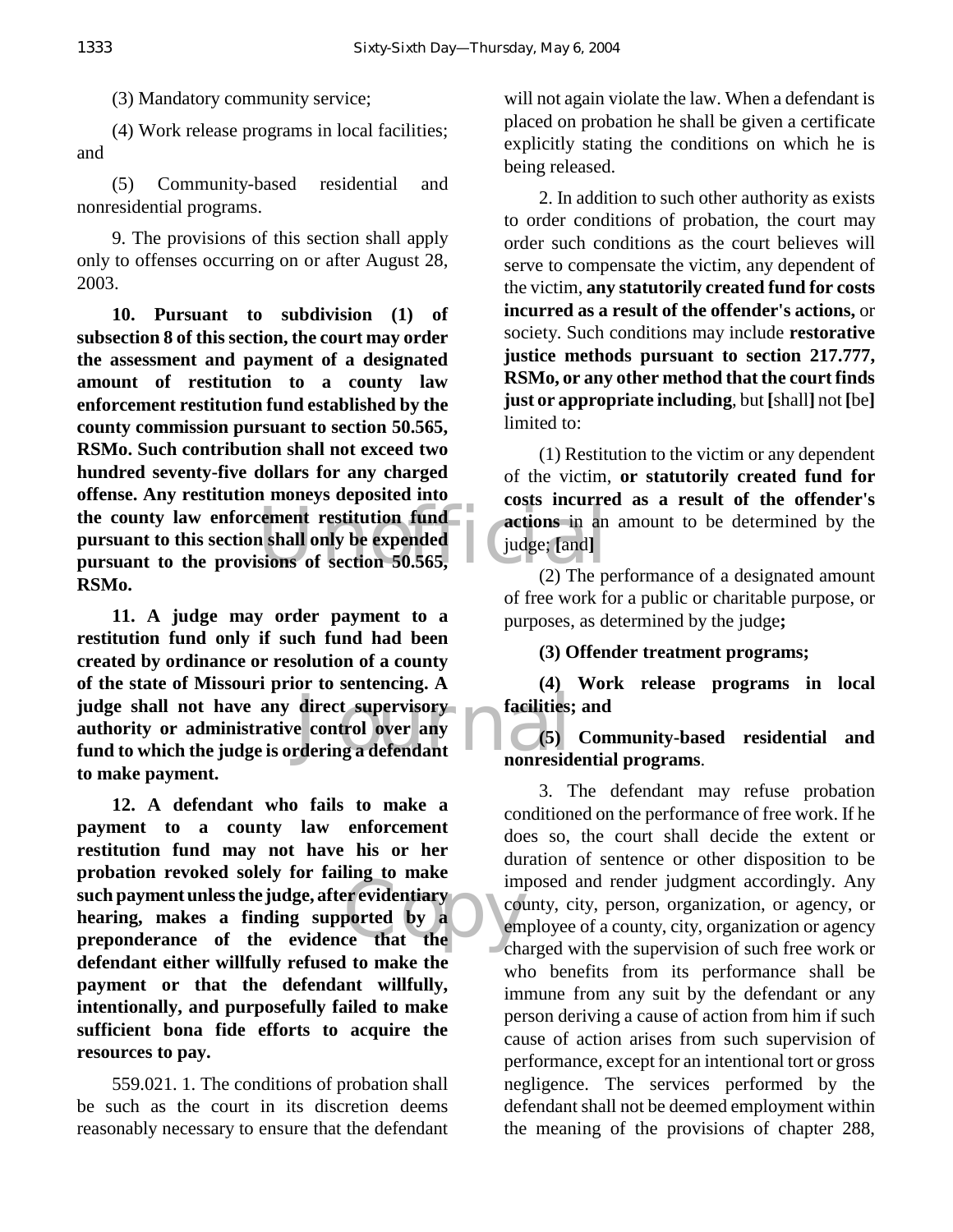RSMo. A defendant performing services pursuant to this section shall not be deemed an employee within the meaning of the provisions of chapter 287, RSMo.

4. **In addition to such other authority as exists to order conditions of probation, in the case of a plea of guilty or a finding of guilt, the court may order the assessment and payment of a designated amount of restitution to a county law enforcement restitution fund established by the county commission pursuant to section 50.565, RSMo. Such contribution shall not exceed two hundred seventy-five dollars for any charged offense. Any restitution moneys deposited into the county law enforcement restitution fund pursuant to this section shall only be expended pursuant to the provisions of section 50.565, RSMo.**

order payment to a<br>
if such fund had been<br>
preview of crime offender regis<br>
preview of crime offender regis<br>  $\frac{1}{580,400}$  to  $\frac{580,400}{250}$ **5. A judge may order payment to a restitution fund only if such fund had been created by ordinance or resolution of a county of the state of Missouri prior to sentencing. A judge shall not have any direct supervisory authority or administrative control over any fund to which the judge is ordering a defendant to make payment.**

**6. A defendant who fails to make a payment**<br> **to a county law enforcement restitution fund**<br> **may not have his or her probation revoked**<br> **may not have his or her probation revoked**<br> **may not have his or her probation rev** pally, and execution and the pay. **6. A defendant who fails to make a payment to a county law enforcement restitution fund solely for failing to make such payment unless the judge, after evidentiary hearing, makes a finding supported by a preponderance of the evidence that the defendant either willfully refused to make the payment or that the defendant willfully, intentionally, and purposefully failed to make sufficient bona fide efforts to acquire the resources to pay.**

**7.** The court may modify or enlarge the conditions of probation at any time prior to the expiration or termination of the probation term."; and

Further amend the title and enacting clause accordingly.

Senator Childers moved that the above amendment be adopted, which motion prevailed.

Senator Champion offered **SA 9**:

## SENATE AMENDMENT NO. 9

Amend Senate Substitute for House Committee Substitute for House Bill No. 1055, Page 1, Section A, Line 6 of said page, by inserting after all of said line the following:

 "43.540. 1. As used in this section, the following terms mean:

(1) "Authorized state agency", a division of state government or an office of state government designated by the statutes of Missouri to issue or renew a license, permit, certification, or registration of authority to a qualified entity;

(2) "Care", the provision of care, treatment, education, training, instruction, supervision, or recreation;

(3) "Missouri criminal record review", a review of criminal history records **[**or**] and** sex offender registration records pursuant to sections 589.400 to 589.425, RSMo, maintained by the Missouri state highway patrol in the Missouri criminal records repository;

(4) "National criminal record review", a review of the criminal history records maintained by the Federal Bureau of Investigation;

(5) "Patient or resident", a person who by reason of age, illness, disease or physical or mental infirmity receives or requires care or services furnished by a provider, as defined in this section, or who resides or boards in, or is otherwise kept, cared for, treated or accommodated in a facility as defined in section 198.006, RSMo, for a period exceeding twenty-four consecutive hours;

(6) "Provider", a person who:

(a) Has or may have unsupervised access to children, the elderly, or persons with disabilities; and

(b) Is employed by or seeks employment with a qualified entity; or

(c) Volunteers or seeks to volunteer with a qualified entity; or

(d) Owns or operates a qualified entity;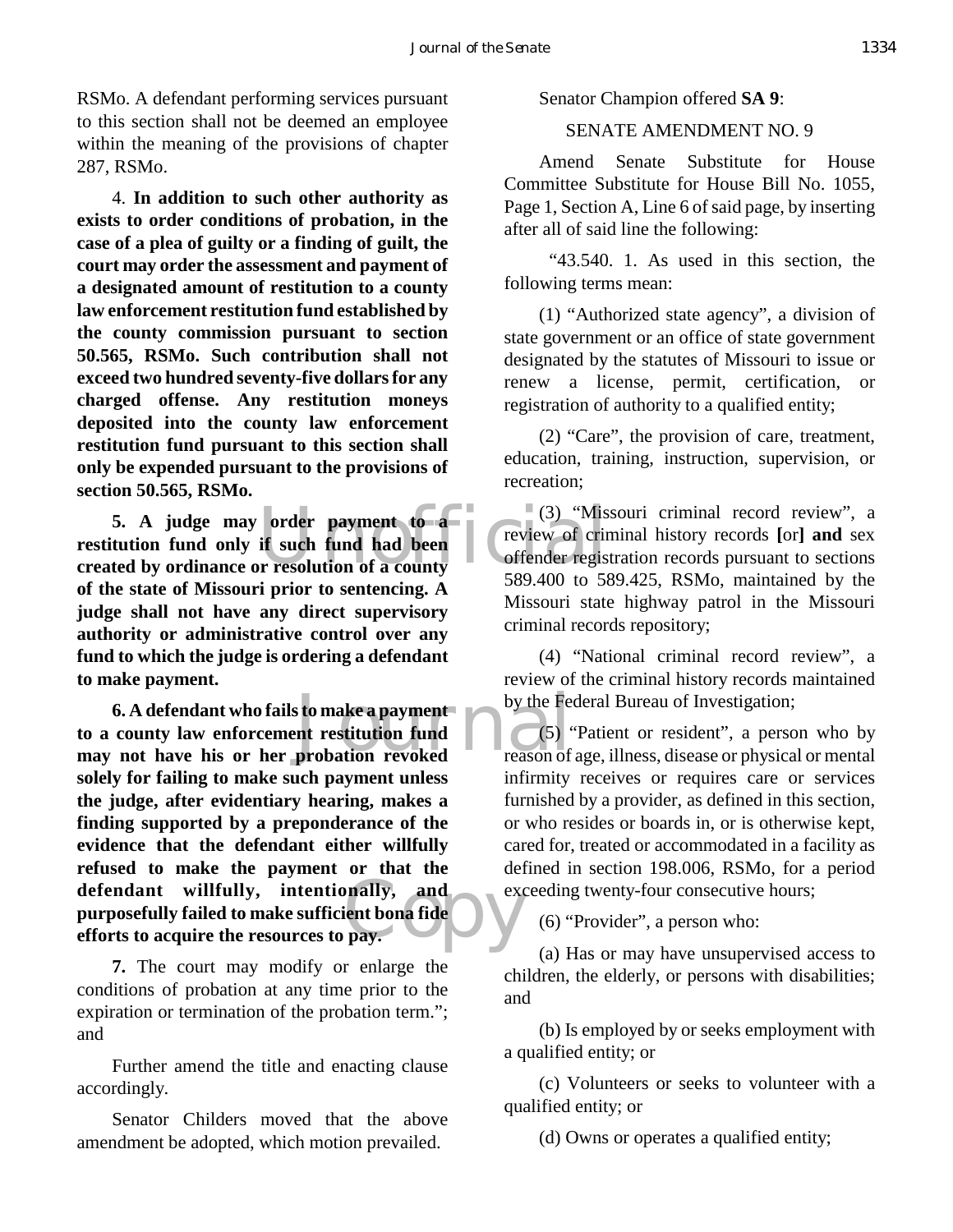(7) "Qualified entity", a person, business, or organization, whether public or private, for profit, not for profit, or voluntary, that provides care, placement, or educational services for children, the elderly, or persons with disabilities as patients or residents, including a business or organization that licenses or certifies others to provide care or placement services;

(8) "Youth services agency", any public or private agency, school, or association which provides programs, care or treatment for or which exercises supervision over minors.

2. A qualified entity may obtain a Missouri criminal record review of a provider from the highway patrol by furnishing information on forms and in the manner approved by the highway patrol.

and a national criminal<br>der through an authorized<br>red state agency is required<br>the set of the set of the set of the set of the set of the set of the set of the set of the set of the set of<br>red set of the set of the set of by the highway<br>approve<br>the provider call the provider 3. A qualified entity may request a Missouri criminal record review and a national criminal record review of a provider through an authorized state agency. No authorized state agency is required by this section to process Missouri or national criminal record reviews for a qualified entity, however, if an authorized state agency agrees to process Missouri and national criminal record reviews for a qualified entity, the qualified entity shall provide to the authorized state agency on forms and in a manner approved by the highway patrol the following:

(1) Two sets of fingerprints of the provider;

(2) A statement signed by the provider which contains:

(a) The provider's name, address, and date of birth;

een convicted<br>
ich includes a (b) Whether the provider has been convicted of or has pled guilty to a crime which includes a suspended imposition of sentence;

(c) If the provider has been convicted of or has pled guilty to a crime, a description of the crime, and the particulars of the conviction or plea;

(d) The authority of the qualified entity to check the provider's criminal history;

(e) The right of the provider to review the report received by the qualified entity; and

(f) The right of the provider to challenge the accuracy of the report. If the challenge is to the accuracy of the criminal record review, the challenge shall be made to the highway patrol.

4. The authorized state agency shall forward the required forms and fees to the highway patrol. The results of the record review shall be forwarded to the authorized state agency who will notify the qualified entity. The authorized state agency may assess a fee to the qualified entity to cover the cost of handling the criminal record review and may establish an account solely for the collection and dissemination of fees associated with the criminal record reviews.

5. Any information received by an authorized state agency or a qualified entity pursuant to the provisions of this section shall be used solely for internal purposes in determining the suitability of a provider. The dissemination of criminal history information from the Federal Bureau of Investigation beyond the authorized state agency or related governmental entity is prohibited. All criminal record check information shall be confidential and any person who discloses the information beyond the scope allowed is guilty of a class A misdemeanor.

6. The highway patrol shall make available or approve the necessary forms, procedures, and agreements necessary to implement the provisions of this section."; and

Further amend the title and enacting clause accordingly.

Senator Champion moved that the above amendment be adopted, which motion prevailed.

Senator Vogel moved that **SS** for **HCS** for **HB 1055**, as amended, be adopted, which motion prevailed.

On motion of Senator Vogel, **SS** for **HCS** for **HB 1055**, as amended, was read the 3rd time and passed by the following vote:

| YEAS—Senators |          |             |          |
|---------------|----------|-------------|----------|
| Bartle        | Bland    | <b>Bray</b> | Callahan |
| Caskey        | Cauthorn | Champion    | Childers |
| Clemens       | Dolan    | Dougherty   | Foster   |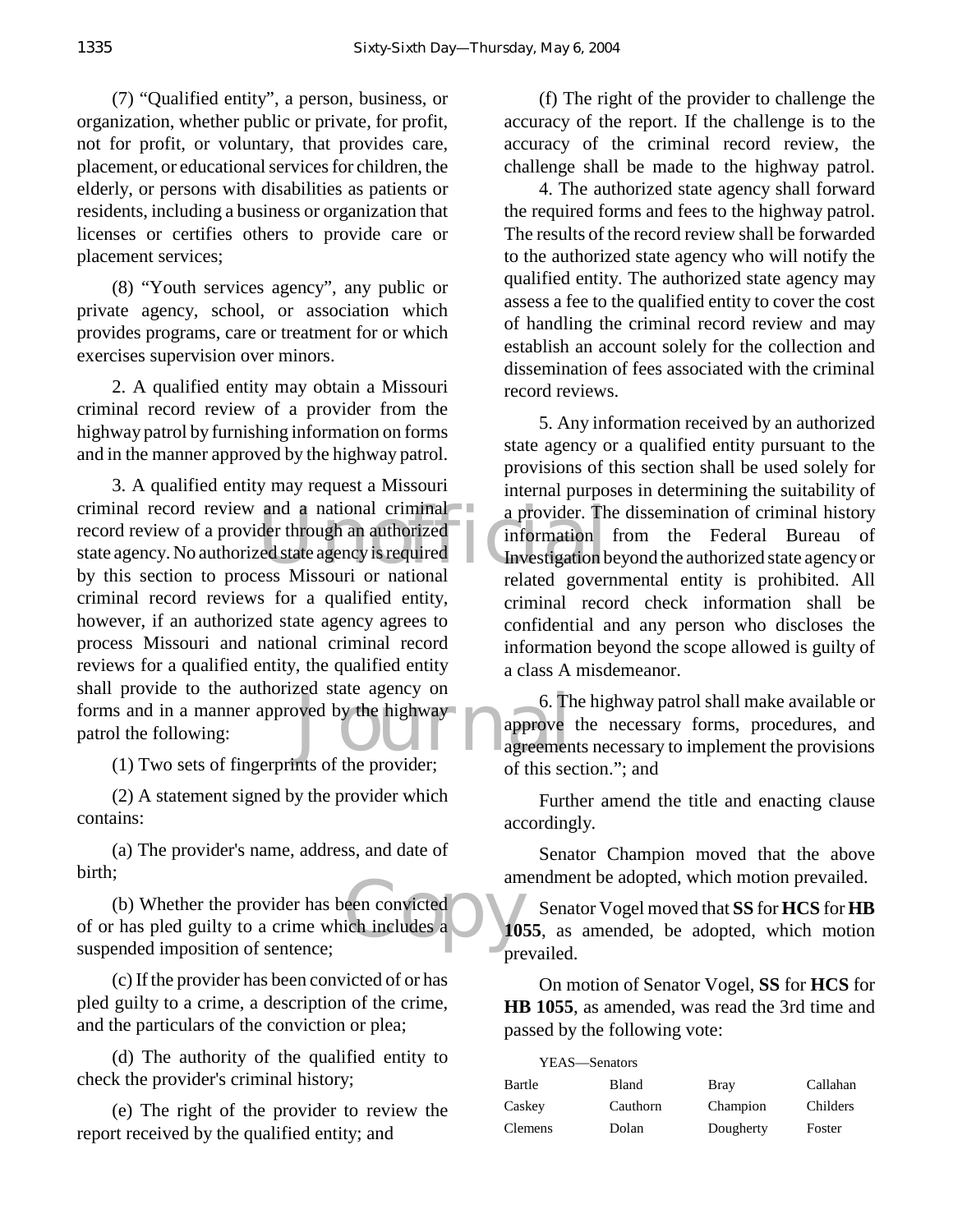| <b>Gibbons</b> | Goode     | Griesheimer    | Gross     |
|----------------|-----------|----------------|-----------|
| Jacob          | Kennedy   | Kinder         | Klindt    |
| Loudon         | Mathewson | Nodler         | Ouick     |
| Russell        | Scott     | <b>Shields</b> | Steelman  |
| Stoll          | Vogel     | Wheeler        | Yeckel—32 |
|                |           |                |           |

NAYS—Senators—None

Absent—Senators Coleman Days—2

Absent with leave—Senators—None

The President declared the bill passed.

On motion of Senator Vogel, title to the bill was agreed to.

Senator Vogel moved that the vote by which the bill passed be reconsidered.

Senator Gibbons moved that motion lay on the House has take<br>
., which motion prevailed. table, which motion prevailed.

## **MESSAGES FROM THE HOUSE**

The following messages were received from the House of Representatives through its Chief Clerk:

acted by the House of<br>the Senate that the<br>d HS for HCS for SB Mr. President: I am instructed by the House of Representatives to inform the Senate that the House has taken up and passed **HS** for **HCS** for **SB 870**, entitled:

An Act to amend chapter 226, RSMo, by adding thereto one new section relating to sexuallyoriented billboards, with penalty provisions.

With House Amendment No. 3.

## HOUSE AMENDMENT NO. 3

HOUSE AMENDMENT NO. 3<br>Amend House Substitute for House Committee Substitute for Senate Bill No. 870, Page 3, Section 226.531, Line 16, by inserting after said line the following:

"Section 1. The attorney general shall represent the state in all actions and proceedings arising from this section 573.510. Also, all costs incurred by the attorney general to defend or prosecute this section 573.510, including payment of all court costs, civil judgements and, if necessary, any attorneys fees, shall be paid from the general revenue fund."

Further amend said bill, page and section by renumbering the remaining subsections accordingly.

In which the concurrence of the Senate is respectfully requested.

Also,

Mr. President: I am instructed by the House of Representatives to inform the Senate that the House has taken up and passed **SCS** for **SB 878**.

Bill ordered enrolled.

Also,

Mr. President: I am instructed by the House of Representatives to inform the Senate that the House has taken up and passed **SCS** for **SB 1331**.

Bill ordered enrolled.

Also,

Mr. President: I am instructed by the House of Representatives to inform the Senate that the House has taken up and passed **SCS** for **SB 921**.

Emergency clause adopted.

Bill ordered enrolled.

Also,

Mr. President: I am instructed by the House of Representatives to inform the Senate that the House has taken up and passed **SB 1111**.

Bill ordered enrolled.

Also,

Mr. President: I am instructed by the House of Representatives to inform the Senate that the House has taken up and passed **SB 1107**.

Bill ordered enrolled.

Also,

Mr. President: I am instructed by the House of Representatives to inform the Senate that the House has taken up and passed **SCS** for **SB 992**.

Bill ordered enrolled.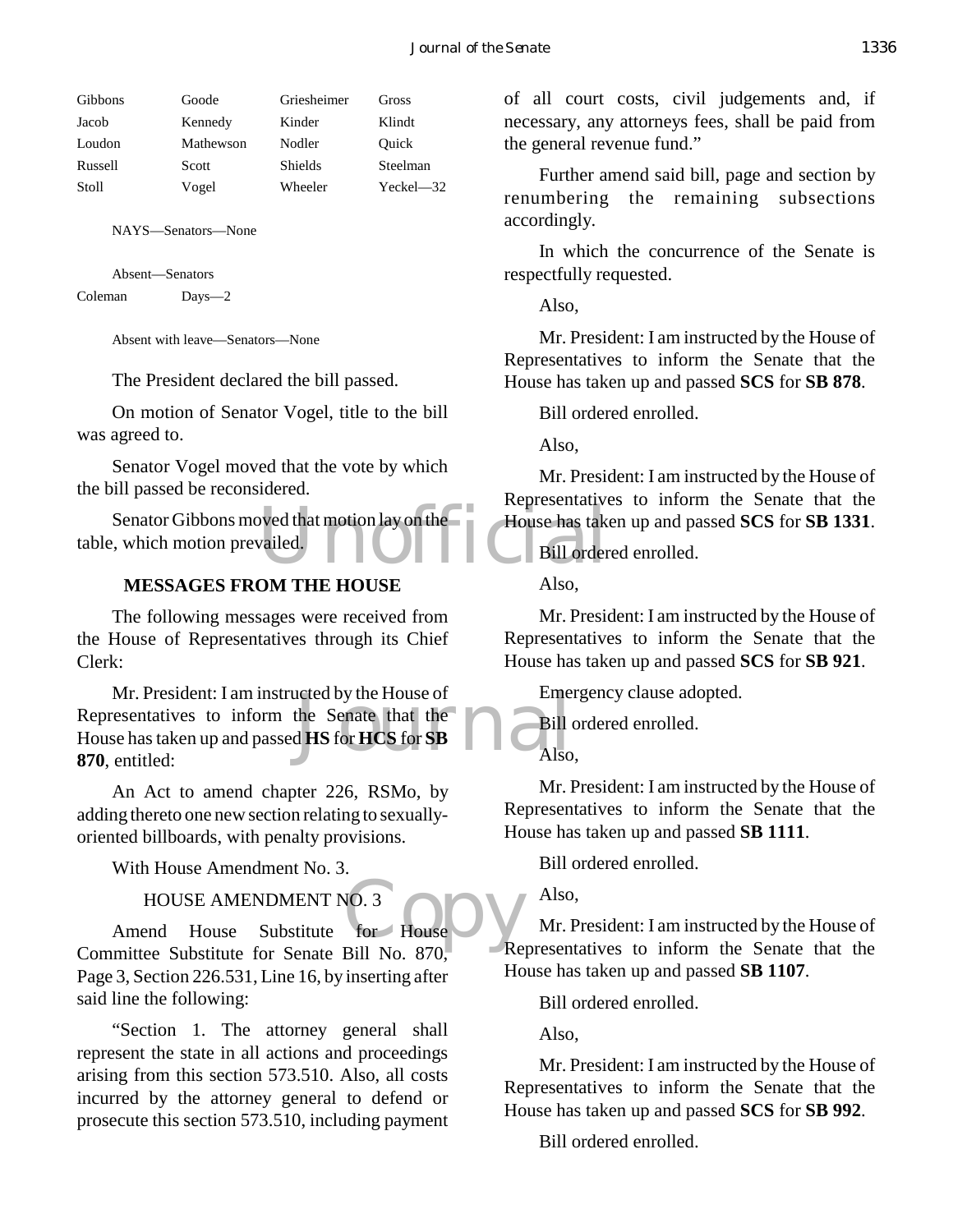Also,

Mr. President: I am instructed by the House of Representatives to inform the Senate that the House has taken up and passed **SCS** for **SB 1006**.

Bill ordered enrolled.

Also,

Mr. President: I am instructed by the House of Representatives to inform the Senate that the House has taken up and passed **SCS** for **SB 956**.

Bill ordered enrolled.

Also,

Mr. President: I am instructed by the House of Representatives to inform the Senate that the House has taken up and passed **SB 951**.

Bill ordered enrolled.

# **PRIVILEGED MOTIONS**

PRIVILEGED MOTIONS<br>
Senator Bartle moved that the Senate refuse to<br>
Legal Senator G recede from its position on **SSA 1** for **SA 1** to **HCS** for **HB 1617** and grant the House a conference thereon, which motion prevailed.

**HS** for **HCS** for **HBs 1006**, **1008** and **1011** to be<br>
allowed to meet while the Senate is in session,<br>
which request was granted. Senator Russell requested unanimous consent of the Senate for the Senate conferees on **SCS** for allowed to meet while the Senate is in session, which request was granted.

# **HOUSE BILLS ON THIRD READING**

**HCS** for **HB 1288**, with **SCS**, entitled:

compensation agreements between franchisers and<br>
francshisees.<br>
Was called from the Informal Calendar and<br>
Calendar and An Act to amend chapter 407, RSMo, by adding thereto one new section relating to francshisees.

Was called from the Informal Calendar and taken up by Senator Griesheimer.

**SCS** for **HCS** for **HB 1288**, entitled:

## SENATE COMMITTEE SUBSTITUTE FOR HOUSE COMMITTEE SUBSTITUTE FOR HOUSE BILL NO. 1288

An Act to repeal section 301.566, RSMo, and to enact in lieu thereof eight new sections relating to contractual agreements between manufacturers and other merchants.

Was taken up.

Senator Griesheimer moved that **SCS** for **HCS** for **HB 1288** be adopted.

Senator Griesheimer offered **SS** for **SCS** for **HCS** for **HB 1288**, entitled:

# SENATE SUBSTITUTE FOR SENATE COMMITTEE SUBSTITUTE FOR HOUSE COMMITTEE SUBSTITUTE FOR HOUSE BILL NO. 1288

An Act to repeal section 301.566, RSMo, and to enact in lieu thereof eight new sections relating to contractual agreements between manufacturers and other merchants.

Senator Griesheimer moved that **SS** for **SCS** for **HCS** for **HB 1288** be adopted.

Senator Griesheimer offered **SA 1**, which was read:

## SENATE AMENDMENT NO. 1

Amend Senate Substitute for Senate Committee Substitute for House Committee Substitute for House Bill No. 1288, Page 15, Section 407.1368, Line 16, by striking "five" and inserting in lieu thereof "**ten**".

Senator Griesheimer moved that the above amendment be adopted, which motion prevailed.

Senator Griesheimer moved that **SS** for **SCS** for **HCS** for **HB 1288**, as amended, be adopted, which motion prevailed.

On motion of Senator Griesheimer, **SS** for **SCS** for **HCS** for **HB 1288**, as amended, was read the 3rd time and passed by the following vote:

| YEAS-Senators  |              |          |         |
|----------------|--------------|----------|---------|
| Bland          | Bray         | Callahan | Caskey  |
| Cauthorn       | Champion     | Coleman  | Days    |
| Dolan          | Dougherty    | Foster   | Gibbons |
| Goode          | Griesheimer  | Gross    | Jacob   |
| Kennedy        | Kinder       | Klindt   | Loudon  |
| Mathewson      | Nodler       | Ouick    | Russell |
| <b>Shields</b> | Steelman     | Stoll    | Vogel   |
| Wheeler        | $Yeckel$ —30 |          |         |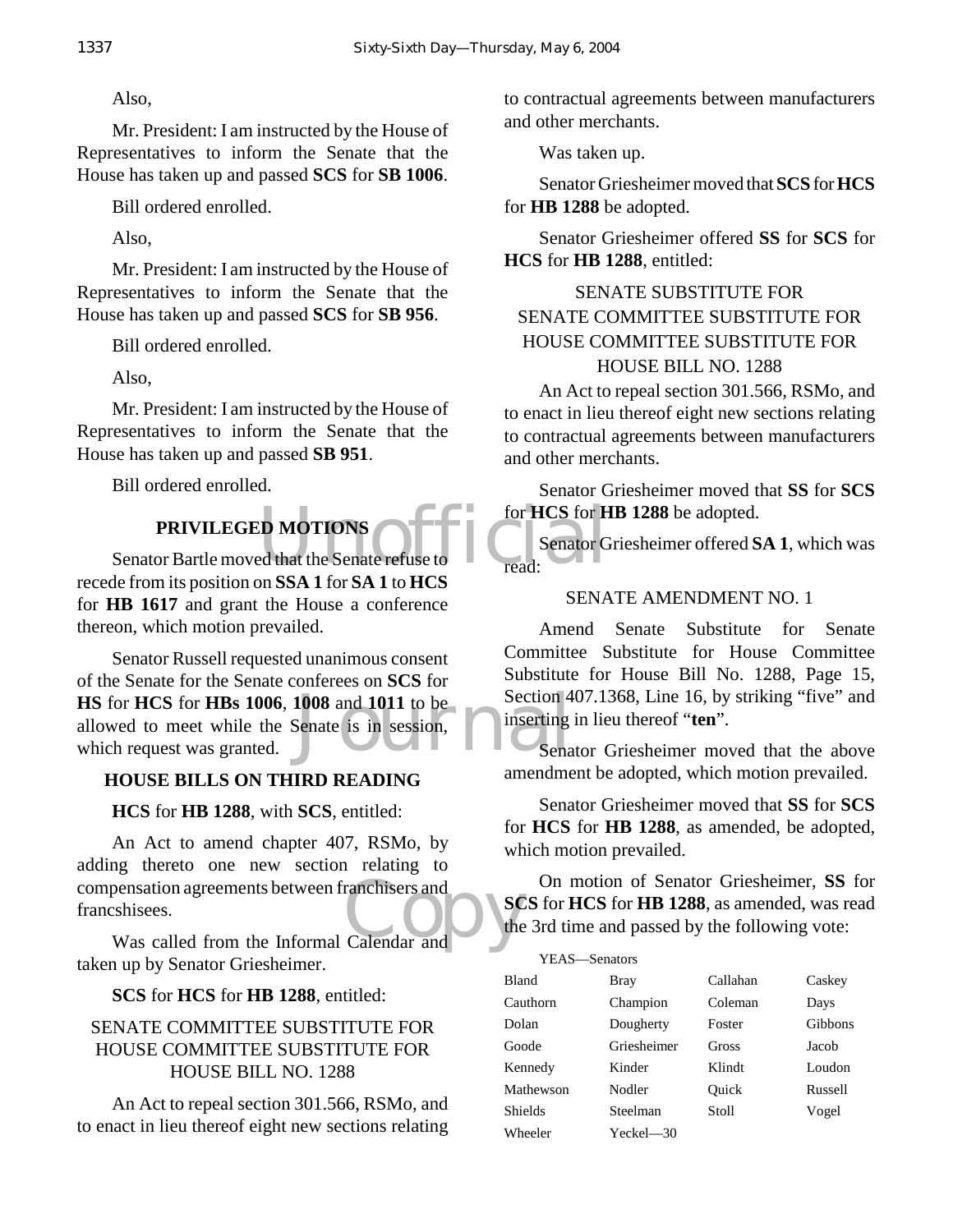NAYS—Senators

Bartle Clemens Scott-3

Absent—Senator Childers—1

Absent with leave—Senators—None

The President declared the bill passed.

On motion of Senator Griesheimer, title to the bill was agreed to.

Senator Griesheimer moved that the vote by which the bill passed be reconsidered.

Senator Gibbons moved that motion lay on the table, which motion prevailed.

**HB 1493**, introduced by Representative Emery, et al, with **SCS**, entitled:

394.312, RSMo, and to enact in lieu thereof two<br>new sections relating to electric territorial 4. It shall<br>agreements. An Act to repeal sections 247.172 and new sections relating to electric territorial agreements.

Was called from the Informal Calendar and taken up by Senator Steelman.

**SCS** for **HB 1493**, entitled:

## SENATE COMMITTEE SUBSTITUTE FOR HOUSE BILL NO. 1493

HOUSE BILL NO. 1493<br>
An Act to repeal sections 247.085, 247.172, 5. T<br>
386.390, and 394.312, RSMo, and to enact in lieu An Act to repeal sections 247.085, 247.172, thereof five new sections relating to water and electric utilities.

Was taken up.

Copy<sup>cor</sup> Senator Steelman moved that **SCS** for **HB 1493** be adopted.

Senator Loudon offered **SA 1**:

#### SENATE AMENDMENT NO. 1

Amend Senate Committee Substitute for House Bill No. 1493, Page 5, Section 247.172, Line 105, by inserting after all of said line the following:

 "386.135. 1. The commission shall have an independent technical advisory staff of up to six full-time employees. The advisory staff shall have

expertise in accounting, economics, finance, engineering/utility operations, law, or public policy.

2. In addition, each commissioner shall also have the authority to retain one personal advisor, who shall be deemed a member of the technical advisory staff. The personal advisors will serve at the pleasure of the individual commissioner whom they serve and shall possess expertise in one or more of the following fields: accounting, economics, finance, engineering/utility operations, law, or public policy.

3. The commission shall only hire technical advisory staff pursuant to subsections 1 and 2 of this section if there is a corresponding elimination in comparable staff positions for commission staff to offset the hiring of such technical advisory staff on a cost-neutral basis. Such technical advisory staff shall be hired on or before July 1, 2005.

4. It shall be the duty of the technical advisory staff to render advice and assistance to the commissioners and the commission's **[**hearing officers**] administrative law judges** on technical matters within their respective areas of expertise that may arise during the course of proceedings before the commission.

5. The technical advisory staff shall also update the commission and the commission's **[**hearing officers**] administrative law judges** periodically on developments and trends in public utility regulation, including updates comparing the use, nature, and effect of various regulatory practices and procedures as employed by the commission and public utility commissions in other jurisdictions.

6. Each member of the technical advisory staff shall be subject to any applicable ex parte or conflict of interest requirements in the same manner and to the same degree as any commissioner, provided that neither any person regulated by, appearing before, or employed by the commission shall be permitted to offer such member a different appointment or position during that member's tenure on the technical advisory staff.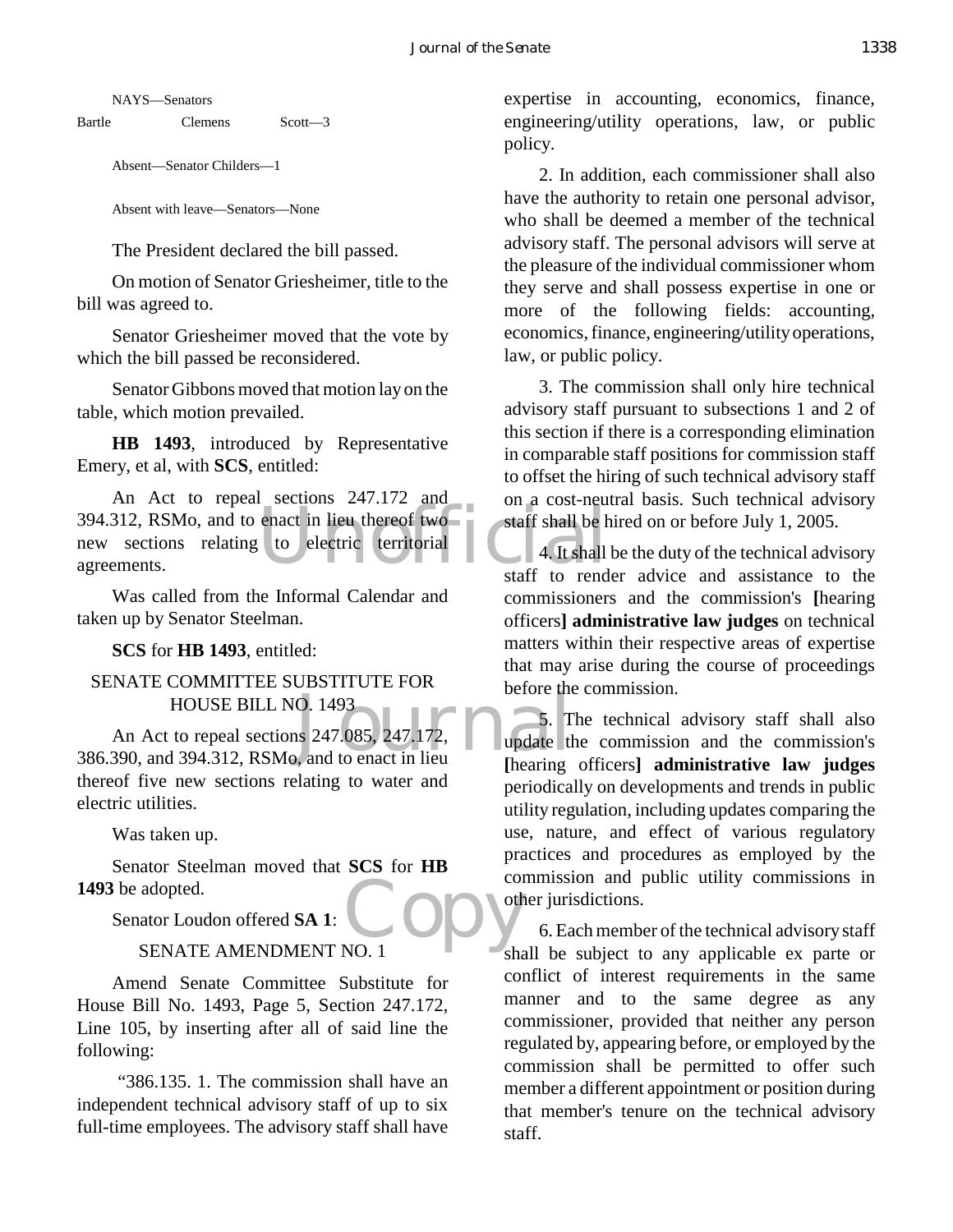7. No employee of a company or corporation regulated by the public service commission, no employee of the office of public counsel or the public counsel, and no staff members of either the utility operations division or utility services division who were an employee or staff member on, during the two years immediately preceding, or anytime after August 28, 2003, may be a member of the commission's technical advisory staff for two years following the termination of their employment with the corporation, office of public counsel or commission staff member.

8. The technical advisory staff shall never be a party to any case before the commission."; and

Further amend the title and enacting clause accordingly.

Senator Loudon moved that the above amendment be adopted, which motion prevailed.

Senator Caskey offered **SA 2**:

SENATE AMENDMENT NO. 2

Amend Senate Committee Substitute for House Bill No. 1493, Page 12, Section 394.312, Line 96, by inserting immediately after said line the following:

shall be known and may be cited as the **installation**<br>
"Manufactured Home Installation Act".<br>
2. For the purposes of sections 700.650 to "**700.650. 1. Sections 700.650 to 700.692 "Manufactured Home Installation Act".**

**2. For the purposes of sections 700.650 to 700.692, the following terms shall mean:**

**(1) "Applicant", a person who applies to the commission for a license or limited use license to install manufactured homes;**

(2) "Commission", the Miss**ouri public matrice commission;**<br>
(3) "Dealer", any person, other than a **(2) "Commission", the Missouri public service commission;**

**manufacturer, who sells or offers for sale four or more manufactured homes in any consecutive twelve-month period;**

**(4) "Installation", work undertaken at the place of occupancy to ensure the proper initial setup of a manufactured home which shall include the joining of all sections of the home, installation of stabilization, support, and** **leveling systems, assembly of multiple or expanded units, and installation of applicable utility hookups and anchoring systems that render the home fit for habitation;**

**(5) "Installation standards", reasonable specifications for the installation of a manufactured home;**

**(6) "Installer", an individual who is licensed by the commission to install manufactured homes, pursuant to sections 700.650 to 700.680 of this act;**

**(7) "Manufactured home", a manufactured home as that term is defined in subdivision (5) of section 700.010;**

**(8) "Manufacturer", any person who manufactures manufactured homes, including persons who engage in importing manufactured homes for resale; and**

which motion prevailed.<br>
ered SA 2:<br>
NDMENT NO. 2 corporation, **(9) "Person", an individual, partnership, corporation, or other legal entity.**

> **700.653. The commission shall implement a program, consistent with Title VI of P.L. 106- 569 and any federal regulations promulgated pursuant to that act, to assure the proper installation of manufactured homes by licensed installers. The program shall include the following components:**

> **(1) Licensing of installers, including penalties for engaging in the business of manufactured home installation without a license from the commission;**

> **(2) Installation standards applicable to manufactured homes;**

> **(3) Inspection of a percentage of installed manufactured homes; and**

**(4) A process to resolve disputes relating to the installation of manufactured homes.**

**700.656. 1. No person shall engage in the business of installing manufactured homes or hold himself or herself out as a manufactured home installer in this state unless such person holds a valid installer license issued by the**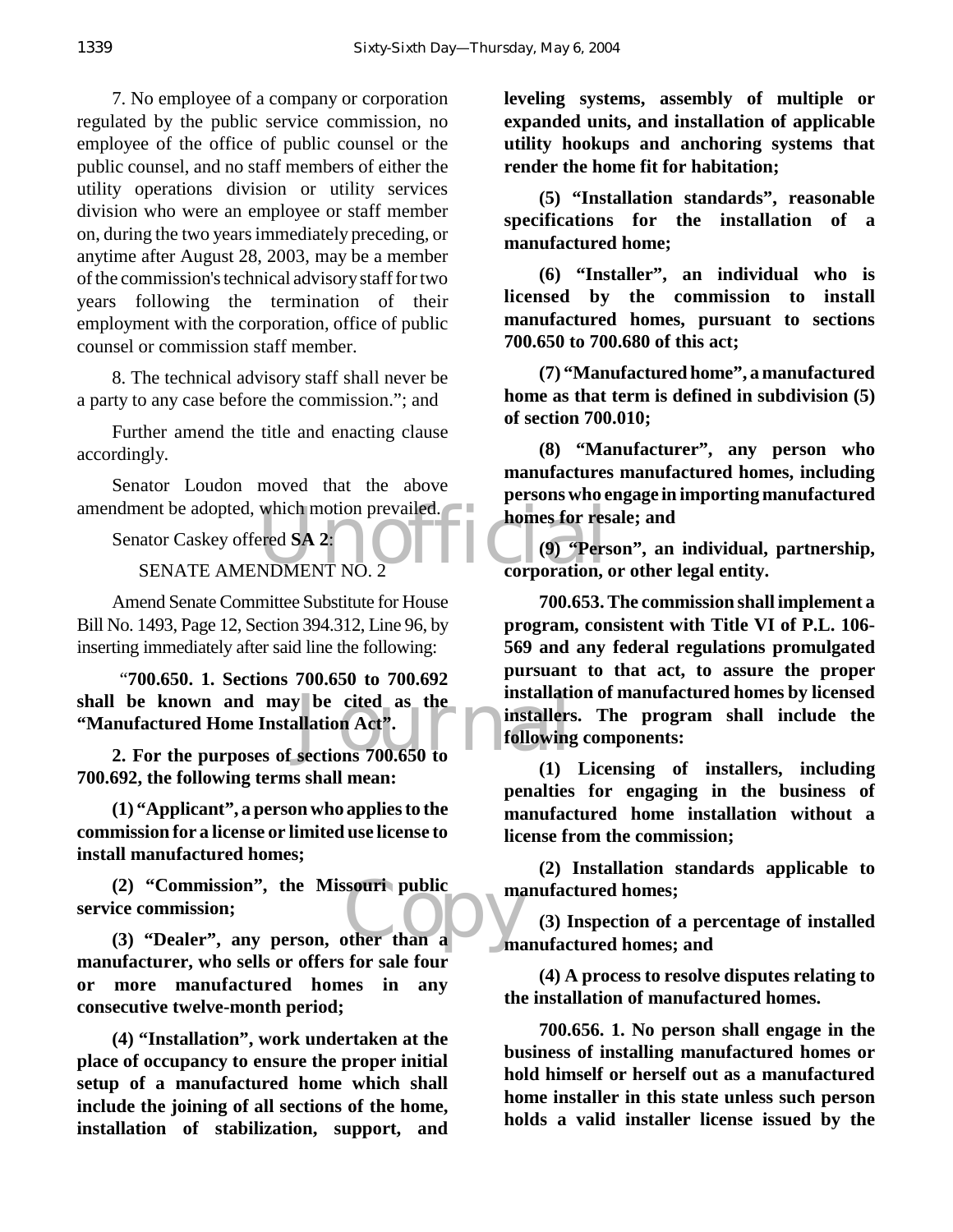**commission pursuant to sections 700.650 to 700.680.**

**2. The installer license obtained from the commission shall be the only installer license required for installing manufactured homes within this state. No political subdivision of this state may issue an installer license or require additional professional licensure of installers already licensed by the commission.**

**3. Manufactured home dealers and manufactured home manufacturers who do not subcontract with a licensed installer and who perform installations themselves or through direct agents or employees shall have at least one agent or employee who is a licensed installer.**

ms installation shall have dollars.<br>Example to the same of the period of time **4. Any corporation, partnership, or other legal entity that performs installation shall have at least one supervising agent who is a licensed installer.**

licensee's job scope.<br>
s responsible for applicable<br>
for their competent<br>
commissi **5. A license to install manufactured homes is not required for a person who installs a manufactured home on his or her property for his or her own occupancy or who is a direct agent of a licensee, working under the licensee's supervision and within the licensee's job scope. The licensed installer is responsible for supervising all such agents for their competent and proper performance.**

**700.659. 1. The commission shall issue an installer license to an applicant who:**

Mi De Mi **(1) Files a written application with the commission on a form approved by the commission;**

**(2) Is at least eighteen years old;**

**(3) Is of good moral character;**

**(4) Presents evidence that he or she has completed a training program approved by the commission;**

**(5) Has attained a passing grade upon an examination, approved by the commission, that is designed to test the skills necessary to properly perform as an installer and to**

**ascertain the adequacy of the applicant's knowledge of federal and state laws applicable to manufactured home installation. The commission may establish what constitutes a passing grade for the examination; and**

**(6) Pays all fees as required by sections 700.650 to 700.680 and by commission rule.**

**2. In addition to fulfilling the requirements of subsection 1 of this section, an applicant who is not an agent of a dealer or manufacturer shall obtain and show proof of a certificate of insurance for workers' compensation coverage.**

**3. In addition to fulfilling the requirements of subsection 1 of this section, an applicant who is an agent of a dealer or manufacturer shall show proof of general liability insurance in an amount of at least three hundred thousand dollars.**

**4. An installer license shall be valid for a period of time determined by the commission, but not for less than one year, and it may be renewed accordingly.**

**700.662. 1. The commission may waive the training and examination requirements of subsection 1 of section 700.659 and grant an installer license to an applicant who pays the applicable fee and demonstrates to the commission's satisfaction that his or her current license, registration, or certification requirements as an installer in another state, the District of Columbia, or territories of the United States substantially meets or exceeds the requirements in sections 700.650 to 700.680.**

**2. The commission may negotiate reciprocal agreements that allow licensed installers in Missouri to become licensed in other states, the District of Columbia, or territories of the United States.**

**700.665. Upon payment of an applicable fee, the commission may issue a limited use installer license to an applicant not otherwise licensed pursuant to sections 700.650 to 700.680 who already has installation experience but who has not met the training and examination**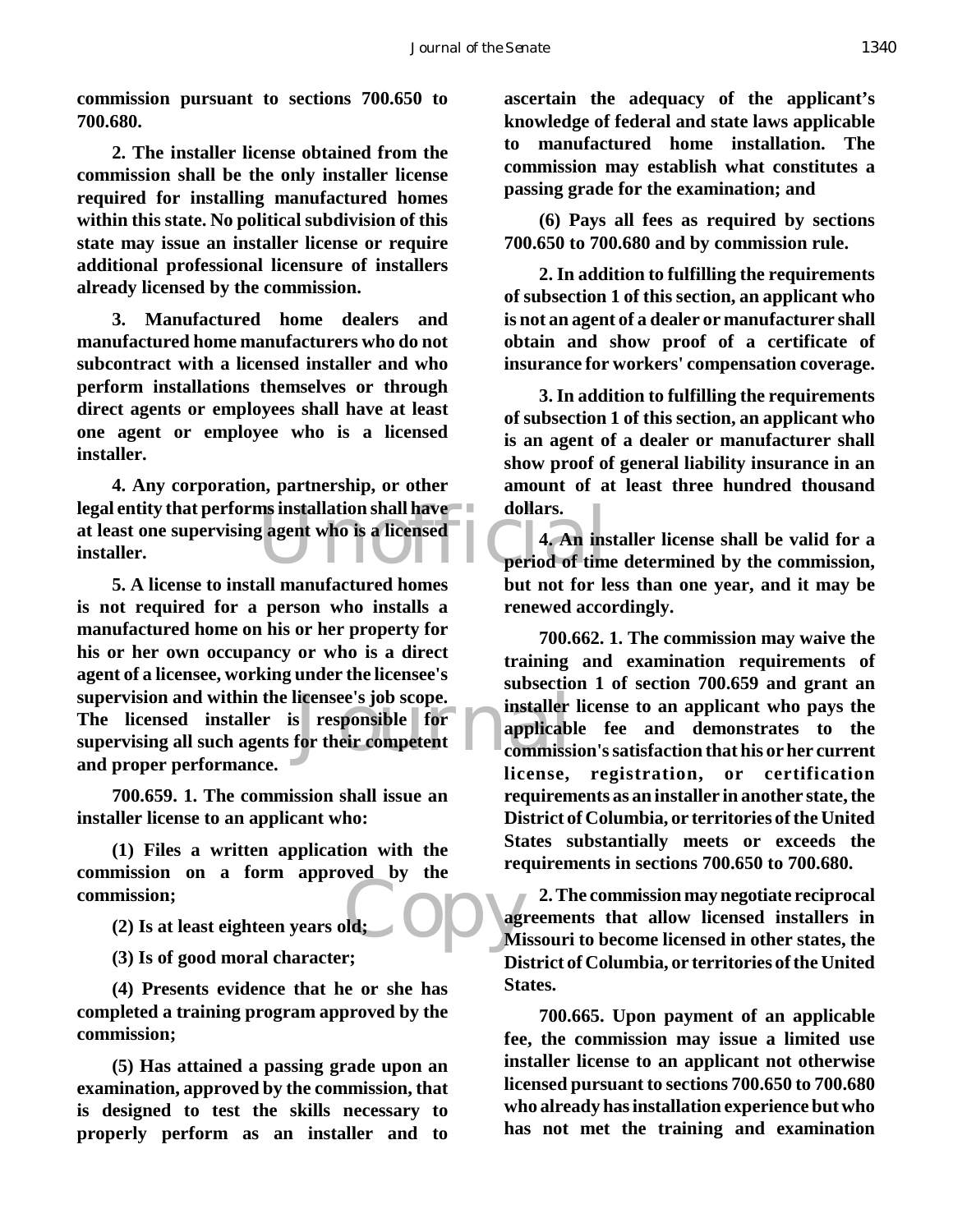**requirements for licensure. The limited use installer license shall allow the person to install manufactured homes under the supervision of a person currently licensed pursuant to sections 700.650 to 700.680. The limited use license shall expire when the commission issues an installer license to the applicant or if the applicant fails to attain a passing grade on the examination. The commission may renew an applicant's limited use license one time.**

his or her license and within a time period<br>determined by the commission. The commission<br>shall deny renewal to a licensee who does not<br>failed these nonvincing to a licensee who does not **700.668. 1. The commission shall mail a renewal notice to the last known address of each installer licensee prior to the renewal date and shall establish procedures and requirements, including proof of continuing education, for renewing an installer license. The commission shall renew the license of a licensee who fulfills these requirements before the expiration date of determined by the commission. The commission shall deny renewal to a licensee who does not fulfill these requirements.**

general liability insurance required by section<br> **700.659.** The commission may suspend an and 10 and 10 and 10 and 10 and 10 and 10 and 10 and 10 and 10 and 10 and 10 and 10 and 10 and 10 and 10 and 10 and 10 and 10 and 10 **2. Within ten days of receiving notification, a licensee shall notify the commission in writing of the cancellation, termination, or nonrenewal of any workers' compensation coverage or 700.659. The commission may suspend an installer license until the licensee provides proof that the insurance coverage is restored.**

**3. Upon a licensee's written request, the commission may grant inactive status to a licensee, if the person meets the licensing requirements in sections 700.650 to 700.680 and:**

tured homes,  $\overline{\phantom{0}}$  institution 700.659; **(1) Does not install manufactured homes, except as allowed pursuant to section 700.659;**

**(2) Does not hold himself or herself out as an installer in the state of Missouri; and**

**(3) Maintains continuing education requirements established by the commission.**

**4. The commission may establish procedures and requirements for reissuing an installer license that has lapsed, expired, or** 

**been suspended, revoked, or placed on inactive status. The commission shall not reissue a license more than two years after its expiration date.**

**700.671. 1. No person shall:**

**(1) Falsely hold himself, herself, or a business organization out as a licensed installer;**

**(2) Falsely impersonate a licensed installer;**

**(3) Present as his or her own the installer's license of another;**

**(4) Knowingly give false or forged evidence to the commission;**

**(5) Use or attempt to use an installer license that has been suspended or revoked; or**

**(6) Engage in the business or act in the capacity of a licensed installer or advertise himself, herself, or a business organization as available to engage in the business or act in the capacity of an installer without being duly licensed by the commission.**

**2. Any person who violates any provision of this section is guilty of a class A misdemeanor.**

**700.674. No person licensed as an installer and no applicant shall:**

**(1) Obtain an installer license by fraud or misrepresentation;**

**(2) Be convicted of or found guilty of, or enter a plea of nolo contendere to, regardless of adjudication, a crime in any jurisdiction that directly relates to the business of performing or the ability to perform manufactured home installation;**

**(3) Violate any order of the commission;**

**(4) Commit misconduct, fraud, misrepresentation, or dishonesty in installing manufactured homes;**

**(5) Commit gross negligence, repeated negligence, or negligence resulting in a significant danger to life or property; or**

**(6) Commit violations of installation standards adopted by the commission pursuant**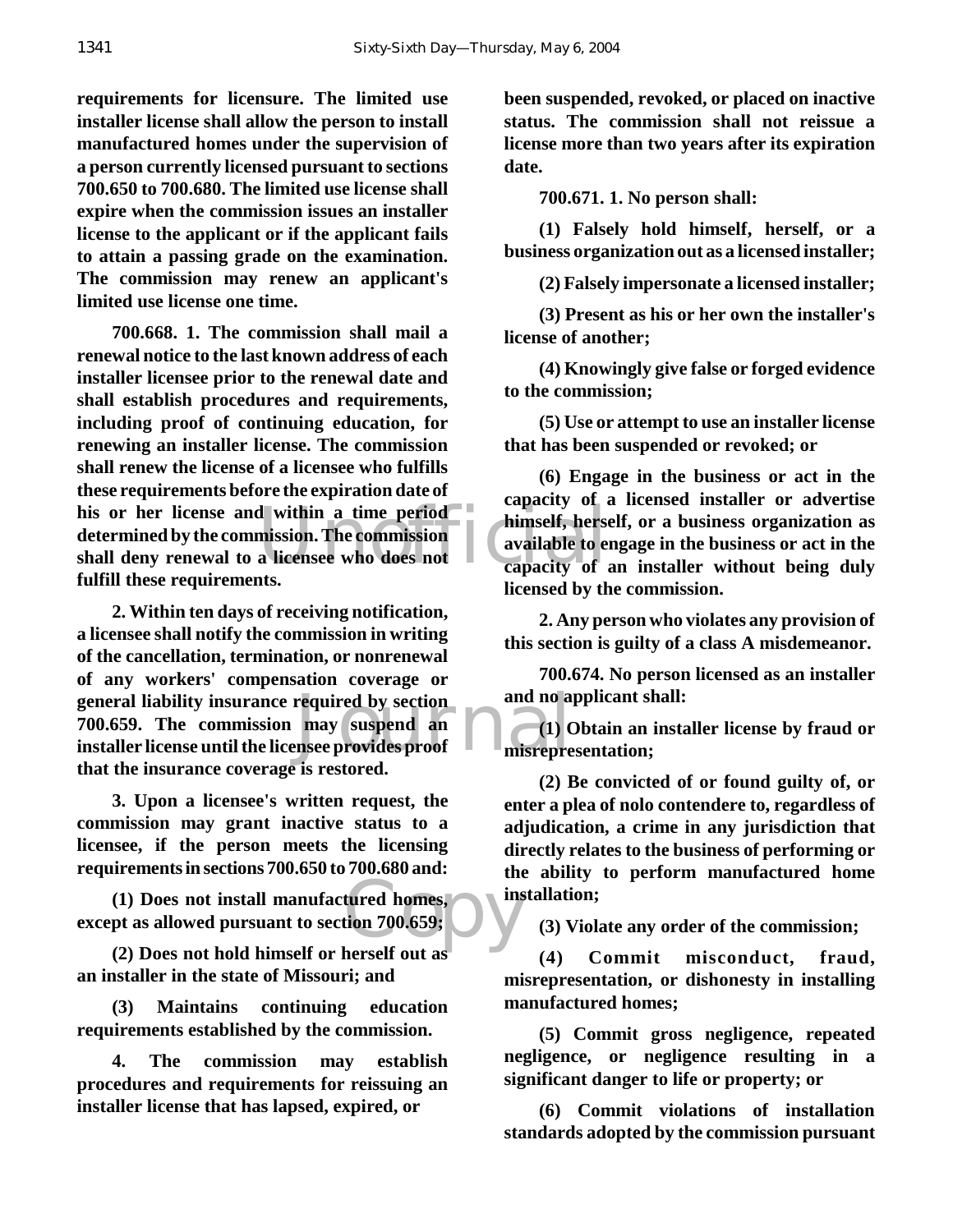**to section 700.683.**

**700.677. 1. Notwithstanding any provision of law to the contrary, the commission may discipline a holder of an installer license, a holder of a limited use installer license, or any other person for any violation or combination of violations of sections 700.671 and 700.674.**

**2. The commission may discipline a licensee or applicant who violates any provision of section 700.674 by:**

**(1) Revoking a license;**

**(2) Suspending a license;**

**(3) Requiring the person to take and pass, or retake and pass, an examination approved by the commission;**

**(4) Placing the person on probation;**

(5) Sending the person a notice of sections 700.6<br>
compliance; or<br>
(6) Refusing to issue a license.<br>
200.683 **noncompliance; or**

**(6) Refusing to issue a license.**

ands for revoking or<br>
ense or for placing<br>
bation.<br>
Housing **3. The commission may consider a complaint filed with it charging a licensed installer with a violation of the provisions of sections 700.650 to 700.680. If proven, the charges shall constitute grounds for revoking or suspending the installer license or for placing the licensed installer on probation.**

**4. If it refuses to issue or renew an installer license or limited use installer license, the commission shall notify the person, in writing, of:**

**(1) The reasons for refusal;**

bu<br>| atter through<br>| supplement of the resolution **(2) The option to resolve the matter through the commission's alternative dispute resolution process;**

**(3) The opportunity to file a formal complaint with the commission if the person does not choose alternative dispute resolution or if that process fails to resolve the matter; and**

**(4) The right to review by the circuit court, pursuant to section 386.510, RSMo.**

**700.680. 1. The commission shall investigate**

**all complaints concerning violations of sections 700.650 to 700.680 to determine if there are grounds for disciplining a holder of an installer license or limited use installer license or for refusing to issue either form of license to an applicant.**

**2. The commission may issue subpoenas duces tecum in order to cause any installer licensee, holder of a limited use installer license, or other person to produce records or appear as a witness in connection with an investigation or proceeding pursuant to this section.**

**3. In lieu of or in addition to any remedy provided in this section, the commission may file a petition in the name of the state asking a court to issue a restraining order or a writ of mandamus against any person who is or who had been violating any of the provisions of sections 700.650 to 700.680 or any rule, order, or subpoena issued by the commission.**

**700.683. 1. The commission shall require installers to install homes in accordance with the installation instructions provided by the manufacturer of the manufactured home. The instructions shall have been approved by the United States Department of Housing and Urban Development or one of its authorized agents pursuant to the National Manufactured Housing Construction and Safety Standards Act of 1974, as amended.**

**2. The commission shall adopt uniform, reasonable standards for the proper installation of manufactured homes in this state including, but not limited to, standards for the foundation, supports, anchoring, underpinning, and joining of the sections of the home. The standards shall provide for physical engineering needed to appropriately install a manufactured home on a specific site.**

**3. Each licensed installer shall purchase installation decals from the commission for a fee established by the commission. An installation decal shall be affixed to the manufactured home upon completion of the installation. The decal shall note the installer's license number and**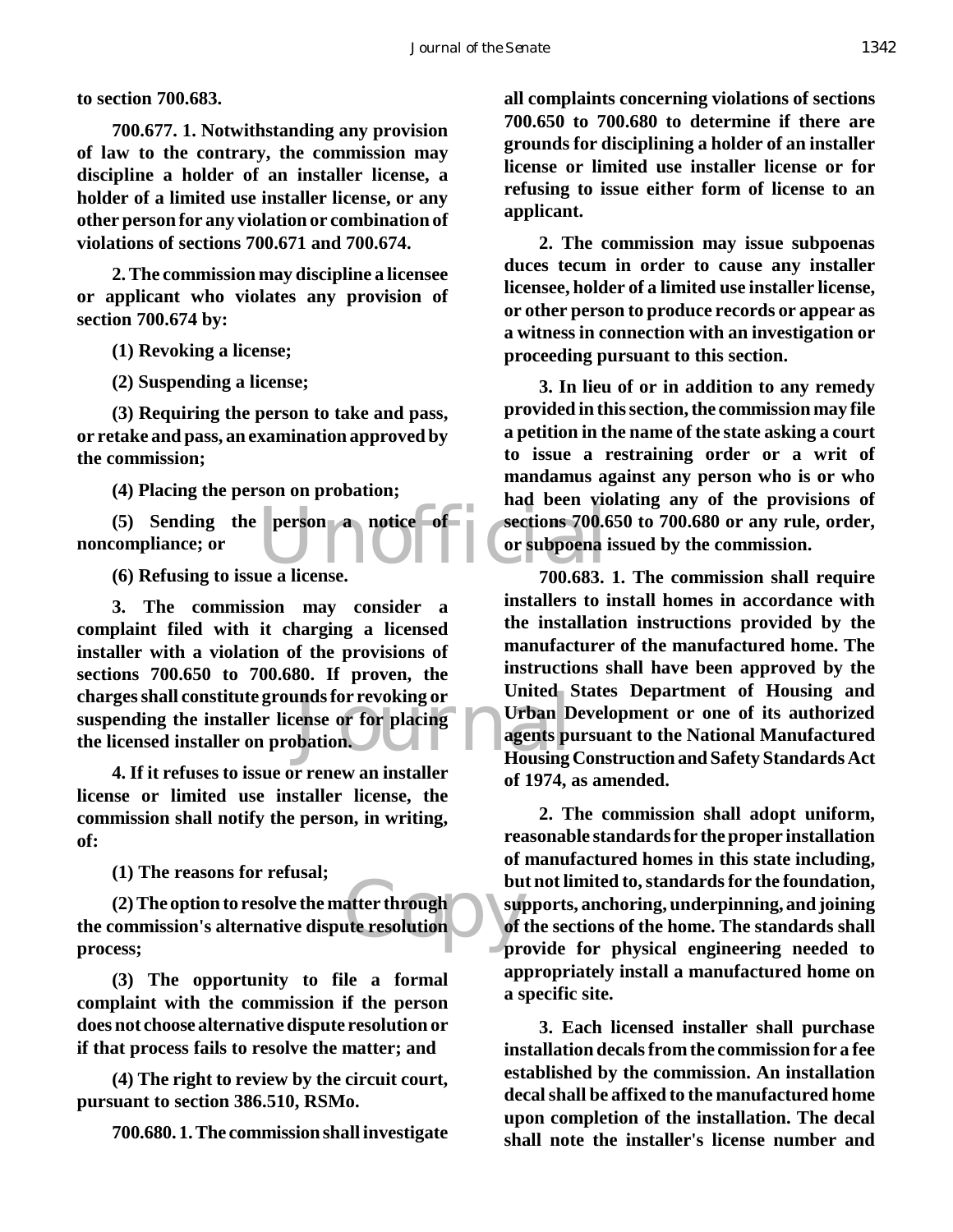**shall be permanently affixed to the manufactured home at a location determined by the commission.**

**700.686. The commission shall conduct inspections of new manufactured home installations performed by licensed installers consistent with standards adopted pursuant to section 700.683 and with requirements established by the United States Department of Housing and Urban Development.**

extend beginning on the<br>
e program shall provide<br>
Exercise the House Bill Ne orders. **700.689. The commission shall implement a process, by rule, consistent with Title VI of PL 106-569 and any federal regulations promulgated pursuant to that act, to resolve disputes arising among manufacturers, dealers, and installers of manufactured homes regarding responsibility for correcting or repairing defects in manufactured homes that are reported during the one-year period beginning on the date of installation. The program shall provide for issuing appropriate orders.**

gh other private or<br>
le a service to an during su<br>
he expense of the the regul<br>
r her employer. **700.692. 1. The commission may implement sections 700.650 to 700.692 using its own employees, using independent contractors, consistent with policies established by the office of administration, or through other private or public entities that provide a service to an applicant or licensee at the expense of the applicant, licensee, or his or her employer.**

e for deposit<br>
redit of the d<sup>tele</sup><br>
d' created diason **2. The commission may establish reasonable fees to cover the cost of implementing sections 700.650 to 700.692. The commission shall collect the fees and transmit them to the department of revenue for deposit in the state treasury to the credit of the "Manufactured Housing Fund" created pursuant to section 700.040.**

**3. The commission may promulgate any rules necessary and convenient to carry out the purposes of sections 700.650 to 700.692. Any rule or portion of a rule, as that term is defined in section 536.010, RSMo, that is created under the authority delegated in this section shall become effective only if it complies with and is**

**subject to all of the provisions of chapter 536, RSMo, and, if applicable, section 536.028, RSMo. This section and chapter 536, RSMo, are nonseverable, and if any of the powers vested with the general assembly pursuant to chapter 536, RSMo, to review, to delay the effective date or to disapprove and annul a rule are subsequently held unconstitutional, then the grant of rulemaking authority and any rule proposed or adopted after August 28, 2004, shall be invalid and void.**"; and

Further amend the title and enacting clause accordingly.

Senator Caskey moved that the above amendment be adopted, which motion prevailed.

Senator Goode offered **SA 3**:

SENATE AMENDMENT NO. 3

Amend Senate Committee Substitute for House Bill No. 1493, Page 5, Section 247.172, Line 105, by inserting after all of said line the following:

 "386.370. 1. The commission shall, prior to the beginning of each fiscal year beginning with the fiscal year commencing on July 1, 1947, make an estimate of the expenses to be incurred by it during such fiscal year reasonably attributable to the regulation of public utilities as provided in chapters 386, 392 and 393, RSMo, and shall also separately estimate the amount of such expenses directly attributable to such regulation of each of the following groups of public utilities: Electrical corporations, gas corporations, water corporations, heating companies and telephone corporations, telegraph corporations, sewer corporations, and any other public utility as defined in section 386.020, as well as the amount of such expenses not directly attributable to any such group.

2. The commission shall allocate to each such group of public utilities the estimated expenses directly attributable to the regulation of such group and an amount equal to such proportion of the estimated expenses not directly attributable to any group as the gross intrastate operating revenues of such group during the preceding calendar year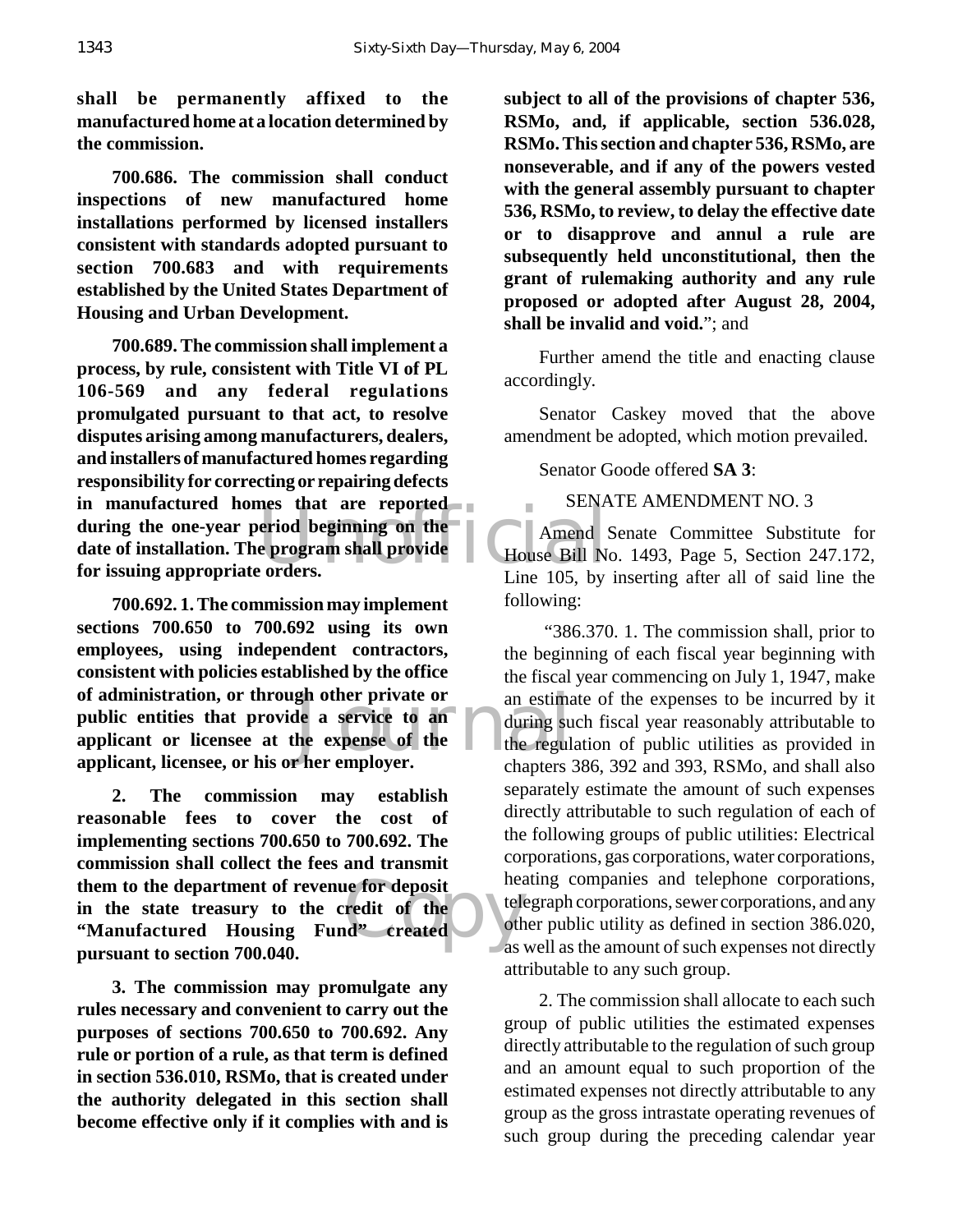bears to the total gross intrastate operating revenues of all public utilities subject to the jurisdiction of the commission, as aforesaid, during such calendar year. The commission shall then assess the amount so allocated to each group of public utilities, subject to reduction as herein provided, to the public utilities in such group in proportion to their respective gross intrastate operating revenues during the preceding calendar year, except that the total amount so assessed to all such public utilities shall not exceed one-fourth of one percent of the total gross intrastate operating revenues of all utilities subject to the jurisdiction of the commission.

director of revenue in full on or before July<br>
fifteenth next following the rendition of such<br>
statement, except that any such public utility<br> **Example 1999** director of revenue shall remit such<br>
ments to the state treasurer.<br>
4. The state treasurer shall credit such<br>
mentions 3. The commission shall render a statement of such assessment to each such public utility on or before July first and the amount so assessed to each such public utility shall be paid by it to the fifteenth next following the rendition of such statement, except that any such public utility may at its election pay such assessment in four equal installments not later than the following dates next following the rendition of said statement, to wit: July fifteenth, October fifteenth, January fifteenth and April fifteenth. The director of revenue shall remit such payments to the state treasurer.

e commission<br>of such public<br>tion of the payments to a special fund, which is hereby created, to be known as "The Public Service Commission Fund", which fund, or its successor fund created pursuant to section 33.571, RSMo, shall be devoted solely to the payment of expenditures actually incurred by the commission and attributable to the regulation of such public utilities subject to the jurisdiction of the commission, as aforesaid. Any amount remaining in such special fund or its successor fund at the end of any fiscal year shall not revert to the general revenue fund, but shall be applicable by appropriation of the general assembly to the payment of such expenditures of the commission in the succeeding fiscal year and shall be applied by the commission to the reduction of the amount to

be assessed to such public utilities in such succeeding fiscal year, such reduction to be allocated to each group of public utilities in proportion to the respective gross intrastate operating revenues of the respective groups during the preceding calendar year.

5. In order to enable the commission to make the allocations and assessments herein provided for, each public utility subject to the jurisdiction of the commission as aforesaid shall file with the commission, within ten days after August 28, 1996, and thereafter on or before March thirty-first of each year, a statement under oath showing its gross intrastate operating revenues for the preceding calendar year, and if any public utility shall fail to file such statement within the time aforesaid the commission shall estimate such revenue which estimate shall be binding on such public utility for the purpose of this section.

**6. (1) Prior to the beginning of each fiscal year beginning with the fiscal year commencing on July 1, 2006, the commission shall request from the office of the public counsel an estimate of the costs to be incurred by the public counsel reasonably attributable to the representation of gas, water, and electrical utility customers. The commission shall assess this amount to the public utilities subject to the jurisdiction of the commission, subject to reduction as herein provided, in proportion to their respective gross intrastate operating revenues during the preceding calendar year; provided that the total amount so assessed on behalf of public counsel shall not exceed three one-hundredths of one percent of the total gross intrastate operating revenues of all utilities subject to the jurisdiction of the commission.**

**(2) In fiscal year 2006, two-thirds of the public counsel's funding for its representation of gas, water, and electrical utility customers as established in subdivision (1) of this subsection shall be appropriated from the general revenue fund, and one-third shall come from the assessments established in subdivision (1) of this subsection. In fiscal year 2007, one-third of the**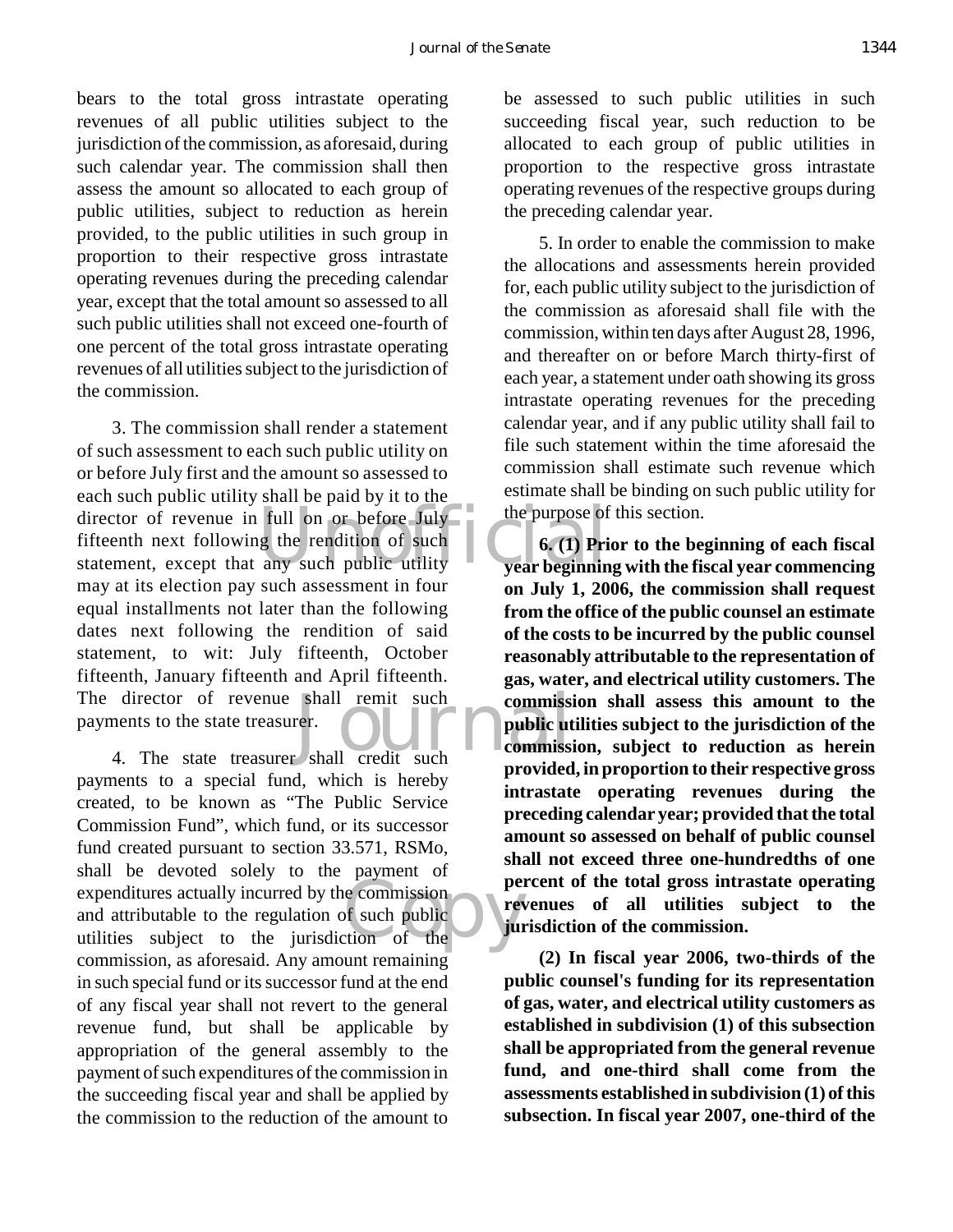**public counsel's funding for its representation of gas, water, and electrical utility customers as established in subdivision (1) of this subsection shall be appropriated from the general revenue fund, and two-thirds shall come from the assessments established in subdivision (1) of this subsection. In fiscal year 2008 and all fiscal years thereafter, one hundred percent of the funding for public counsel's representation of gas, water, and electrical utility customers shall come from the assessments established in subdivision (1) of this subsection. Other functions within the office shall continue to be funded through general revenue or other appropriaated funds pursuant to section 386.710.**

public utility on or before July first and the<br>
amount so assessed to each such public utility<br>
shall be paid by it to the director of revenue in<br>
full on on before July fifteenth next following ent, to wit: July<br>
January fifteenth, proceeding<br>
lirector of revenue<br>
the state treasurer. **7. The commission shall render a statement for the public counsel assessment to each such amount so assessed to each such public utility shall be paid by it to the director of revenue in full on or before July fifteenth next following the rendition of such statement; except that any such public utility may at its election pay such assessment in four equal installments not later than the following dates next following the rendition of such statement, to wit: July fifteenth, October fifteenth, January fifteenth, and April fifteenth. The director of revenue shall remit such payments to the state treasurer.**

expenditures conservation of utility and show and show and show and the show of the show of the show of the show of the show of the show of the show of the show of the show of the show of the show of the show of the show o **8. The state treasurer shall credit payments received for the public counsel to a special fund, which is hereby created, to be known as the "Public Counsel Fund" with such fund to be devoted solely to the payment of expenditures actually incurred by the public counsel and attributable to its representation of utility customers. Notwithstanding the provisions of section 33.080, RSMo, any amount remaining in such special fund at the end of any fiscal year shall not revert to the general revenue fund, but shall be applicable by appropriation of the general assembly to the payment of such expenditures of the public counsel in the succeeding fiscal year and shall be applied by the commissioner to the reduction of the amount**

**to be assessed to any such public utility in such succeeding fiscal year.**

**386.385. 1. As used in this section, the term "fuel cost" means the amount paid by an electrical corporation for natural gas, oil, or coal, including the transportation thereof, used by the corporation or another entity to generate for or to supply electrical energy to the corporation.**

**2. Any electrical corporation, as defined in section 386.020, shall be allowed, if the commission finds it to be in the interest of both consumers and the electrical corporation, to recover all of its reasonably and prudently incurred costs for fuel delivered to its generating stations and all of its reasonably and prudently incurred costs for the variable cost component of purchased electrical energy for its retail customers through energy cost adjustment schedules designed to specifically recover such costs.**

**3. An electrical corporation desiring to collect its energy costs through an energy cost adjustment schedule shall file a proposed schedule with the public service commission for consideration as part of a general rate proceeding unless it has been explicitly permitted to do so by the commission after a contested proceeding.**

**4. The public service commission shall establish and implement a true-up mechanism, which shall accurately and appropriately remedy any over-collections or undercollections from previous adjustment periods including interest at the electrical corporation's short-term rate, through inclusion of such under or over recoveries in subsequent energy cost adjustments.**

**5. The public service commission shall allow modification of the energy cost adjustment schedules authorized by this section to be made every ninety days to reflect increases and decreases in fuel costs and purchased energy costs above or below the costs of such items reflected in the permanent base rates of**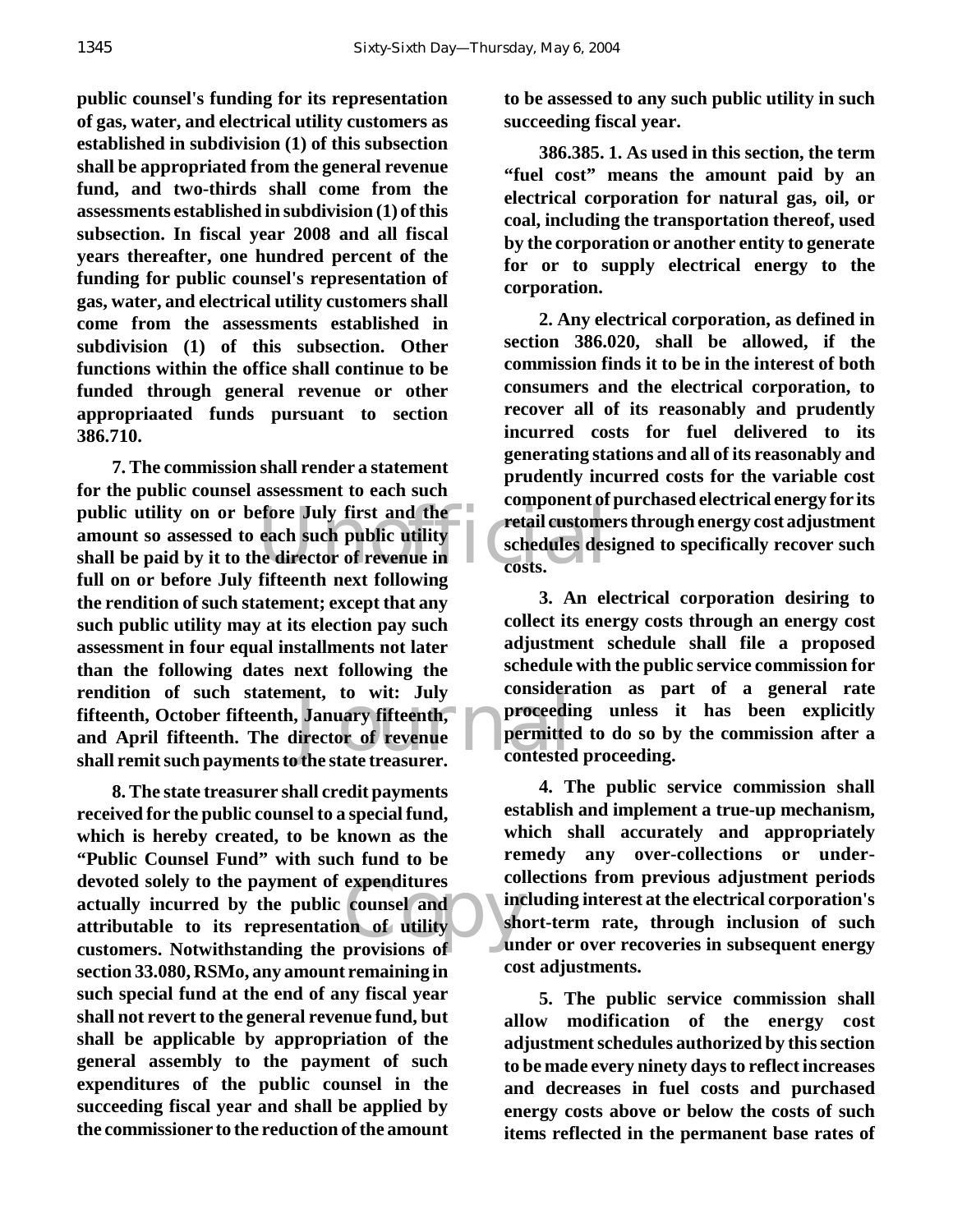**the electrical corporation on file with and approved by the public service commission, provided that such adjustments shall not include any adjustment for the costs of fuel used to generate electricity sold at wholesale or for the revenues received from sales of electricity at wholesale. Changes in such energy cost adjustments shall be made no more often than every ninety days.**

date of the new rate schedules established as a<br>
result of the new general rate proceeding, or<br>
until the subject general rate proceeding is<br>
athemics desided or dismissed by issues as for the carry into the **6. An electrical corporation shall not collect an energy cost adjustment for a period exceeding three years unless the electrical corporation has filed for or is the subject of a new general rate proceeding, or unless the electrical corporation has been explicitly permitted to do so by the commission after a contested proceeding. However, the energy cost adjustment may be collected until the effective result of the new general rate proceeding, or until the subject general rate proceeding is otherwise decided or dismissed by issuance of a public service commission order without new rates being established.**

clause the electrical corporation shall not<br>withdraw or discontinue the use of an energy<br>cost adjustment clause unless it has been<br>in the cost of the cost of the cost of the cost of the cost of the cost of the cost of the **7. Once an electrical corporation has begun collecting costs under an energy adjustment clause the electrical corporation shall not withdraw or discontinue the use of an energy explicitly permitted to do so by the public service commission after a contested proceeding.**

ents made in the the second was more than the second second second second second second second second second second second second second second second second second second second second second second second second second s **8. Nothing in this section shall allow an electrical corporation to avoid any rate freeze, moratorium, or other commitments made in connection with a settlement of any prior proceeding.**

**9. Nothing in this section shall be construed as limiting the authority of the public service commission, during any general rate proceeding of any electrical corporation, to review and consider fuel costs, purchased electrical energy costs, or other costs, including fuel-related costs.**

**10. The commission may take into account any reduction in business risk to an electrical**

**corporation resulting from the energy adjustment clause in setting the electrical corporation's allowed return in any rate proceeding.**

**11. The public service commission shall have authority to implement mechanisms designed to provide the electrical corporation with incentives for performance in the acquisition of fuel and purchased power and to ensure economic dispatch of electricity.**

**12. An electrical corporation adopting an energy adjustment clause shall at all times be required to conduct its affairs in a reasonable and prudent manner, and its actions shall be subject to full prudence review on a periodic schedule basis to be proposed by the utility provided that such reviews shall be commenced at least once every thirty-six months, and may be combined with a general rate proceeding.**

**13. The commission shall adopt regulations to carry into effect the provisions of this section as it may deem necessary.**

**14. The provisions of this section shall take effect January 1, 2005.**"; and

Further amend said bill, page 6, section 386.390, line 40, by inserting after all of said line the following:

 "**386.900. 1. Any electrical corporation proposing to construct, lease, or invest more than ten percent of its net electric utility plant in Missouri as stated in the utility's annual report to the Missouri public service commission in any new generation plant must provide notice to the commission of its proposal pursuant to section 393.156, RSMo. The commission shall establish rules and regulations governing any competitive bidding process which it may require such corporation to engage in with respect to any such proposal and shall require such corporation to provide information regarding such process to the commission. The corporation shall identify all material for which a need for confidentiality is asserted.**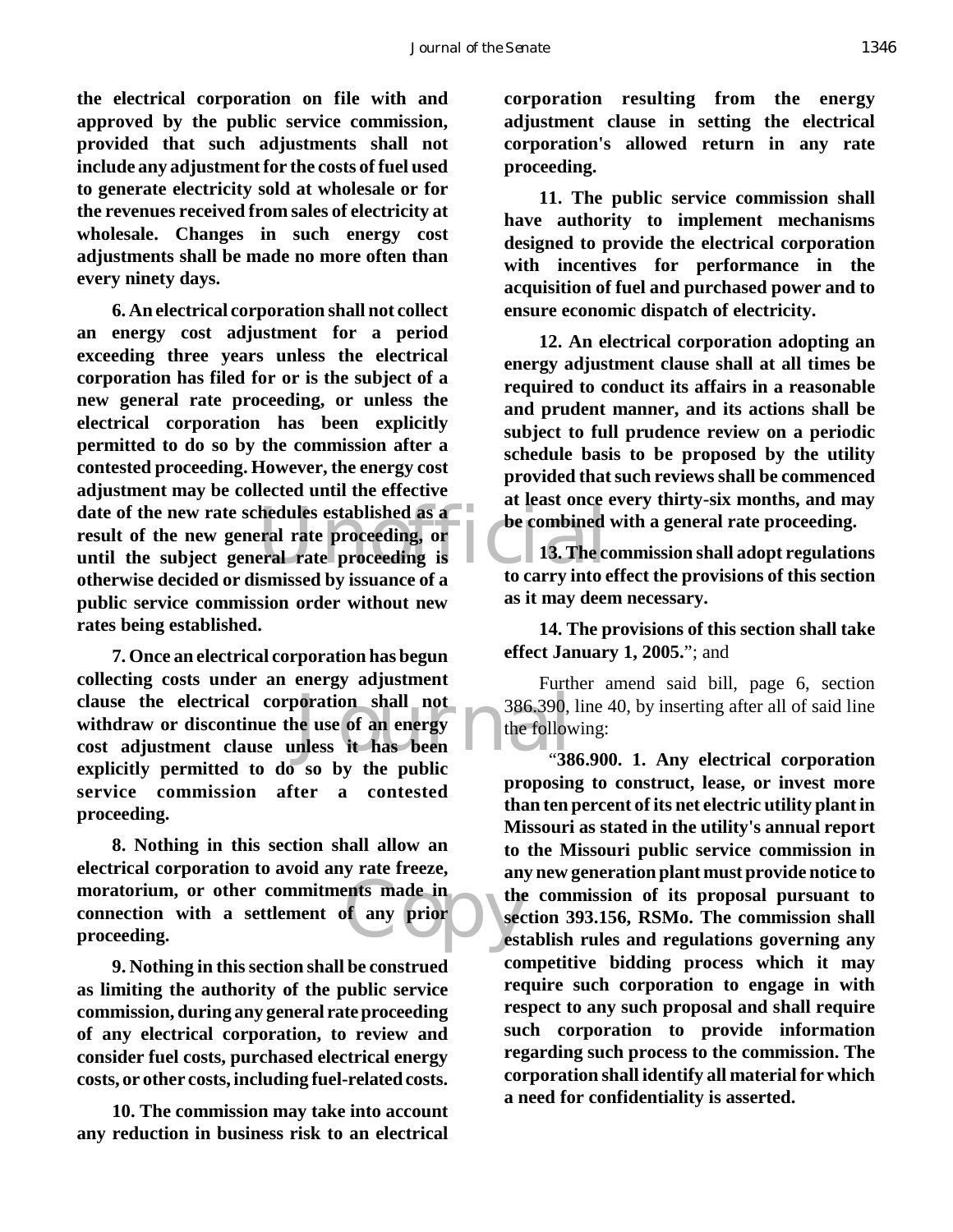**2. The commission shall prescribe such rules and regulations to carry into effect the provisions of this section as it may deem necessary. No rule or portion of the rule promulgated pursuant to the provisions of this section shall become effective unless it has been promulgated pursuant to the provisions of chapter 536, RSMo.**"; and

Further amend said bill, page 10, section 393.156, line 128, by inserting after all of said line the following:

dispose of or encumber the whole or any part of its<br>
franchise, works [or] system, **or other assets**<br>
mecessary or useful in the performance of its duties Every such sale, in good factor<br>ortgage, disposition, olidation made other 2. N<br>indirectly a franchise or<br>
e construed to<br>
id franchise or<br>
he nowers or "393.190. 1. No gas corporation, electrical corporation, water corporation or sewer corporation**,whether organized, existing, or incorporated under the laws of this state or organized, existing, or incorporated under the laws of another state or country,** shall hereafter sell, assign, lease, transfer, mortgage**,** or otherwise franchise, works **[**or**]** system, **or other assets** necessary or useful in the performance of its duties to the public, nor by any means, direct or indirect, merge or consolidate such works or system, or franchises, or any part thereof, with any other corporation, person or public utility, without having first secured from the commission an order authorizing it so to do. Every such sale, assignment, lease, transfer, mortgage, disposition, encumbrance, merger or consolidation made other than in accordance with the order of the commission authorizing same shall be void. The permission and approval of the commission to the exercise of a franchise or permit under this chapter, or the sale, assignment, lease, transfer, mortgage or other disposition or encumbrance of a franchise or permit under this section shall not be construed to revive or validate any lapsed or invalid franchise or permit, or to enlarge or add to the powers or privileges contained in the grant of any franchise or permit, or to waive any forfeiture. Any person seeking any order under this subsection authorizing the sale, assignment, lease, transfer, merger, consolidation or other disposition, direct or indirect, of any gas corporation, electrical corporation, water corporation, or sewer corporation, shall, at the time of application for any

such order, file with the commission a statement, in such form, manner and detail as the commission shall require, as to what, if any, impact such sale, assignment, lease, transfer, merger, consolidation, or other disposition will have on the tax revenues of the political subdivisions in which any structures, facilities or equipment of the corporations involved in such disposition are located. The commission shall send a copy of all information obtained by it as to what, if any, impact such sale, assignment, lease, transfer, merger, consolidation or other disposition will have on the tax revenues of various political subdivisions to the county clerk of each county in which any portion of a political subdivision which will be affected by such disposition is located. Nothing in this subsection contained shall be construed to prevent the sale, assignment, lease or other disposition by any corporation, person or public utility of a class designated in this subsection of property which is not necessary or useful in the performance of its duties to the public, and any sale of its property by such corporation, person or public utility shall be conclusively presumed to have been of property which is not useful or necessary in the performance of its duties to the public, as to any purchaser of such property in good faith for value.

2. No such corporation shall directly or indirectly acquire the stock or bonds of any other corporation incorporated for, or engaged in, the same or a similar business, or proposing to operate or operating under a franchise from the same or any other municipality; neither shall any street railroad corporation acquire the stock or bonds of any electrical corporation, unless, in either case, authorized so to do by the commission. Save where stock shall be transferred or held for the purpose of collateral security, no stock corporation of any description, domestic or foreign, other than a gas corporation, electrical corporation, water corporation, sewer corporation or street railroad corporation, shall, without the consent of the commission, purchase or acquire, take or hold, more than ten percent of the total capital stock issued by any gas corporation, electrical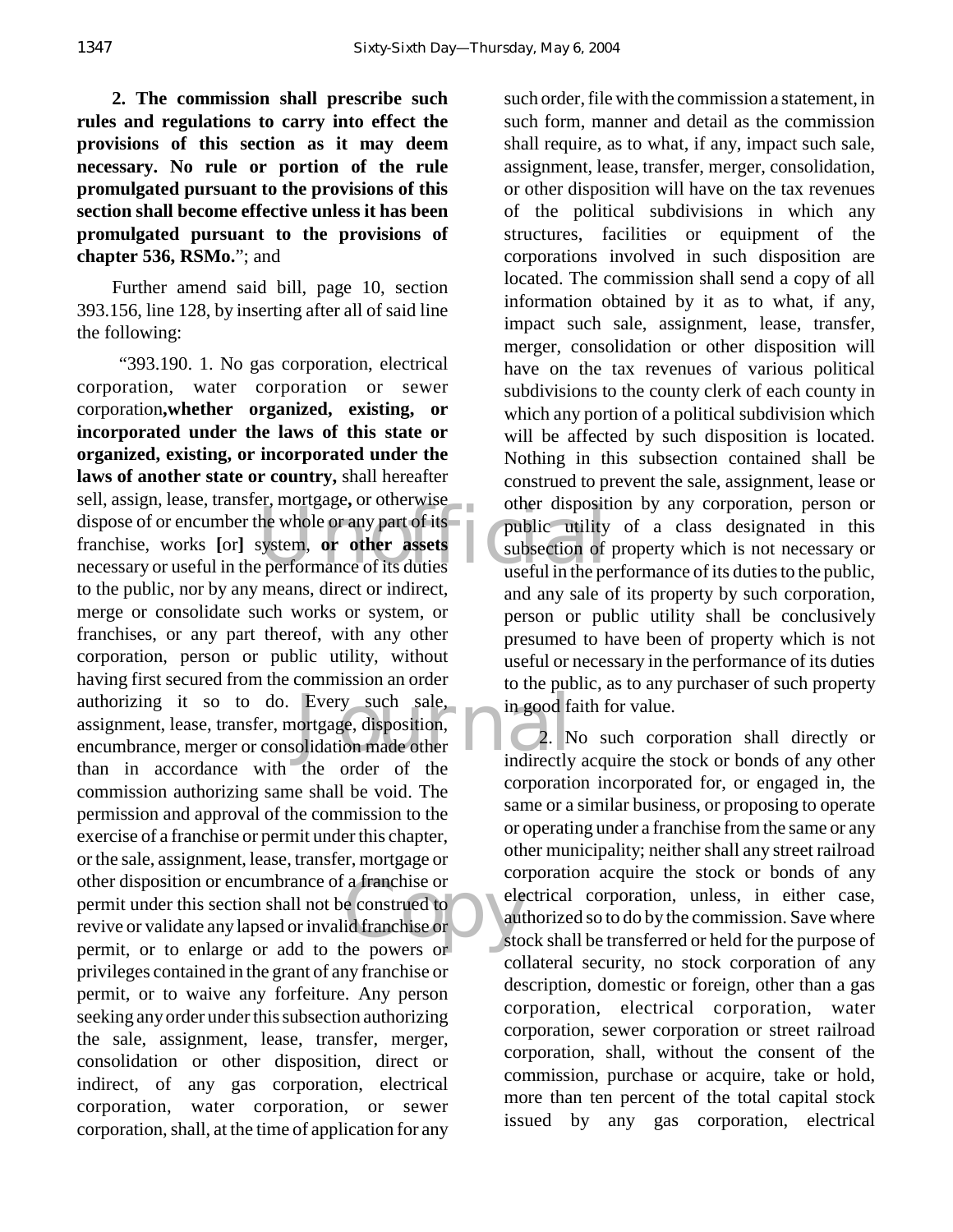corporation, water corporation or sewer corporation organized or existing under or by virtue of the laws of this state, except that a corporation now lawfully holding a majority of the capital stock of any gas corporation, electrical corporation, water corporation or sewer corporation may, with the consent of the commission, acquire and hold the remainder of the capital stock of such gas corporation, electrical corporation, water corporation or sewer corporation, or any portion thereof.

or other sale, the property of any corporation whose<br>
stock has been thus surrendered or exchanged.<br>
Every contract, assignment, transfer or agreement<br>
for transfer of any stock by or through any narrow. For Short Corporation, water<br>
Shields<br>
Internal Shields<br>
Wheeler 3. Nothing herein contained shall be construed to prevent the holding of stock heretofore lawfully acquired, or to prevent upon the surrender or exchange of said stock pursuant to a reorganization plan, the purchase, acquisition, taking or holding of a proportionate amount of stock of any new corporation organized to take over, at foreclosure stock has been thus surrendered or exchanged. Every contract, assignment, transfer or agreement for transfer of any stock by or through any person or corporation to any corporation in violation of any provision of this chapter shall be void and of no effect, and no such transfer or assignment shall be made upon the books of any such gas corporation, electrical corporation, water corporation or sewer corporation or shall be recognized as effective for any purpose."; and

Further amend the title and enacting clause accordingly.

Senator Goode moved that the above amendment be adopted.

placed on the place At the request of Senator Steelman, **HB 1493**, with **SCS** and **SA 3** (pending), was placed on the Informal Calendar.

## **CONFERENCE COMMITTEE APPOINTMENTS**

President Pro Tem Kinder appointed the following conference committee to act with a like committee from the House on **HCS** for **HB 1617**, as amended: Senators Bartle, Yeckel, Scott, Caskey and Kennedy.

#### **PRIVILEGED MOTIONS**

Senator Bartle moved that **SB 870**, with **HS** for **HCS**, as amended, be taken up for 3rd reading and final passage, which motion prevailed.

**HS** for **HCS** for **SB 870**, as amended, entitled:

## HOUSE SUBSTITUTE FOR HOUSE COMMITTEE SUBSTITUTE FOR SENATE BILL NO. 870

An Act to amend chapter 226, RSMo, by adding thereto one new section relating to sexuallyoriented billboards, with penalty provisions.

Was taken up.

Senator Childers assumed the Chair.

Senator Bartle moved that **HS** for **HCS** for **SB 870**, as amended, be adopted, which motion prevailed by the following vote:

| YEAS-          | –Senators    |          |                 |
|----------------|--------------|----------|-----------------|
| <b>Bartle</b>  | <b>Bland</b> | Bray     | Callahan        |
| Caskey         | Cauthorn     | Champion | <b>Childers</b> |
| <b>Clemens</b> | Coleman      | Days     | Dolan           |
| Dougherty      | Foster       | Gibbons  | Goode           |
| Griesheimer    | Gross        | Jacob    | Kennedy         |
| Kinder         | Klindt       | Loudon   | Mathewson       |
| Nodler         | Ouick        | Russell  | Scott           |
| <b>Shields</b> | Steelman     | Stoll    | Vogel           |
| Wheeler        | Yeckel—34    |          |                 |

NAYS—Senators—None

Absent—Senators—None

Absent with leave—Senators—None

On motion of Senator Bartle, **HS** for **HCS** for **SB 870**, as amended, was read the 3rd time and passed by the following vote:

| YEAS—Senators  |              |           |             |
|----------------|--------------|-----------|-------------|
| Bartle         | <b>Bland</b> | Bray      | Callahan    |
| Caskey         | Cauthorn     | Champion  | Childers    |
| <b>Clemens</b> | Coleman      | Days      | Dolan       |
| Dougherty      | Foster       | Gibbons   | Griesheimer |
| Gross          | Jacob        | Kennedy   | Kinder      |
| Klindt         | Loudon       | Mathewson | Nodler      |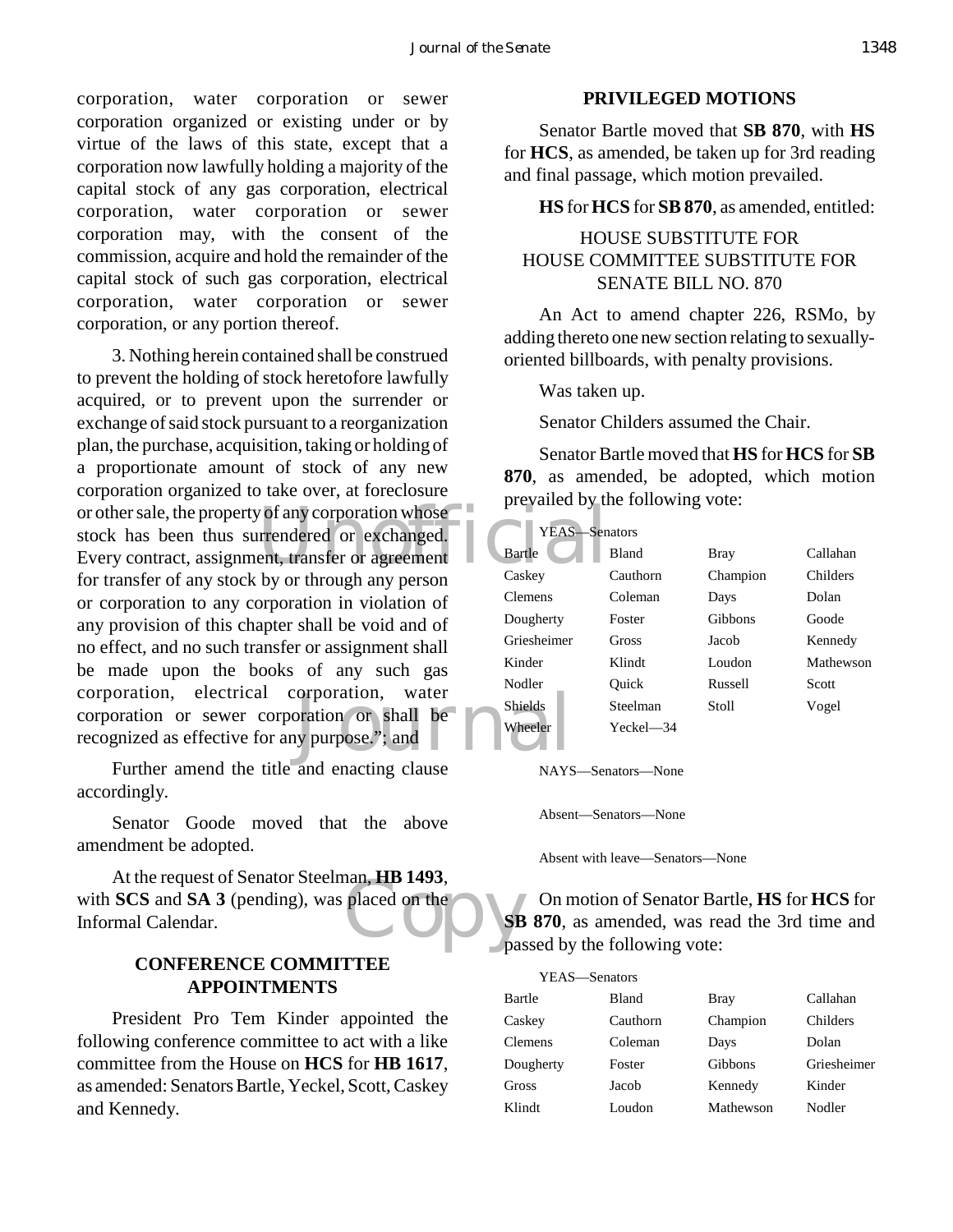| Ouick         | Russell | Scott | Shields |
|---------------|---------|-------|---------|
| Steelman      | Stoll   | Vogel | Wheeler |
| $Yeckel = 33$ |         |       |         |

NAYS—Senators—None

Absent—Senator Goode—1

Absent with leave—Senators—None

The President declared the bill passed.

On motion of Senator Bartle, title to the bill was agreed to.

Senator Bartle moved that the vote by which the bill passed be reconsidered.

Senator Gibbons moved that motion lay on the table, which motion prevailed.

Bill ordered enrolled.

# d.<br>DING COMMITTEES WHEREAS, WHEREAS, **REPORTS OF STANDING COMMITTEES**

Senator Gibbons, Chairman of the Committee on Rules, Joint Rules, Resolutions and Ethics, submitted the following reports:

to report that it has accomplishe commends that the Missouri, re Mr. President: Your Committee on Rules, Joint Rules, Resolutions and Ethics, to which was referred **SCR 51**, begs leave to report that it has considered the same and recommends that the concurrent resolution do pass.

Also,

ends that the in rules Mr. President: Your Committee on Rules, Joint Rules, Resolutions and Ethics, to which was referred **SCR 50**, begs leave to report that it has considered the same and recommends that the concurrent resolution do pass.

Also,

Mr. President: Your Committee on Rules, Joint Rules, Resolutions and Ethics, to which was referred **SCR 49**, begs leave to report that it has considered the same and recommends that the concurrent resolution do pass.

Also,

Mr. President: Your Committee on Rules,

Joint Rules, Resolutions and Ethics, to which was referred **SR 1877**, begs leave to report that it has considered the same and recommends that the resolution do pass.

Also,

Mr. President: Your Committee on Rules, Joint Rules, Resolutions and Ethics, to which was referred **HCR 21**, begs leave to report that it has considered the same and recommends that the Senate Committee Substitute, hereto attached, do pass.

#### SENATE COMMITTEE SUBSTITUTE FOR HOUSE CONCURRENT RESOLUTION NO. 21

WHEREAS, the poultry industry is a vital, profitable, and important industry in this state; and

WHEREAS, the General Assembly wishes to maintain and enhance the positive economic impacts while making every attempt to eliminate negative aspects of the industry; and

WHEREAS, the poultry industry produces waste products which have significantly impacted the environment of the state; and

WHEREAS, the Poultry Industry Committee was created in 2002 to study the economic and environmental impact of the poultry industry in this state, especially the impacts this industry has on sensitive environmental areas; and

WHEREAS, while the Poultry Industry Committee has officially completed its duties, there is still work to be accomplished; and

WHEREAS, the forestry industry is a vital industry to Missouri, representing over fourteen million acres of Missouri timberland, which ranks our state seventh out of the twenty northeastern timber states, supports the bulk of Missouri recreation and tourism, directly provides thousands of jobs and supports tens of thousands of jobs where forest land and products are a vital component, directly generates three billion dollars of revenue, and indirectly supports the generation of many more billions of dollars in revenue; and

WHEREAS, the General Assembly wishes to maintain and enhance the positive economic contribution of this industry while making every attempt to minimize environmental harm and other negative aspects of the industry; and

WHEREAS, the industries' current practice of harvesting sixty percent of the tree, and its predominant production of low value-added products, limits the potential economic contribution to industry participants and to the state; and

WHEREAS, there exists a need for a study of the potential for increased industrial strength and rural economic gains to be realized by forestry adopting modern industrial business models and value-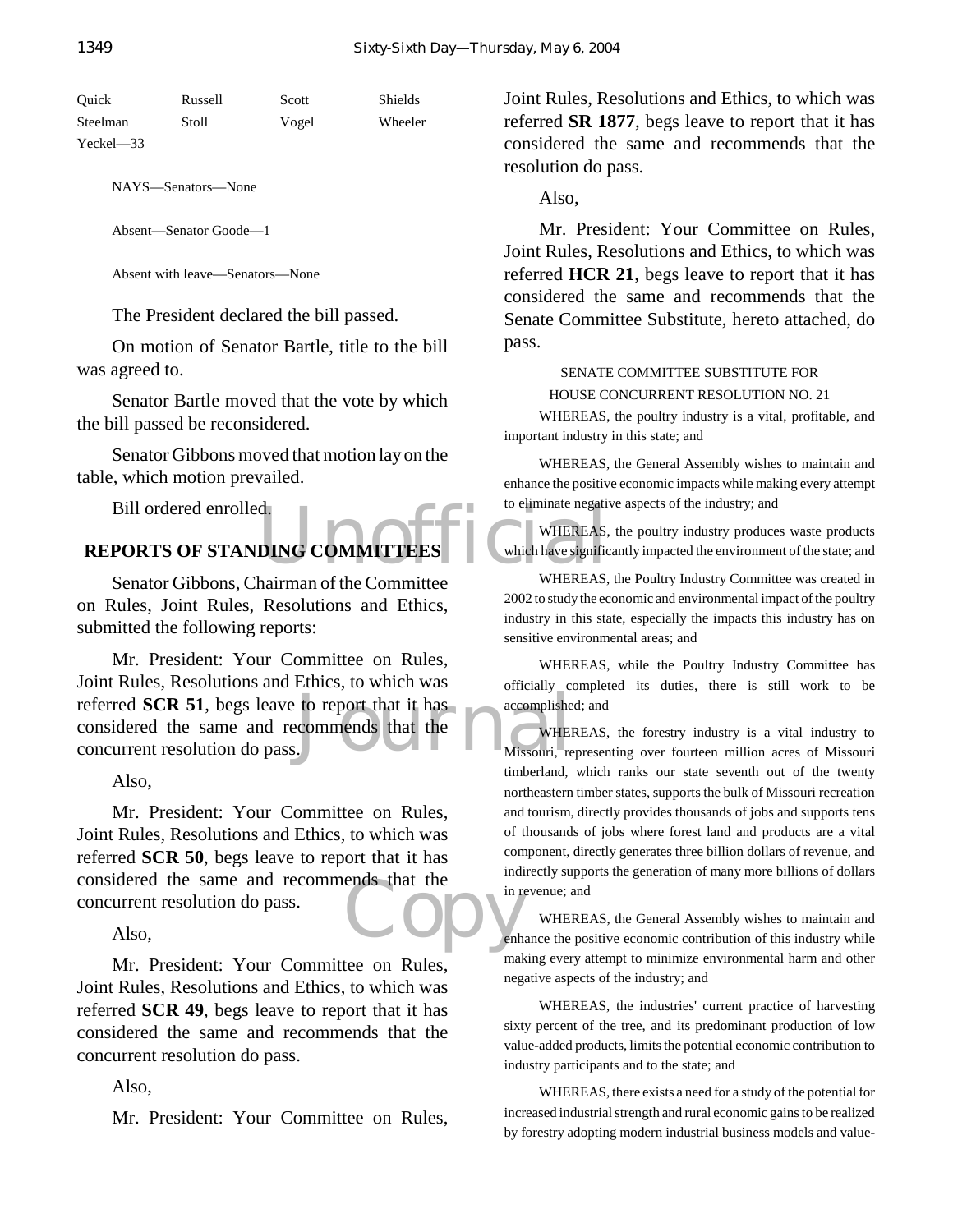#### added techniques:

NOW, THEREFORE BE IT RESOLVED that the members of the House of Representatives of the Ninety-second General Assembly, Second Regular Session, the Senate concurring therein, hereby reauthorize the "Poultry Industry Committee" to continue its review and evaluation of both the economic impact of the poultry industry, waste disposal issues, and environmental impacts of this industry, and as well as making recommendations on further action or legislative remedies, if any, to be taken as necessary; and

NOW, THEREFORE BE IT RESOLVED that the members of the House of Representatives of the Ninety-second General Assembly, Second Regular Session, the Senate concurring therein, hereby authorize the creation of a "Forestry Utilization Committee", which shall review and evaluate both the industrial and economic impact of forestry utilization and make recommendations on further action or legislative remedies, if any, to be taken as necessary; and

Speaker of the Hours<br>sioners or their designees, a<br>lund Agricultural Policy Research<br>the Environmental Protection<br>the Speaker of the Hours<br>of the Environmental Protection Exercise of the Farm<br>
Internal Meridian Conservation, a<br>
Missouri Department of<br>
Matural Research Conservative of the<br>
Foresters a Examples of Alis<br>
ry contractors or<br>
incredit Services<br>
Polynomy 31 BE IT FURTHER RESOLVED that the Poultry Industry Committee shall be composed of twenty-seven members, one member to be a member of the Senate to be appointed by the President Pro Tem of the Senate, one member to be a member of the House of Representatives to be appointed by the Speaker of the House, two county commissioners or their designees, representative from the Food and Agricultural Policy Research Institute (FAPRI), a representative of the Environmental Protection Agency (EPA), a representative of the Department of Natural Resources, a representative of the United States Department of Agriculture, a representative of the Natural Resources Conservation Services (NRCS), a representative of the university extension system, a representative of the poultry federation, a representative of the Missouri Farmer's Association, a representative of the Farm Bureau, a representative of the Department of Conservation, a representative of the University of Missouri Department of Agriculture, Food, and Natural Resources, a representative of the Southwest Missouri State University Department of Agriculture, a representative of the University of Missouri Commercial Agriculture Program, a member appointed by the Resource Conservation & Development Council, a representative of the Department of Economic Development, a representative of the Department of Agriculture, a representative of the Clean Water Commission, two active poultry farmers, two poultry industry contractors or processors, a person active in the processing/value-added portion of poultry waste, one person from Missouri Farm Credit Services. Each member of the Committee shall serve until December 31, 2005; and

BE IT FURTHER RESOLVED that the Committee may conduct its business by various means but shall meet no less than twice each year as a full Committee; and

BE IT FURTHER RESOLVED that all state agencies shall cooperate with the Poultry Industry Committee in carrying out its duties, including allowing access to closed records, provided that the Committee shall not disclose any identifying information contained in such records closed pursuant to statute or general order and any such information in the custody of the Committee shall not be discoverable to the same extent as when in the custody of the parent agency; and

BE IT FURTHER RESOLVED that all members shall serve without compensation and the Office of Administration shall provide funding, administrative support, and staff for the effective operation of the Poultry Industry Committee; and

BE IT FURTHER RESOLVED that the Poultry Industry Committee shall continue to study problems and solutions, collect information and provide recommendations in a report to the General Assembly before December 31, 2005; and

BE IT FURTHER RESOLVED that the Poultry Industry Committee shall terminate December 31, 2005; and

BE IT FURTHER RESOLVED that the Forestry Utilization Committee shall be composed of twenty-three members, one member to be a member of the Missouri Senate to be appointed by the President Pro Tem of the Senate, one member to be a member of the Missouri House of Representatives to be appointed by the Speaker of the House, two county commissioners appointed by the Missouri Association of Counties, two forest landowners representing small forestry holdings with owners of less than two hundred acres of timber and two representatives of large forestry holdings with greater than two hundred acres of timber, both to be appointed by the Missouri Farm Bureau, a representative from the Resource Conservation and Development Councils, a representative from the Missouri Department of Natural Resources' Energy Center, a representative from the Missouri Enterprise Business Assistance Center, a representative of the United States Department of Agriculture Forest Service's North Central Forest Experimental Station, a representative of the University of Missouri's School of Natural Resources, a representative of the Society of American Foresters, a representative from the Missouri Department of Conservation's Division of Forestry, a representative of the Missouri Forest Products Association, a representative of the Missouri Department of Agriculture's Business Development Division, two representatives of a large-volume active sawmill and two representatives of a small-volume active sawmill appointed by the Missouri Forest Products Association, a representative of the School of Agricultural Sciences at Southwest Missouri State University and a representative of the Department of Agriculture, School of Polytechnic Studies at Southeast Missouri State University. Each member of the committee shall serve until December 31, 2005. A chairman, vice-chairman, and secretary shall be elected by the membership of the committee to conduct the business of the committee; and

BE IT FURTHER RESOLVED that the Forestry Utilization Committee may conduct its business by various means but shall meet no less than twice each year as a full committee; and

BE IT FURTHER RESOLVED that all state agencies shall cooperate with the Forestry Utilization Committee in carrying out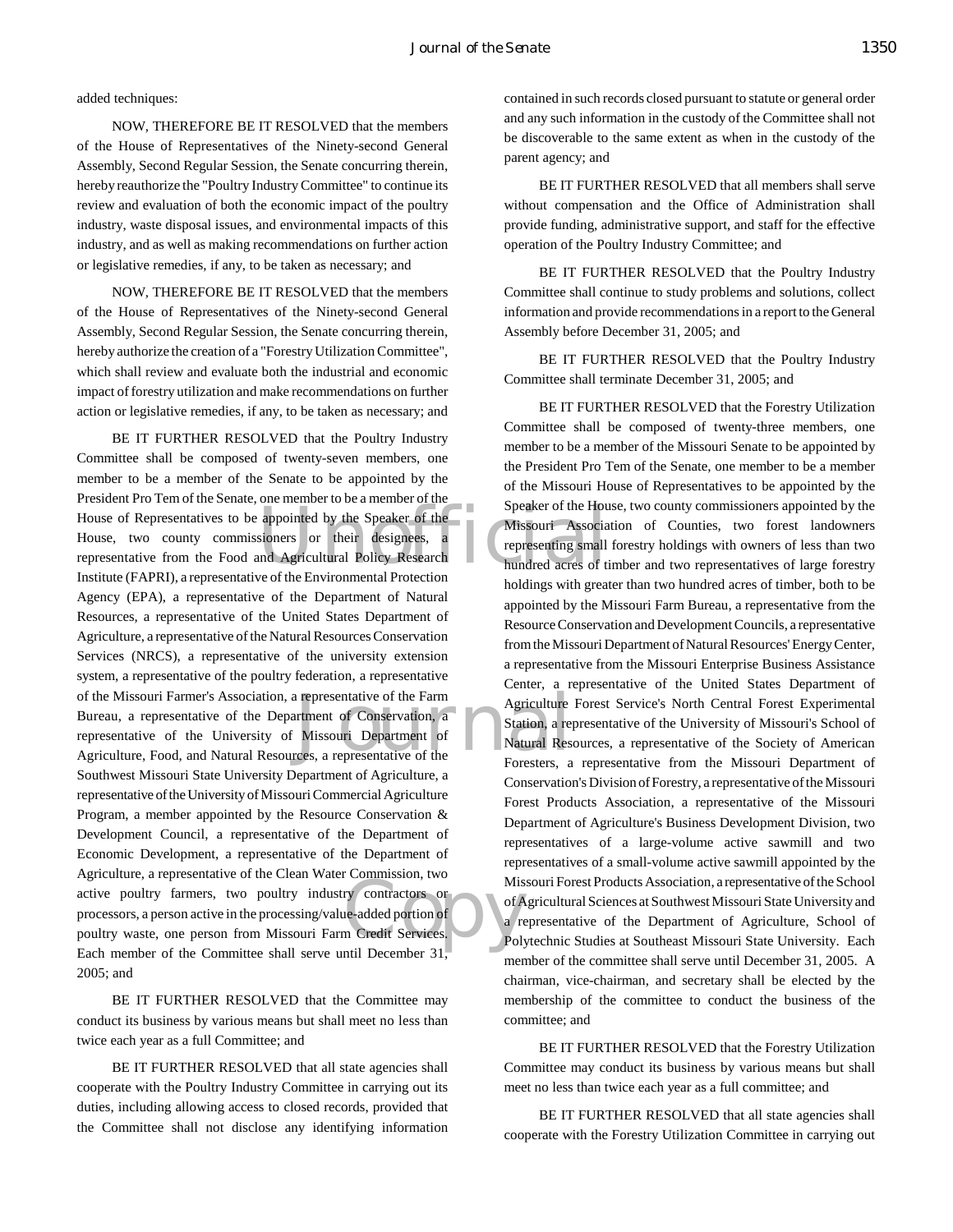its duties, including allowing access to closed records, provided that the Forestry Utilization Committee shall not disclose any identifying information contained in such records closed pursuant to statute or general order, and any such information in the custody of the committee shall not be discoverable to the same extent as when in the custody of the parent agency; and

BE IT FURTHER RESOLVED that all members shall serve without compensation; and

BE IT FURTHER RESOLVED that the Office of Administration shall provide minimal funding, administrative support, and staff for the effective operation of the committee; and

BE IT FURTHER RESOLVED that the Forestry Utilization Committee shall study problems and solutions, collect information, and provide recommendations in a report to the General Assembly before July 30, 2005; and

BE IT FURTHER RESOLVED that the Forestry Utilization Committee shall submit its final report to the General Assembly no later than December 31, 2005; and

BE IT FURTHER RESOLVED that the Forestry Utilization Committee shall terminate December 31, 2005; and

mber 31, 2005; and<br>VED that this resolution be sent to<br>rejection pursuant to the Missouri<br>House has take BE IT FURTHER RESOLVED that this resolution be sent to the Governor for his approval or rejection pursuant to the Missouri Constitution.

#### **MESSAGES FROM THE GOVERNOR**

The following message was received from the Governor:

WERNOR JUMPED House ha OFFICE OF THE GOVERNOR State of Missouri Jefferson City, Missouri

May 6, 2004

TO THE SENATE OF THE 92nd GENERAL ASSEMBLY

OF THE STATE OF MISSOURI:

I hereby withdraw from your consideration the following appointment to office made by me and submitted to you on April 15, 2004 for your advice and consent:

d O Woods Drive, Caroline L. Pufalt, Democrat, 13415 Land O Woods Drive, #3, Chesterfield, St. Louis County, Missouri 63141, as a member of the Air Conservation Commission of the State of Missouri, for a term ending October 13, 2005, and until her successor is duly appointed and qualified; vice, Frank Beller, term expired.

> Respectfully submitted, BOB HOLDEN Governor

President Pro Tem Kinder moved that the above appointment be returned to the Governor pursuant to his request, which motion prevailed.

#### **HOUSE BILLS ON SECOND READING**

The following Bills were read the 2nd time and referred to the Committees indicated:

#### **HCS** for **HB 1099**—Ways and Means.

**HB 1548**—Financial and Governmental Organization, Veterans' Affairs and Elections.

#### **MESSAGES FROM THE HOUSE**

The following messages were received from the House of Representatives through its Chief Clerk:

Mr. President: I am instructed by the House of Representatives to inform the Senate that the House has taken up and passed **SB 899**.

Bill ordered enrolled.

Also,

Mr. President: I am instructed by the House of Representatives to inform the Senate that the House has taken up and passed **SB 1130**.

Bill ordered enrolled.

Also,

Mr. President: I am instructed by the House of Representatives to inform the Senate that the House has taken up and passed **SCS** for **SB 1172**.

Bill ordered enrolled.

Also,

Mr. President: I am instructed by the House of Representatives to inform the Senate that the House has taken up and passed **SCS** for **SB 788**.

Emergency clause adopted.

Bill ordered enrolled.

Also,

Mr. President: I am instructed by the House of Representatives to inform the Senate that the House has taken up and passed **SB 842**.

Emergency clause adopted.

Bill ordered enrolled.

Also,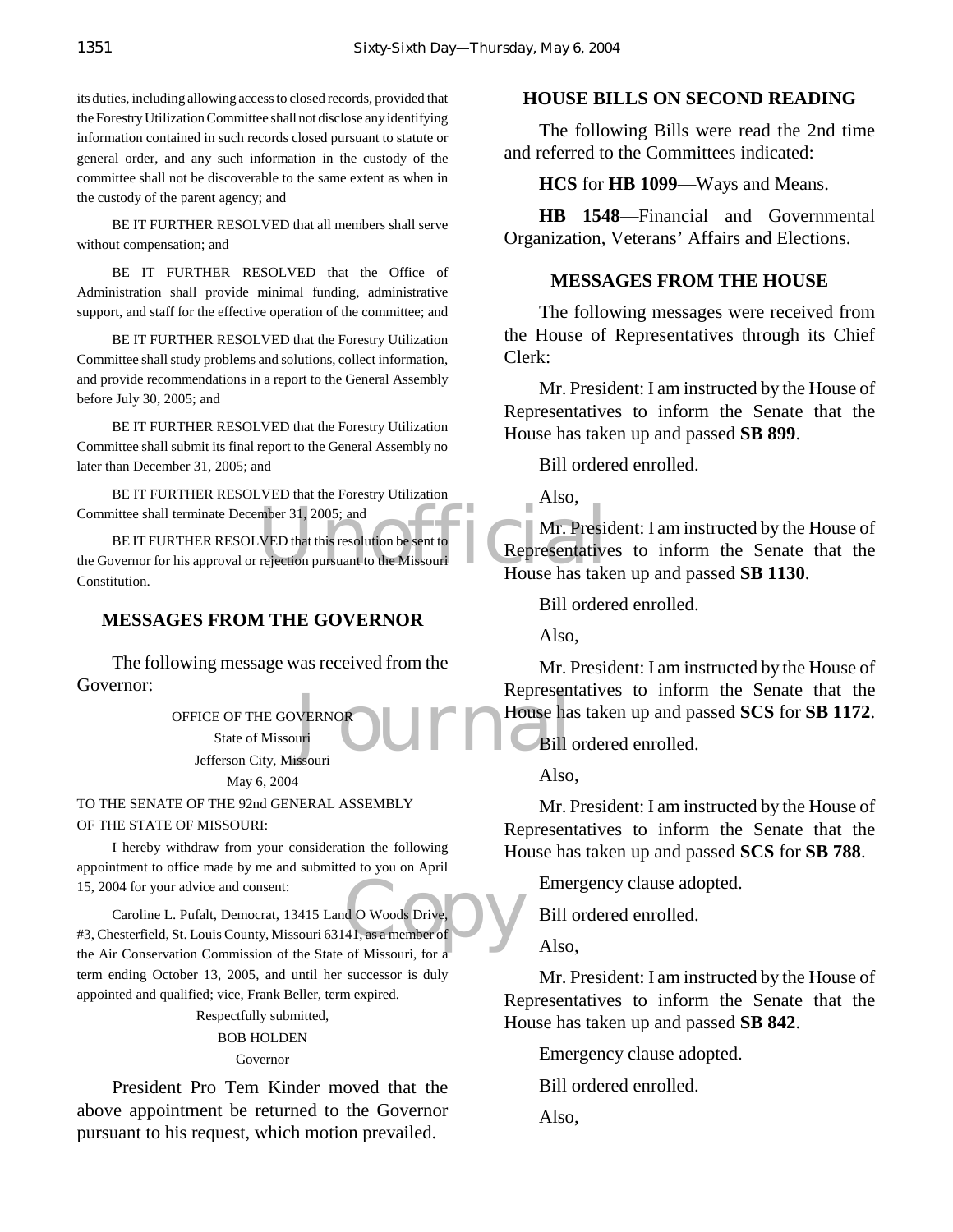Mr. President: I am instructed by the House of Representatives to inform the Senate that the House has taken up and passed **HCS** for **SB 1242**, entitled:

An Act to repeal sections 169.270, 169.291, 169.295, 169.311, 169.313, 169.322, 169.324, and 169.328, RSMo, and to enact in lieu thereof seven new sections relating to school employee retirement.

In which the concurrence of the Senate is respectfully requested.

Also,

Mr. President: I am instructed by the House of Representatives to inform the Senate that the House has taken up and passed **SCS** for **SB 859**.

Bill ordered enrolled.

Also,

Also, An Act to Mr. President: I am instructed by the House of A86.240, 486.<br>Representatives to inform the Senate that the 486.295, 486. Mr. President: I am instructed by the House of House has taken up and passed **SCS** for **SB 1078**.

Bill ordered enrolled.

Also,

Representatives to inform the Senate that the House has taken up and passed SB 1083.<br>Bill ordered enrolled. Mr. President: I am instructed by the House of House has taken up and passed **SB 1083**.

Bill ordered enrolled.

Also,

Mr. President: I am instructed by the House of Representatives to inform the Senate that the House has taken up and passed **SB 1086**.

Bill ordered enrolled.

Also,

Mr. President: I am instructed by the House of Representatives to inform the Senate that the House has taken up and passed **SCS** for **SB 1235**.

Bill ordered enrolled.

Also,

Mr. President: I am instructed by the House of Representatives to inform the Senate that the

House has taken up and passed **SB 1055**.

Bill ordered enrolled.

Also,

Mr. President: I am instructed by the House of Representatives to inform the Senate that the House has taken up and passed **SCS** for **SB 1195**.

Bill ordered enrolled.

Also,

Mr. President: I am instructed by the House of Representatives to inform the Senate that the House has taken up and passed **SB 1243**.

Bill ordered enrolled.

## **HOUSE BILLS ON THIRD READING**

**HS** for **HB 1193**, with **SCS**, introduced by Representative Self, entitled:

An Act to repeal sections 486.225, 486.235, 486.240, 486.260, 486.265, 486.280, 486.285, 486.295, 486.300, 486.310, 486.315, 486.330, 486.335, 486.340, 486.345, 486.350, 486.385, and 486.395, RSMo, and to enact in lieu thereof nineteen new sections relating to notaries public, with penalty provisions.

Was called from the Informal Calendar and taken up by Senator Loudon.

# **SCS** for **HS** for **HB 1193**, entitled:

# SENATE COMMITTEE SUBSTITUTE FOR HOUSE SUBSTITUTE FOR HOUSE BILL NO. 1193

Copy  $\frac{486}{480}$ An Act to repeal sections 486.225, 486.235, 486.240, 486.260, 486.265, 486.280, 486.285, 486.295, 486.300, 486.310, 486.315, 486.330, 486.335, 486.340, 486.345, 486.350, 486.385, and 486.395, RSMo, and to enact in lieu thereof nineteen new sections relating to notaries public, with penalty provisions.

Was taken up.

Senator Loudon moved that **SCS** for **HS** for **HB 1193** be adopted.

At the request of Senator Loudon, **HS** for **HB 1193**, with **SCS**, was placed on the Informal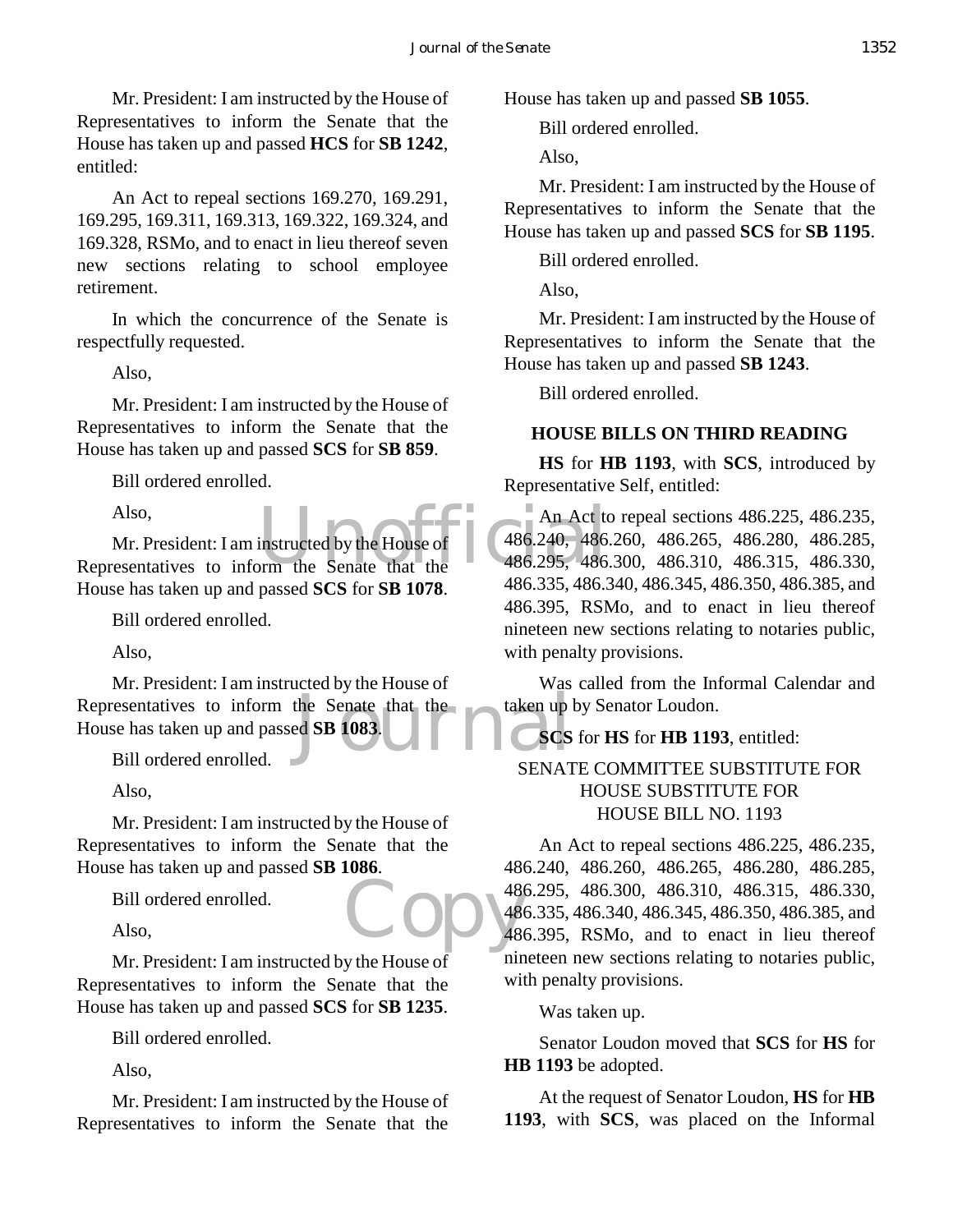Calendar.

#### **MESSAGES FROM THE HOUSE**

The following message was received from the House of Representatives through its Chief Clerk:

Mr. President: I am instructed by the House of Representatives to inform the Senate that the House has taken up and adopted the Conference Committee Report on **SCS** for **HS** for **HCS** for **HB 1006** and has taken up and passed **CCS** for **SCS** for **HS** for **HCS** for **HB 1006**.

## **HOUSE BILLS ON THIRD READING**

#### **HS** for **HB 1021**, with **SCS**, entitled:

new structures, and land improvements or soster acquisitions, and to transfer money among certain Gross An Act to appropriate money for planning, expenses, and for capital improvements including, but not limited to, major additions and renovations, acquisitions, and to transfer money among certain funds.

Was taken up by Senator Russell.

**SCS** for **HS** for **HB 1021**, entitled:

# SENATE COMMITTEE SUBSTITUTE FOR HOUSE SUBSTITUTE FOR HOUSE BILL NO. 1021

HOUSE BILL NO. 1021<br>
An Act to appropriate money for planning,<br>
expenses, and for capital improvements including, An Act to appropriate money for planning, but not limited to, major additions and renovations, new structures, and land improvements or acquisitions, and to transfer money among certain funds.

Was taken up.

 $\begin{array}{c} \text{CS for HS for} \\ \text{Cou} \end{array}$ Senator Russell moved that **SCS** for **HS** for **HB 1021** be adopted.

Senator Russell offered **SS** for **SCS** for **HS** for **HB 1021**, entitled:

SENATE SUBSTITUTE FOR SENATE COMMITTEE SUBSTITUTE FOR HOUSE SUBSTITUTE FOR HOUSE BILL NO. 1021 An Act to appropriate money for planning,

expenses, and for capital improvements including, but not limited to, major additions and renovations, new structures, and land improvements or acquisitions, and to transfer money among certain funds.

Senator Russell moved that **SS** for **SCS** for **HS** for **HB 1021** be adopted.

Senator Jacob requested a roll call vote be taken on the adoption of **SS** for **SCS** for **HS** for **HB 1021** and was joined in his request by Senators Bland, Callahan, Russell and Mathewson.

**SS** for **SCS** for **HS** for **HB 1021** was adopted by the following vote:

| YEAS—Senators |                      |             |                |
|---------------|----------------------|-------------|----------------|
| Bartle        | Bray                 | Callahan    | Caskey         |
| Cauthorn      | Champion             | Childers    | <b>Clemens</b> |
| Coleman       | Days                 | Dolan       | Dougherty      |
| Foster        | Gibbons              | Goode       | Griesheimer    |
| Gross         | Kennedy              | Kinder      | Klindt         |
| Loudon        | Mathewson            | Nodler      | Russell        |
| Scott         | Shields              | Steelman    | Stoll          |
| Vogel         | Wheeler              | $Yech = 31$ |                |
|               |                      |             |                |
|               | NAYS-Senator Jacob-1 |             |                |

Absent—Senators

Bland Quick-2



On motion of Senator Russell, **SS** for **SCS** for **HS** for **HB 1021** was read the 3rd time and passed by the following vote:

|               | YEAS—Senators |           |                |
|---------------|---------------|-----------|----------------|
| <b>Bartle</b> | Bray          | Callahan  | Caskey         |
| Cauthorn      | Champion      | Childers  | <b>Clemens</b> |
| Coleman       | Days          | Dolan     | Dougherty      |
| Foster        | Gibbons       | Goode     | Griesheimer    |
| Gross         | Jacob         | Kennedy   | Kinder         |
| Klindt        | Loudon        | Mathewson | Nodler         |
| Russell       | Scott         | Shields   | Steelman       |
| Stoll         | Vogel         | Wheeler   | $Yech = 32$    |

NAYS—Senators—None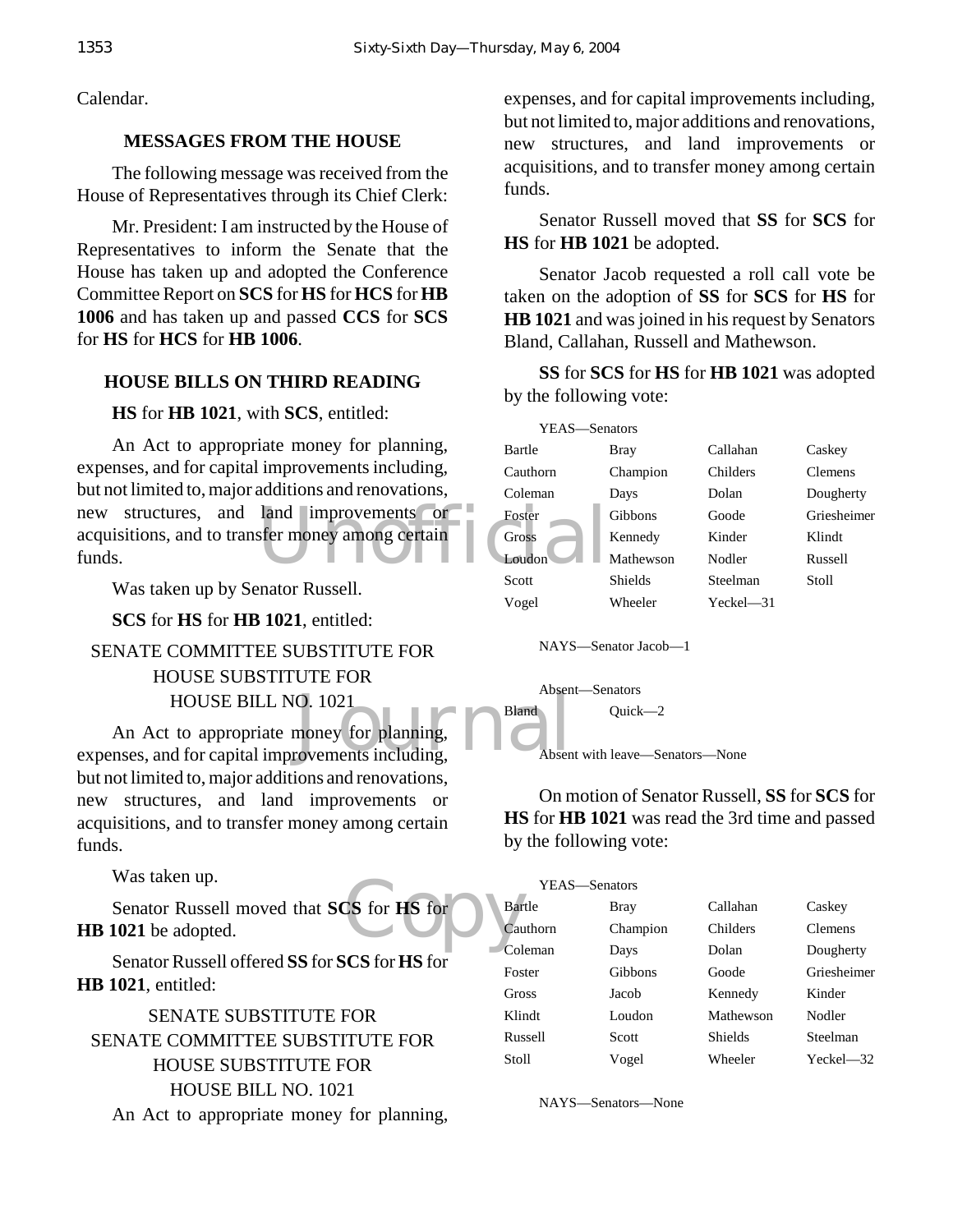Absent—Senators

Bland Quick—2

Absent with leave—Senators—None

Senator Shields assumed the Chair.

The President declared the bill passed.

On motion of Senator Russell, title to the bill was agreed to.

Senator Russell moved that the vote by which the bill passed be reconsidered.

Senator Gibbons moved that motion lay on the table, which motion prevailed.

## **CONFERENCE COMMITTEE REPORTS**

from the House on **SCS** for **HS** for **HCS** for Nodler<br> **HB** 1006 moved that the following conference<br>
committee report be taken up, which motion<br>
prevailed Senator Russell, on behalf of the conference committee appointed to act with a like committee **HB 1006** moved that the following conference committee report be taken up, which motion prevailed.

CONFERENCE COMMITTEE REPORT ON SENATE COMMITTEE SUBSTITUTE FOR HOUSE SUBSTITUTE FOR HOUSE COMMITTEE SUBSTITUTE FOR HOUSE BILL NO. 1006

O. 1006<br>appointed on Senate<br>Iouse Substitute for for HS fo The Conference Committee appointed on Senate Committee Substitute for House Substitute for House Committee Substitute for House Bill No. 1006 begs leave to report that we, after free and fair discussion of the differences, have agreed to recommend and do recommend to the respective bodies as follows:

- That the Senate recede from its position on<br>
Senate Committee Substitute for House<br>
Substitute for House Committee Substitute for of 1. That the Senate recede from its position on Senate Committee Substitute for House House Bill No. 1006.
- 2. That the House recede from its position on House Substitute for House Committee Substitute for House Bill No. 1006.
- 3. That the attached Conference Committee Substitute for House Bill No. 1006, be truly agreed to and finally passed.

| FOR THE SENATE:      | FOR THE HOUSE:     |
|----------------------|--------------------|
| /s/ John T. Russell  | /s/ Carl Bearden   |
| /s/ Charles R. Gross | /s/ Brad Lager     |
| /s/ Charlie Shields  | /s/ Allen Icet     |
| /s/ Wayne Goode      | /s/ Jim Whorton    |
| /s/ Pat Dougherty    | /s/ J. C. Kuessner |

Senator Russell moved that the above conference committee report be adopted, which motion prevailed by the following vote:

| YEAS-Senators  |           |             |           |
|----------------|-----------|-------------|-----------|
| Bartle         | Bland     | <b>Bray</b> | Callahan  |
| Caskey         | Cauthorn  | Champion    | Childers  |
| <b>Clemens</b> | Coleman   | Days        | Dolan     |
| Dougherty      | Foster    | Gibbons     | Goode     |
| Griesheimer    | Gross     | Jacob       | Kennedy   |
| Kinder         | Klindt    | Loudon      | Mathewson |
| Nodler         | Ouick     | Russell     | Scott     |
| <b>Shields</b> | Steelman  | Stoll       | Vogel     |
| Wheeler        | Yeckel—34 |             |           |

NAYS—Senators—None

Absent—Senators—None

Absent with leave—Senators—None

On motion of Senator Russell, **CCS** for **SCS** for **HS** for **HCS** for **HB 1006**, entitled:

# CONFERENCE COMMITTEE SUBSTITUTE FOR SENATE COMMITTEE SUBSTITUTE FOR HOUSE SUBSTITUTE FOR HOUSE COMMITTEE SUBSTITUTE FOR HOUSE BILL NO. 1006

An Act to appropriate money for the expenses, grants, refunds, and distributions of the Department of Agriculture, Department of Natural Resources, Department of Conservation, and the several divisions and programs thereof and for the expenses, grants, refunds, distributions, and capital improvements projects involving the repair, replacement, and maintenance of state buildings and facilities of the Department of Natural Resources and the several divisions and programs thereof to be expended only as provided in Article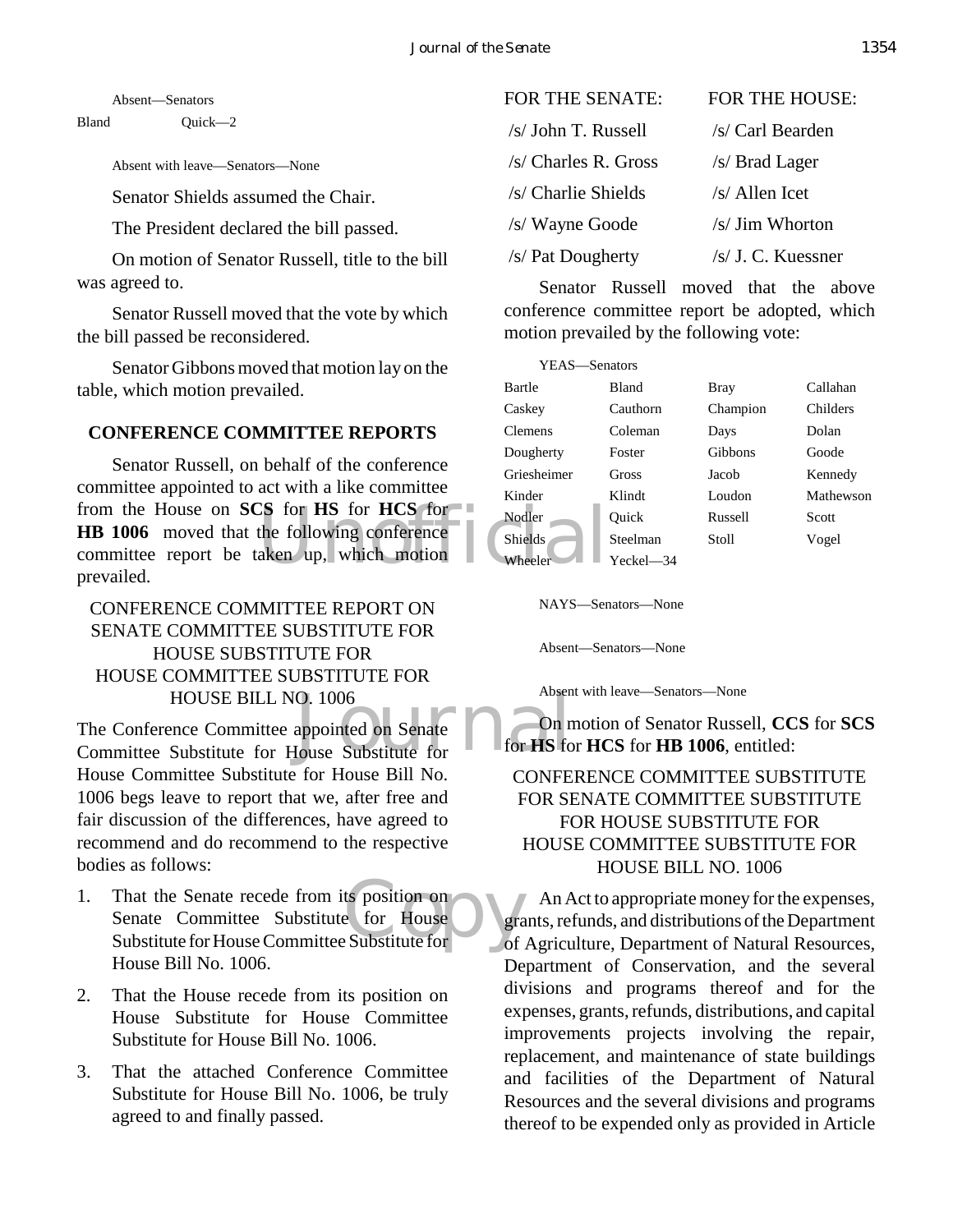IV, Section 28 of the Constitution of Missouri, and to transfer money among certain funds, for the period beginning July 1, 2004 and ending June 30, 2005.

Was read the 3rd time and passed by the following vote:

| YEAS—Senators  |              |          |           |
|----------------|--------------|----------|-----------|
| Bartle         | <b>Bland</b> | Bray     | Callahan  |
| Caskey         | Cauthorn     | Champion | Childers  |
| <b>Clemens</b> | Coleman      | Days     | Dolan     |
| Dougherty      | Foster       | Gibbons  | Goode     |
| Griesheimer    | Gross        | Jacob    | Kennedy   |
| Kinder         | Klindt       | Loudon   | Mathewson |
| Nodler         | Ouick        | Russell  | Scott     |
| Shields        | Steelman     | Stoll    | Vogel     |
| $Yech = 33$    |              |          |           |
|                |              |          |           |

```
NAYS—Senators—None
```
Absent—Senator Wheeler—1

Absent with leave—Senators—None

The President declared the bill passed.

On motion of Senator Russell, title to the bill was agreed to.

Jnoffi

conference<br>d. (d. ) which and the motion property of the structure of the street of the street of the street of the street of the street of the street of the street of the street of the street of the street of the street o Senator Russell moved that the vote by which the bill passed be reconsidered.

Senator Gibbons moved that motion lay on the table, which motion prevailed.

**HB 1007**, as amended, moved that the following<br>
conference committee report be taken up, which<br>
motion prevailed. Senator Russell, on behalf of the conference committee appointed to act with a like committee from the House on **SCS** for **HS** for **HCS** for conference committee report be taken up, which motion prevailed.

## CONFERENCE COMMITTEE REPORT ON SENATE COMMITTEE SUBSTITUTE FOR HOUSE SUBSTITUTE FOR HOUSE COMMITTEE SUBSTITUTE FOR HOUSE BILL NO. 1007

The Conference Committee appointed on Senate Committee Substitute for House Substitute for House Committee Substitute for House Bill No. 1007 begs leave to report that we, after free and fair discussion of the differences, have agreed to recommend and do recommend to the respective bodies as follows:

- 1. That the Senate recede from its position on Senate Committee Substitute for House Substitute for House Committee Substitute for House Bill No. 1007.
- 2. That the House recede from its position on House Substitute for House Committee Substitute for House Bill No. 1007.
- 3. That the attached Conference Committee Substitute for House Bill No. 1007, be truly agreed to and finally passed.

| <b>FOR THE SENATE:</b> | FOR THE HOUSE:    |
|------------------------|-------------------|
| /s/John T. Russell     | /s/ Carl Bearden  |
| /s/ Charles R. Gross   | /s/ Brad Lager    |
| /s/ Charlie Shields    | /s/ Allen Icet    |
| /s/ Wayne Goode        | $/s/$ Jenes Lowe  |
| /s/ Pat Dougherty      | /s/ Amber Boykins |

Senator Russell moved that the above conference committee report be adopted, which motion prevailed by the following vote:

| YEAS-Senators  |              |          |           |
|----------------|--------------|----------|-----------|
| Bartle         | <b>Bland</b> | Bray     | Callahan  |
| Caskey         | Cauthorn     | Champion | Childers  |
| <b>Clemens</b> | Coleman      | Days     | Dolan     |
| Dougherty      | Foster       | Gibbons  | Goode     |
| Griesheimer    | Gross        | Jacob    | Kennedy   |
| Kinder         | Klindt       | Loudon   | Mathewson |
| Nodler         | Ouick        | Russell  | Scott     |
| <b>Shields</b> | Steelman     | Stoll    | Vogel     |
| Wheeler        | Yeckel—34    |          |           |

NAYS—Senators—None

Absent—Senators—None

Absent with leave—Senators—None

On motion of Senator Russell, **CCS** for **SCS** for **HS** for **HCS** for **HB 1007**, entitled: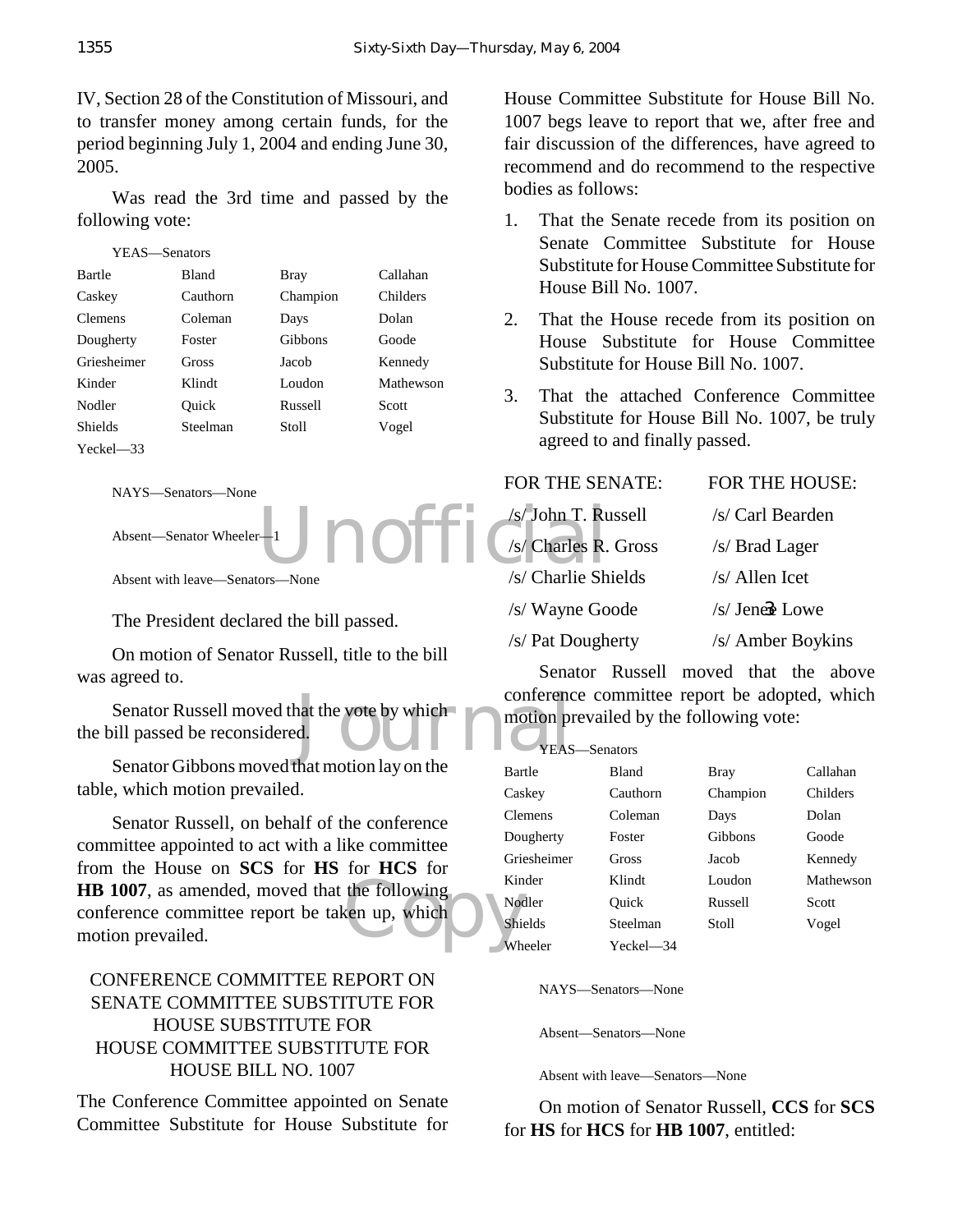## CONFERENCE COMMITTEE SUBSTITUTE FOR SENATE COMMITTEE SUBSTITUTE FOR HOUSE SUBSTITUTE FOR HOUSE COMMITTEE SUBSTITUTE FOR HOUSE BILL NO. 1007

An Act to appropriate money for the expenses, grants, refunds, and distributions of the Department of Economic Development, Department of Insurance, and Department of Labor and Industrial Relations, and the several divisions and programs thereof to be expended only as provided in Article IV, Section 28 of the Constitution of Missouri, and to transfer money among certain funds for the period beginning July 1, 2004 and ending June 30, 2005.

#### **HOUSE BILLS ON THIRD READING**

Senator Loudon moved that **HS** for **HB 1193**, with **SCS** (pending), be called from the Informal Calendar and again taken up for 3rd reading and final passage, which motion prevailed.

**SCS** for **HS** for **HB 1193** was again taken up.

Senator Loudon moved that **SCS** for **HS** for **HB 1193** be adopted, which motion prevailed.

On motion of Senator Loudon, **SCS** for **HS** for **HB 1193** was read the 3rd time and passed by the following vote:

YEAS—Senators

| Was read the 3rd time and passed by the<br>following vote:                       |                                            | Bartle<br>Cauthorn<br>Coleman                   | <b>Bray</b><br>Champion<br>Days | Callahan<br>Childers<br>Dolan                  | Caskey<br><b>Clemens</b><br>Dougherty                                           |           |             |
|----------------------------------------------------------------------------------|--------------------------------------------|-------------------------------------------------|---------------------------------|------------------------------------------------|---------------------------------------------------------------------------------|-----------|-------------|
|                                                                                  |                                            |                                                 |                                 | Foster                                         | Gibbons                                                                         | Goode     | Griesheimer |
| YEAS-Senators                                                                    |                                            |                                                 |                                 | <b>Gross</b>                                   | Jacob                                                                           | Kennedy   | Kinder      |
| Bartle                                                                           | Bland                                      | Brav                                            | `allahan                        | Klindt                                         | Loudon                                                                          | Mathewson | Nodler      |
| Caskey                                                                           | Cauthorn                                   | Champion                                        | Childers                        | Quick                                          | Russell                                                                         | Scott     | Shields     |
| Clemens                                                                          | Coleman                                    | Days                                            | Dolan                           | Steelman                                       | Stoll                                                                           | Vogel     | Wheeler     |
| Dougherty                                                                        | Foster                                     | Gibbons                                         | Goode                           |                                                |                                                                                 |           |             |
| Griesheimer                                                                      | <b>Gross</b>                               | Jacob                                           | Kennedy                         | Yeckel-33                                      |                                                                                 |           |             |
| Kinder                                                                           | Klindt                                     | Loudon                                          | Mathewson                       |                                                |                                                                                 |           |             |
| Nodler                                                                           | Quick                                      | Russell -                                       | Scott                           |                                                | NAYS-Senator Bland-1                                                            |           |             |
| Shields                                                                          | Steelman                                   | Stoll                                           | Vogēl                           |                                                |                                                                                 |           |             |
| Wheeler                                                                          | Yeckel-34                                  |                                                 |                                 |                                                | Absent-Senators-None                                                            |           |             |
|                                                                                  | NAYS-Senators-None<br>Absent-Senators-None |                                                 |                                 |                                                | Absent with leave—Senators—None<br>The President declared the bill passed.      |           |             |
| Absent with leave—Senators—None                                                  |                                            |                                                 | was agreed to.                  | On motion of Senator Loudon, title to the bill |                                                                                 |           |             |
|                                                                                  |                                            | The President declared the bill passed.         |                                 |                                                | Senator Loudon moved that the vote by which<br>the bill passed be reconsidered. |           |             |
| was agreed to.                                                                   |                                            | On motion of Senator Russell, title to the bill |                                 |                                                | Senator Gibbons moved that motion lay on the<br>table, which motion prevailed.  |           |             |
| Senator Russell moved that the vote by which<br>the bill passed be reconsidered. |                                            |                                                 | <b>MESSAGES FROM THE HOUSE</b>  |                                                |                                                                                 |           |             |

Senator Gibbons moved that motion lay on the table, which motion prevailed.

The following message was received from the House of Representatives through its Chief Clerk: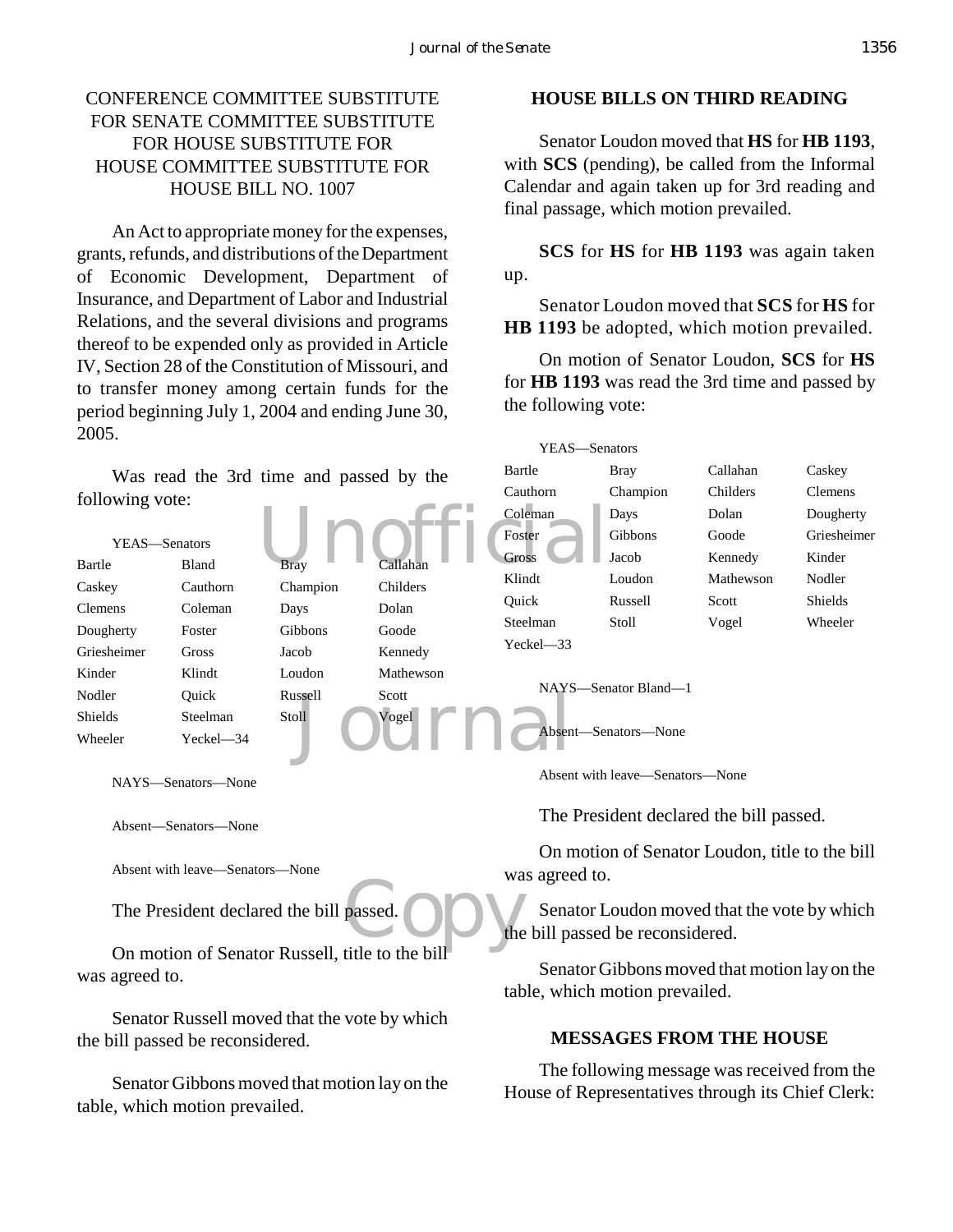Mr. President: I am instructed by the House of Representatives to inform the Senate that the House has taken up and adopted the Conference Committee Report on **SCS** for **HS** for **HCS** for **HB 1008** and has taken up and passed **CCS** for **SCS** for **HS** for **HCS** for **HB 1008**.

#### **CONFERENCE COMMITTEE REPORTS**

Senator Russell, on behalf of the conference committee appointed to act with a like committee from the House on **SCS** for **HS** for **HCS** for **HB 1008** moved that the following conference committee report be taken up, which motion prevailed.

# CONFERENCE COMMITTEE REPORT ON SENATE COMMITTEE SUBSTITUTE FOR HOUSE SUBSTITUTE FOR HOUSE COMMITTEE SUBSTITUTE FOR HOUSE BILL NO. 1008

LL NO. 1008<br>
ittee appointed on Senate<br>
for HS for HC<br>
for HO Green Conduction The Conference Committee appointed on Senate Committee Substitute for House Substitute for House Committee Substitute for House Bill No. 1008 begs leave to report that we, after free and fair discussion of the differences, have agreed to recommend and do recommend to the respective bodies as follows:

- from its position on<br>bstitute for House Parants, ref 1. That the Senate recede from its position on Senate Committee Substitute for House Substitute for House Committee Substitute for House Bill No. 1008.
- 2. That the House recede from its position on House Substitute for House Committee Substitute for House Bill No. 1008.
- e Committee<br>1008, be truly<br>fol 3. That the attached Conference Committee Substitute for House Bill No. 1008, be truly agreed to and finally passed.

| FOR THE SENATE:      | FOR THE HOUSE:       |
|----------------------|----------------------|
| /s/ John T. Russell  | /s/ Carl Bearden     |
| /s/ Charles R. Gross | /s/ Brad Lager       |
| /s/ Charlie Shields  | $/s/$ Allen Icet     |
| /s/ Wayne Goode      | /s/ Frank A. Barnitz |
| /s/ Pat Dougherty    | /s/ Ed Wildberger    |

Senator Russell moved that the above conference committee report be adopted, which motion prevailed by the following vote:

| YEAS—Senators  |           |             |           |
|----------------|-----------|-------------|-----------|
| Bartle         | Bland     | <b>Bray</b> | Callahan  |
| Caskey         | Cauthorn  | Champion    | Childers  |
| <b>Clemens</b> | Coleman   | Days        | Dolan     |
| Dougherty      | Foster    | Gibbons     | Goode     |
| Griesheimer    | Gross     | Jacob       | Kennedy   |
| Kinder         | Klindt    | Loudon      | Mathewson |
| Nodler         | Ouick     | Russell     | Scott     |
| <b>Shields</b> | Steelman  | Stoll       | Vogel     |
| Wheeler        | Yeckel—34 |             |           |

NAYS—Senators—None

Absent—Senators—None

Absent with leave—Senators—None

On motion of Senator Russell, **CCS** for **SCS** for **HS** for **HCS** for **HB 1008**, entitled:

## CONFERENCE COMMITTEE SUBSTITUTE FOR SENATE COMMITTEE SUBSTITUTE FOR HOUSE SUBSTITUTE FOR HOUSE COMMITTEE SUBSTITUTE FOR HOUSE BILL NO. 1008

An Act to appropriate money for the expenses, grants, refunds, and distributions of the Department of Public Safety, and the several divisions and programs thereof to be expended only as provided in Article IV, Section 28 of the Constitution of Missouri, and to transfer money among certain funds for the period beginning July 1, 2004 and ending June 30, 2005.

Was read the 3rd time and passed by the following vote:

 $\overline{y}$ 

| YEAS—Senators  |          |             |           |
|----------------|----------|-------------|-----------|
| Bartle         | Bland    | <b>Bray</b> | Callahan  |
| Caskey         | Cauthorn | Champion    | Childers  |
| <b>Clemens</b> | Coleman  | Days        | Dolan     |
| Dougherty      | Foster   | Gibbons     | Goode     |
| Griesheimer    | Gross    | Jacob       | Kennedy   |
| Kinder         | Klindt   | Loudon      | Mathewson |
| Nodler         | Ouick    | Russell     | Scott     |
| <b>Shields</b> | Steelman | Stoll       | Vogel     |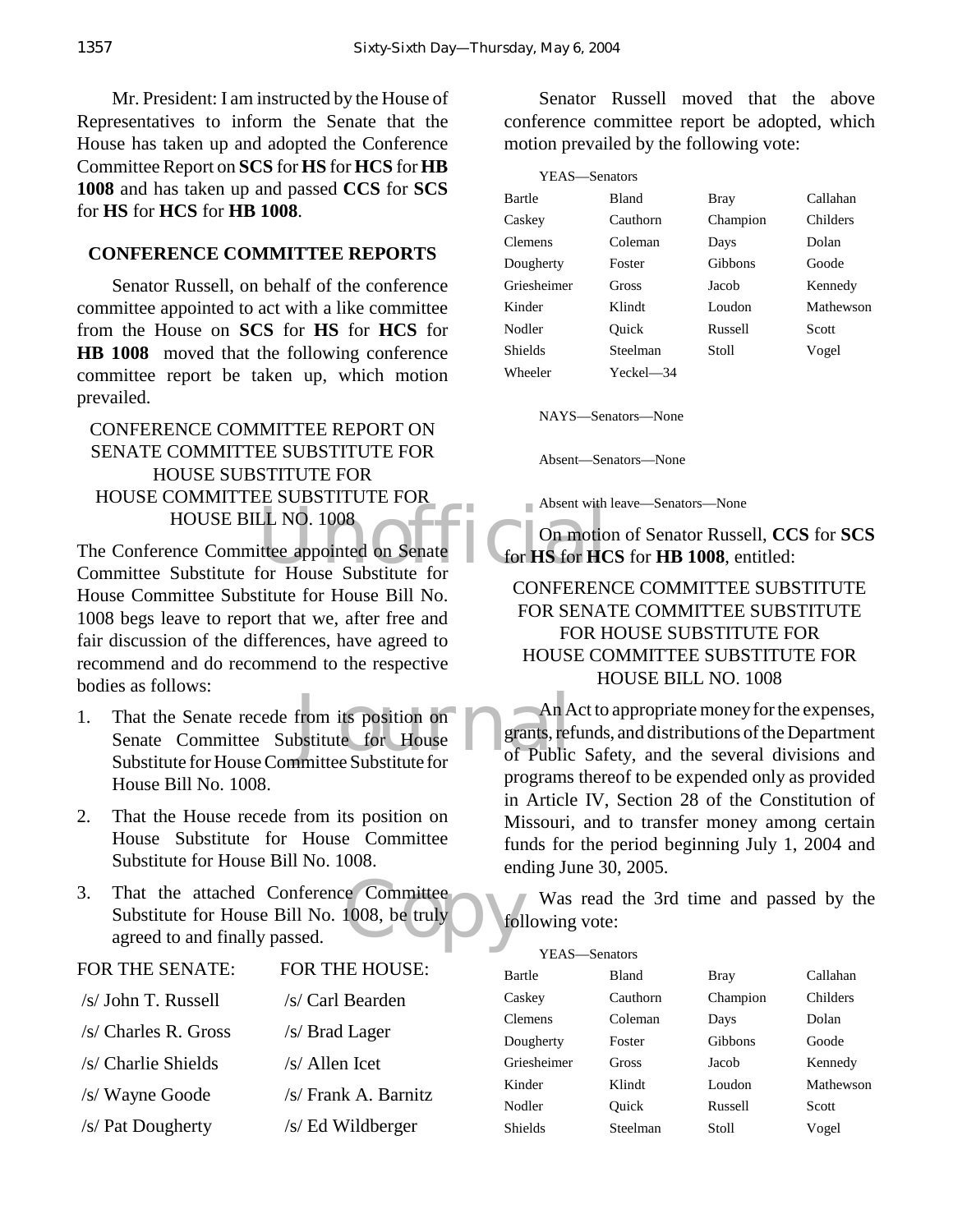Wheeler Yeckel—34

NAYS—Senators—None

Absent—Senators—None

Absent with leave—Senators—None

The President declared the bill passed.

On motion of Senator Russell, title to the bill was agreed to.

Senator Russell moved that the vote by which the bill passed be reconsidered.

Senator Gibbons moved that motion lay on the table, which motion prevailed.

 $\begin{array}{ccc}\n\text{CS}\n\text{for}\n\text{HS}\n\text{for}\n\text{HCS}\n\text{for}\n\text{Quiek}\n\text{the following conference}\n\text{aken up, which motion}\n\end{array}\n\quad\n\begin{array}{ccc}\n\text{Steelman}\n\text{Seeelman}\n\text{Yeckel}\n\end{array}\n\quad\n\begin{array}{ccc}\n\text{Steelman}\n\end{array}\n\quad\n\begin{array}{ccc}\n\text{Steelman}\n\end{array}\n\quad\n\begin{array}{ccc}\n\text{Steelman}\n\end{array}\n\quad\n\end{array}\n\quad\n\begin{array}{ccc}\n\text{Steelman$ Senator Russell, on behalf of the conference committee appointed to act with a like committee from the House on **SCS** for **HS** for **HCS** for **HB 1009** moved that the following conference committee report be taken up, which motion prevailed.

# CONFERENCE COMMITTEE REPORT ON SENATE COMMITTEE SUBSTITUTE FOR HOUSE SUBSTITUTE FOR HOUSE COMMITTEE SUBSTITUTE FOR HOUSE BILL NO. 1009

O. 1009<br>appointed on Senate<br>Jouse Substitute for<br>EOD SU The Conference Committee appointed on Senate Committee Substitute for House Substitute for House Committee Substitute for House Bill No. 1009 begs leave to report that we, after free and fair discussion of the differences, have agreed to recommend and do recommend to the respective bodies as follows:

- ts position on<br>
e for House<br>
Substitute for 1. That the Senate recede from its position on Senate Committee Substitute for House Substitute for House Committee Substitute for House Bill No. 1009.
- 2. That the House recede from its position on House Substitute for House Committee Substitute for House Bill No. 1009.
- 3. That the attached Conference Committee Substitute for House Bill No. 1009, be truly agreed to and finally passed.

| FOR THE SENATE:       | <b>FOR THE HOUSE:</b>  |
|-----------------------|------------------------|
| /s/ John T. Russell   | /s/ Carl Bearden       |
| $/s$ Charles R. Gross | /s/ Brad Lager         |
| /s/ Charlie Shields   | /s/ Bryan P. Stevenson |
| /s/ Wayne Goode       | /s/ Dan Ward           |
| /s/ Pat Dougherty     | /s/ Tim Meadows        |

Senator Russell moved that the above conference committee report be adopted, which motion prevailed by the following vote:

| YEAS-Senators   |          |           |                |
|-----------------|----------|-----------|----------------|
| Bartle          | Bray     | Callahan  | Caskey         |
| Cauthorn        | Champion | Childers  | <b>Clemens</b> |
| Coleman         | Days     | Dolan     | Dougherty      |
| Foster          | Gibbons  | Goode     | Griesheimer    |
| Gross           | Jacob    | Kennedy   | Kinder         |
| Klindt          | Loudon   | Mathewson | Nodler         |
| Ouick           | Russell  | Scott     | Shields        |
| <b>Steelman</b> | Stoll    | Vogel     | Wheeler        |
| $Yech-33$       |          |           |                |

NAYS—Senators—None

Absent—Senator Bland—1

Absent with leave—Senators—None

On motion of Senator Russell, **CCS** for **SCS** for **HS** for **HCS** for **HB 1009**, entitled: CONFERENCE COMMITTEE SUBSTITUTE

# FOR SENATE COMMITTEE SUBSTITUTE FOR HOUSE SUBSTITUTE FOR HOUSE COMMITTEE SUBSTITUTE FOR HOUSE BILL NO. 1009

An Act to appropriate money for the expenses, grants, refunds, and distributions of the Department of Corrections and the several divisions and programs thereof to be expended only as provided in Article IV, Section 28 of the Constitution of Missouri, for the period beginning July 1, 2004 and ending June 30, 2005.

Was read the 3rd time and passed by the following vote:

| YEAS—Senators |             |          |                |
|---------------|-------------|----------|----------------|
| Bartle        | <b>Bray</b> | Callahan | Caskey         |
| Cauthorn      | Champion    | Childers | <b>Clemens</b> |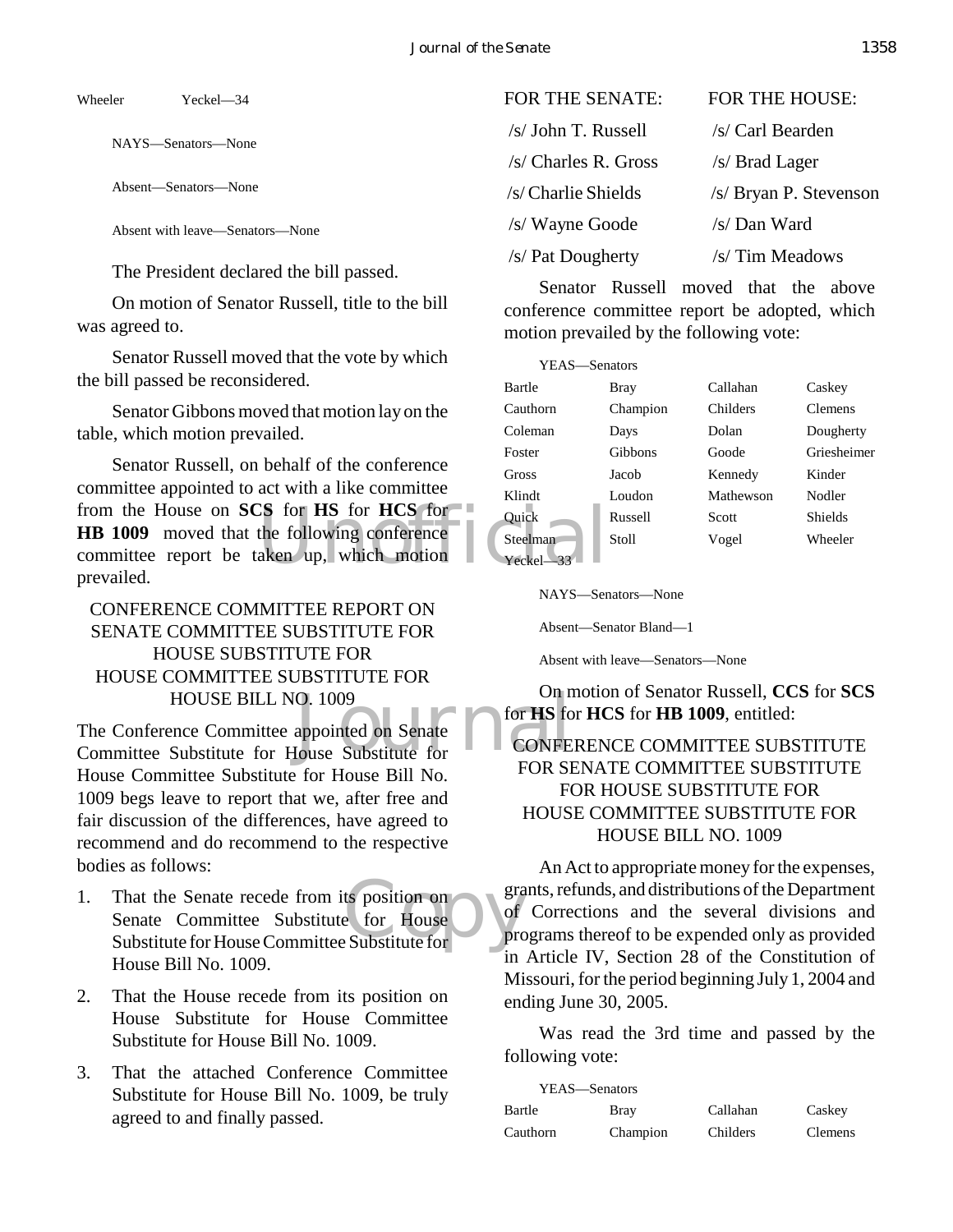| Coleman     | Days           | Dolan     | Dougherty      |
|-------------|----------------|-----------|----------------|
| Foster      | <b>Gibbons</b> | Goode     | Griesheimer    |
| Gross       | Jacob          | Kennedy   | Kinder         |
| Klindt      | Loudon         | Mathewson | Nodler         |
| Ouick       | Russell        | Scott     | <b>Shields</b> |
| Steelman    | Stoll          | Vogel     | Wheeler        |
| $Yech = 33$ |                |           |                |

NAYS—Senator Bland—1

Absent—Senators—None

Absent with leave—Senators—None

Senator Bartle assumed the Chair.

The President declared the bill passed.

On motion of Senator Russell, title to the bill was agreed to.

Senator Russell moved that the vote by which<br>
ill passed be reconsidered.<br>
Senator Gibbons moved that motion lay on the<br>
Caskey the bill passed be reconsidered.

Senator Gibbons moved that motion lay on the table, which motion prevailed.

Example of that the following<br>Like taken up, which<br>The property of the state of the MAYS Senator Russell, on behalf of the conference committee appointed to act with a like committee from the House on **SCS** for **HS** for **HCS** for **HB 1010**, as amended, moved that the following conference committee report be taken up, which motion prevailed.

# CONFERENCE COMMITTEE REPORT ON SENATE COMMITTEE SUBSTITUTE FOR HOUSE SUBSTITUTE FOR HOUSE COMMITTEE SUBSTITUTE FOR HOUSE BILL NO. 1010

The Conference Committee appointed on Senate<br>
Committee Substitute for House Substitute for<br>
House Committee Substitute for House Bill No. The Conference Committee appointed on Senate Committee Substitute for House Substitute for 1010 begs leave to report that we, after free and fair discussion of the differences, have agreed to recommend and do recommend to the respective bodies as follows:

1. That the Senate recede from its position on Senate Committee Substitute for House Substitute for House Committee Substitute for House Bill No. 1010.

- 2. That the House recede from its position on House Substitute for House Committee Substitute for House Bill No. 1010.
- 3. That the attached Conference Committee Substitute for House Bill No. 1010, be truly agreed to and finally passed.

# FOR THE SENATE: FOR THE HOUSE:  $/s$  John T. Russell  $/s$  Carl Bearden  $\sqrt{s/Dn}$  Charles **P.** Gross  $\sqrt{s/Dn}$  Lager

| /S/ Charles R. Gross | /S/ Diau Lager          |
|----------------------|-------------------------|
| /s/ Charlie Shields  | /s/ Bryan P. Stevenson  |
| /s/Wayne Goode       | /s/ Vicky Riback Wilson |
|                      |                         |

/s/ Pat Dougherty /s/ Connie L. Johnson

Senator Russell moved that the above conference committee report be adopted, which motion prevailed by the following vote:

| YEAS—Senators  |           |          |           |
|----------------|-----------|----------|-----------|
| Bartle         | Bland     | Bray     | Callahan  |
| Caskey         | Cauthorn  | Champion | Childers  |
| <b>Clemens</b> | Coleman   | Days     | Dolan     |
| Dougherty      | Foster    | Gibbons  | Goode     |
| Griesheimer    | Gross     | Jacob    | Kennedy   |
| Kinder         | Klindt    | Loudon   | Mathewson |
| Nodler         | Ouick     | Russell  | Scott     |
| <b>Shields</b> | Steelman  | Stoll    | Vogel     |
| Wheeler        | Yeckel—34 |          |           |

NAYS—Senators—None

Absent—Senators—None

Absent with leave—Senators—None

On motion of Senator Russell, **CCS** for **SCS** for **HS** for **HCS** for **HB 1010**, entitled:

## CONFERENCE COMMITTEE SUBSTITUTE FOR SENATE COMMITTEE SUBSTITUTE FOR HOUSE SUBSTITUTE FOR HOUSE COMMITTEE SUBSTITUTE FOR HOUSE BILL NO. 1010

An Act to appropriate money for the expenses, grants, refunds, and distributions of the Department of Mental Health, the Board of Public Buildings, the Department of Health and Senior Services, and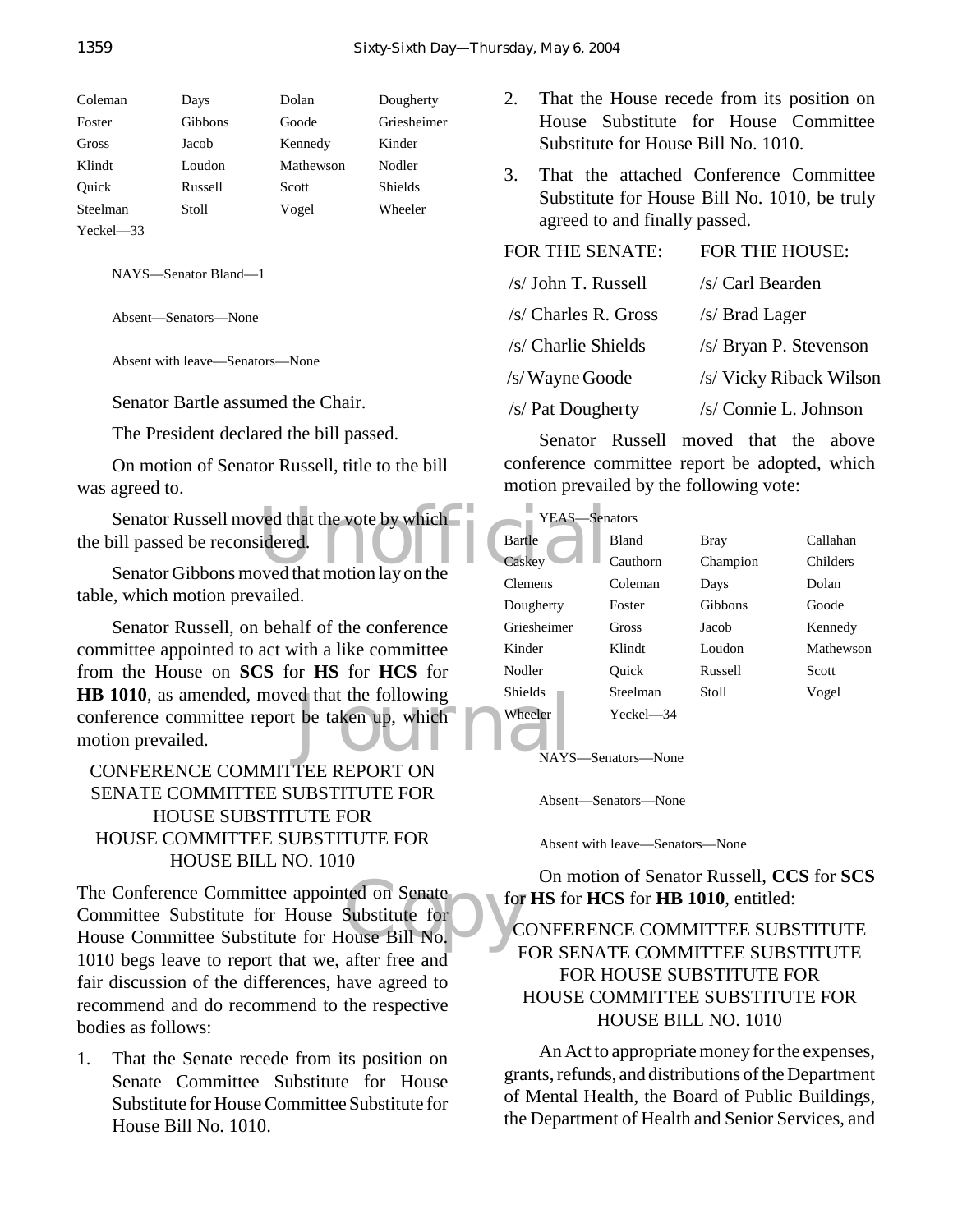the several divisions and programs thereof, the Missouri Health Facilities Review Committee and the Commission for the Missouri Senior Rx Program to be expended only as provided in Article IV, Section 28 of the Constitution of Missouri, for the period beginning July 1, 2004 and ending June 30, 2005.

Was read the 3rd time and passed by the following vote:

| YEAS-Senators  |                    |             |           |                              |
|----------------|--------------------|-------------|-----------|------------------------------|
| Bartle         | <b>Bland</b>       | <b>Bray</b> | Callahan  | NAYS-Sen                     |
| Caskey         | Cauthorn           | Champion    | Childers  |                              |
| <b>Clemens</b> | Coleman            | Days        | Dolan     | Absent—Ser                   |
| Dougherty      | Foster             | Gibbons     | Goode     |                              |
| Griesheimer    | Gross              | Jacob       | Kennedy   | Absent with                  |
| Kinder         | Klindt             | Loudon      | Mathewson | The Presi                    |
| Nodler         | Ouick              | Russell     | Scott     |                              |
| <b>Shields</b> | Steelman           | Stoll       | Vogel     | On motic                     |
| Wheeler        | Yeckel-34          |             |           | was agreed to.               |
|                | NAYS—Senators—None |             |           | Senator S<br>the bill passed |

Absent—Senators—None

Absent with leave—Senators—None

The President declared the bill passed.

de on passed.<br>
ussell, title to the bill<br>
339.120,<br>
339.180, On motion of Senator Russell, title to the bill was agreed to.

Senator Russell moved that the vote by which the bill passed be reconsidered.

Senator Gibbons moved that motion lay on the table, which motion prevailed.

#### **HOUSE BILLS ON THIRD READING**

EADING<br>Representative tak **HB 1070**, introduced by Representative Miller, et al, entitled:

An Act to amend chapter 160, RSMo, by adding thereto one new section relating to emergency preparedness plans for schools.

Was called from the Consent Calendar and taken up by Senator Scott.

On motion of Senator Scott, **HB 1070** was read the 3rd time and passed by the following vote:

YEAS—Senators Bartle Bland Bray Callahan Caskey Cauthorn Champion Childers Clemens Coleman Days Dolan Dougherty Foster Gibbons Goode Griesheimer Gross Jacob Kennedy Kinder Klindt Loudon Mathewson Nodler Ouick Russell Scott Shields Steelman Stoll Vogel Wheeler Yeckel—34

NAYS—Senators—None

Absent—Senators—None

Absent with leave—Senators—None

The President declared the bill passed.

On motion of Senator Scott, title to the bill was agreed to.

Senator Scott moved that the vote by which the bill passed be reconsidered.

Senator Gibbons moved that motion lay on the table, which motion prevailed.

#### **HCS** for **HB 985**, entitled:

An Act to repeal sections 339.010, 339.020, 339.030, 339.040, 339.060, 339.100, 339.105, 339.120, 339.130, 339.150, 339.160, 339.170, 339.180, 339.600, 339.603, 339.605, 339.606, 339.607, 339.608, 339.610, 339.612, 339.614, 339.617, 339.710, 339.760, 339.780, and 339.800, RSMo, and to enact in lieu thereof seventeen new sections relating to real estate agents, with penalty provisions.

Was called from the Consent Calendar and taken up by Senator Childers.

On motion of Senator Childers, **HCS** for **HB 985** was read the 3rd time and passed by the following vote:

| YEAS-Senators |                |          |
|---------------|----------------|----------|
| <b>Bland</b>  | <b>Bray</b>    | Callahan |
| Cauthorn      | Champion       | Childers |
| Coleman       | Days           | Dolan    |
| Foster        | <b>Gibbons</b> | Goode    |
| Gross         | Jacob          | Kennedy  |
|               |                |          |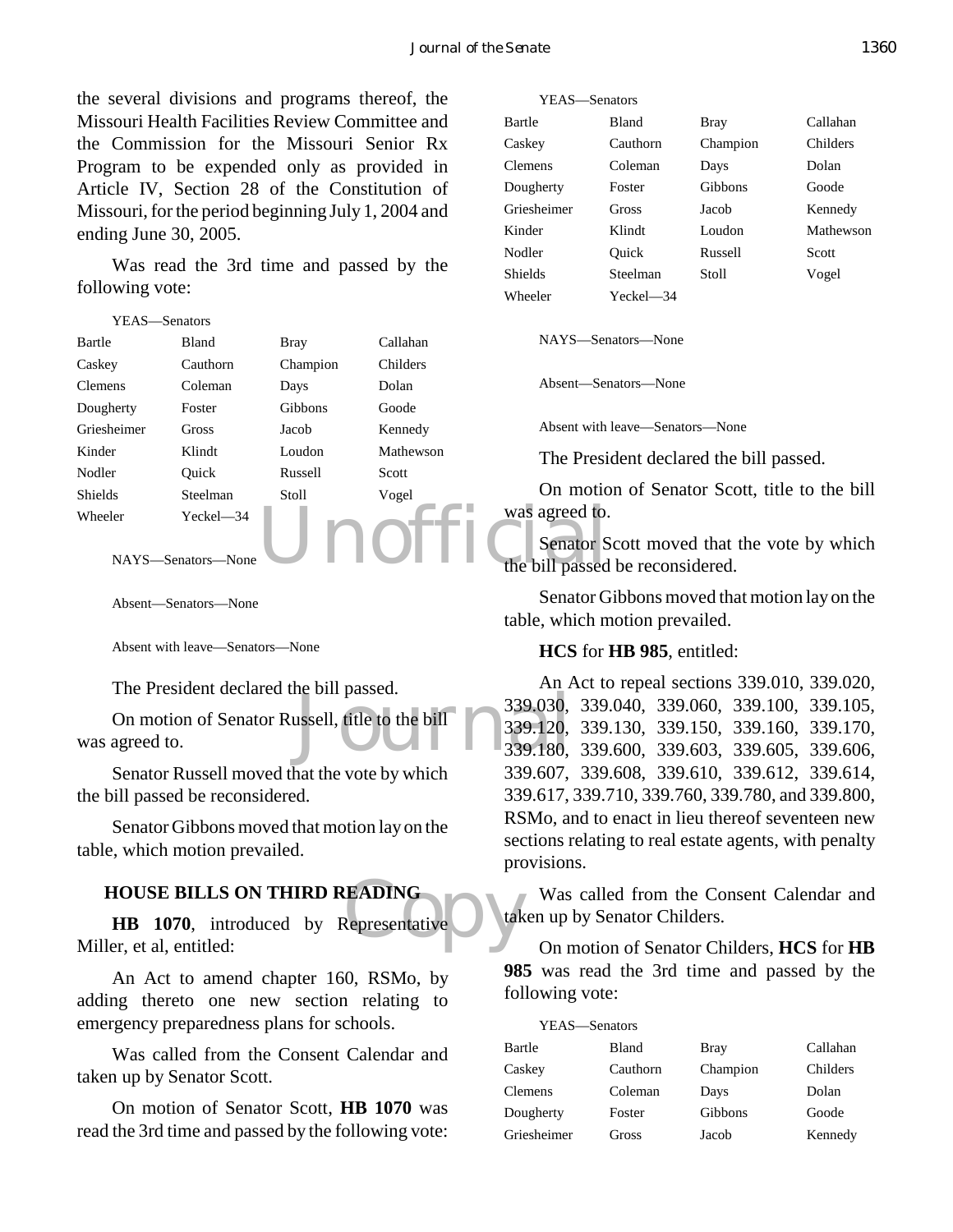| Kinder  | Loudon | Nodler         | Ouick         |
|---------|--------|----------------|---------------|
| Russell | Scott  | <b>Shields</b> | Steelman      |
| Stoll   | Vogel  | Wheeler        | $Yeckel - 32$ |

NAYS—Senators—None

Absent—Senators Klindt Mathewson—2

Absent with leave—Senators—None

The President declared the bill passed.

On motion of Senator Childers, title to the bill was agreed to.

Senator Childers moved that the vote by which the bill passed be reconsidered.

Senator Gibbons moved that motion lay on the table, which motion prevailed.

Unofficial **HB 970**, introduced by Representative Portwood, et al, entitled:

An Act to repeal sections 332.171, 332.181, 332.261, 332.321, and 332.341, RSMo, and to enact in lieu thereof five new sections relating to dentists and dental hygienists.

Was called from the Consent Calendar and taken up by Senator Shields.

Shields<br>hields, **HB** 970 was<br>wheeler<br>wheeler<br>wheeler On motion of Senator Shields, **HB 970** was read the 3rd time and passed by the following vote:

| YEAS—Senators  |              |             |             |
|----------------|--------------|-------------|-------------|
| Bartle         | <b>Bland</b> | <b>Bray</b> | Callahan    |
| Caskey         | Cauthorn     | Champion    | Childers    |
| <b>Clemens</b> | Coleman      | Days        | Dolan       |
| Dougherty      | Foster       | Gibbons     | Goode       |
| Griesheimer    | Gross        | Jacob       | Kennedy     |
| Kinder         | Klindt       | Loudon      | Mathewson   |
| Nodler         | Ouick        | Russell     | Scott<br>wa |
| <b>Shields</b> | Steelman     | Stoll       | Vogel       |
| Wheeler        | Yeckel—34    |             |             |

NAYS—Senators—None

Absent—Senators—None

Absent with leave—Senators—None

The President declared the bill passed.

On motion of Senator Shields, title to the bill was agreed to.

Senator Shields moved that the vote by which the bill passed be reconsidered.

Senator Gibbons moved that motion lay on the table, which motion prevailed.

**HB 1187**, introduced by Representative Ervin, et al, entitled:

An Act to repeal section 64.342, RSMo, and to enact in lieu thereof one new section relating to park concession stands.

Was called from the Consent Calendar and taken up by Senator Quick.

On motion of Senator Quick, **HB 1187** was read the 3rd time and passed by the following vote:

| YEAS-          | –Senators    |             |           |
|----------------|--------------|-------------|-----------|
| Bartle         | Bland        | <b>Bray</b> | Callahan  |
| Caskey         | Cauthorn     | Champion    | Childers  |
| <b>Clemens</b> | Coleman      | Days        | Dolan     |
| Dougherty      | Foster       | Gibbons     | Goode     |
| Griesheimer    | Gross        | Jacob       | Kennedy   |
| Kinder         | Klindt       | Loudon      | Mathewson |
| Nodler         | Ouick        | Russell     | Scott     |
| <b>Shields</b> | Steelman     | Stoll       | Vogel     |
| Wheeler        | $Yeckel$ —34 |             |           |

NAYS—Senators—None

Absent—Senators—None

Absent with leave—Senators—None

The President declared the bill passed.

On motion of Senator Quick, title to the bill was agreed to.

Senator Quick moved that the vote by which the bill passed be reconsidered.

Senator Gibbons moved that motion lay on the table, which motion prevailed.

**HB 1362**, introduced by Representative Hobbs, et al, entitled: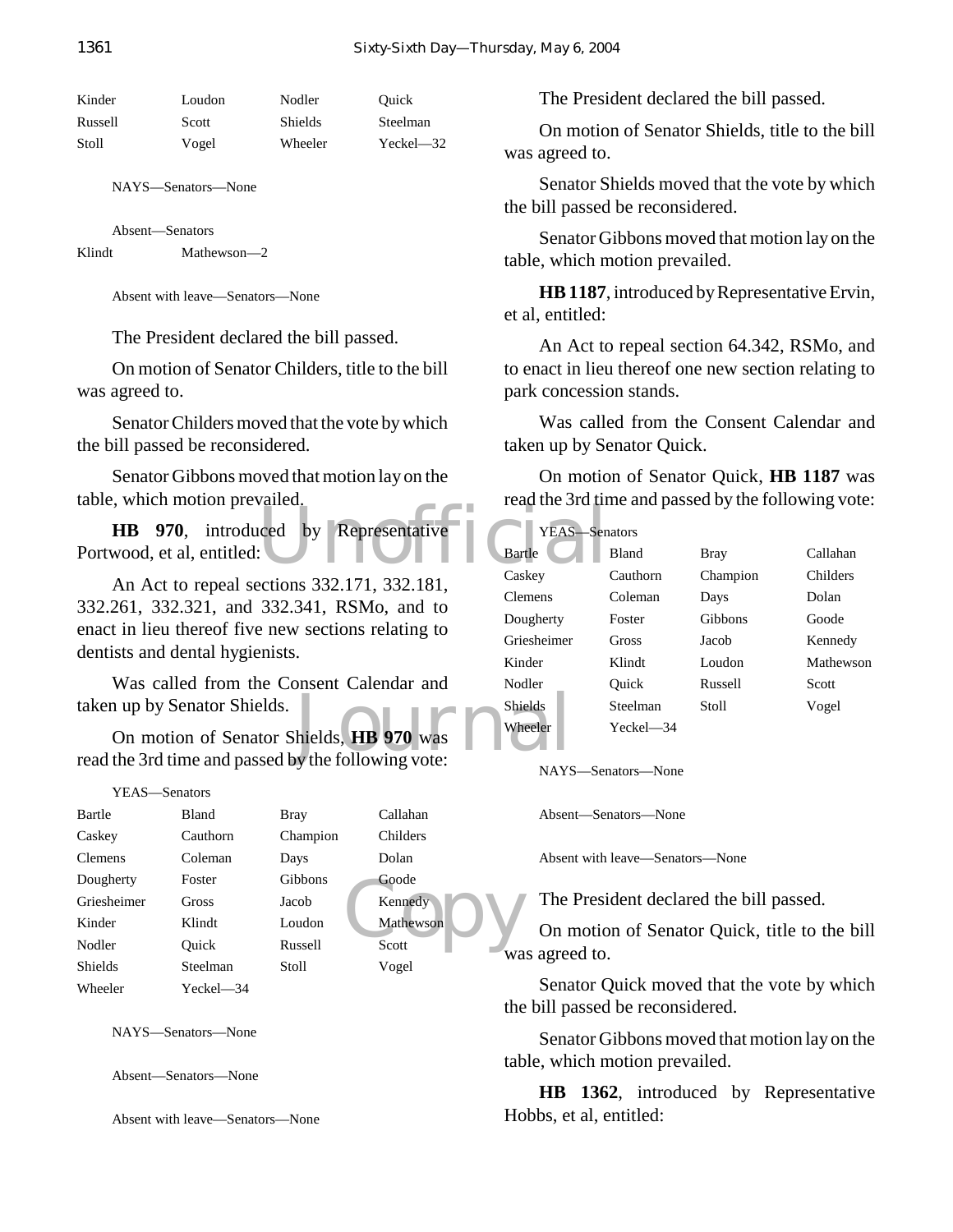An Act to repeal section 64.825, RSMo, and to enact in lieu thereof one new section relating to regulation of subdivisions in unincorporated areas.

Was called from the Consent Calendar and taken up by Senator Cauthorn.

On motion of Senator Cauthorn, **HB 1362** was read the 3rd time and passed by the following vote:

| YEAS—Senators |          |           |  |
|---------------|----------|-----------|--|
| <b>Bland</b>  | Bray     | Callahan  |  |
| Cauthorn      | Champion | Childers  |  |
| Coleman       | Days     | Dolan     |  |
| Foster        | Gibbons  | Goode     |  |
| Gross         | Jacob    | Kennedy   |  |
| Klindt        | Loudon   | Mathewson |  |
| Ouick         | Russell  | Scott     |  |
| Steelman      | Stoll    | Vogel     |  |
|               |          |           |  |
|               |          |           |  |

NAYS—Senators—None

Absent—Senator Wheeler-

Absent with leave—Senators—None

The President declared the bill passed.

Senator Cauthorn moved that the vote by a subset of the senator Cauthorn moved that the vote by agree On motion of Senator Cauthorn, title to the bill was agreed to.

which the bill passed be reconsidered.

Senator Gibbons moved that motion lay on the table, which motion prevailed.

#### **MESSAGES FROM THE HOUSE**

eived from the<br>s Chief Clerk: The following message was received from the House of Representatives through its Chief Clerk:

Mr. President: I am instructed by the House of Representatives to inform the Senate that the House has taken up and adopted the Conference Committee Report on **SCS** for **HS** for **HCS** for **HB 1011**, as amended, and has taken up and passed **CCS** for **SCS** for **HS** for **HCS** for **HB 1011**.

#### **CONFERENCE COMMITTEE REPORTS**

Senator Russell, on behalf of the conference

committee appointed to act with a like committee from the House on **SCS** for **HS** for **HCS** for **HB 1011**, as amended, moved that the following conference committee report be taken up, which motion prevailed.

## CONFERENCE COMMITTEE REPORT ON SENATE COMMITTEE SUBSTITUTE FOR HOUSE SUBSTITUTE FOR HOUSE COMMITTEE SUBSTITUTE FOR HOUSE BILL NO. 1011

The Conference Committee appointed on Senate Committee Substitute for House Substitute for House Committee Substitute for House Bill No. 1011 begs leave to report that we, after free and fair discussion of the differences, have agreed to recommend and do recommend to the respective bodies as follows:

Unoffic Senate C 1. That the Senate recede from its position on Senate Committee Substitute for House Substitute for House Committee Substitute for House Bill No. 1011.

> 2. That the House recede from its position on House Substitute for House Committee Substitute for House Bill No. 1011.

> 3. That the attached Conference Committee Substitute for House Bill No. 1011, be truly agreed to and finally passed.

 $\overline{O}D$  THE GENATE

| FOR THE SENATE: FOR THE HOUSE: |                           |
|--------------------------------|---------------------------|
| $/s$ John T. Russell           | /s/ Carl Bearden          |
| $/s$ Charles R. Gross          | /s/ Brad Lager            |
| /s/ Charlie Shields            | $/s/$ Allen Icet          |
| Wayne Goode                    | /s/ Marsha Campbell       |
| Pat Dougherty                  | /s/ Sharon Sanders Brooks |

Senator Russell moved that the above conference committee report be adopted.

Senator Jacob offered a substitute motion that the Senate refuse to adopt the Conference Committee Report on **SCS** for **HS** for **HCS** for **HB 1011** and request the House to grant further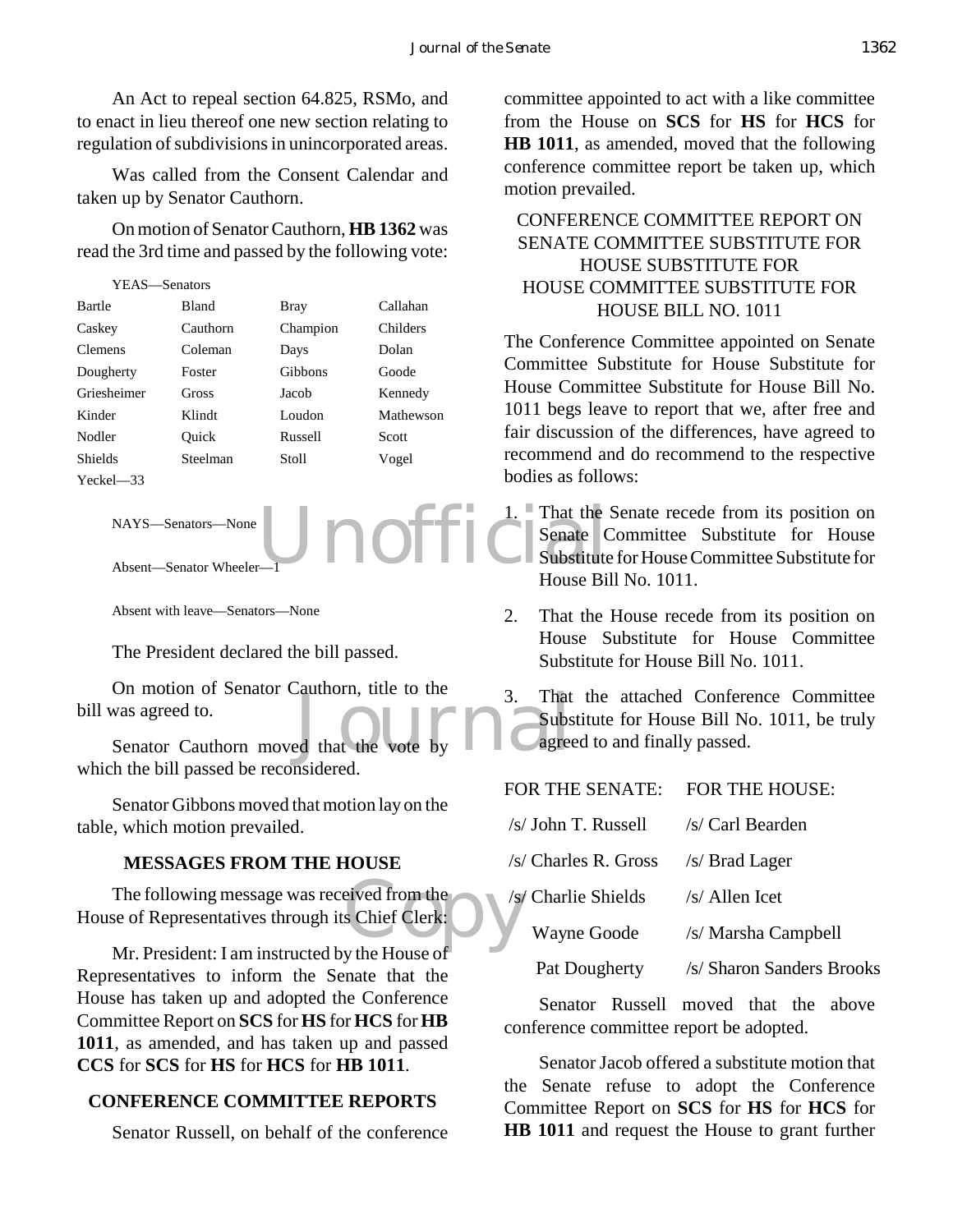conference thereon, and that the Senate conferees be instructed to restore funding under the Medicaid fee-for-service and managed care programs for Medicaid coverage for adults with incomes that do not exceed 77% of the federal poverty level and to restore funding for general relief payments.

Senator Gross assumed the Chair.

Senator Jacob requested a roll call vote be taken on the adoption of his substitute motion and was joined in his request by Senators Bray, Caskey, Days and Quick.

Senator Jacob's substitute motion failed of adoption by the following vote:



| Coleman       | Davs      | Dougherty | Jacob |
|---------------|-----------|-----------|-------|
| Kennedy       | Mathewson | Ouick     | Stoll |
| Wheeler— $13$ |           |           |       |

Absent—Senators—None

Absent with leave—Senators—None

On motion of Senator Russell, **CCS** for **SCS** for **HS** for **HCS** for **HB 1011**, entitled:

## CONFERENCE COMMITTEE SUBSTITUTE FOR SENATE COMMITTEE SUBSTITUTE FOR HOUSE SUBSTITUTE FOR HOUSE COMMITTEE SUBSTITUTE FOR HOUSE BILL NO. 1011

An Act to appropriate money for the expenses, grants, and distributions of the Department of Social Services and the several divisions and programs thereof to be expended only as provided in Article IV, Section 28 of the Constitution of Missouri, for the period beginning July 1, 2004 and ending June 30, 2005.

Was read the 3rd time and passed by the following vote:

| YEAS—Senators  |             |          |          |
|----------------|-------------|----------|----------|
| Bartle         | Cauthorn    | Champion | Childers |
| <b>Clemens</b> | Dolan       | Foster   | Gibbons  |
| Goode          | Griesheimer | Gross    | Kinder   |
| Klindt         | Loudon      | Nodler   | Russell  |
| Scott          | Shields     | Steelman | Vogel    |
| $Yeckel - 21$  |             |          |          |

| NAYS-Senators |             |           |        |
|---------------|-------------|-----------|--------|
| Bland         | <b>Bray</b> | Callahan  | Caskey |
| Coleman       | Days        | Dougherty | Jacob  |
| Kennedy       | Mathewson   | Ouick     | Stoll  |
| Wheeler-13    |             |           |        |

Absent—Senators—None

Absent with leave—Senators—None

The President declared the bill passed.

On motion of Senator Russell, title to the bill was agreed to.

Senator Russell moved that the vote by which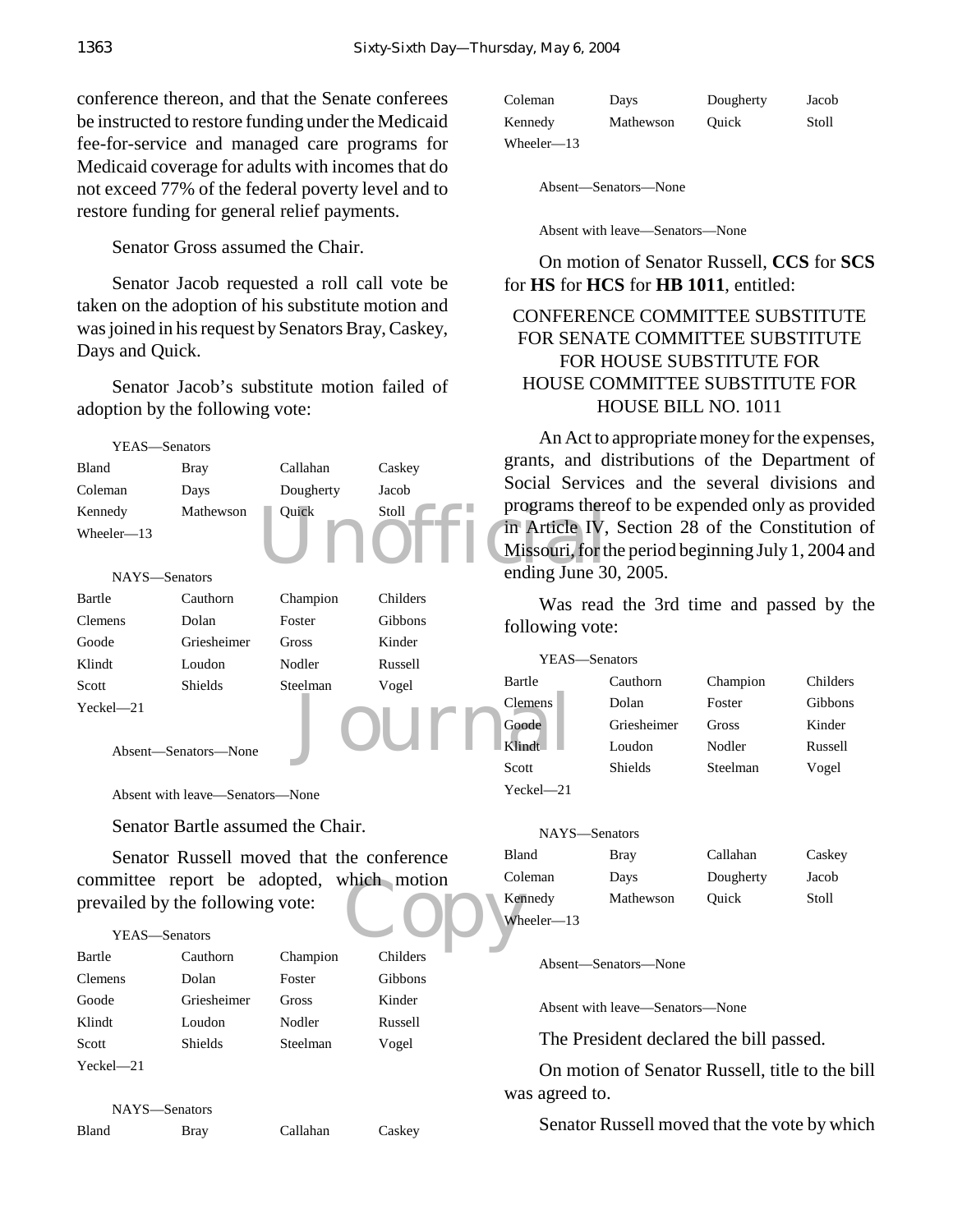the bill passed be reconsidered.

Senator Gibbons moved that motion lay on the table, which motion prevailed.

## **MESSAGES FROM THE HOUSE**

The following message was received from the House of Representatives through its Chief Clerk:

Mr. President: I am instructed by the House of Representatives to inform the Senate that the House has taken up and adopted the Conference Committee Report on **SCS** for **HS** for **HCS** for **HB 1012**, as amended, and has taken up and passed **CCS** for **SCS** for **HS** for **HCS** for **HB 1012**.

## **CONFERENCE COMMITTEE REPORTS**

from the House on **SCS** for **HS** for **HCS** for **NCS**  $\frac{1}{\sqrt{2}}$  vogel<br> **HB** 1012, as amended, moved that the following<br>
conference committee report be taken up, which Senator Russell, on behalf of the conference committee appointed to act with a like committee **HB 1012**, as amended, moved that the following conference committee report be taken up, which motion prevailed.

# CONFERENCE COMMITTEE REPORT ON SENATE COMMITTEE SUBSTITUTE FOR HOUSE SUBSTITUTE FOR HOUSE COMMITTEE SUBSTITUTE FOR HOUSE BILL NO. 1012

O. 1012<br>appointed on Senate<br>Journal on Senate<br>Tor HS for HS for HS for HS for HS for HS for HS for HS for HS for HS for HS for HS for HS for HS for HS for HS for HS for HS for HS for HS for HS for HS for HS for HS for HS f The Conference Committee appointed on Senate Committee Substitute for House Substitute for House Committee Substitute for House Bill No. 1012 begs leave to report that we, after free and fair discussion of the differences, have agreed to recommend and do recommend to the respective bodies as follows:

- ts position on<br>
e for House Substitute for Ex 1. That the Senate recede from its position on Senate Committee Substitute for House Substitute for House Committee Substitute for House Bill No. 1012.
- 2. That the House recede from its position on House Substitute for House Committee Substitute for House Bill No. 1012.
- 3. That the attached Conference Committee Substitute for House Bill No. 1012, be truly agreed to and finally passed.

| FOR THE SENATE:       | <b>FOR THE HOUSE:</b>    |
|-----------------------|--------------------------|
| /s/ John T. Russell   | /s/ Carl Bearden         |
| $/s$ Charles R. Gross | /s/ Brad Lager           |
| /s/ Charlie Shields   | /s/ Bryan P. Stevenson   |
| /s/ Wayne Goode       | Paul LeVota              |
| /s/ Pat Dougherty     | <b>Margaret Donnelly</b> |

Senator Russell moved that the above conference committee report be adopted, which motion prevailed by the following vote:

| YEAS-Senators          |           |               |          |
|------------------------|-----------|---------------|----------|
| Bartle                 | Callahan  | Cauthorn      | Champion |
| Childers               | Clemens   | Dolan         | Foster   |
| Gibbons                | Goode     | Griesheimer   | Gross    |
| Jacob                  | Kinder    | Klindt        | Loudon   |
| Mathewson              | Nodler    | Ouick         | Russell  |
| Scott                  | Shields   | Steelman      | Stoll    |
| Vogel<br>NAYS-Senators | Wheeler   | $Yeckel - 27$ |          |
| <b>Bland</b>           | Bray      | Caskey        | Coleman  |
| Days                   | Dougherty | Kennedy-7     |          |

Absent—Senators—None

Absent with leave—Senators—None

On motion of Senator Russell, **CCS** for **SCS** for **HS** for **HCS** for **HB 1012**, entitled:

# CONFERENCE COMMITTEE SUBSTITUTE FOR SENATE COMMITTEE SUBSTITUTE FOR HOUSE SUBSTITUTE FOR HOUSE COMMITTEE SUBSTITUTE FOR HOUSE BILL NO. 1012

An Act to appropriate money for the expenses, grants, refunds, and distributions of the Chief Executive's Office and Mansion, Lieutenant Governor, Secretary of State, State Auditor, State Treasurer, Attorney General, Missouri Prosecuting Attorneys and Circuit Attorneys Retirement Systems, and the Judiciary and the Office of the State Public Defender, and the several divisions and programs thereof, and for the payment of salaries and mileage of members of the State Senate and the House of Representatives and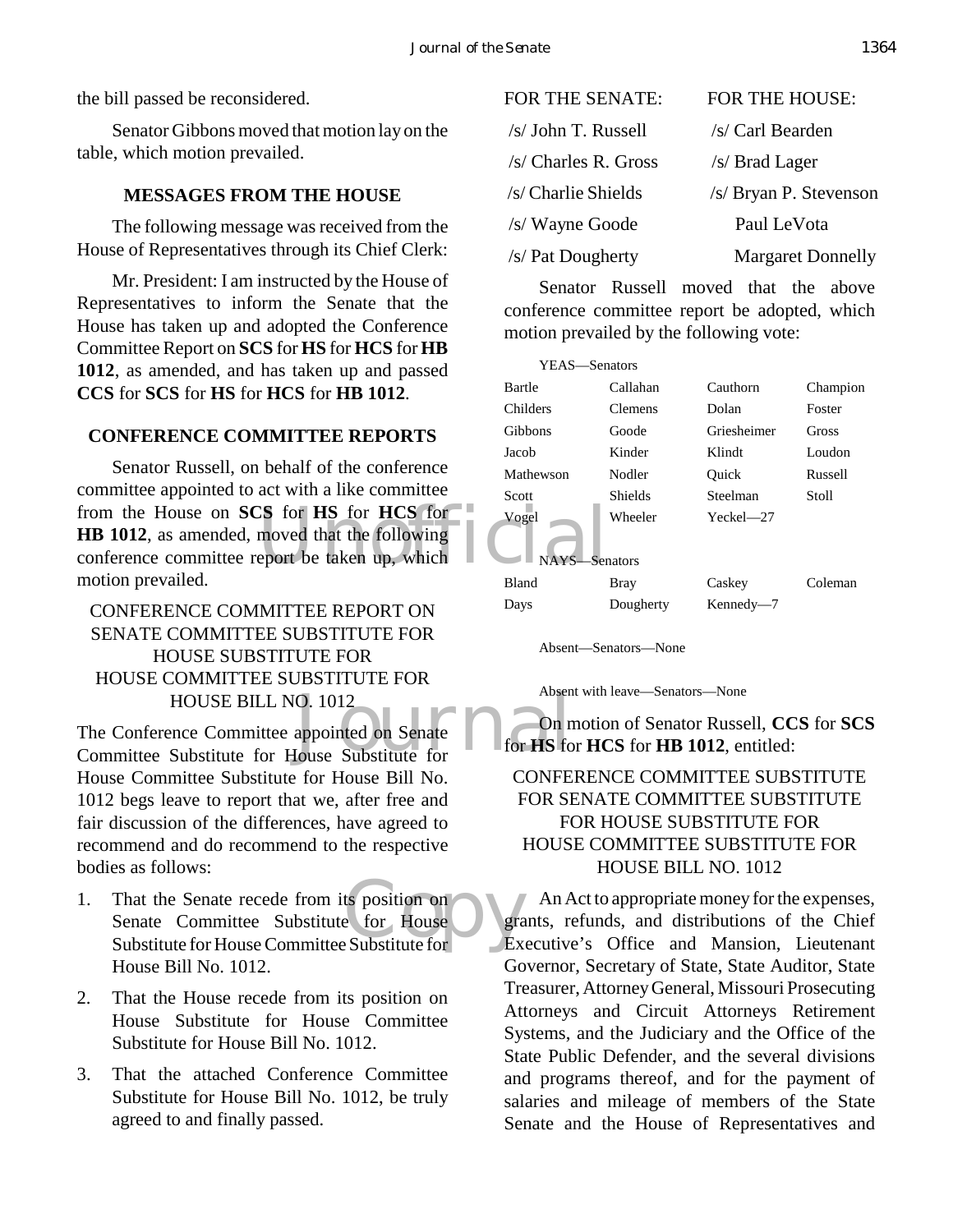contingent expenses of the General Assembly, including salaries and expenses of elective and appointive officers and necessary capital improvements expenditures; for salaries and expenses of members and employees and other necessary operating expenses of the Missouri Commission on Interstate Cooperation, the Committee on Legislative Research, various joint committees, for the expenses of the interim committees established by the General Assembly, and to transfer money among certain funds, to be expended only as provided in Article IV, Section 28 of the Constitution of Missouri, for the period beginning July 1, 2004 and ending June 30, 2005.

Was read the 3rd time and passed by the following vote:



Absent—Senators—None

Absent with leave—Senators—None

The President declared the bill passed.

On motion of Senator Russell, title to the bill<br>agreed to.<br>Senator Russell moved that the vote by which On motion of Senator Russell, title to the bill was agreed to.

the bill passed be reconsidered.

Senator Gibbons moved that motion lay on the table, which motion prevailed.

#### **RESOLUTIONS**

|                                      |  | Senator Griesheimer offered Senate |  |
|--------------------------------------|--|------------------------------------|--|
| Resolution No. 1902, regarding Kelly |  |                                    |  |

Fitzsimmons, St. Louis, which was adopted.

Senator Scott offered Senate Resolution No. 1903, regarding the Barton County Relay for Life, which was adopted.

Senator Coleman offered Senate Resolution No. 1904, regarding Lieutenant Colonel Everett E. Page, St. Louis, which was adopted.

Senator Gibbons offered Senate Resolution No. 1905, regarding the Affton School District, St. Louis, which was adopted.

Senator Gibbons offered Senate Resolution No. 1906, regarding the Kirkwood R-VII School District, Kirkwood, which was adopted.

Senator Gibbons offered Senate Resolution No. 1907, regarding the Parkway C-2 School District, Chesterfield, which was adopted.

Senator Gibbons offered Senate Resolution No. 1908, regarding the Rockwood R-VI School District, Eureka, which was adopted.

Senator Gibbons offered Senate Resolution No. 1909, regarding the Webster Groves School District, Webster Groves, which was adopted.

Senator Scott offered Senate Resolution No. 1910, regarding Ruth Elaine Weil, Butler, which was adopted.

Senator Yeckel offered Senate Resolution No. 1911, regarding the Affton 101 School District, St. Louis, which was adopted.

#### **INTRODUCTIONS OF GUESTS**

Senator Jacob introduced to the Senate, Drew Richards, and Rod and Marcus Gorman, Rogersville.

Senator Mathewson introduced to the Senate, Jojo Carrillo, Wellington; Ronnie Reynolds, Terri Fagan and Richard Cole, Lexington; and Nina Bray, Higginsville.

On motion of Senator Gibbons, the Senate adjourned under the rules.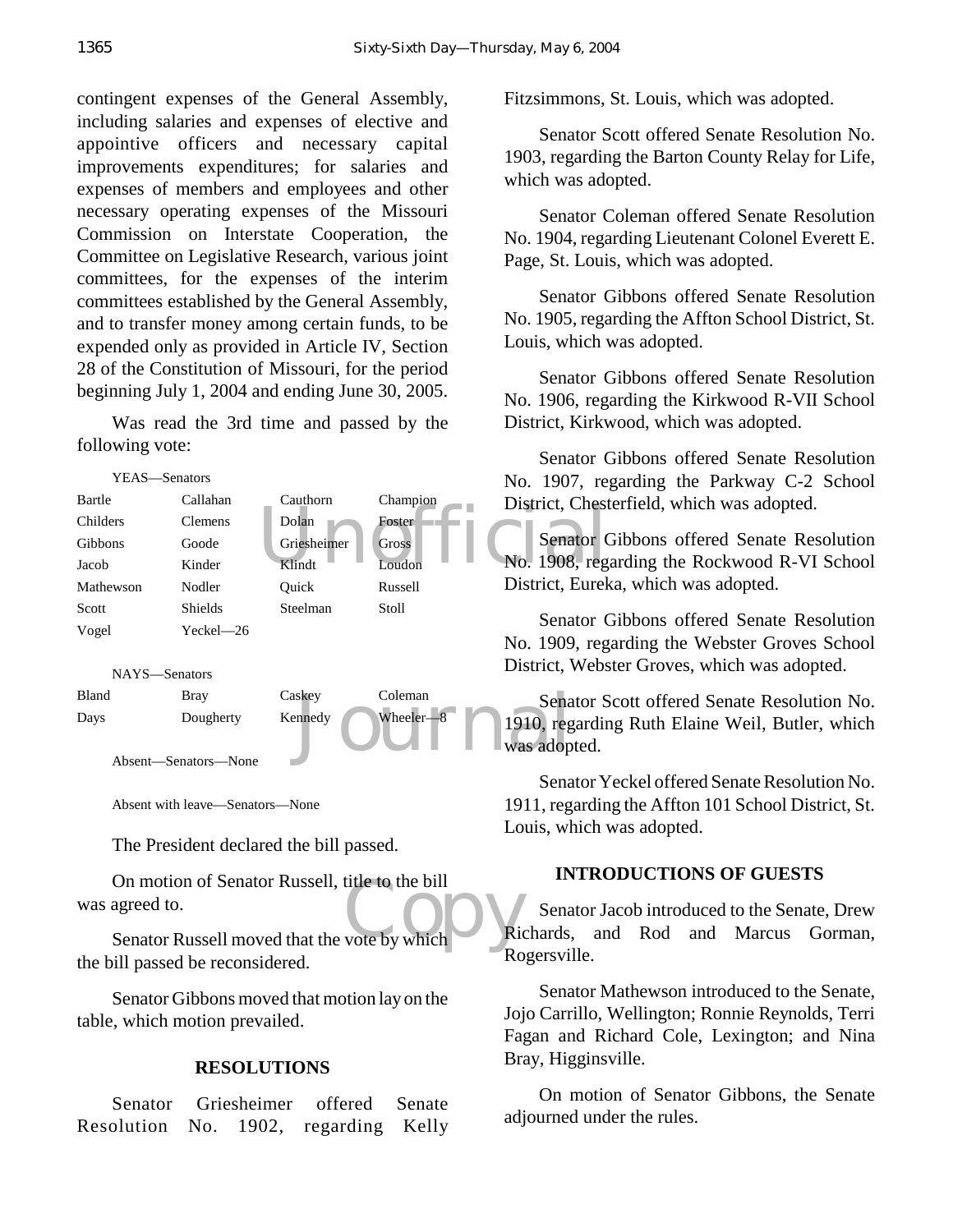*Journal of the Senate* 1366

SENATE CALENDAR  $\overline{\phantom{a}}$ 

SIXTY-SEVENTH DAY-FRIDAY, MAY 7, 2004  $\overline{\phantom{a}}$ 

# FORMAL CALENDAR

# THIRD READING OF SENATE BILLS

SS for SCS for SBs 1221 & 1305-Kinder (In Fiscal Oversight)

# SENATE BILLS FOR PERFECTION

SB 1185-Gross

HOUSE BILLS ON THIRD READING<br>
mpsey, with SCS
<sup>8</sup>. HCS for HB 1. HS for HB 1409-Dempsey, with SCS (Mathewson) (In Fiscal Oversight)

 2. HS for HCS for HJRs 39, 38, 42 & 47- Engler (Steelman)

3. HCS for HB 1093 (Kinder)

- -Behnen, with<br>
Journal of the SCS (Section 14, 18, 19) 4. HS for HCS for HB 1195-Behnen, with SCS (Yeckel)
- 5. HCS for HB 955 (Yeckel)
- 6. HB 1665-Hanaway, et al, with SCS (Scott)
- 7. HB 841-Angst, with SCS (Steelman)

8. HCS for HB 1277, with SCS (Steelman)

- 9. HCS for HBs 1286 & 1175, with SCS (Griesheimer)
- 10. HB 956-May (149)
- 11. HCS for HBs 1098 & 949
- 12. HS for HB 1599-Ervin, with SCS
- 13. HS for HCS for HB 1150-May,
- with SCS (Scott)
- 14. HS for HCS for HB 1433-Wood (Childers)

# INFORMAL CALENDAR

# SENATE BILLS FOR P SENATE BILLS FOR PERFECTION

SB 728-Steelman, with SCS SB 735-Foster, et al, with SCS SBs 738 & 790-Loudon, with SCS & SS for SCS (pending) SS for SS for SCS for SB 755-Shields SBs 774 & 915-Wheeler, with SCS SB 787-Childers, with SCS, SA 1 & SSA 1 for SA 1 (pending)

SB 809-Klindt, with SCS, SS for SCS & SA 2 (pending) SB 817-Kennedy and Griesheimer, with SCS

SB 856-Loudon, with SCS, SS for SCS, SS for SS for SCS, SA 2 & SSA 1 for SA 2 (pending)

SB 906-Foster, with SCS, SS for SCS & SA 2 (pending)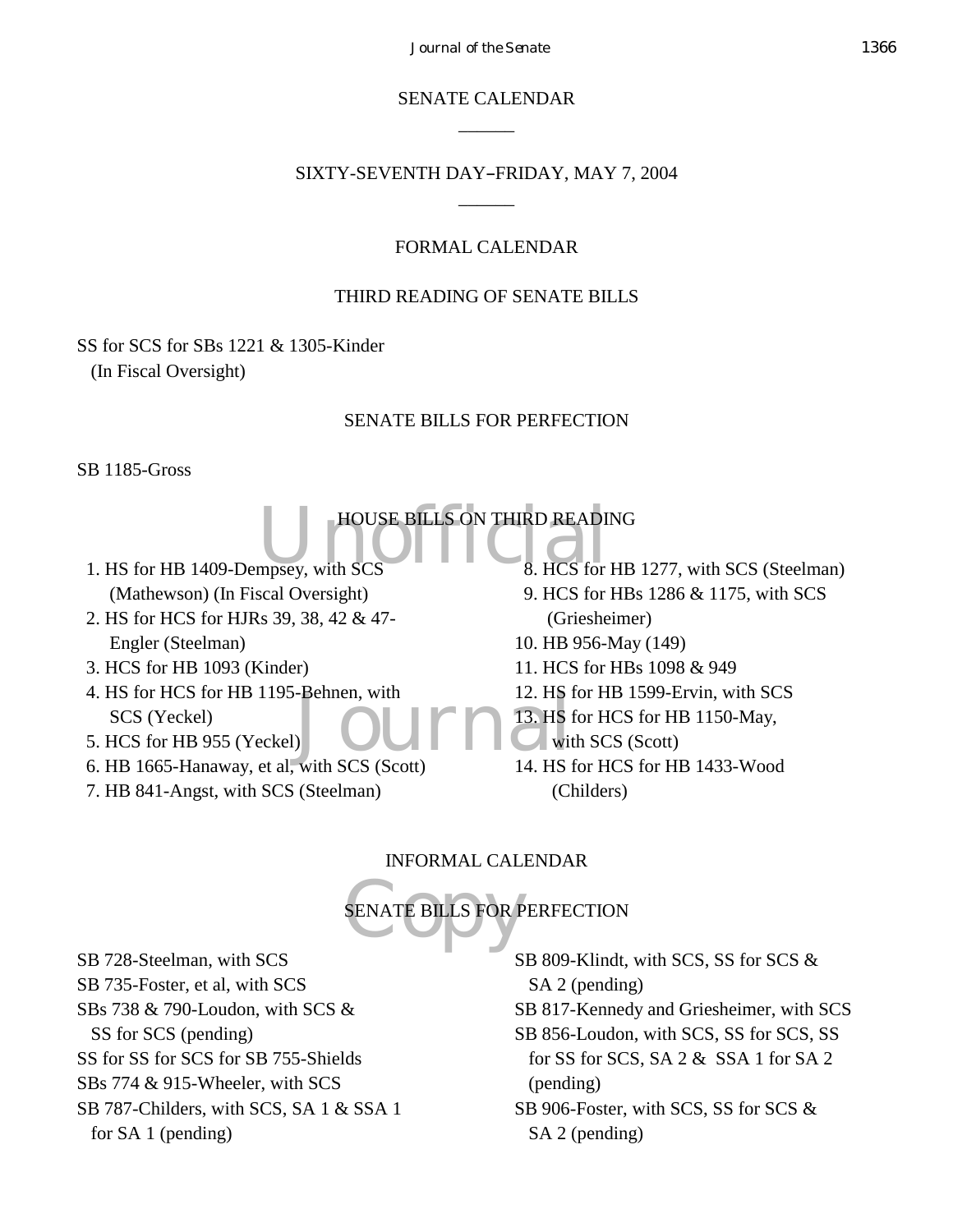SBs 908 & 719-Cauthorn, with SCS SB 933-Yeckel, et al SB 989-Gross, et al, with SCS (pending) SB 990-Loudon, with SCS SB 1037-Steelman and Stoll, with SCS SBs 1069, 1068, 1025, 1005 & 1089-Gross and Griesheimer, with SCS, SS for SCS, SA 2 & SA 2 to SA 2 (pending) SB 1124-Goode and Steelman, with SCS SB 1128-Cauthorn, with SCS SB 1132-Steelman, et al, with SCS SB 1138-Bartle SB 1159-Foster and Dougherty SB 1180-Shields and Kinder, with SCS SB 1198-Russell, with SCA 1 SB 1213-Steelman and Gross, with SCS

SB 1227-Russell, et al, with SCS SB 1232-Clemens, et al, with SCS (pending) SB 1234-Mathewson and Childers, with SCS, SS for SCS, SA 4 & point of order (pending) SB 1254-Klindt, with SCS SB 1277-Yeckel, with SCS SBs 1332 & 1341-Caskey and Mathewson, with SCS SB 1355-Days SB 1366-Yeckel, with SCS SJR 24-Caskey and Bartle, with SCS SJR 25-Yeckel SJR 26-Yeckel SJR 40-Stoll SJR 41-Kinder, et al, with SCS



HB 149<br>ending) (Klindt) FR 149<br>HS for I **Copy** HCS for HB 898, with SCS (Shields) HCS for HBs 946, 1106 & 952, with SCS (Dolan) HB 969-Cooper, et al, with SA 1 (pending) (Bartle) HCS for HB 980, with SS (pending) (Klindt) HCS for HB 1115 (Gross) HCS for HB 1182, with SCS & SS for SCS (pending) (Klindt) HCS for HB 1209 (Kinder) HS for HCS for HBs 1268 & 1211-Smith  $(118)$ , with SCS, SS for SCS & SS for SS for SCS (pending) (Loudon)

HCS for HB 1278, with SCS (Loudon) HCS for HB 1439 (Dolan) HS for HCS for HB 1453-Hanaway, with SCS (Shields) HB 1493-Emery, et al, with SCS & SA 3 (pending) (Steelman) HS for HCS for HB 1566-Stefanick, with SCS, SS for SCS, SS for SS for SCS, SA 1 & SSA 2 for SA 1 (pending) (Cauthorn)

CONSENT CALENDAR

Senate Bills

Reported 2/9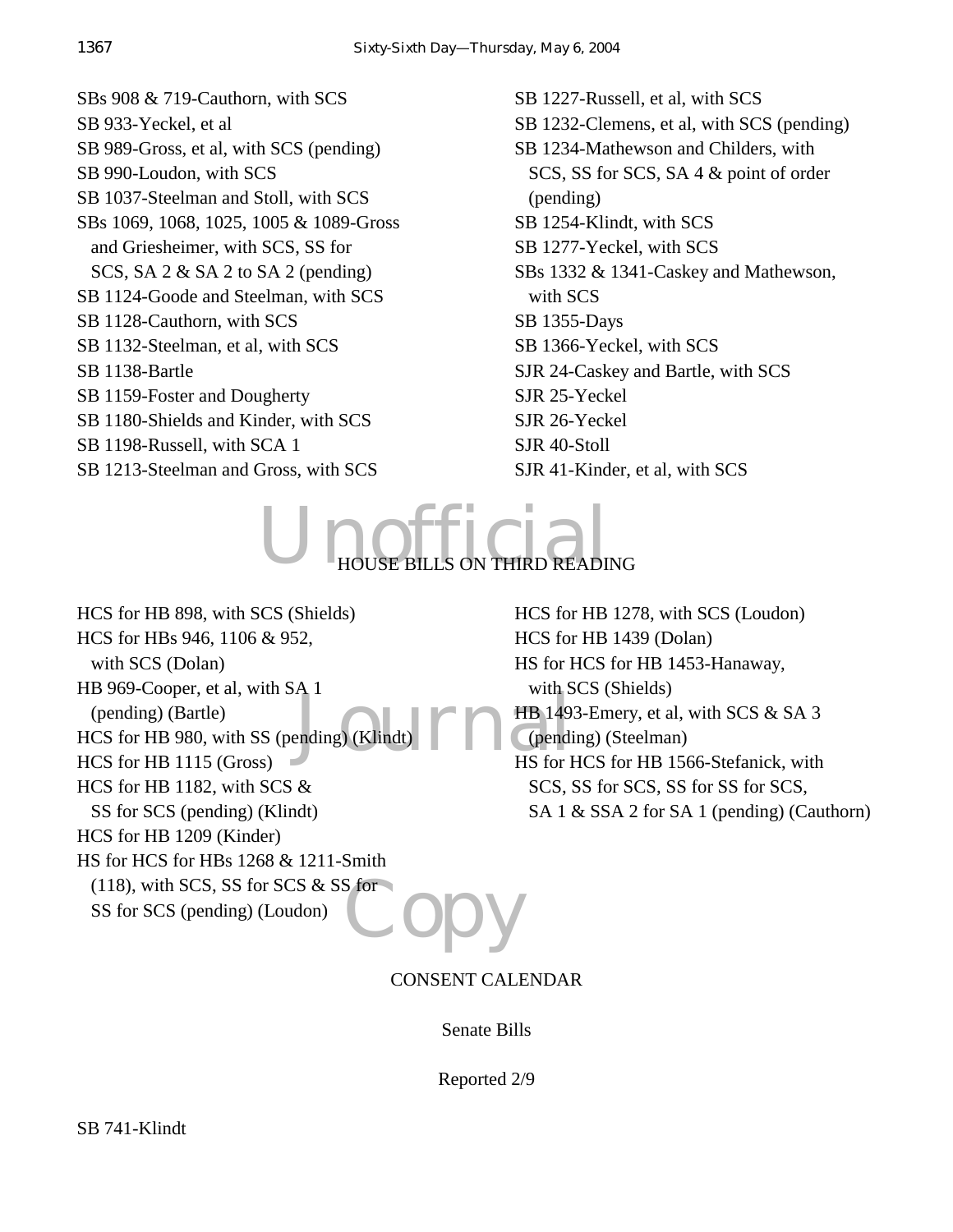Reported 3/15

House Bills

Reported 4/5

HB 975-Johnson (47), et al (Wheeler)

Reported 4/13

HB 1377-Sutherland, et al (Griesheimer) HB 1398-Lager (Klindt)

HB 1407-Mayer and Villa (Dolan) HB 1494-Ervin (Quick)

555 (Griesheimer) Ffiches for HB Journal Reported 4/14 HB 1603-Lager (Klindt) HCS for HBs 1529 & 1655 (Grieshei HCS for HB 1422 (Cauthorn) HCS for HB 1171 (Klindt) HB 1259-Threlkeld (Griesheimer) HCS for HB 1198 (Loudon) HB 1502-Wilson (42), et al (Wheeler) HB 1572-St. Onge, et al (Loudon) HCS for HB 1614 (Steelman) HB 884-Ward (Loudon) HCS for HB 1233 (Griesheimer) HCS for HB 1090 (Quick) HB 1508-Baker (Bartle) HB 1444-Moore, et al (Vogel) HCS for HB 988 (Bartle)

Reported 4/15

SCopy<sup>H</sup> HB 1317-Kingery, et al (Gibbons) HCS for HB 1405 (Callahan) HB 1114-Skaggs (Loudon) HB 1167-Kelly (144), et al (Clemens) HCS for HB 1284 (Dolan) HCS for HB 912 (Goode) HCS for HB 1449 (Vogel) HB 1149-May, et al (Steelman)

HB 1442-Lipke, et al (Kinder) HCS for HB 1179 (Days) HCS for HBs 1631 & 1623 (Champion) HB 904-Luetkemeyer (Vogel) HB 1427-Portwood (Wheeler) HB 994-Cunningham (145), et al (Scott) HB 869-Townley, et al (Caskey) HB 1048-Parker, et al (Klindt)

# SENATE BILLS WITH HOUSE AMENDMENTS

SCS for SB 757-Shields, with HCA 1 SB 824-Griesheimer, with HCS